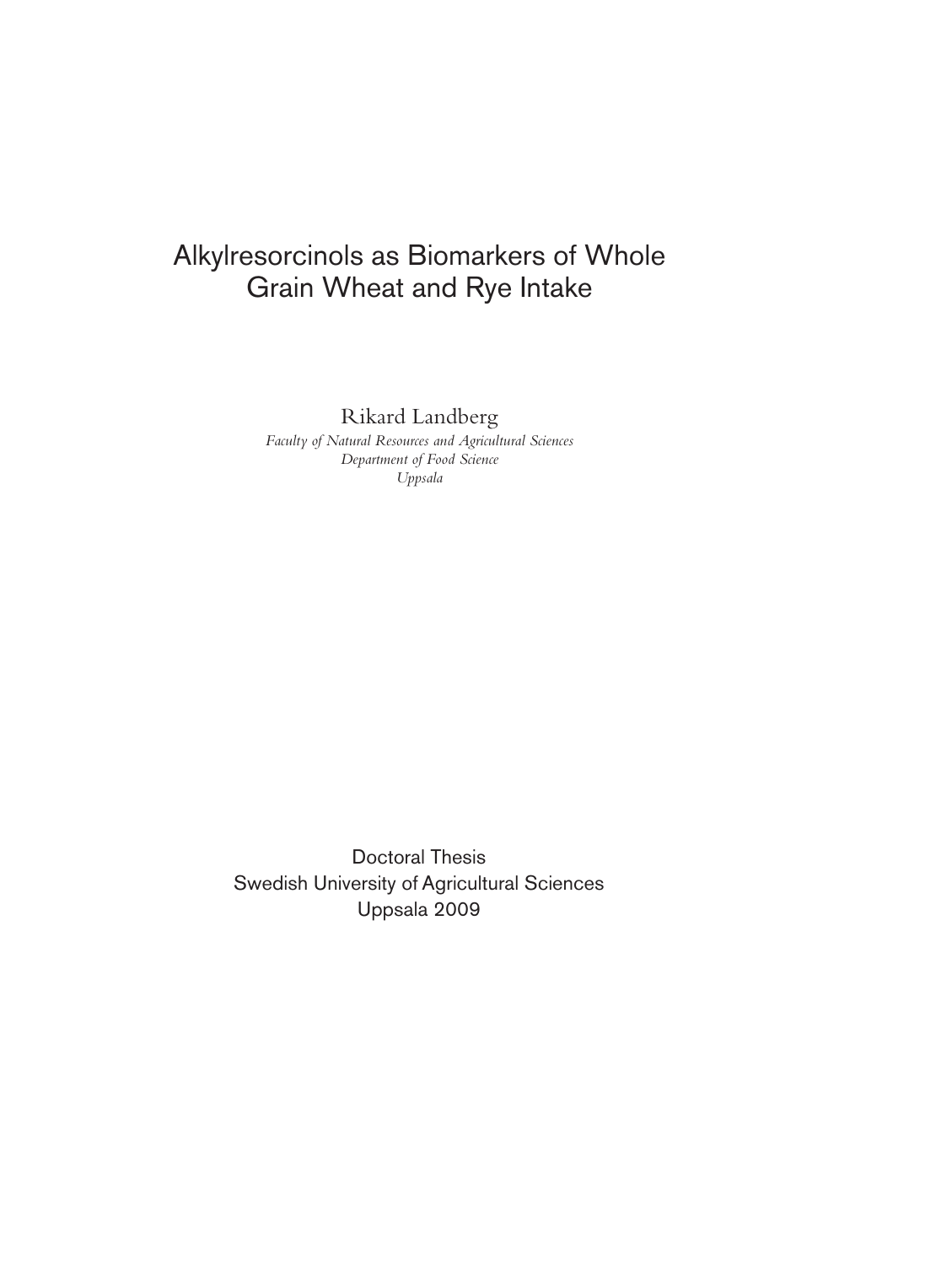# Acta Universitatis Agriculturae Sueciae

2009:11

Cover: The concept of a biomarker of whole grain wheat and rye intake (photo: R. Andersson, R. Landberg)

ISSN 1652-6880 ISBN 978-91-86195-58-8 © 2009 Rikard Landberg, Uppsala Tryck: SLU Service/Repro, Uppsala 2009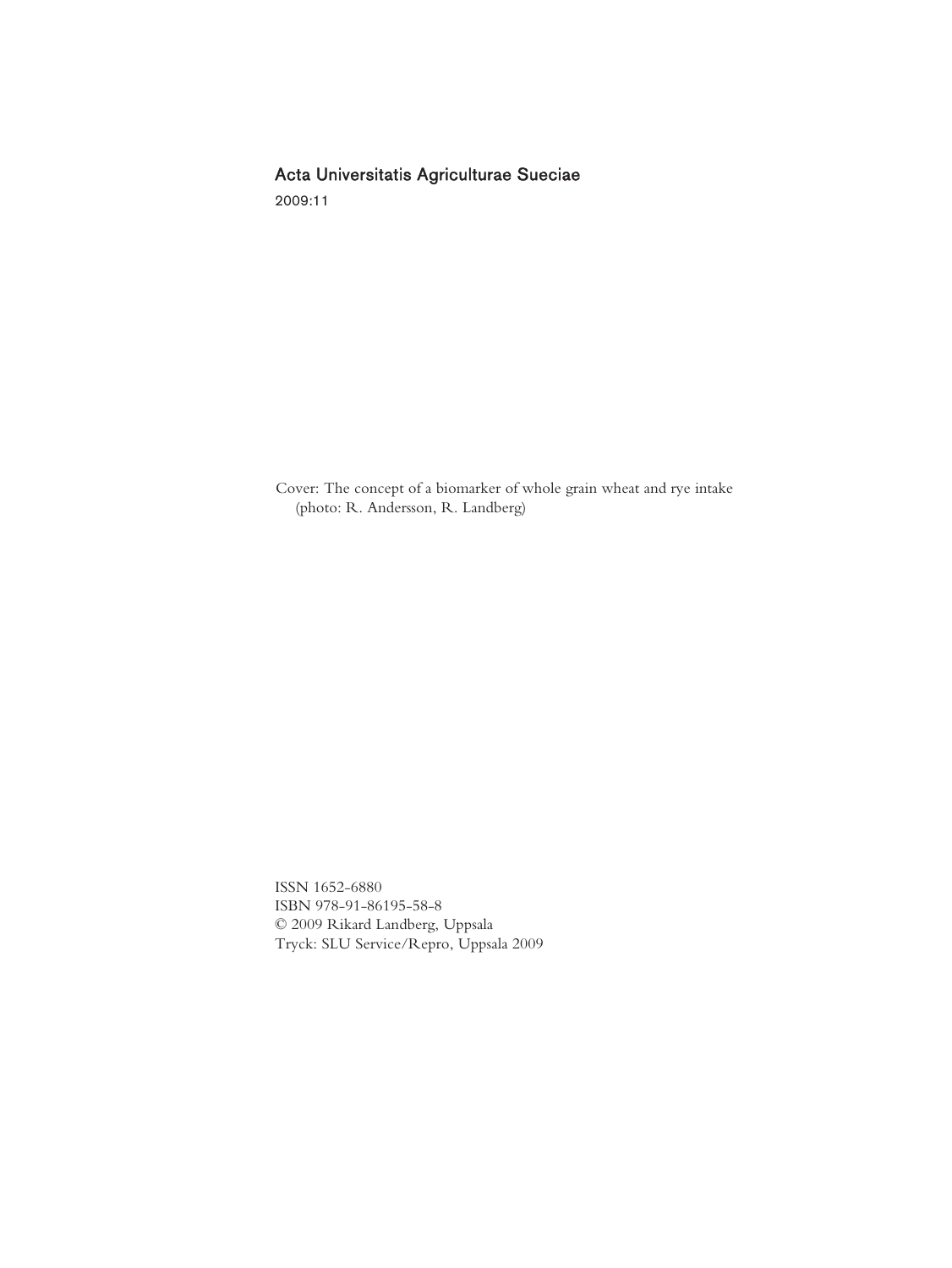# Alkylresorcinols as Biomarkers of Whole Grain Wheat and Rye Intake

#### Abstract

Dietary biomarkers are objective measures of food or nutrient intake and can be related to endpoints in epidemiological studies, used in the validation of dietary assessment instruments and used to check of compliance during intervention studies. Alkylresorcinols (AR), phenolic lipids present exclusively in the outer parts of wheat and rye grains, have been suggested as biomarkers of whole grain wheat and rye intake.

The overall aim with this thesis was to evaluate AR as specific biomarkers of whole grain wheat and rye intake. This was conducted by developing a rapid GC-MS method for the analysis of AR in plasma and by studying AR pharmacokinetics, dose-response, reproducibility and relative validity in human intervention studies under controlled intake conditions. Factors affecting plasma AR concentrations were investigated in free-living Danish women.

The method developed proved suitable for the analysis of relatively small sample volumes (50-  $200\mu$ ). The results showed that AR in fasting plasma samples can be used as short-term concentration biomarkers, reflecting the intake range normally found in the Nordic countries in a dose-dependent manner. One or two repeated measurements of AR were found to adequately describe a subject's average plasma AR concentration at regular and constant intake. In free-living Danish women, rye bread was identified as the major factor affecting plasma AR concentration and there was no evidence of non-dietary factors or other foods having an effect. In conclusion, our results support that AR can be used as biomarkers in intervention studies on whole grain wheat and rye and probably also in epidemiological endpoint- and validation studies.

*Keywords:* Alkylresorcinols, AR, biomarker, whole grain, wheat, rye

*Author's address:* Rikard Landberg, Department of Food Science, SLU Box 7051, 750 07 Uppsala, Sweden *E-mail:* Rikard.Landberg@lmv.slu.se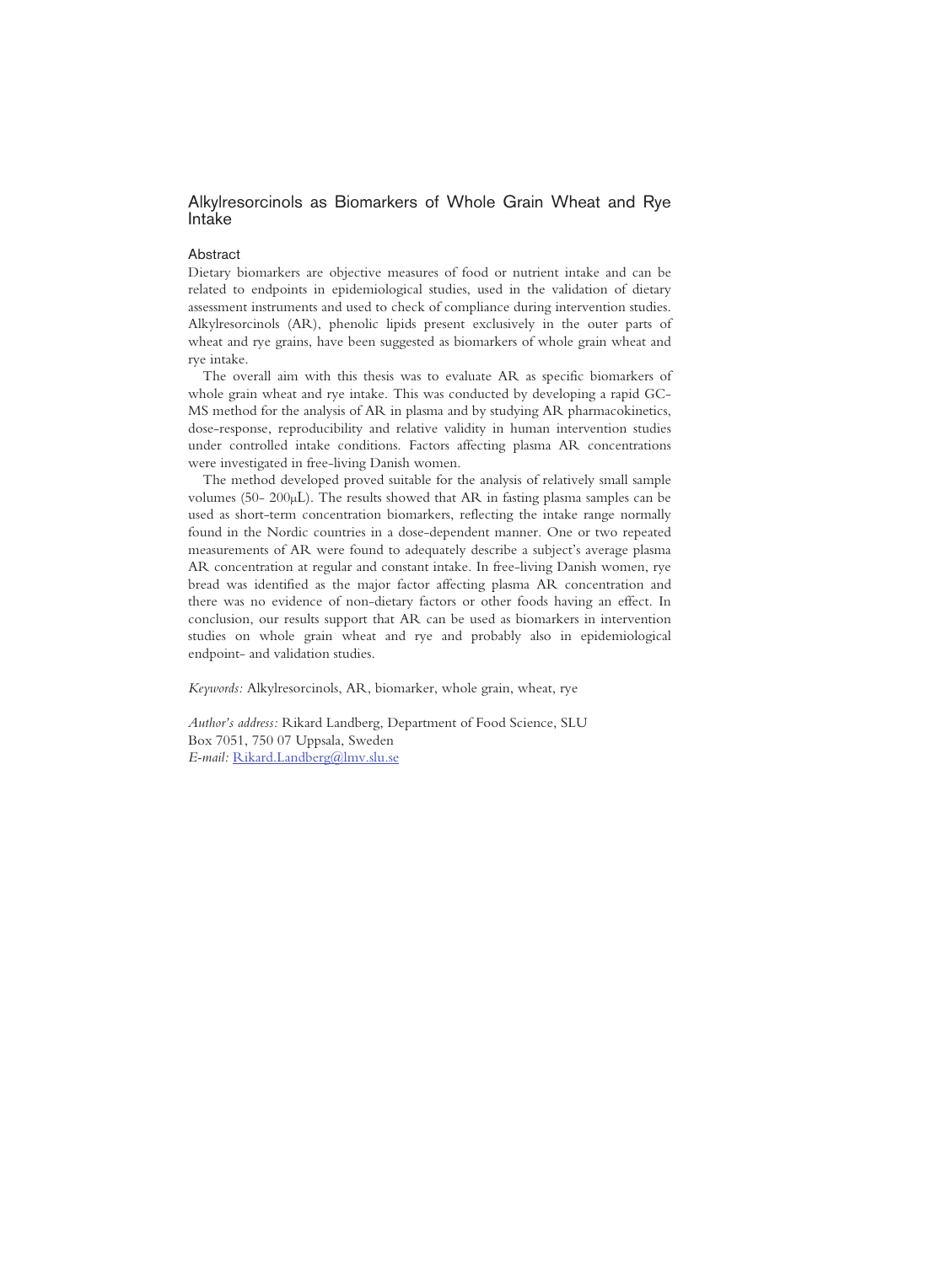*Acti labores jucundi*  (Marcus Tullius Cicero)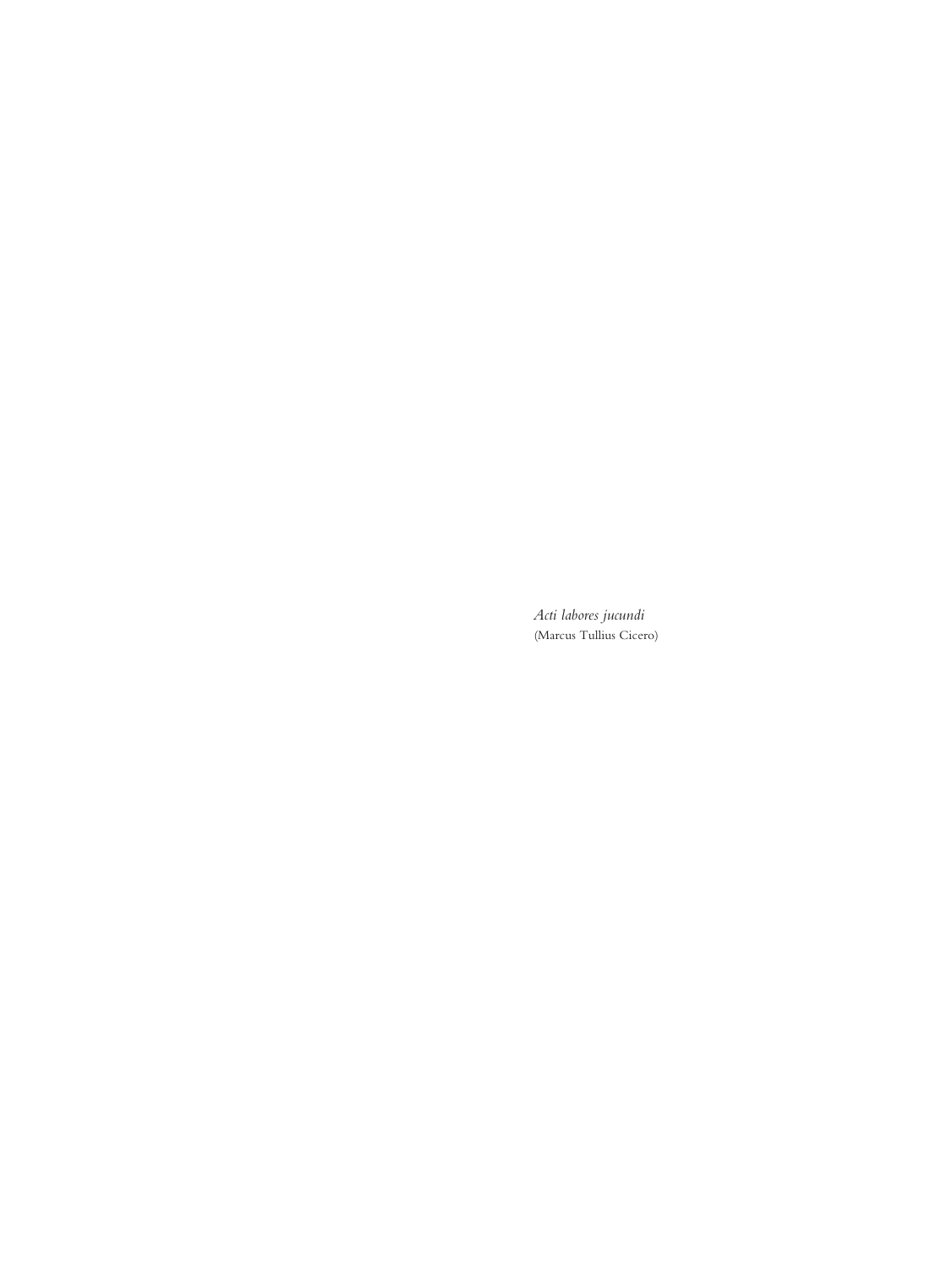# **Contents**

| <b>List of Publications</b> |                                                                    |                         |  |
|-----------------------------|--------------------------------------------------------------------|-------------------------|--|
|                             | <b>Abbreviations</b>                                               | $\overline{\mathbf{z}}$ |  |
| 1                           | <b>Background</b>                                                  | 9                       |  |
| 1.1                         | Whole grain and human health                                       | 9                       |  |
|                             | 1.1.1 Epidemiological evidence for health benefits of whole grain  | 12                      |  |
|                             | 1.1.2 Intervention studies                                         | 13                      |  |
| 1.2                         | Whole grain intake estimation methods and their limitations        | 14                      |  |
| 1.3                         | Dietary biomarkers                                                 | 16                      |  |
|                             | 1.3.1 Concepts and definitions                                     | 16                      |  |
|                             | 1.3.2 The use of dietary biomarkers                                | 18                      |  |
|                             | 1.3.3 Dietary biomarkers of whole grain intake                     | 21                      |  |
|                             | 1.3.4 Classification of dietary biomarkers                         | 22                      |  |
|                             | 1.3.5 Biomarker validity and reproducibility                       | 23                      |  |
|                             | 1.3.6 Desirable features of a dietary biomarker                    | 25                      |  |
|                             | 1.3.7 Measurement error and its implications for biomarkers        | 26                      |  |
|                             | 1.3.8 Biomarker validation steps                                   | 28                      |  |
|                             | 1.3.9 Using a biomarker as a surrogate for exposure                | 30                      |  |
|                             | 1.3.10 Using a biomarker for validation and calibration studies    | 30                      |  |
| 1.4                         | Alkylresorcinols as biomarkers of whole grain wheat and rye intake | 32                      |  |
|                             | 1.4.1 Alkylresorcinol occurrence                                   | 33                      |  |
|                             | 1.4.2 Analysis of alkylresorcinols in cereals and foods            | 37                      |  |
|                             | 1.4.3 Alkylresorcinols absorption, distribution and elimination    | 38                      |  |
| $\mathbf{2}$                | Aims of the thesis                                                 | 41                      |  |
| 3                           | <b>Materials and methods</b>                                       | 43                      |  |
| 3.1                         | Reference compounds                                                | 43                      |  |
| 3.2                         | Instrumentation                                                    | 44                      |  |
| 3.3                         | Quantitative analysis of alkylresorcinols and their metabolites    | 45                      |  |
| 3.4                         | Quality assurance and method comparison                            | 47                      |  |
| 3.5                         | Samples and study design                                           | 48                      |  |
| 3.6                         | Assessment of pharmacokinetics                                     | 50                      |  |
| 3.7                         | Statistical analysis                                               | 51                      |  |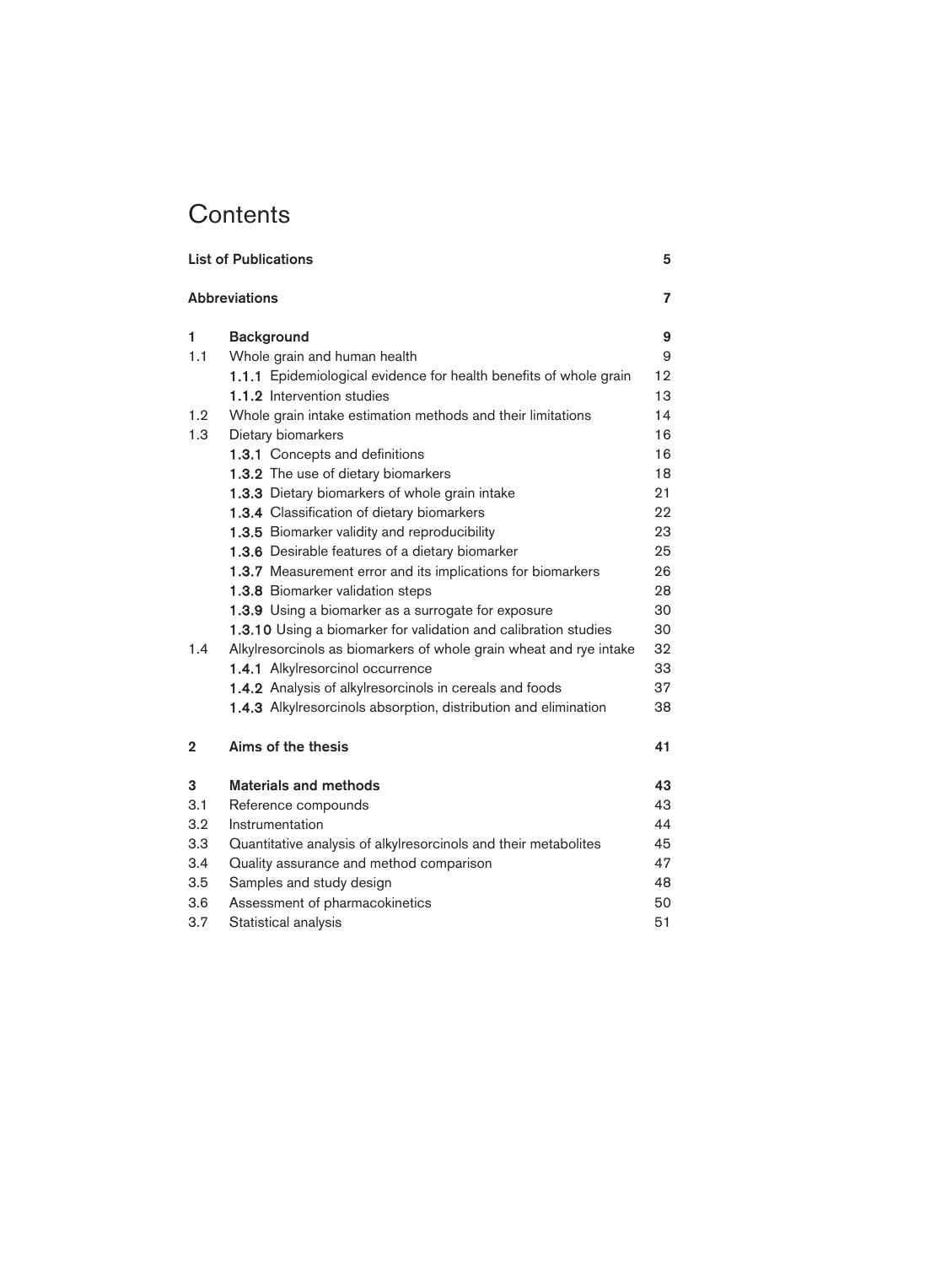| 4                 | <b>Results and discussion</b>                                    | 53 |  |
|-------------------|------------------------------------------------------------------|----|--|
| 4.1               | Analysis of AR in plasma (I)                                     | 53 |  |
| 4.2               | AR pharmacokinetics (II, III)                                    | 56 |  |
| 4.3               | Effect of intervention on AR plasma concentration (III-VI)       |    |  |
|                   | <b>4.3.1</b> Plasma AR dose-response under controlled conditions | 62 |  |
|                   | 4.3.2 Plasma AR reproducibility at constant intake (V)           | 67 |  |
| 4.4               | Plasma AR concentration in free-living subjects (VI)             | 68 |  |
| 4.5               | Plasma AR C17:0/C21:0 ratio- What does it show?<br>71            |    |  |
| 5                 | <b>General discussion</b>                                        | 73 |  |
| 6                 | <b>Main findings</b>                                             | 76 |  |
| 7                 | <b>Future research</b>                                           | 77 |  |
| <b>References</b> |                                                                  |    |  |
| Acknowledgements  |                                                                  |    |  |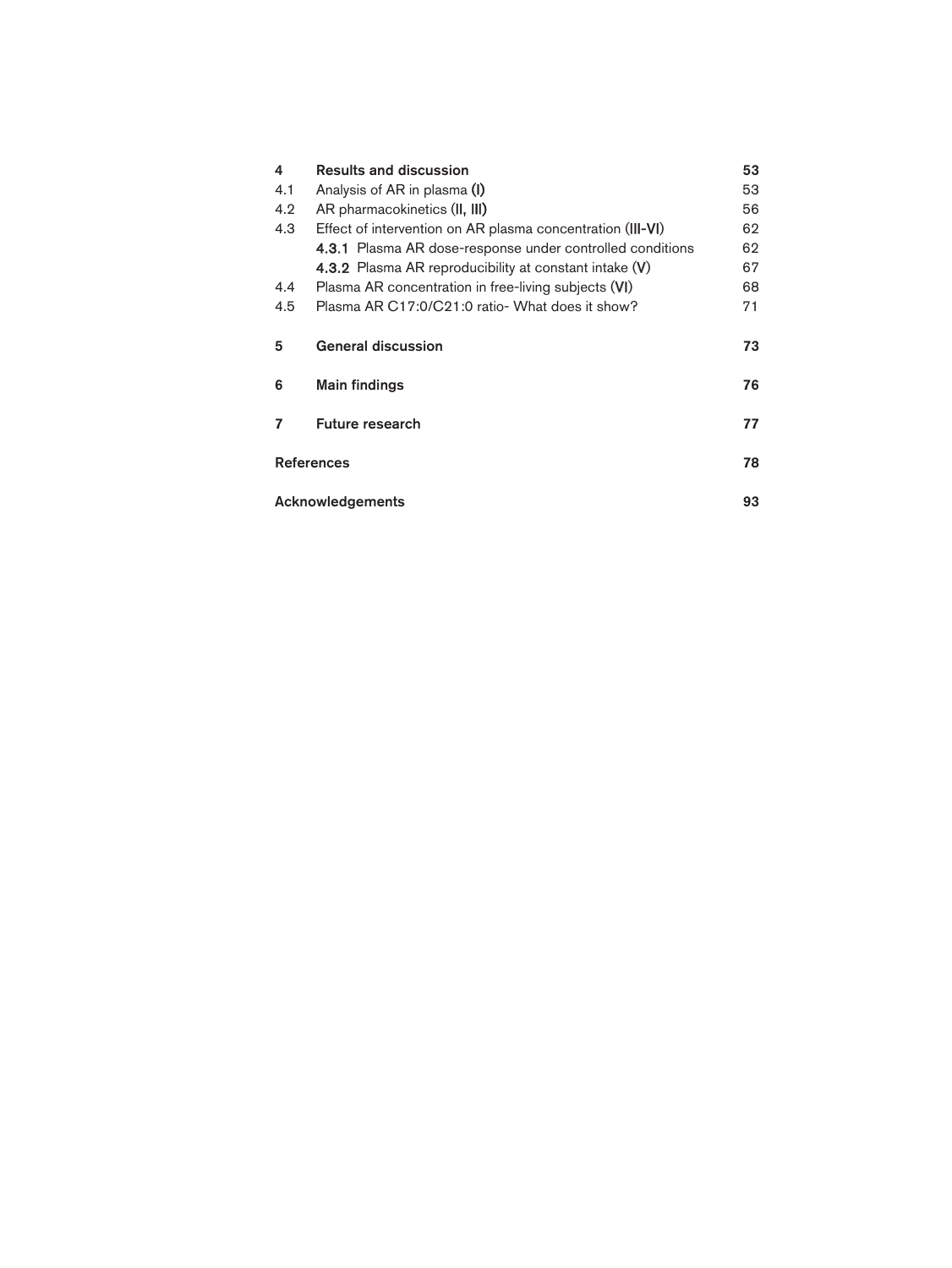# List of Publications

This thesis is based on the following papers, which are referred to in the text by their Roman numerals:

- **I** Landberg, R., Åman P. & Kamal-Eldin, A. (2008). A rapid GC-MS method for quantification of alkylresorcinols in human plasma. *Analytical Biochemistry* 385, 7-12.
- **II** Landberg, R. Linko, A.M, Kamal-Eldin, A., Vessby, B., Adlercreutz, H. & Åman, P. (2006). Human plasma kinetics and relative bioavailability of alkylresorcinols after intake of rye bran. *Journal of Nutrition* 136, 2760- 2765.
- **III**Landberg, R., Åman, P., Friberg, L., Vessby, B., Adlercreutz, H. & Kamal-Eldin, A. (2009). Dose-response of whole grain biomarkers: Alkylresorcinols in human plasma and their metabolites in urine in relation to intake. *American Journal of Clinical Nutrition* 89, 290-296.
- **IV**Landberg, R., Kamal-Eldin, A., Andersson, A., Vessby, B. & Åman, P. (2008). Alkylresorcinols as biomarkers of whole-grain wheat and rye intake: Plasma concentration and intake estimated from dietary records. *American Journal of Clinical Nutrition* 87, 832-838.
- **V** Landberg, R., Kamal-Eldin, A., Zhang, J-X., Andersson, S-O., Johansson, J-E., Hallmans, G. & Åman, P. Reproducibility of plasma alkylresorcinols during a 6-weeks rye intervention study on men with prostate cancer. *Submitted.*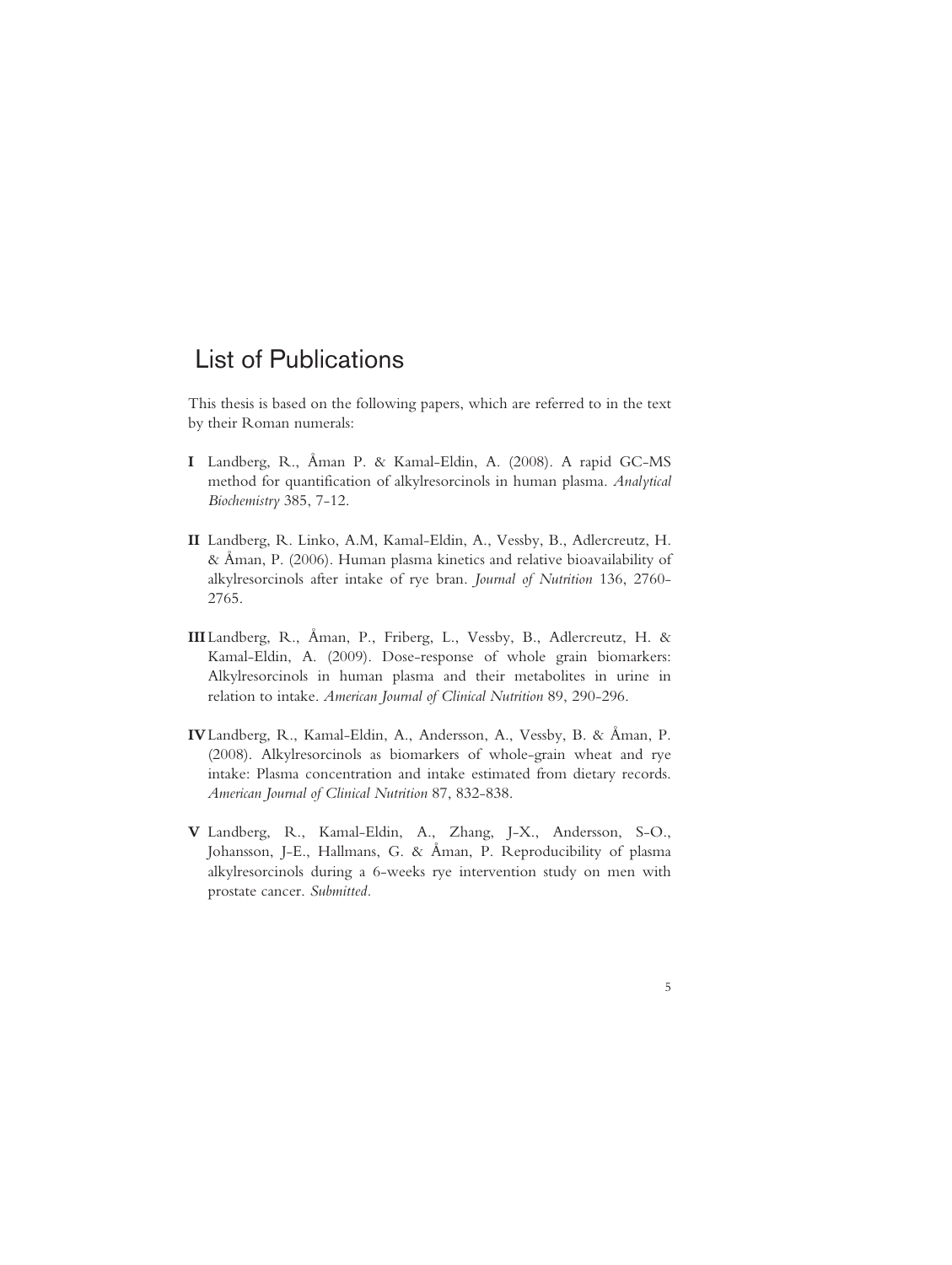**VI**Landberg, R., Kamal-Eldin, A., Åman, P., Christensen, J., Tjønneland, A., Overvad, K. & Olsen, A. Intake of rye bread is an important determinant of plasma alkylresorcinol concentration in Danish postmenopausal women. *Manuscript*.

Papers **I-IV** are reproduced with the kind permission of the publishers.

*Author´s main contribution to the publications* 

- **I:** Planned experiments, performed laboratory analyses, evaluated results and had main responsibility for writing and revising the paper.
- **II:** Planned the study in collaboration with supervisors. Conducted the clinical study, performed plasma sample analyses under supervision of A- ML and HA, performed data analysis, and had main responsibility for writing and revising the paper.
- **III:** Planned the study in collaboration with supervisors, conducted the clinical study, performed the statistical analysis (together with a consultant), took the initiative for PK-modelling, and had main responsibility for writing and revising the paper.
- **IV:** Analysed samples, performed statistical analysis (together with a consultant) and had main responsibility for writing and revising the paper.
- **V:** Performed laboratory analyses (with the assistance of a student), per formed statistical analysis (together with consultants), evaluated results and had main responsibility for writing and revising the paper.
- **VI:** Performed the AR analysis (with the assistance of a student), performed the statistical analysis and data evaluation together with JC and AO, and had main responsibility for writing the manuscript.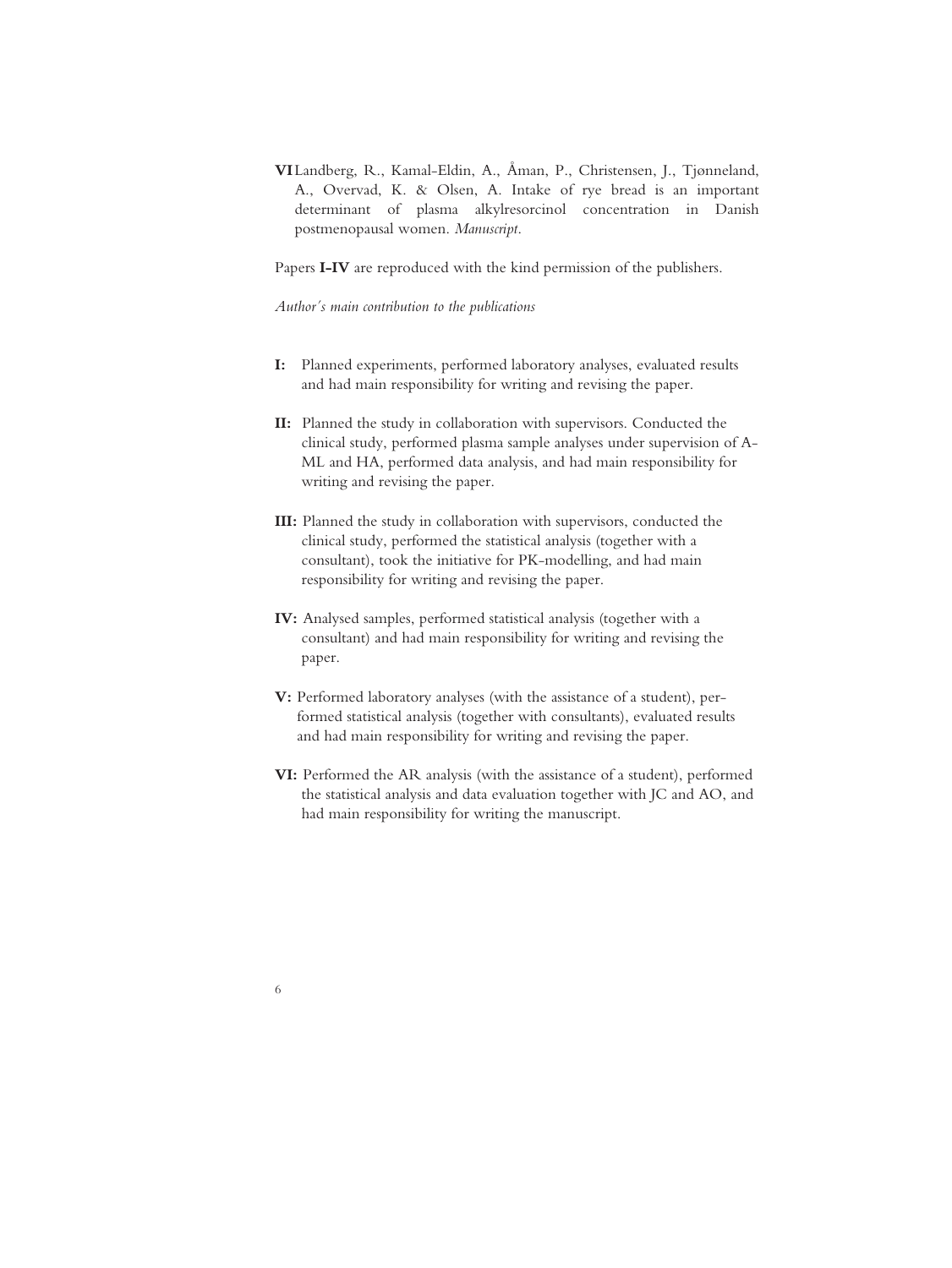# Abbreviations

| <b>ANOVA</b>  | Analysis of Variance                                         |
|---------------|--------------------------------------------------------------|
| <b>ANCOVA</b> | Analysis of Covariance                                       |
| <b>AR</b>     | Alkylresorcinol(s)                                           |
| <b>CEAD</b>   | Coulometric Electrode Array Detector                         |
| <b>CHD</b>    | Coronary Heart Disease                                       |
| <b>CVD</b>    | Cardiovascular Disease                                       |
| <b>DEAE</b>   | Diethylaminoethyl                                            |
| <b>EPIC</b>   | European Prospective Investigation into Cancer and nutrition |
| <b>FDA</b>    | Food and Drug Administration                                 |
| GC            | Gas Chromatography                                           |
| GC-MS         | Gas Chromatography- Mass Spectrometry                        |
| <b>GLM</b>    | General Linear Model                                         |
| <b>HDL</b>    | High-Density Lipoprotein                                     |
| <b>HMDS</b>   | Hexamethyldisilazane                                         |
| <b>HPLC</b>   | High Performance Liquid Chromatography                       |
| ICC           | Intra-Correlation Coefficient                                |
| <b>LDL</b>    | Low-Density Lipoprotein                                      |
| <b>OR</b>     | Odds Ratio                                                   |
| PK.           | Pharmacokinetics                                             |
| <b>QSM</b>    | Quick Silylation Mixture                                     |
| <b>RCT</b>    | Randomised Clinical Trail                                    |
| <b>SNF</b>    | Swedish Nutrition Foundation                                 |
| <b>SPE</b>    | Solid Phase Extraction                                       |
| <b>TMCS</b>   | Trimethylchlorosilane                                        |
| <b>USDA</b>   | U.S Department of Agriculture                                |
| <b>VLDL</b>   | Very Low Density Lipoprotein                                 |
| WHO           | World Health Organization                                    |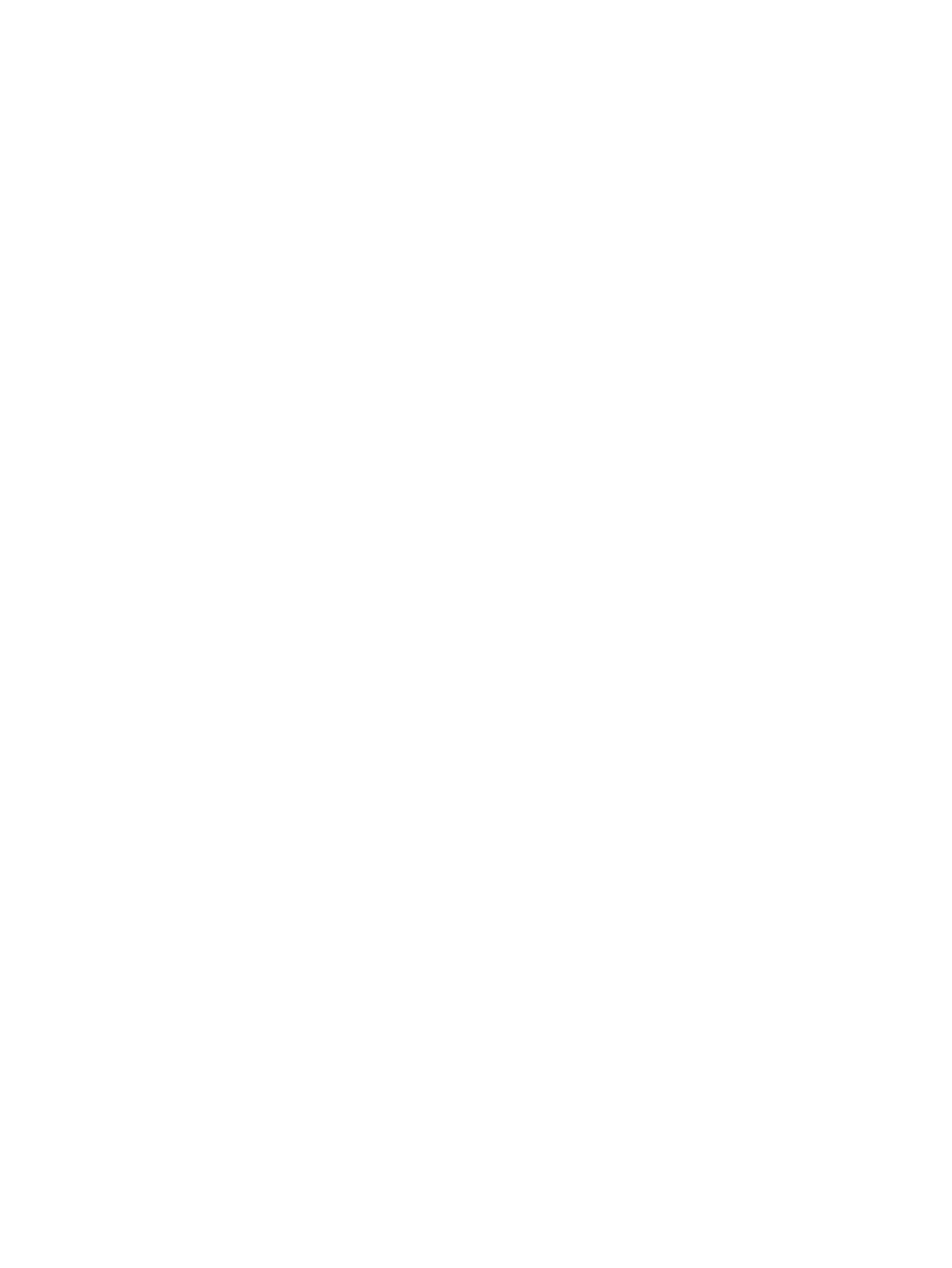# 1 Background

# 1.1 Whole grain and human health

Cereals have been an important part of the human diet since the advent of agriculture about 10 000 years ago and during the majority of that time they have been consumed as whole grain (Spiller, 2002). It is only within the last hundred years that most people have consumed refined grains (Slavin, 2005a). The positive health effects of whole grain were recognised early and during the past two hundred years physicians and scientists have recommended whole grain to prevent constipation. In the early 1970s, the 'fibre hypothesis' was proposed by Burkitt and colleagues (Burkitt *et al.*, 1974). It was suggested that non-refined foods, such as whole grains, fruits and vegetables, which provide dietary fibre along with other constituents, have a protective effect against 'Western' diseases such as coronary heart disease and colon cancer. Today, there is a general long-standing view among major governmental, scientific and non-profit organisations, mainly based on epidemiological findings, that the Western population would benefit from increased consumption of whole grain foods as a way of reducing the risk of developing chronic diseases (Cleveland *et al.*, 2000; Marquart *et al.*, 2005; National Food Institute, 2008). As a result, whole grain intake, as a part of a healthy diet, has been directly (USA) or indirectly (Nordic countries and UK) promoted in the dietary guidelines in a number of countries and by WHO (Becker *et al.*, 2004; Food Standards Agency, 2008; U.S Department of Health and Human Services & U.S. Department of Agriculture, 2005; World Health Organization, 2003).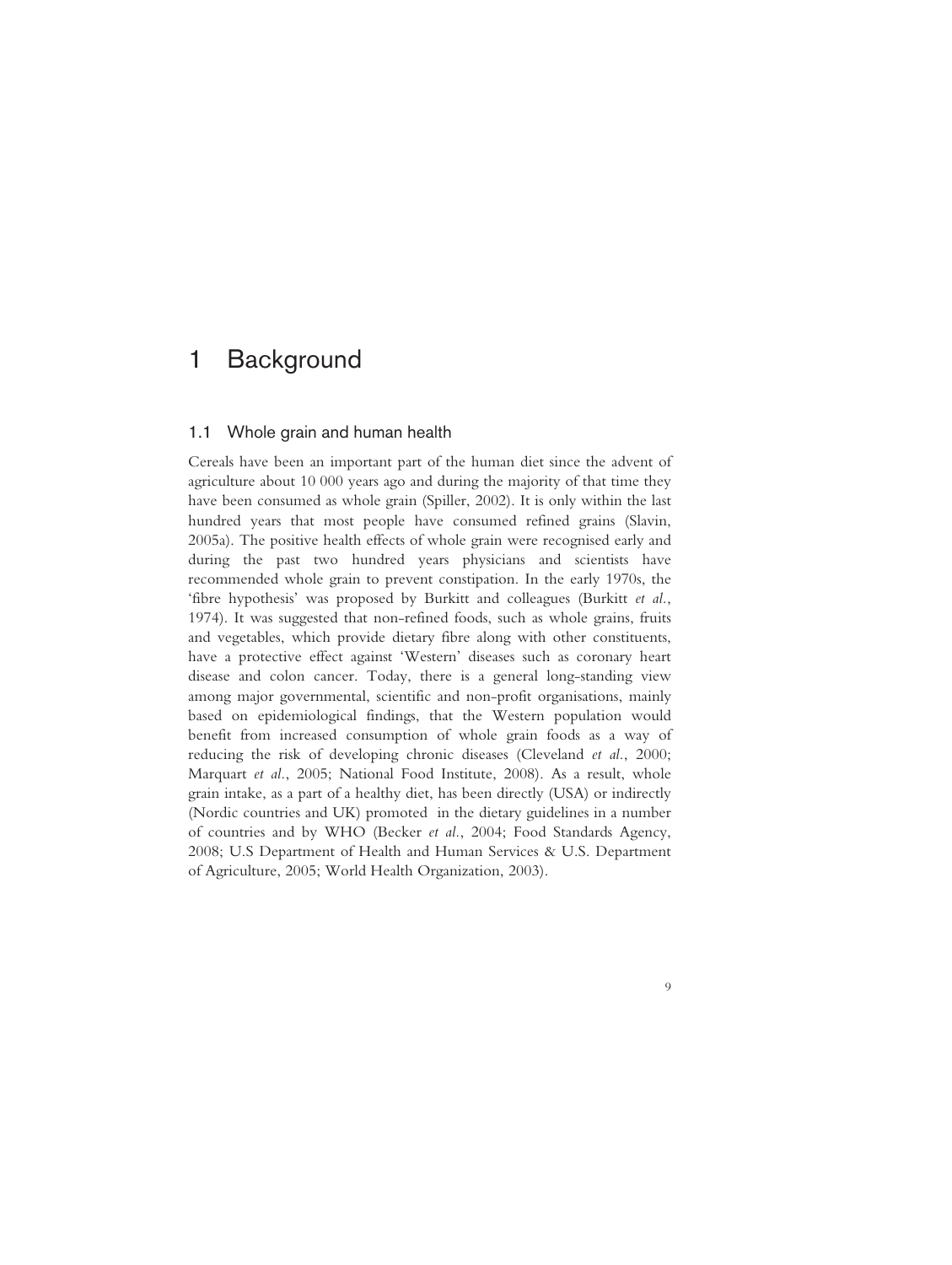The cereal grain is the fruit, called caryopsis, of plants belonging to the grass family (*Poaceae* or *Gramineae*) (Hoseney, 1994). Whole grain refers to 'intact, ground, cracked or flaked caryopsis, whose principal anatomical components- the starchy endosperm, germ and bran (Figure 1)- are present in the same relative proportions as they exist in the intact caryopsis' (definition by AACC, 1999). This definition is also used by U.S. Food and Drug Administration (FDA)(2006). Cereals typically included in whole grain foods in the Western world are wheat, oats, rye, rice, barley and corn but also sorghum, and millet may be included as well as buckwheat, amaranth and wild rice, although not all of them are true cereals in the botanic sense (Cleveland *et al.*, 2000; Jacobs & Steffen, 2003; Slavin, 2005b; Swedish Nutrition Foundation, 2004; Thane *et al.*, 2007). There is currently no general, world-wide accepted definition of whole grain products, but typically they contain a certain proportion of intact, flaked or broken kernels, coarsely ground kernels or flour of whole grain. Different definitions have been used across studies, both in respect to the cereals that are included and to the proportion of whole grain in the food. Many of the studies on whole grain and disease have used the definition by Jacobs *et al.*  (1998) which is a broad definition, but other more strict definitions have been used as well (Table 1).



*Figure 1.* A principle sketch of a wheat caryopsis modified from Marquart *et al.* (2005).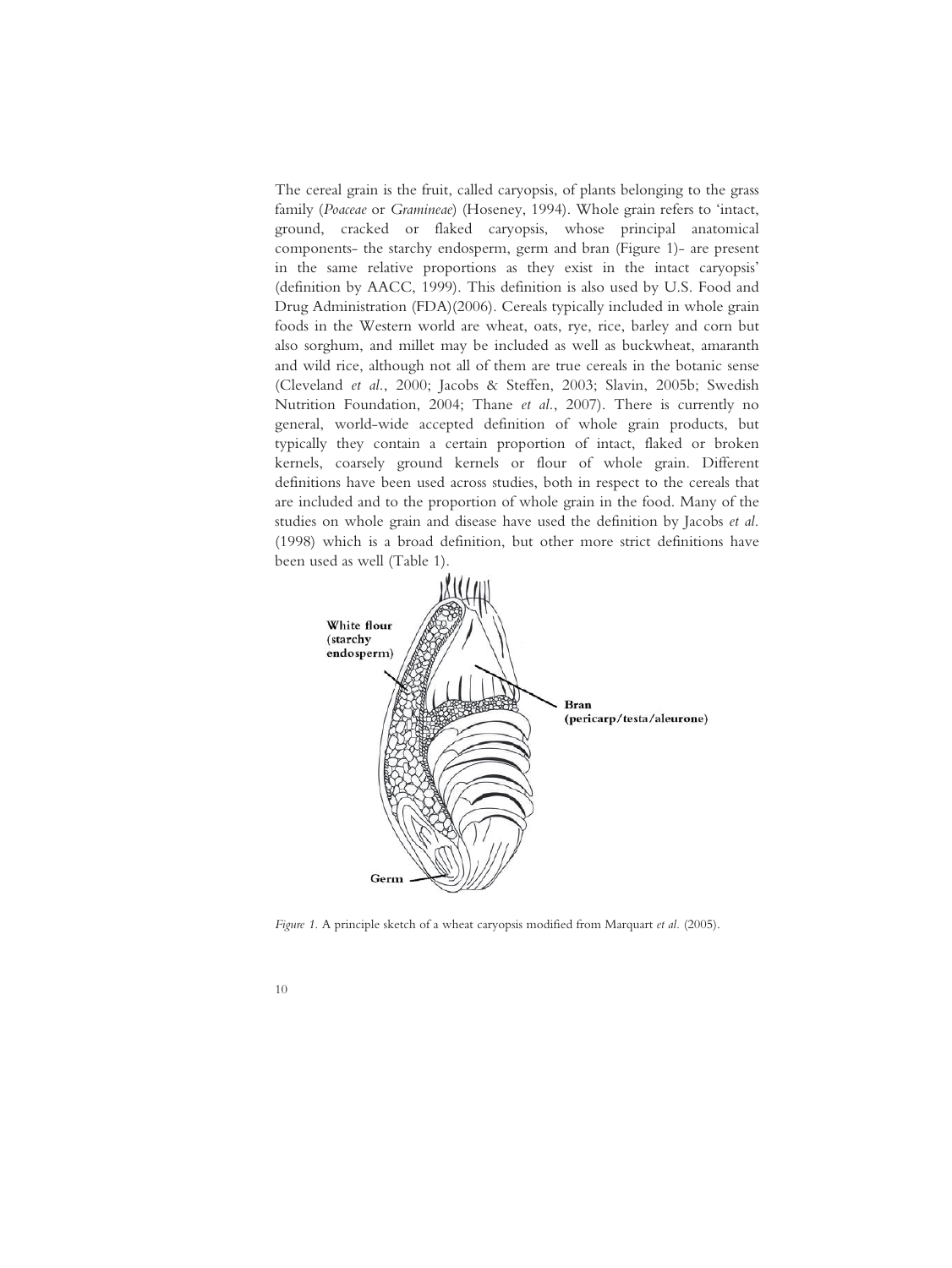Table 1*. Selected definitions of whole grain product definitions* 

| Reference                                            | Cereals included                                                                                               | Constituents<br>included                                                                                                                                                         | Proportion of<br>product weight (%)                                                                                                                 |
|------------------------------------------------------|----------------------------------------------------------------------------------------------------------------|----------------------------------------------------------------------------------------------------------------------------------------------------------------------------------|-----------------------------------------------------------------------------------------------------------------------------------------------------|
| U.S. Food and Drug<br>Administration<br>(FDA) (2006) | Armanth, barley,<br>buckwheat, corn,<br>millet, rice, rye, oats,<br>sorghum, triticale,<br>wheat and wild rice | According to AACC<br>definition (see text)                                                                                                                                       | $\geq$ 51% whole grain<br>ingredients by<br>weight/reference<br>amount customarily<br>consumed (RACC)<br>per day                                    |
| Swedish Nutrition<br>Foundation (2004)               | Wheat, oats, barley<br>and rye                                                                                 | Intact or ground<br>whole grain seed<br>kernels (i.e. cereal<br>grains where all<br>components<br>contained in the<br>grain seed, along<br>with the seed shell,<br>are included) | Flour, grains and<br>flakes must be 100%<br>whole grain and the<br>whole grain<br>ingredient must<br>exceed ≥50% weight<br>of product dry<br>matter |
| Thane et al. (2007)                                  | Wheat, oats, rice,<br>rye, barley, and corn<br>(popcorn)                                                       | According to AACC<br>definition (see text)                                                                                                                                       | $\geq 10\%$                                                                                                                                         |
| Jacobs et al. (1998)                                 | Wheat, rye, oats,<br>barley and rice                                                                           | Dark bread, brown<br>rice, popcorn, wheat<br>germ, cooked<br>oatmeal, bulgur,<br>couscous, breakfast<br>cereals, bran                                                            | $\geq$ 25% whole grain                                                                                                                              |
| Jensen et al. $(2004)$                               | Wheat, oats, rice,<br>barley, rye,<br>buckwheat, corn<br>(popcorn), amaranth,<br>psyllium                      | According to AACC<br>definition (see text)                                                                                                                                       | Amount whole grain<br>in product (g) was<br>counted                                                                                                 |
| National Food<br>Institute (2008)                    | Barley, corn, wheat,<br>rye, oats, sorghum,<br>millet and rice                                                 | According to<br>definition similar to<br>AACC (see text)                                                                                                                         | $\geq$ 51% whole grain<br>on product dry<br>weight basis                                                                                            |

Whole grain is a rich source of dietary fibre and a number of bioactive components, including minerals, vitamins, tocols, phytosterols, lignans and cinnamic acids. Together, these are sometimes referred to as the dietary fibre complex, which has been suggested to account for the positive health effects (Jacobs *et al.*, 1995; Jacobs & Steffen, 2003; Jensen *et al.*, 2006; Slavin *et al.*, 1997).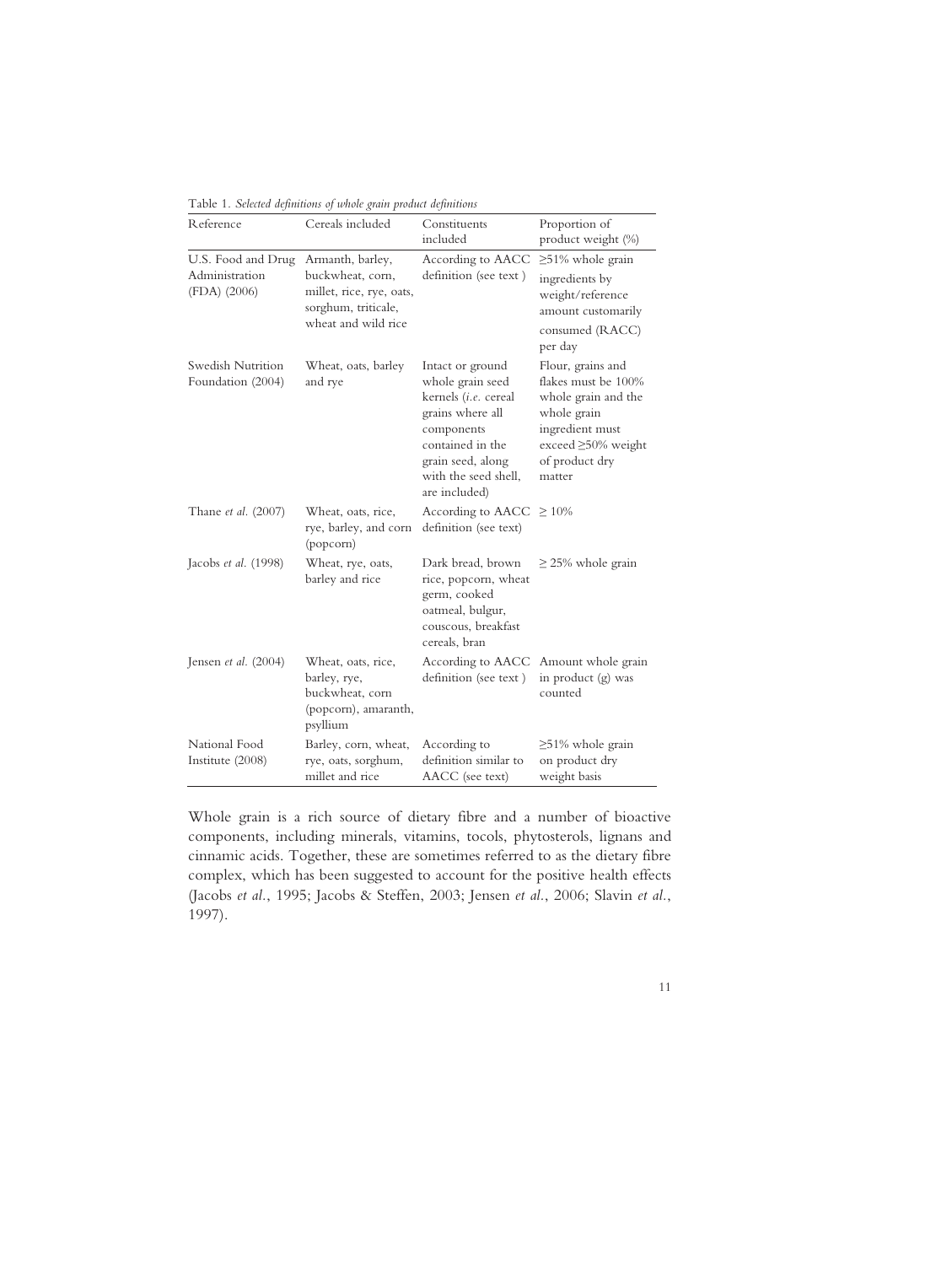Many of the bioactive compounds are localised in the bran and germ which together corresponds to approximately 20% of the total kernel weight (Jacobs & Steffen, 2003). Evidence of the health benefits is mainly derived from epidemiological studies which is showing the associations and not necessarily the causal link between whole grain intake and health (Potischman & Weed, 1999). The underlying mechanisms for the protective effects are to a large extent unknown and the results from epidemiological studies still remain to be confirmed by randomised clinical trials (RCTs) (Andersson *et al.*, 2007; Kelly *et al.*, 2007; Priebe *et al.*, 2008).

# 1.1.1 Epidemiological evidence for health benefits of whole grain

A number of epidemiological studies have been reported where whole grain intake has been related to a relatively consistent inverse risk of several chronic diseases such as cardiovascular diseases (including coronary heart disease (CHD), ischeamic heart disease (IHD) and ischaemic stroke) and type 2 diabetes (Kelly *et al.*, 2007; Mellen *et al.*, 2006; Priebe *et al.*, 2008). A meta-analysis based on seven cohort studies showed a 21 % risk reduction for CHD when comparing 2.5 whole grain servings/d with 0.2 servings/d (OR: 0.79, [95%-CI 0.73-0.85]) (Mellen *et al.*, 2006). Many of the studies were conducted in the USA, where the whole grain intake is low (Cleveland *et al.*, 2000) and mainly consists of wheat (65-75%) (Slavin, 2005a), but some were conducted in the Nordic countries, where the whole grain intake is higher (Montonen *et al.*, 2003). However, the protective effect reported has been of the same magnitude, suggesting that whole grains of different species have similar effects and that even a small intake of whole grain is associated with the desirable protective effect (Jacobs & Steffen, 2003; Jensen *et al.*, 2004; Koh-Banerjee *et al.*, 2004). Whole grain intake and cereal fibre have been consistently linked to a decreased risk of developing type 2 diabetes, with 10 out of 11 prospective cohort studies showing a significantly reduced risk in a recent Cochrane review (Priebe *et al.*, 2008). High whole grain intake and cereal fibre intake were associated with a 27-30% and 28-37% decreased risk of developing diabetes type 2, respectively. Whole grain intake has also been associated with a significantly lower BMI in most observational studies (Harland & Garton, 2007), but it is not clear whether this effect is independent of cereal fibre and a healthy lifestyle (National Food Institute, 2008). Several studies in different cohorts have investigated the relationship between whole grain intake and different cancer diseases and the results have been pointed in different directions (Larsson *et al.*, 2005; Lucenteforte *et al.*, 2008; McCullough *et al.*, 2001; Schatzkin *et al.*, 2007).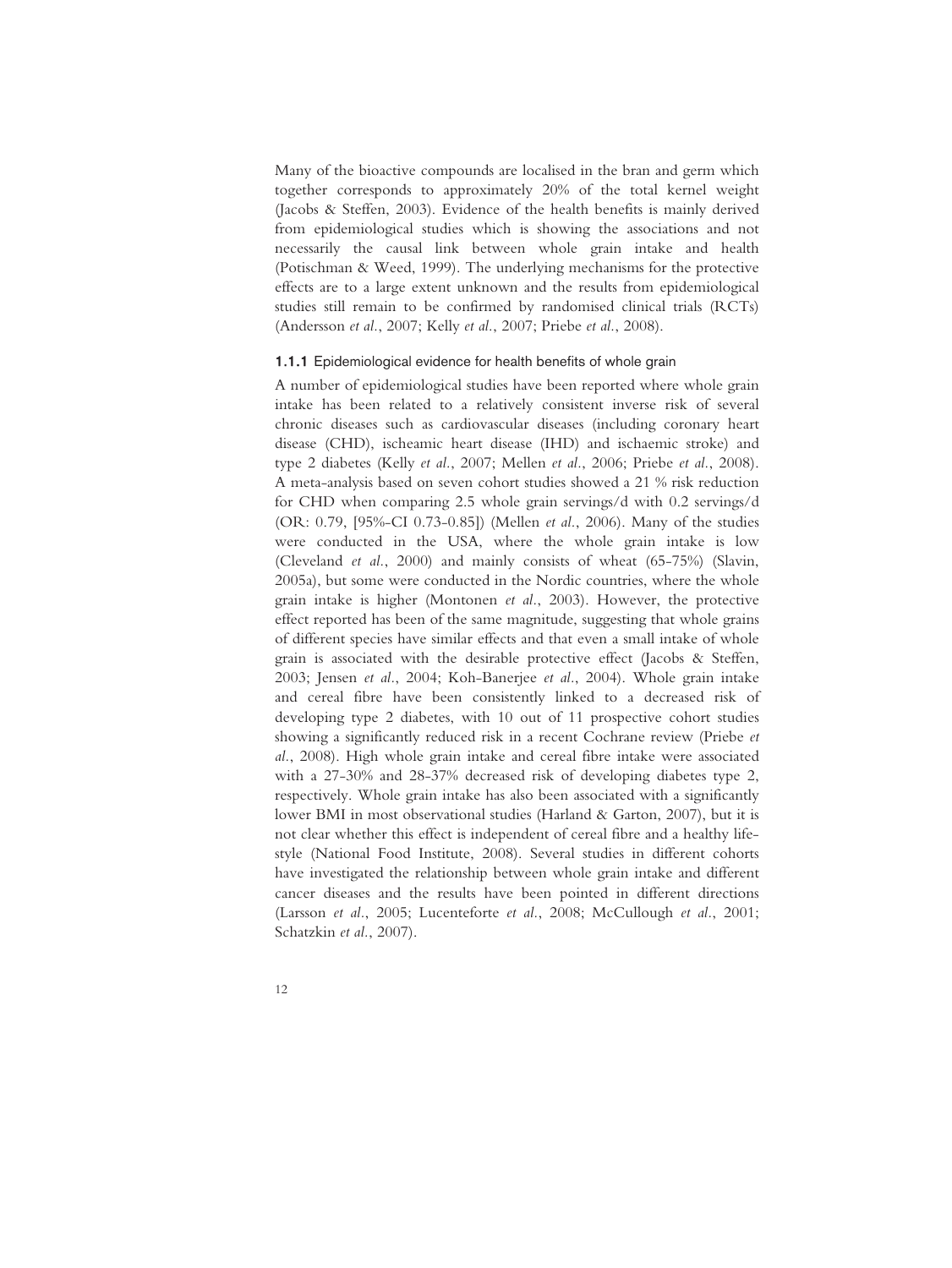#### 1.1.2 Intervention studies

Only a limited number of intervention studies on whole-grain and disease have been published. Most of these studies have been short-term studies on risk markers or intermediate endpoints of CVD and diabetes. A Cochrane analysis of 10 small RCTs (most of them studying oats) showed a small but significant reduction in serum total cholesterol and LDL cholesterol (-0.20 mmol/L [95% CI -0.31; -0.10] and -0.18 mmol/L [95% CI -0.28; -0.09], respectively) and in risk factors for CVD and type 2 diabetes (Kelly *et al.*, 2007). Preliminary results from two large non-blinded RCTs conducted in the UK show no effect of whole grain intake on CVD risk markers. In the 'WholeHeart study', 300 non-whole grain consumers were assigned to either 16 weeks with 3 portions/d or 8 weeks with 3 portions/d + 8 weeks with 6 portions/d. The primary response variable was LDL cholesterol, where no effect was observed (Professor Chris Seal, pers. Comm. 2008). In another study, 221 subjects were randomly allocated to three groups, where they were advised to consume 3 portions/d of refined grain, whole grain wheat or whole grain wheat plus whole grain oats for 12 weeks. Preliminary results showed no effect on blood biomarkers, but a significant reduction in systolic and diastolic blood pressure in the two whole grain groups compared with the refined grain group (Dr Frank Thies, pers. Comm. 2008). No RCTs have been published where whole grain intake has been related to type 2 diabetes endpoints (Priebe *et al.*, 2008). However, small, short-term intervention studies have evaluated the effect of whole grain intake on insulin sensitivity, which is related to type 2 diabetes (Andersson *et al.*, 2007; Pereira *et al.*, 2002). The results have been conflicting, and there is a need for long-term RCTs, using suitable intermediate endpoints, to establish whether whole grain intake protects against type 2 diabetes (Priebe *et al.*, 2008). No long-term RCTs have been reported where the effect of whole grain products on body weight have been investigated (National Food Institute, 2008).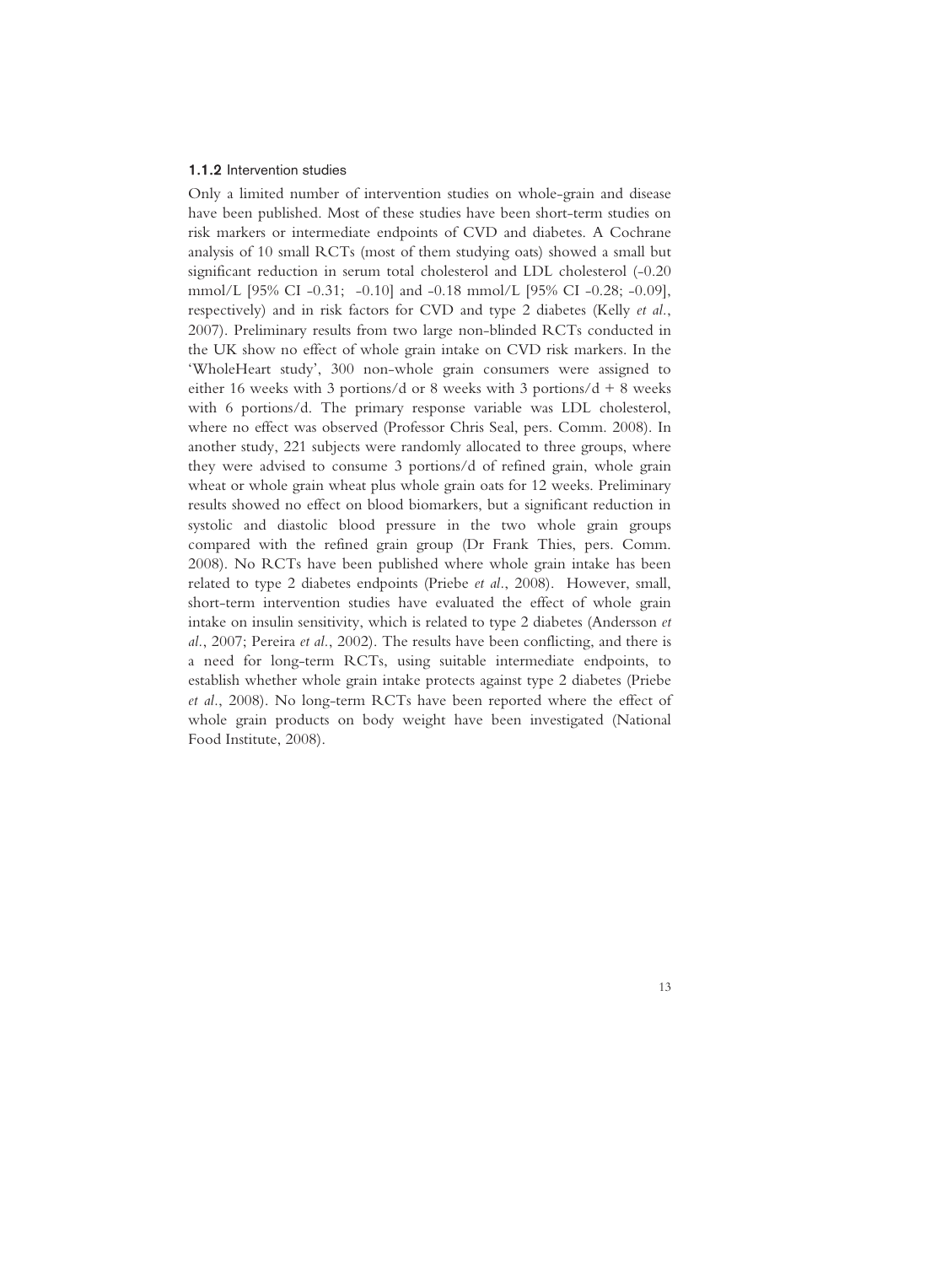## 1.2 Whole grain intake estimation methods and their limitations

In epidemiological studies, there is a desire for cheap but accurate methods for estimation of habitual dietary intake during the etiologically relevant time period (usually a time period of years) (White *et al.*, 1998). The assessment is often carried out using traditional dietary assessment methods such as food frequency questionnaires (FFQs), diet histories, 24-h recalls, and sometimes weighed food records (Willett, 1998). Those methods are either prospective or retrospective. The prospective methods often involve checklists or repeated recordings on different days. The retrospective methods are usually based on one or repeated 24-h recalls, diet history reports or FFQs. Diet histories and FFQs are designed to provide data on average intake over longer time periods, by asking about the usual frequency of food consumption (Willett, 1998). Traditional dietary assessment methods generally suffer from different types of errors (due to memory, motivation, *etc.*), which may affect their ability to accurately capture intake (Fraser, 2003). Some of these errors can be accounted for by calibration against 'reference' methods such as repeated weighed food records (Willett & Lenart, 1998). However, the assumption underlying such comparisons, that the errors in the two methods are not correlated, have been questioned in recent years, and biomarkers may instead be useful as reference methods (Subar *et al.*, 2003).

Apart from the general problems associated with the above-mentioned dietary assessment methods there are a number of obstacles to accurate assessment of whole grain intake that may affect evaluation of the health effects. Many of the studies have estimated whole grain intake as number of servings and have used different definitions of whole grain to calculate the number of daily whole grain servings (Jansen *et al.*, 2004; Lang *et al.*, 2003). The use of different definitions gives a large quantitative variation in actual whole grain content in a serving, but also a qualitative difference in the composition of nutrients and bioactive compounds, which might have implications for evaluation of the role of whole grain in the aetiology of chronic disease, since different components have different levels of activity. Thane *et al.* (2007) reported a 18-27% difference in whole grain intake by using the FDA definition compared with the less strict definition by Jacobs *et* al. (1998)(Table 1). In addition no uniform definition of serving size has been used across studies (Lang & Jebb, 2003) and different cereals have been included in different definitions (Table 1).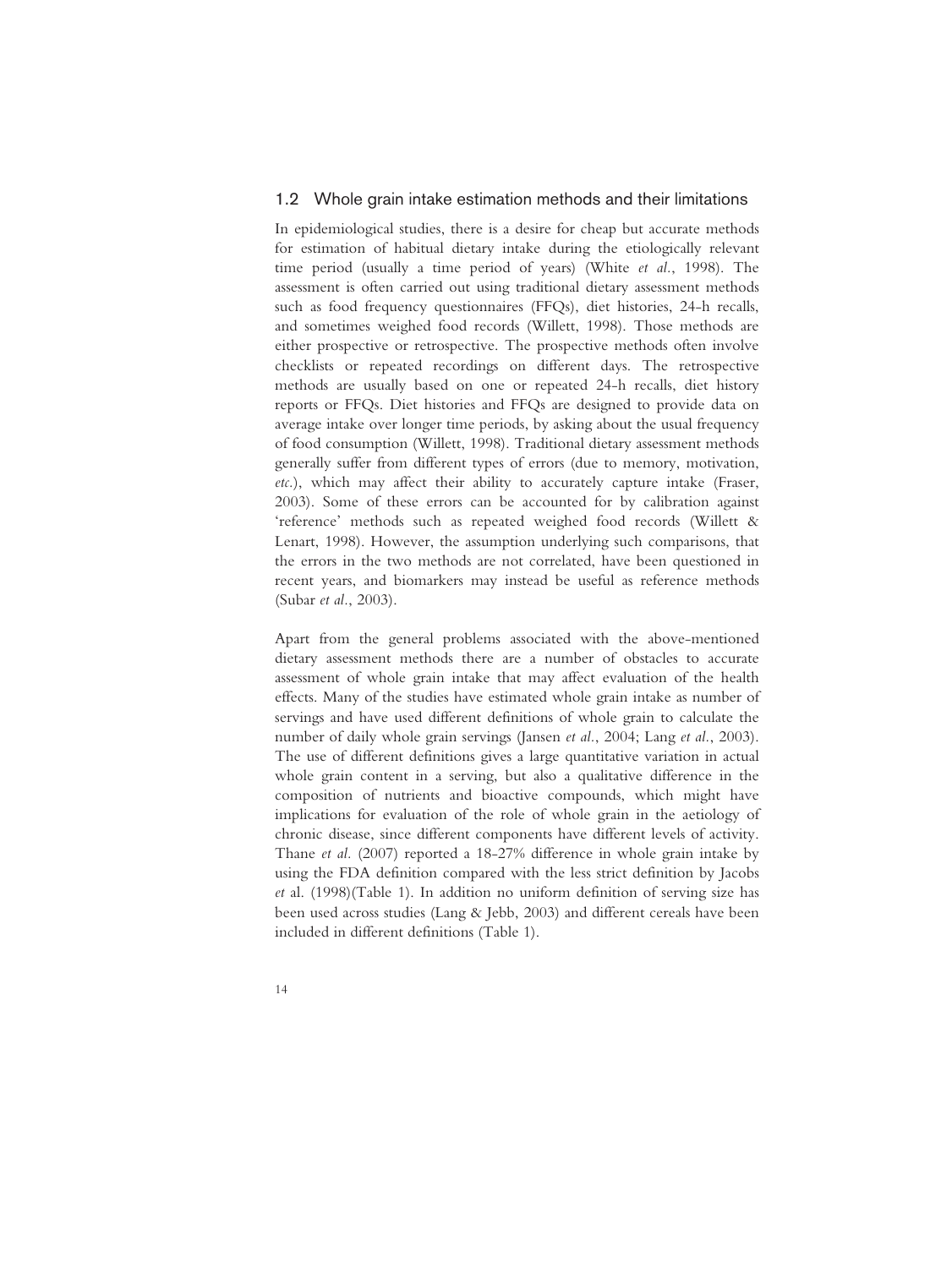Different definitions may potentially lead to misclassification, which is likely to attenuate the effect of whole grain disease associations (Koh-Banerjee *et al.*, 2004). To get a more precise estimate of whole grain intake, the g/d content has been calculated in several recent studies (Jensen *et al.*, 2004; Koh-Banerjee *et al.*, 2004; National Food Institute, 2008; Thane *et al.*, 2005; 2007). In two studies, a cut-off limit of  $\geq 10\%$  whole grain content of product fresh weight was still used (Thane *et al.*, 2005; 2007). For accurate determination of g/d intake of whole grain, databases reflecting products used in the studied population are needed in order to avoid biased estimates. Large variation in whole grain content in different products used to build a certain product category may obscure the precision in estimated whole grain intake (Fraser, 2003). This can to some degree be overcome by using 'openend' questions where subjects can report the brand of product used (Jensen *et al.*, 2004).

Irrespective of whether whole grain intake is estimated as number of servings per day, calculated on products passing certain cut-off levels, or estimated as g/d based on a strict whole grain definition, measurement errors are likely, due to difficulties for consumers in distinguishing whole grain products among other products (Kantor *et al.*, 2001). In addition, dietary assessment methods are very often not designed to assess whole grain intake and usually contain only a limited number of questions which can be used to rank subjects according to their whole grain intake. As a consequence, misclassification is likely.

A biomarker of intake could thus be used to overcome some of the obstacles related to traditional dietary assessment methods, and hence replace estimates of intake derived from those, or be used for studying the measurement errors in the traditional dietary assessment methods, *i.e.* be used for validation purposes (Beaton *et al.*, 1997; Bingham, 2002). A few biomarkers of whole grain intake have been suggested and are discussed in the following sections.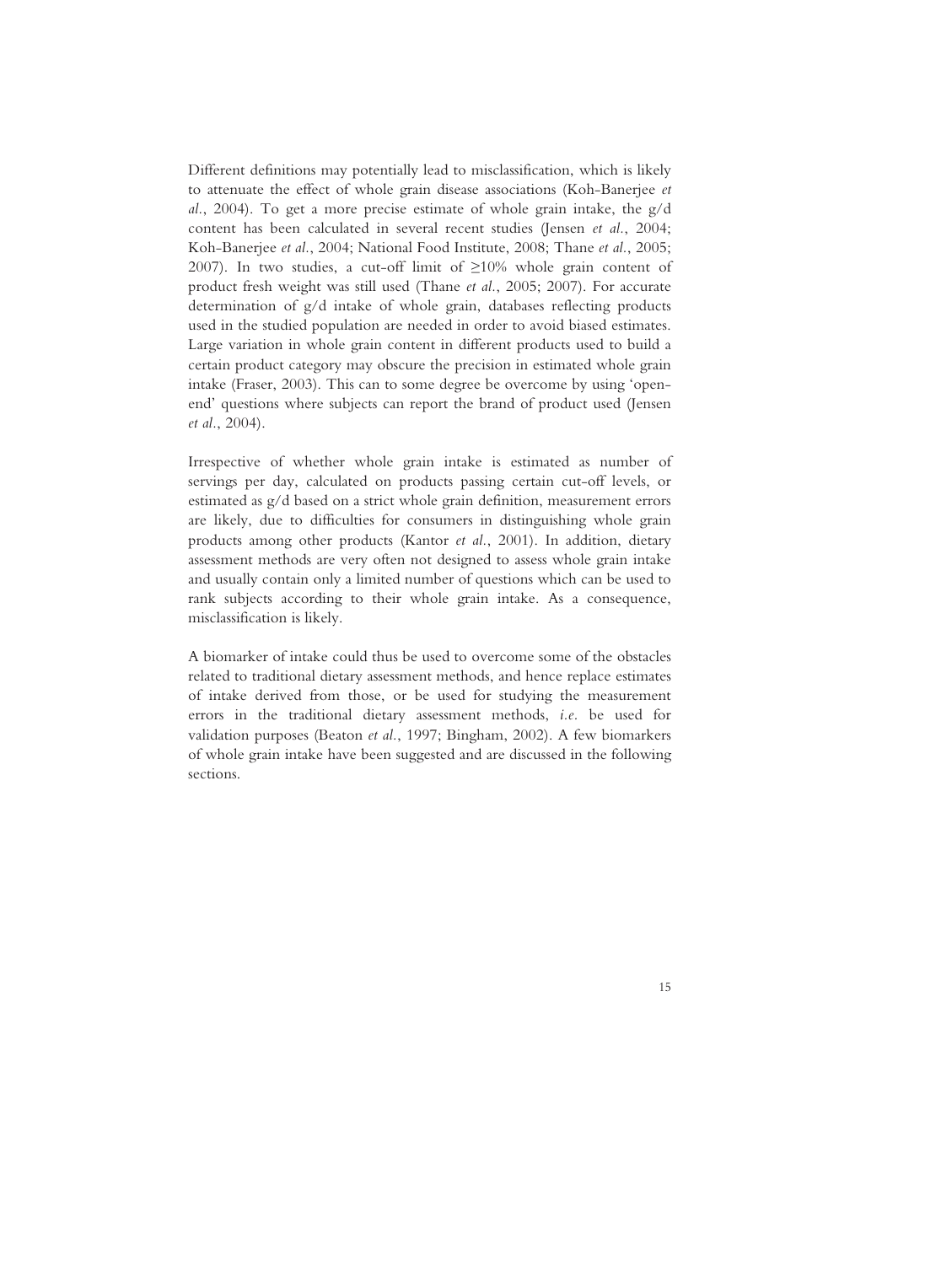# 1.3 Dietary biomarkers

#### 1.3.1 Concepts and definitions

Biological markers or biomarkers have been defined in different ways (Figure 2). Biomarkers can provide a link between diet and health and have the potential to aid the understanding of this connection by reflecting the exposure and/or the disease or health effect (Branca *et al.*, 2001). However, a biomarker is not a diagnostic test, but rather an indication of an early change that is related to disease risk or health outcome (Grandjean, 1995).

#### **BIOMARKER DEFINITIONS**

*"Cellular, biochemical, or molecular alterations measurable in biological media such as human tissues, cells or fluids"*  (Hulka, 1990)

*"A characteristic that can be objectively measured and evaluated as an indicator of normal biological processes, pathological processes or pharmacologic responses to therapeutic interventions"* 

(Biomarkers Definitions Working Group, 2001)

*"Any substance, structure or process that can be measured in the body or its products and can influence or predict the incidence of outcome of disese"*  (International Programme on Chemical Safety, 2001)

*Figure 2.* Selected definitions of biomarkers.

Biomarkers can be broadly classified into three different types, those of *exposure, effect* and *susceptibility* (Figure 3) (Branca *et al.*, 2001; Committee on Biological Markers of the National Research Council, 1987; Grandjean, 1995). In the discussion of biomarkers in the reminder of this thesis, the concept of biomarkers is restricted to dealing with those reflecting dietary exposure.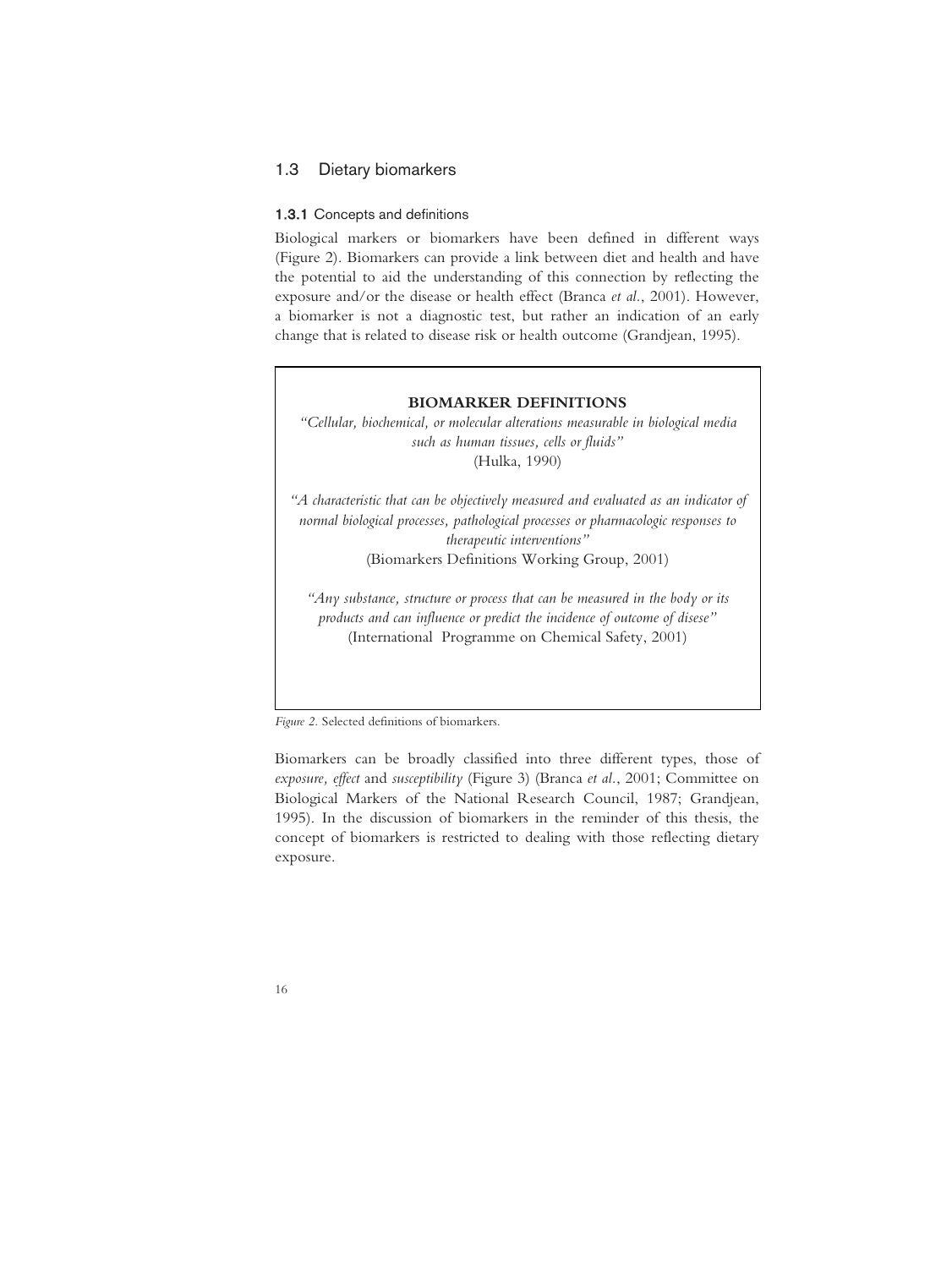

*Figure 3.* Biomarkers of exposure, effect and susceptibility and their relationships to events along the exposure-clinical disease axis. Adapted from Bearer (2001).

### *Exposure*

A biomarker of exposure may be an exogenous compound or a metabolite of such a compound that is related to exposure. Such a marker may be used to reflect dietary exposure and hence provide a link between dietary exposure and disease, especially in situations where traditional dietary assessment methods for different reasons provide poor intake estimates (Bingham, 2002; Hunter, 1998; Kaaks *et al.*, 1997; Verhagen *et al.*, 2004).

#### *Effect*

A biomarker of effect may be an indicator of an endogenous component of the biological system, a measure of the functional capacity of the system, or an altered state of the system reflecting the disease or health endpoint (Branca *et al.*, 2001; Committee on Biological Markers of the National Research Council, 1987). In such a situation the biomarker could be a surrogate endpoint or outcome measure that is a laboratory substitute for a clinically meaningful result with a direct link to the causal pathway linking disease to outcome (Fox & Growdon, 2004) .

# *Susceptibility*

A biomarker of susceptibility is an indicator of the susceptibility of a biological system to the challenge of exposure to a xenobiotic compound (Committee on Biological Markers of the National Research Council, 1987). Genetic alterations such as mutations, gene amplifications or recombination in genes directly or indirectly involved in the initiation or progression of disease can be such biomarkers (Branca *et al.*, 2001).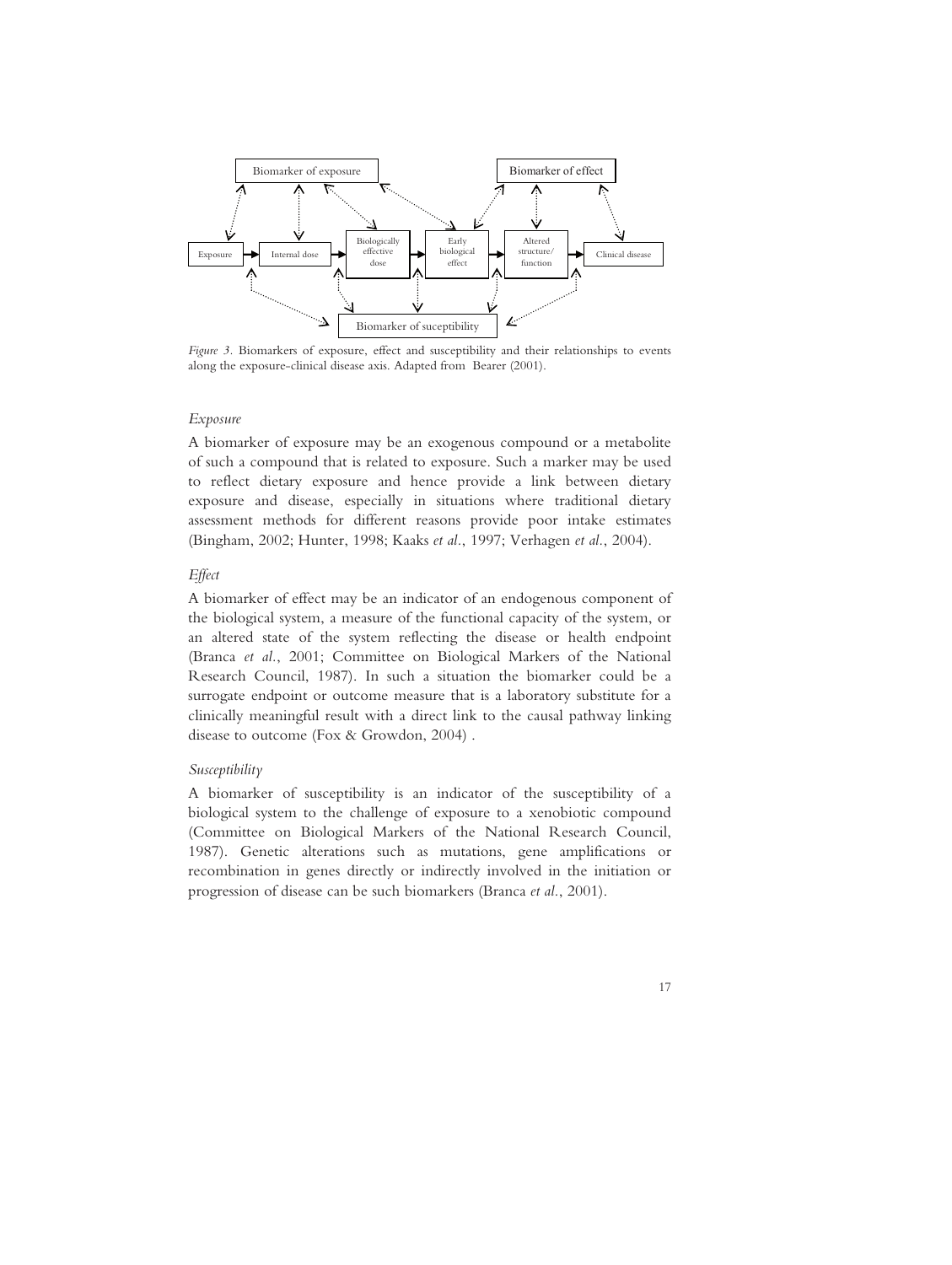### 1.3.2 The use of dietary biomarkers

There are a great number of compounds that have been suggested and used as biomarkers of food and/or nutrient intake (some examples given in Tables 2 and 3). Biomarkers of dietary intake may serve different purposes in different types of studies. They may be used for validation of traditional dietary assessment instruments, as surrogate measures of intake or as being integrated measures of nutritional status for a nutrient (Potischman & Freudenheim, 2003). The requirements differ depending on the purpose. In intervention studies, biomarkers might be used as qualitative or quantitative measures of compliance. For example, fatty acid profiles in serum or adipose tissue can be used as indicators of short-term or long-term compliance to diets rich in certain fatty acids (Wolk *et al.*, 1998). The excretion of paraamino benzoic acid in 24-h urine collections can be used as a quantitative measure of the completeness of urine collection (Bingham & Cummings, 1986). In prospective cohort studies, biomarkers could be useful as independent measures of intakes in the study of association between diet and disease risk, or as independent tools to confirm such associations derived using traditional dietary instruments (Kaaks *et al.*, 1997). A biomarker might provide a more accurate estimate, or provide a more accurate ranking of intake than estimates derived from traditional dietary assessment methods, especially in situations where accurate food composition data are lacking (Kaaks *et al.*, 1997).

The *objectiveness* is a key feature of the biomarker, since it is independent of subjects' recognition capacity, memory and motivation (Marshall, 2003). This feature has made some biomarkers useful for validation of other dietary assessment methods (Bingham, 2003; Kaaks *et al.*, 1997; Kaaks, 1997; Livingstone & Black, 2003). This is because random errors in the biomarker (any variation that is uncorrelated to the individuals' 'true' habitual intake) can be assumed to be statistically independent of subjects' response in traditional dietary assessment (Kaaks *et al.*, 1997). Many biomarkers of food/nutrient exposure have not been thoroughly evaluated and are not fully accepted by the scientific community (Verhagen *et al.*, 2004).

A thorough understanding of the nature of the biomarker is necessary, and it will to a large extent determines its use (Marshall, 2003). As discussed in section 1.3.4, dietary biomarkers can be sorted into different classes depending on whether they provide an intake correlate or a direct quantitative measure of intake (Kaaks *et al.*, 2002; Tasevska *et al.*, 2005).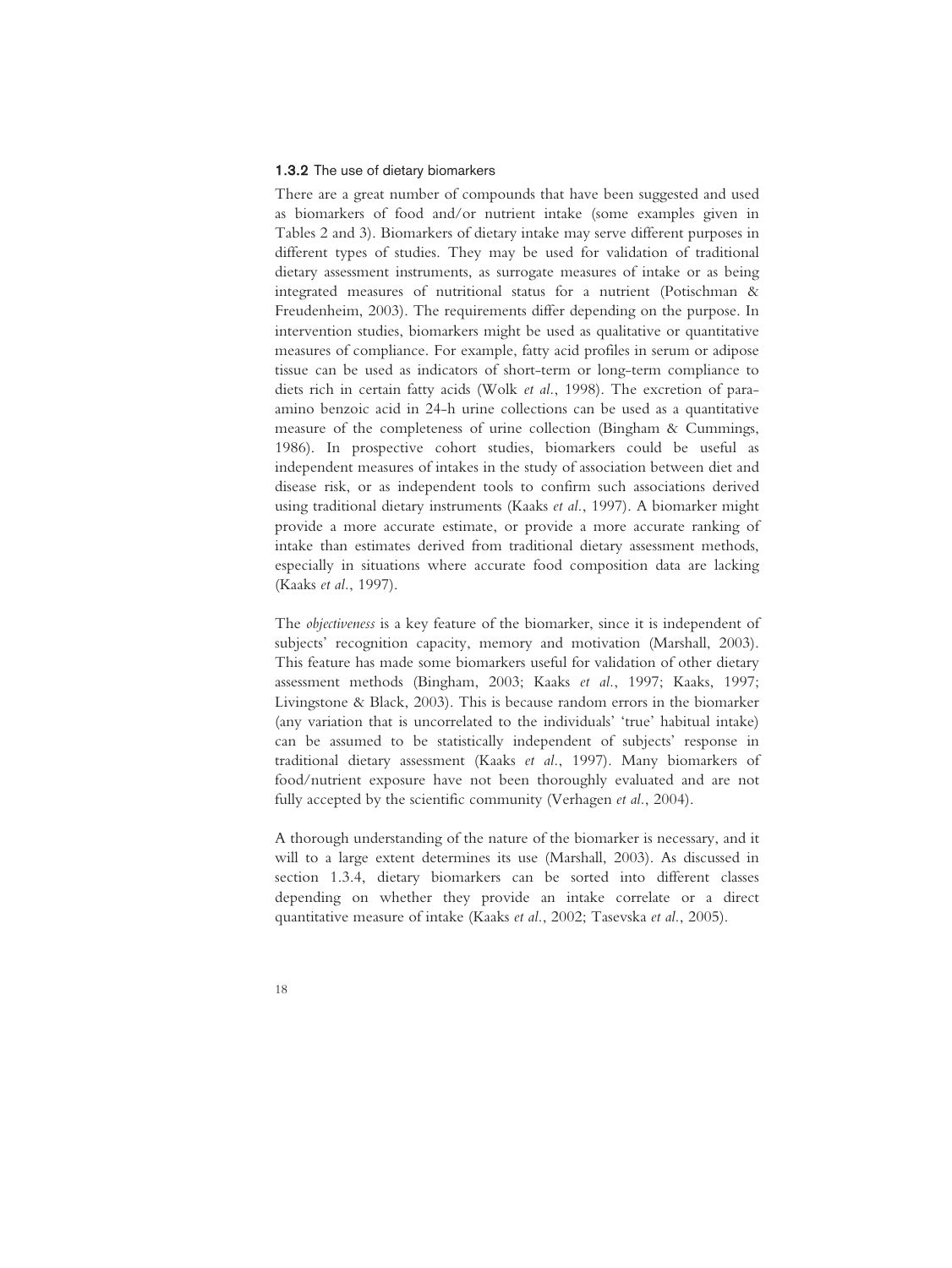|            | Table 2. Examples of biomarkers of food intake                                                                                 |                        |                            |                                                     |                                                               |                                                                                                                                                             |
|------------|--------------------------------------------------------------------------------------------------------------------------------|------------------------|----------------------------|-----------------------------------------------------|---------------------------------------------------------------|-------------------------------------------------------------------------------------------------------------------------------------------------------------|
| Intake     | Biomarker                                                                                                                      | Sample                 | Classification             | Time of reflection Evaluation                       |                                                               | Reference                                                                                                                                                   |
| Dairy fat  | Fatty acids (C15:0 and Serum, adipose Concentration short-long term<br>C17:0, CLA)                                             | tissue                 |                            |                                                     | Correlated to FFQ and Baylin et al. (2002)<br>food records    | Brevik et al. (2005a)                                                                                                                                       |
|            |                                                                                                                                |                        |                            |                                                     |                                                               | Fremann et al. $(2002)$<br>Wolk et al. (1998)<br>Wolk et al. (2001)                                                                                         |
|            | Marine fat Fatty acids (C20:5n-3<br>and C22:6n-3)                                                                              | phospholipids<br>Serum | Concentration              | Short-medium<br>term                                | Correlated to FFQ and Hjartåker et al. (1997)<br>food records | Marckmann et al. (1995)<br>Kobayashi et al. (2001)                                                                                                          |
| vegetables | Fruit and Folate, a-carotene, ß-<br>crypotoxanthin, lutein,<br>carotene, B-<br>vitamin C                                       | adipose tissue         |                            | Plasma, serum, Concentration Short-long term        | Correlated to FFQ and Block et al. (2001)<br>food records     | Drewnowski et al. (1997)<br>Van Kappel et al. (2001)<br>Resnicow et al. (2000)<br>Campbell et al. (1994)<br>Brevik et al. (2005b)<br>Jansen et al. $(2004)$ |
| Allium     | S-allyl-mercapturic<br>vegetables acid (ALMA)                                                                                  | 24-h urine             | Concentration Short-medium | term                                                | Controlled diet <sup>1</sup>                                  | Verhagen et al. (2001)                                                                                                                                      |
|            | 'Subjects were assessing their habitual diet by food records before the study. When the study started, experimental foods were |                        | $\frac{1}{2}$              | $\ddot{\phantom{0}}$<br>$\sim$ $\sim$ $\sim$ $\sim$ |                                                               |                                                                                                                                                             |

19

given to subjects. The exact amount consumed was noted by weighing foods before and after administration.

given to subjects. The exact amount consumed was noted by weighing foods before and after administration.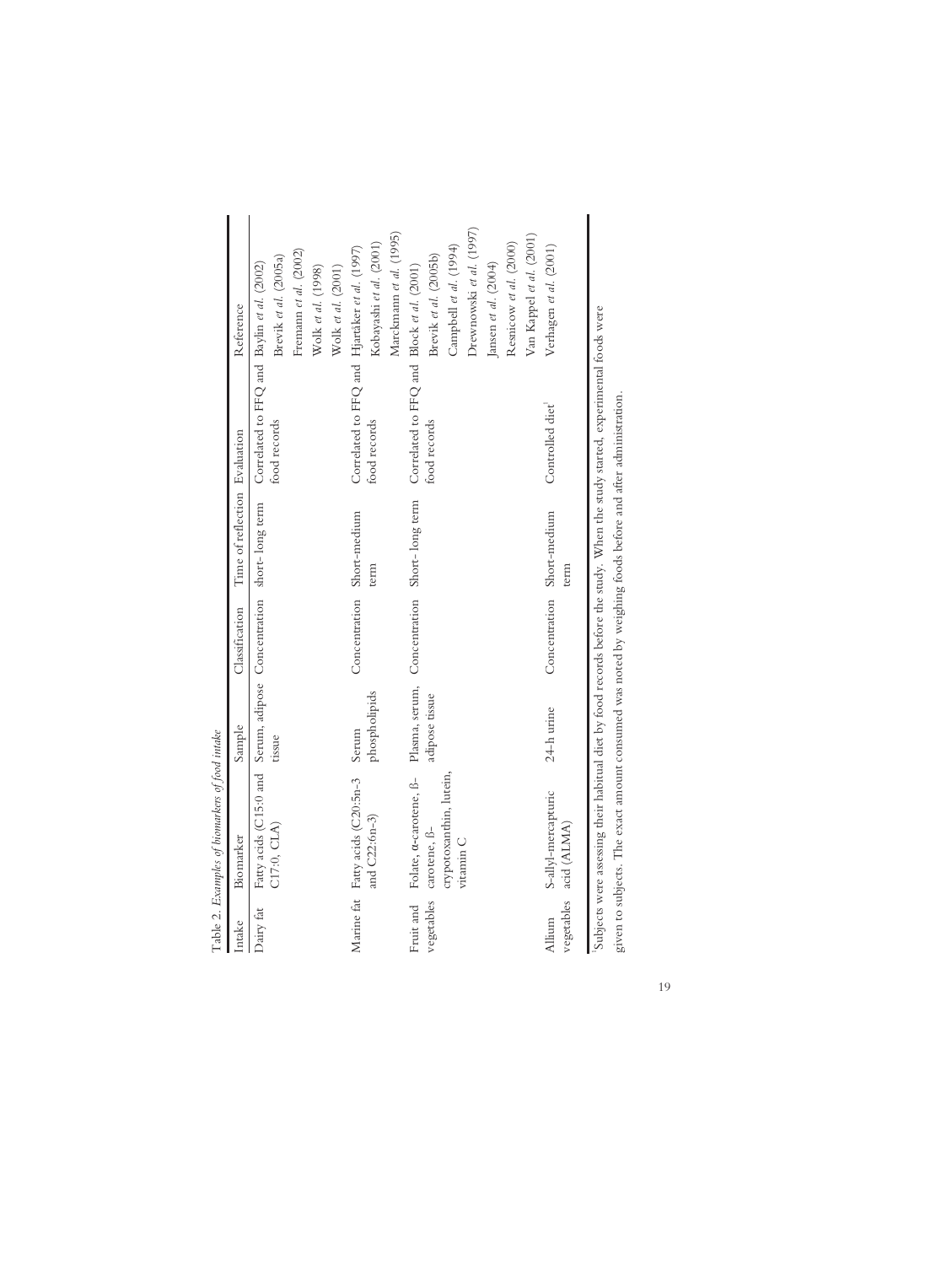| Intake                             | Biomarker                                                                                                                                        | Sample                         | Classification                         | Time of reflection Evaluation |                                      | Reference                                                                                                                                   |
|------------------------------------|--------------------------------------------------------------------------------------------------------------------------------------------------|--------------------------------|----------------------------------------|-------------------------------|--------------------------------------|---------------------------------------------------------------------------------------------------------------------------------------------|
| Protein                            | Nitrogen                                                                                                                                         | 24-h urine                     | Recovery                               | Short-term                    | controlled <sup>1</sup><br>Strictly  | Bingham & Cummings<br>(1985)                                                                                                                |
|                                    |                                                                                                                                                  |                                |                                        |                               |                                      | Schatzkin et al. (2003)                                                                                                                     |
| Potassium                          | Potassium                                                                                                                                        | 24-h urine, Recovery<br>faeces |                                        | Short-term                    | controlled <sup>1</sup><br>Strictly  | Tasveska et al. (2006)                                                                                                                      |
| (fructose and<br>sucrose)<br>Sugar | Sucrose, fructose                                                                                                                                | 24-h urine,<br>spot urine      | concentration<br>Predictive or         | Short-term                    | Controlled, FFQ                      | Bingham et al. (2007)<br>Tasveska et al. (2005)<br>Luceri et al.(1996)                                                                      |
|                                    |                                                                                                                                                  |                                |                                        |                               |                                      |                                                                                                                                             |
| Thiamin $(B_1)$                    | Thiamin                                                                                                                                          | 24-h urine                     | Concentration Short-term               |                               | Controlled <sup>1</sup>              | Tasveska et al. (2008)                                                                                                                      |
| Carotenoids                        | B-crypotoxanthin, lutein,<br>Retinol, $\alpha$ -, $\beta$ -carotene,<br>lycopene, zeaxanthin                                                     | adipose<br>Serum,<br>tissue    |                                        | Concentration Short-long term | FFQ and food<br>records              | McNaughton et al. (2004)<br>El-Sohemy et al. (2002)<br>Kardinaal et al. (1995)                                                              |
| Polyphenols <sup>2</sup>           | ENL, END, daidzein,<br>genistein, quercetin,                                                                                                     | spot urine,                    | 24-h urine, Concentration Short-medium | term                          | Controlled, FFQ,<br>24-h recalls and | Jaceldo-Siegl et al. (2008)<br>de Vries et al. (1998)                                                                                       |
|                                    | hesperetin, kaempferol,<br>catechin                                                                                                              | serum,<br>plasma               |                                        |                               | food records                         | Verkasalo et al. (2001)<br>Noroozi et al. (2000)<br>Mennen et al. (2006)<br>Ritchie et al. (2004)                                           |
| Seleinium                          | Selenium                                                                                                                                         |                                | Toe-nails Concentration Long-term      |                               | FFQ, food<br>collection              | Longnecker et al. (1996)                                                                                                                    |
|                                    | before and after administration. "The group of polyphenols includes lignans, phenolic acids, flavanoids and stilbenes. "Faeces were collected in |                                |                                        |                               |                                      | 'Subjects' reported habitual diet was were given to subjects under controlled conditions. Exact amount consumed was noted by weighing foods |

order to assess complete recovery.

order to assess complete recovery.

Table 3. Examples of biomarkers of nutrients and bioactive compounds 20 Table 3*. Examples of biomarkers of nutrients and bioactive compounds* 

20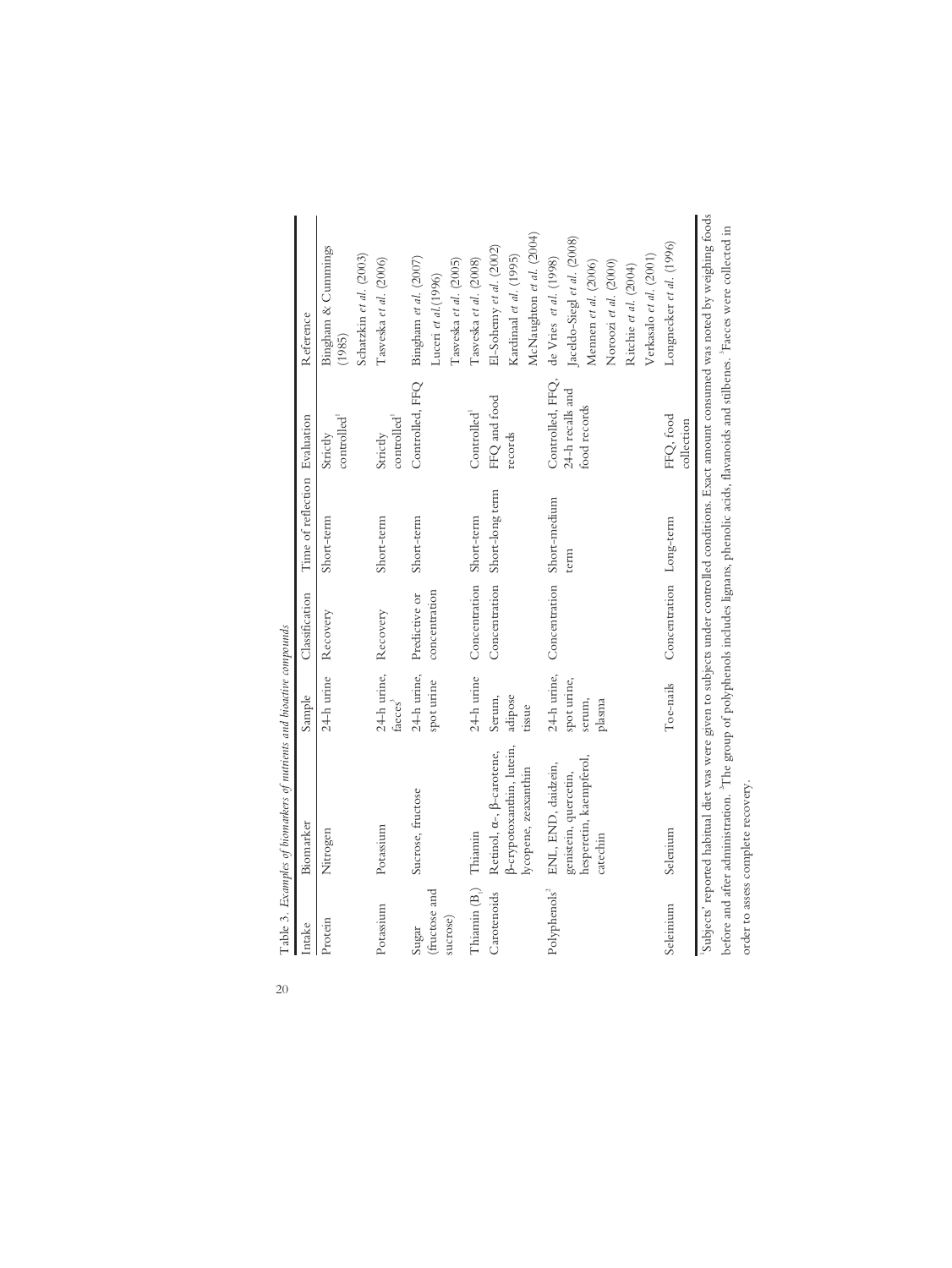#### 1.3.3 Dietary biomarkers of whole grain intake

There is currently no generally accepted biomarker of whole grain intake. The mammalian lignan enterolactone (ENL) has been evaluated as one such biomarker (Stumpf, 2004). ENL and enterodiol (END) are mammalian lignans formed from plant lignans by the microflora in the large intestine (Adlercreutz, 2007; Setchell et al., 1980). Whole grain, especially from rye, is rich in precursors of ENL and the concentration of ENL in plasma, serum and urine increases with whole grain intake (Jacobs *et al.*, 2002; Juntunen *et al.*, 2000; Kilkkinen *et al.*, 2001). However, since there are several other sources of ENL precursors in the diet and since the formation of ENL is dependent on the gut microflora as well as other non-dietary determinants, ENL may rather reflect plant intake or a healthy life style in general (Johnsen *et al.*, 2004; Kilkkinen *et al.*, 2001; Linko-Parvinen *et al.*, 2007; Sonestedt *et al.*, 2007). At the international symposium "Whole Grain and Human Health" in Helsinki, Finland, in 2001, the group led by Professor Per Åman (Uppsala, Sweden) suggested that AR could be used as a biomarker of whole grain wheat and rye, due to their almost unique presence in the outer parts of these cereals (Ross *et al.*, 2001b). A method for the analysis of AR in plasma was developed and initial biomarker evaluation studies were conducted by a Finnish research group led by Professor Herman Adlercreutz (Linko-Parvinen, 2006; Linko-Parvinen *et al.*, 2007; Linko *et al.*, 2005; Linko & Adlercreutz, 2005; Linko *et al.*, 2002).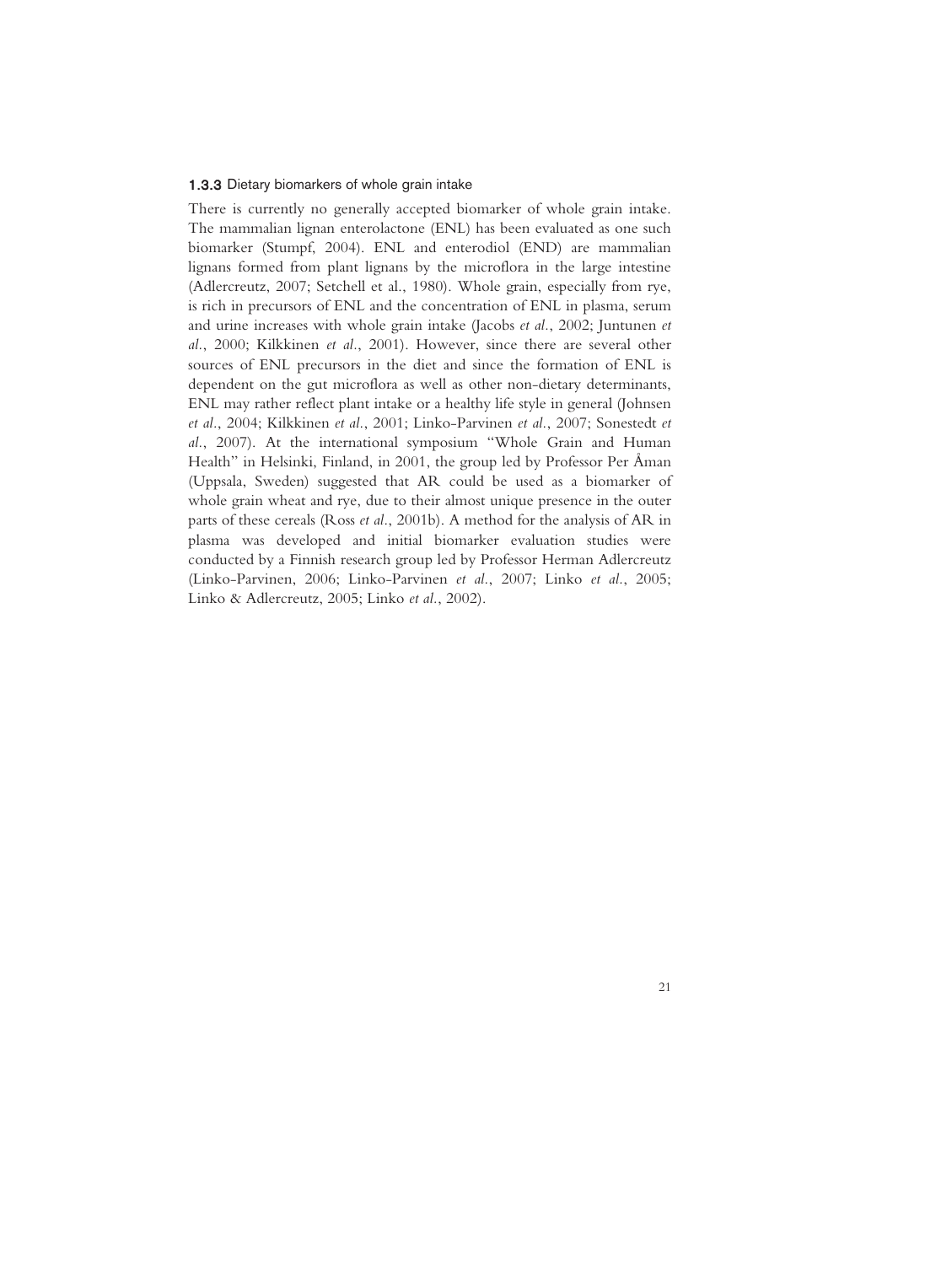# 1.3.4 Classification of dietary biomarkers

### *Recovery biomarkers*

Recovery biomarkers quantitatively reflect the balance between intake and output (Bingham, 2002; Kaaks *et al.*, 1997; Livingstone & Black, 2003; Tasveska *et al.*, 2008). There are currently only a few biomarkers that can be allocated to this category. Examples of such biomarkers are 24-h urinary nitrogen excretion as a marker of protein intake (Bingham, 2003), doubly labelled water for energy intake (Livingstone & Black, 2003) and 24-h urinary potassium excretion for potassium intake (Tasevska *et al.*, 2006). Recovery biomarkers have a particular role for validation of other dietary methods, since they can be quantitatively measured and compared with traditional dietary assessment methods on the same scale (Kaaks *et al.*, 1997).

#### *Concentration biomarkers*

A concentration biomarker is a measure of a nutrient or a compound concentration at a given point in time, and concentration biomarkers lack the time dimension, *i.e.* they are measured without any time units (Kaaks *et al.*, 2002; Kaaks *et al.*, 1997). In contrast to recovery biomarkers, the quantitative relationship between a concentration and intake, could differ between and within individuals and populations depending on the presence and impact of determinants other than intake (Kaaks *et al.*, 2002; Kaaks *et al.*, 1997). Concentration biomarkers can be used as tools for ranking individuals according to dietary exposure rather than providing a reference method used to determine scaling factors for calibration of dietary questionnaires since a concentration biomarker can not be translated into an absolute estimate of intake (Kaaks *et al.*, 2002; 1997). However, recent research has indicated that they may also play a role in calibration studies (Fraser *et al.*, 2005; Fraser & Yan, 2007).

# *Predictive biomarkers*

This category of biomarker was suggested by Tasveska *et al.* (2005). A predictive biomarker shows less absolute recovery than a recovery biomarker, but can be used for prediction of intake. The utility of this class of biomarkers for validation studies needs to be further investigated (Tasevska *et al.*, 2005; 2008). Sucrose and fructose in 24-h urine samples were suggested to belong to this group (Tasevska *et al.*, 2005).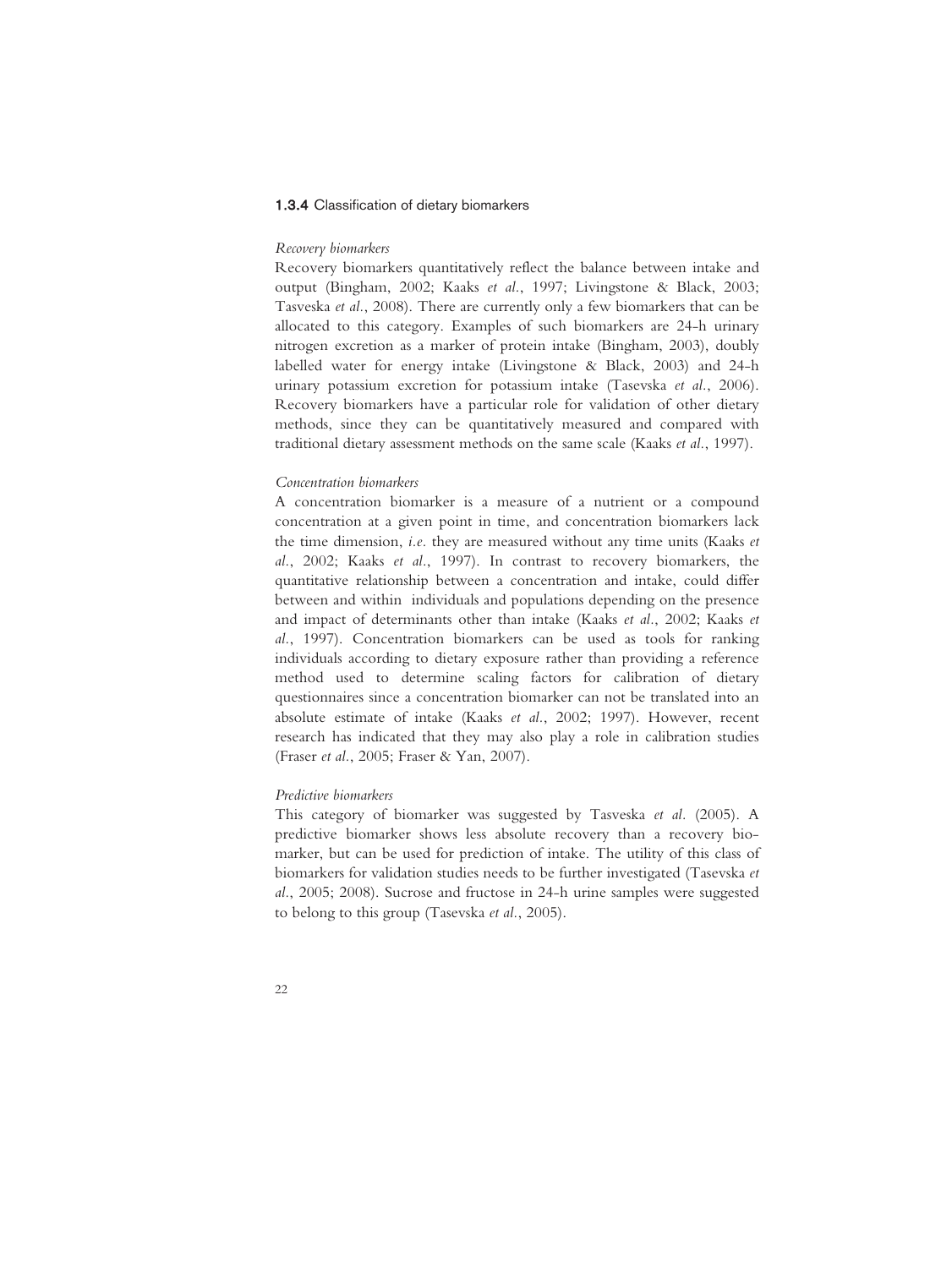#### 1.3.5 Biomarker validity and reproducibility

The *validity* of a biomarker can be defined as 'the lack of systematic measurement error when comparing the actual observation with a standard, that is a reference method which represents the truth' (Vineis & Gallo, 2007). Kaaks *et al*. (1997) simply stated that the validity means that a 'marker actually measures that it is intended to' and also pointed out that most biomarkers cannot be translated into a measure of intake on an absolute scale, but only in most cases at the best provide a correlate to intake that can be used to roughly classify individuals according to high and low intakes. Maruvada & Srivastava (2004) defined the validity of an exposure biomarker as 'the relationship between the biomarker and the actual exposure'. A biomarker might be valid at group level (providing a valid mean), but not necessarily at individual level (ranking individuals). This might be due to poor precision or different biases across subjects (Livingstone & Black, 2003).

The *reproducibility* of a biomarker describes the degree of correlation between samplings within the same individual on independent occasions (Kaaks *et al.*, 1997). Several authors use the terms *reliability* and reproducibility interchangeably (Al-Delaimy *et al.*, 2008; Sonestedt *et al.*, 2007; White, 1997; Zeleniuch-Jacquotte *et al.*, 1998), but Kaaks *et al*. suggested the term 'reliable' to describe a biomarker that is both valid and has a high reproducibility. A low reproducibility might to some extent be compensated for by analysing several samples from the same individual and calculating an average, or by pooling samples taken on different occasions. A low validity, on the other hand (when random errors between replicate measurements are highly correlated), cannot be compensated for by using several measures (Kaaks *et al.*, 1997). The reproducibility of a biomarker is largely determined by the stability of individuals' intake of the food/nutrient of interest and the elimination half-life of the biomarker (Kaaks *et al.*, 1997). A short-half life might be compensated by a stable and continuous intake, as has been shown to be the case for vitamin C in plasma (Bingham *et al.*, 1995).

Reproducibility is commonly measured by the *intra-class correlation coefficient*  (ICC), defined as:

$$
\text{ICC} = \frac{\sigma_B^2}{\sigma_B^2 + \sigma_W^2},
$$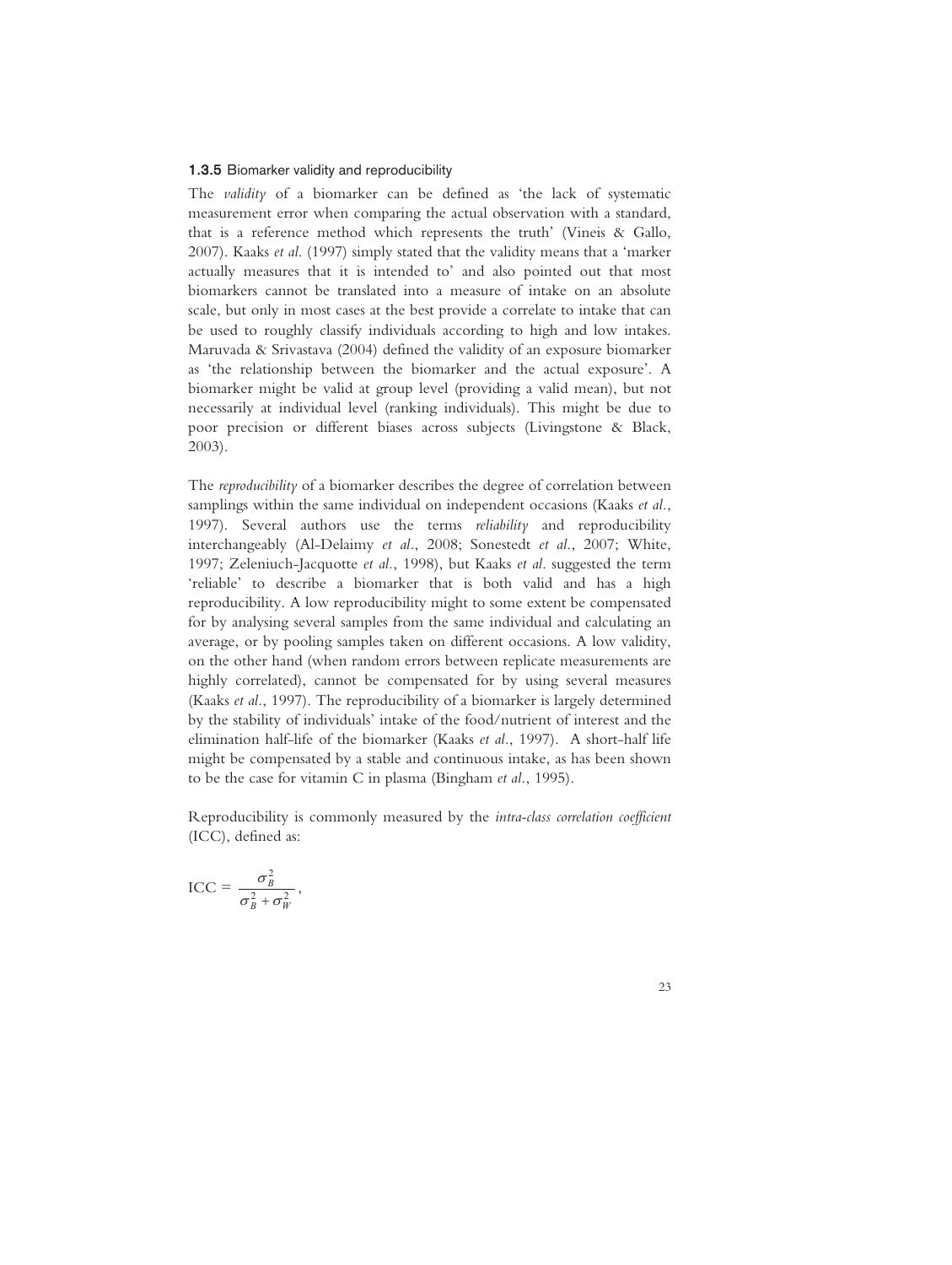where  $\sigma_B^2$  is the between-subject variation and  $\sigma_W^2$  the within-subject variation (Vineis, 1997). ICC values range between 0-1.0 and ICC is equal to 1.0 if there is exact agreement between repeated measures within the same individual ( $\sigma_W^2 = 0$ ). This is different to a Pearson or Spearman correlation coefficient, which takes the value 1.0 when one measure is perfectly linearly related to the others, not necessarily when these agree exactly (Vineis, 1997). The ICC compares the impact of the betweensubject variability relative to the total variation and may therefore vary somewhat in different populations (Tworoger & Hankinson, 2006). A larger within-subject variation can be tolerated if the between-subject variation is also large (Vineis, 1997). The degree of reproducibility has implications for the power of a study and it should ideally be as high as possible  $(r \ge 0.6 - 0.7)$ (Kaaks *et al.*, 1997; Marshall, 2003). Day-to day reproducibility is likely to be higher than more long-term measurements (Kaaks *et al.*, 1997; Marshall, 2003). Estimated reproducibility can be used to correct for measurement error caused by 'time-to time' variation when comparing a single biomarker measurement with intake assessed by methods reflecting long-term intake, using the formula:

$$
r_{true} = r_{observed} \times \sqrt{1 + \frac{\lambda}{k}}
$$

where  $r_{true}$  is the corrected correlation coefficient,  $r_{observed}$  is the observed correlation coefficient,  $\lambda$  is the within- to between-individual variance ratio for the dietary measurement, and k is the number of replicated measurements per individual. This correction, called de-attenuation, can also be applied to situations where a single biomarker measurement is related to disease risk (Rosner & Willett, 1988; Willett, 1998).

Validity and reproducibility are independent, meaning that a perfectly reproducible measurement might be consistently wrong, *i.e.* far from the 'truth' (low validity) (Kaaks *et al.*, 1997; Vineis & Gallo, 2007). In the converse situation, a biomarker might be unbiased, but measured with a low reproducibility, which will then give a broad and flat distribution around the true value (Vineis, 1997). A biomarker should ideally be both valid and reproducible, *i.e.* accurate, or what Kaaks *et al.* (1997) called *reliable*.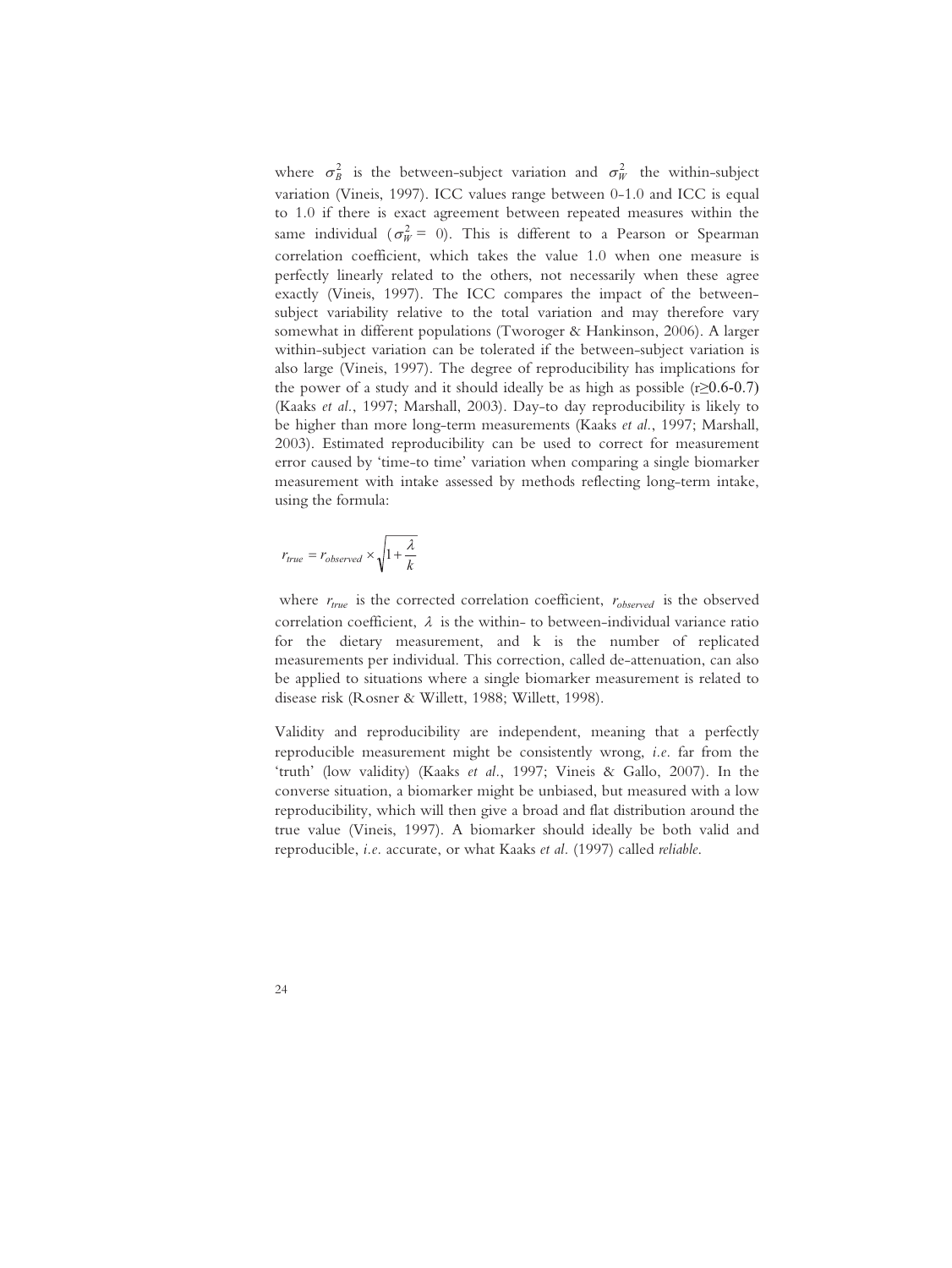# 1.3.6 Desirable features of a dietary biomarker

The usefulness of a dietary biomarker for use in epidemiological and for intervention studies is dependent on a number of factors affecting its reproducibility and validity. These factors might differ slightly between different biomarkers and few biomarkers have been fully characterised. Despite this, the use of biomarkers in epidemiology should be encouraged. since it will assist in the elucidation of these aspects (Grandjean, 1995). Such general features are summarised below:

## *Absorption*

The biomarker should ideally be absorbed to a consistent, preferably high, extent, with a low variation between and within individuals (Potischman, 2003). However, a number of factors can affect absorption and hence distort the relationship between intake and biological measures (Potischman, 2003). Examples of such factors are differences in transit time and gastric emptying, food matrix and whether the biomarker is delivered as a bolus or on several occasions (Rowland & Tozer, 1995).

#### *Specificity*

Ideally, the biomarker should be specific to what it is intended to reflect (Marshall, 2003). However, factors other than intake which affect the biomarker is need to be identified and controlled for statistically (Kilkkinen *et al.*, 2001; Vineis, 1997). These factors could be endogenous or exogenous and a comprehensive understanding of the fate of the biomarker in the human body, may be of help in identifying these factors (Maruvada & Srivastava, 2004; van Kappel *et al.*, 2001). A biomarker might be sufficiently specific in one population but not in another (Peeters *et al.*, 2007).

#### *Sensitivity*

The biomarker concentration needs to be sensitive to intake, meaning that even a small change in intake should be possible to detect. The sensitivity is in turn dependent on a number of factors, such as bioavailability and homeostatic regulation mechanisms (Hunter, 1998; Marshall, 2003; Spencer *et al.*, 2008).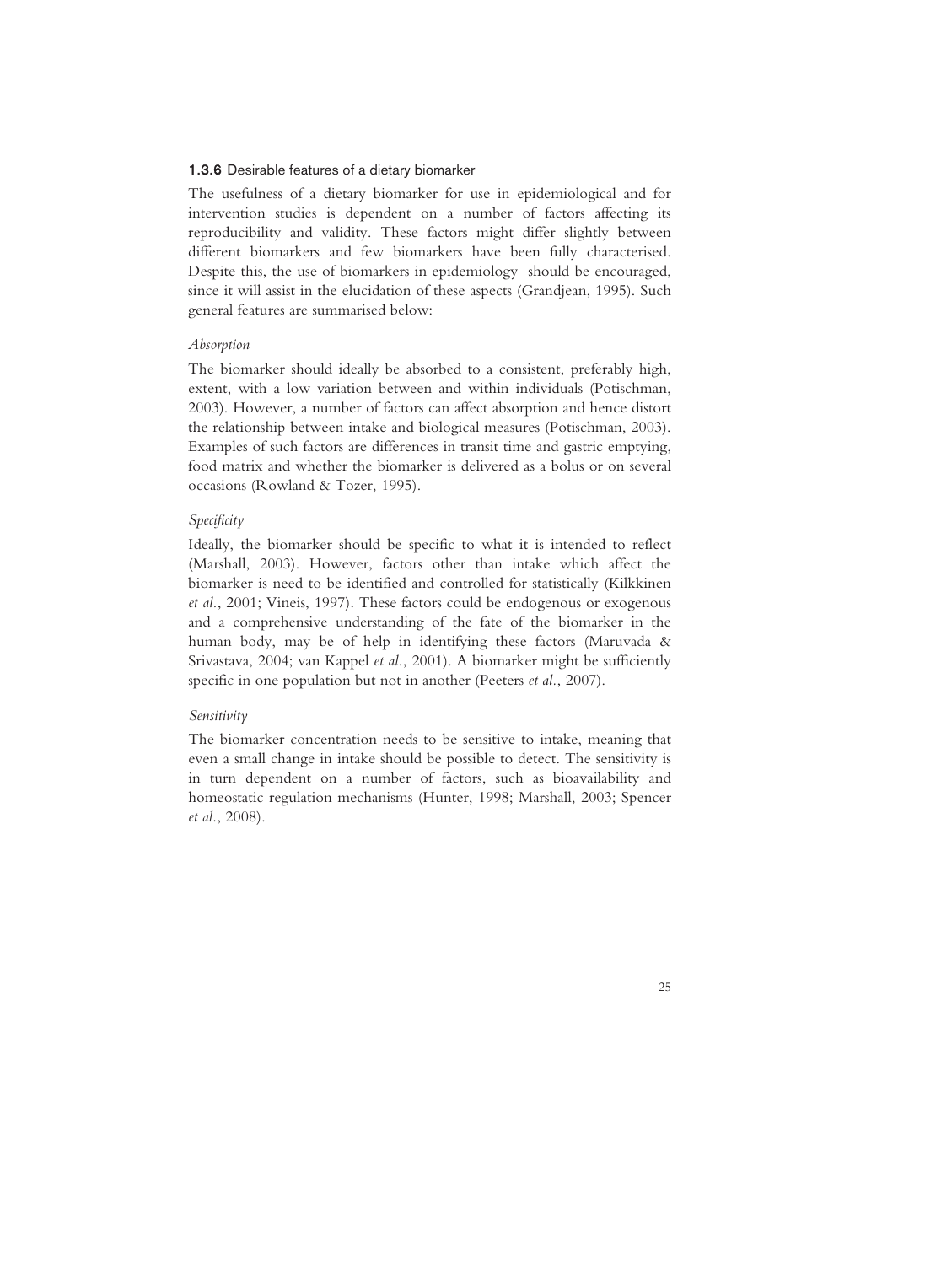#### *Temporal relationship with intake*

It is crucial to know the time-frame during which a biomarker reflects intake and to have an insight into its pharmacokinetics (Schulte & Talaska, 1995; Verhagen *et al.*, 2004). The elimination half-life needs to be known, since it will largely determine whether the biomarker is able to reflect daily, weekly, monthly or yearly intake (Marshall, 2003). A biomarker of exposure, which is related to disease endpoint, should ideally reflect the mean exposure over the etiologically relevant time period (White *et al.*, 1998). For chronic diseases such as cancer and CVD, this time period is long and thus biomarkers reflecting long-term exposure are highly warranted (Potischman, 2003). The degree of long-term reflection is not only dependent on the biomarker half-life but also on the regularity and stability of intake (Kaaks *et al.*, 1997; van Dam & Hu, 2008).

## *Stability*

In order to reflect intake of a certain food, the biomarker needs to be stable in the food and withstand processing/cooking in order to avoid confounding the food exposure estimate (Wild *et al.*, 2001). Biological specimens used for biomarker assessment need to be appropriately handled in order to avoid introducing errors inherent to the stability of the marker. Caution is needed regarding choice of anticoagulant, preservatives, freezingthawing cycles and storage temperatures (Tworoger & Hankinson, 2006).

# 1.3.7 Measurement error and its implications for biomarkers

Measurement error is a measure of the deviation from trueness (Blanck *et al.*, 2003). For example, in the case of a concentration biomarker, the measurement error in the biomarker can be defined as the difference between an individual's measured biomarker concentration and the true biomarker concentration, where the true biomarker concentration is the theoretical concentration given without any laboratory or other sources of error (White, 1997). If the biomarker concentration fluctuates, the 'true' concentration is the mean over the time period assessed (White, 1997). All methods of measurement include an error and this measurement error can be divided into 1) random errors or 2) systematic errors (bias) (Beaton, 1994).

An error is considered random if it is without any predictable direction. The random error may be a function of noise in estimation of true intake, errors in the analysis of food composition, or true day-to day-variation in food intake (Tarasuk & Brooker, 1997). The random error affects the precision in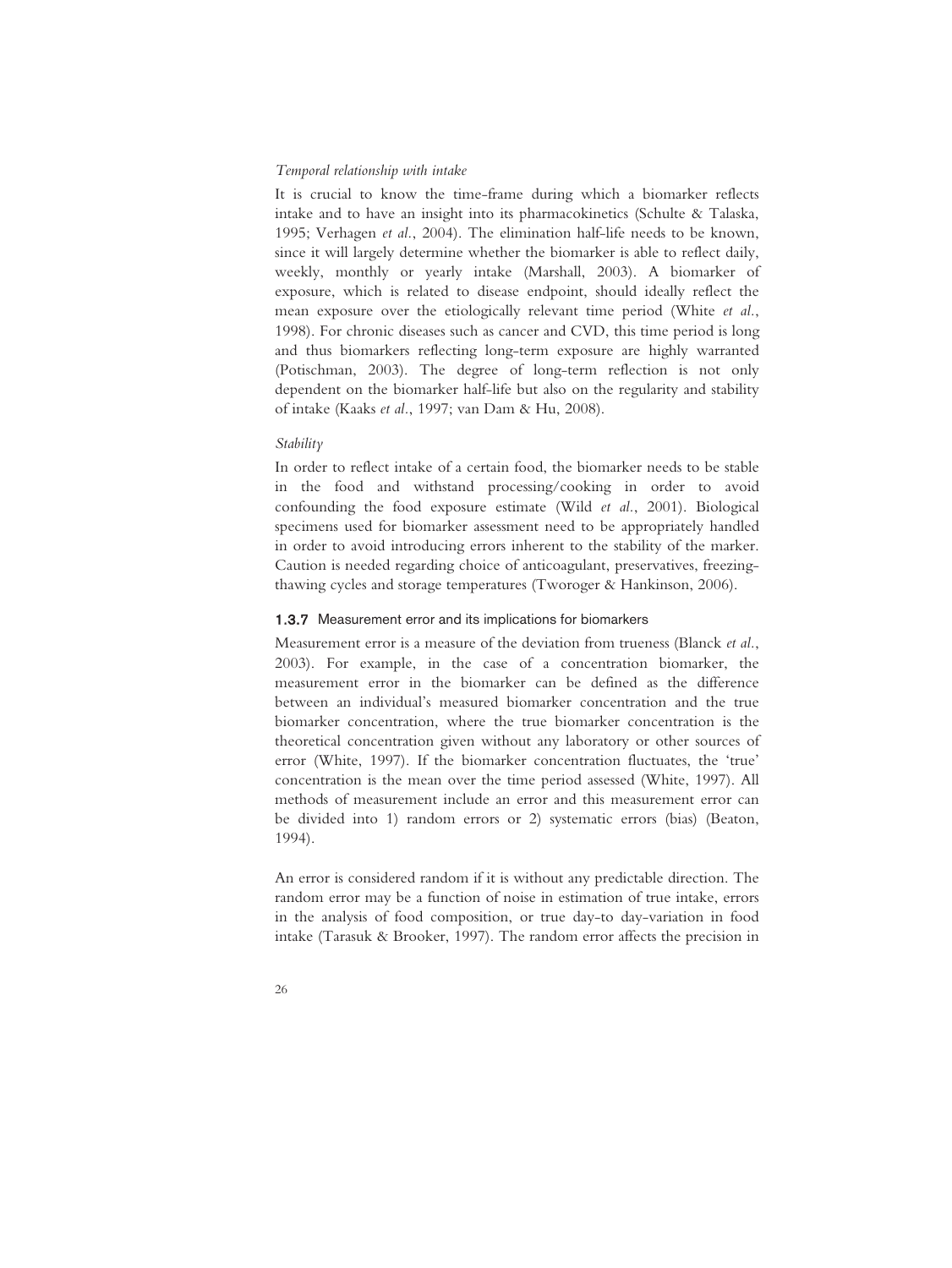classifying subjects according to their habitual intake and a large random error, due to methodological or biological reasons, generally leads to attenuation bias, *i.e.* biases risk estimates toward null and lessens the likelihood of detecting a significant association between diet and disease (Tarasuk & Brooker, 1997; White *et al.*, 1998).

Biomarker measurement errors originate from a number of sources and can be divided into pre-analytical and analytical measurement errors (Blanck *et al.*, 2003; Tworoger & Hankinson, 2006; White, 1997). Biomarker measurement errors can be *differential* or *non-differential*, which severely affects the usefulness of the biomarker in different study designs. In a casecontrol study, for example, a differential error may arise if the biomarker concentration is affected by any process which is involved in the development of the disease and not only by exposure (White, 1997).

Differential measurement error can bias disease risk estimates in both directions (White, 1997), whereas non-differential measurement errors only cause attenuated risk estimates, since non-differential misclassification is a function of precision of the biomarker measurement and not the bias. The lack of precision will lead to flattened distributions which will cause more overlap and hence less distinction between the distributions (biomarker measurements of the cases and controls) (White, 1997).

Tools to estimate true dietary intake without any measurement error are limited. Hence, the ability to accurately estimate the measurement error in a calibration study and use it for correction of risk estimates is negatively affected (Thiebaut *et al.*, 2007). A biomarker has the potential to provide an unbiased estimate of actual intake and to be without errors that correlate to those of the self-reported assessment method (Prentice *et al.*, 2004). To better understand dietary measurement errors, new 'recovery biomarkers' and methods to combine 'concentration biomarkers' which do not fulfill the requirements for reference measurements but do correlate with intake with dietary assessment methods, are warranted (Prentice *et al.*, 2002; 2004). A good biomarker should preferably have a measurement error variance that is rather small (< 50%) relative to the actual consumption (Prentice *et al.*, 2004).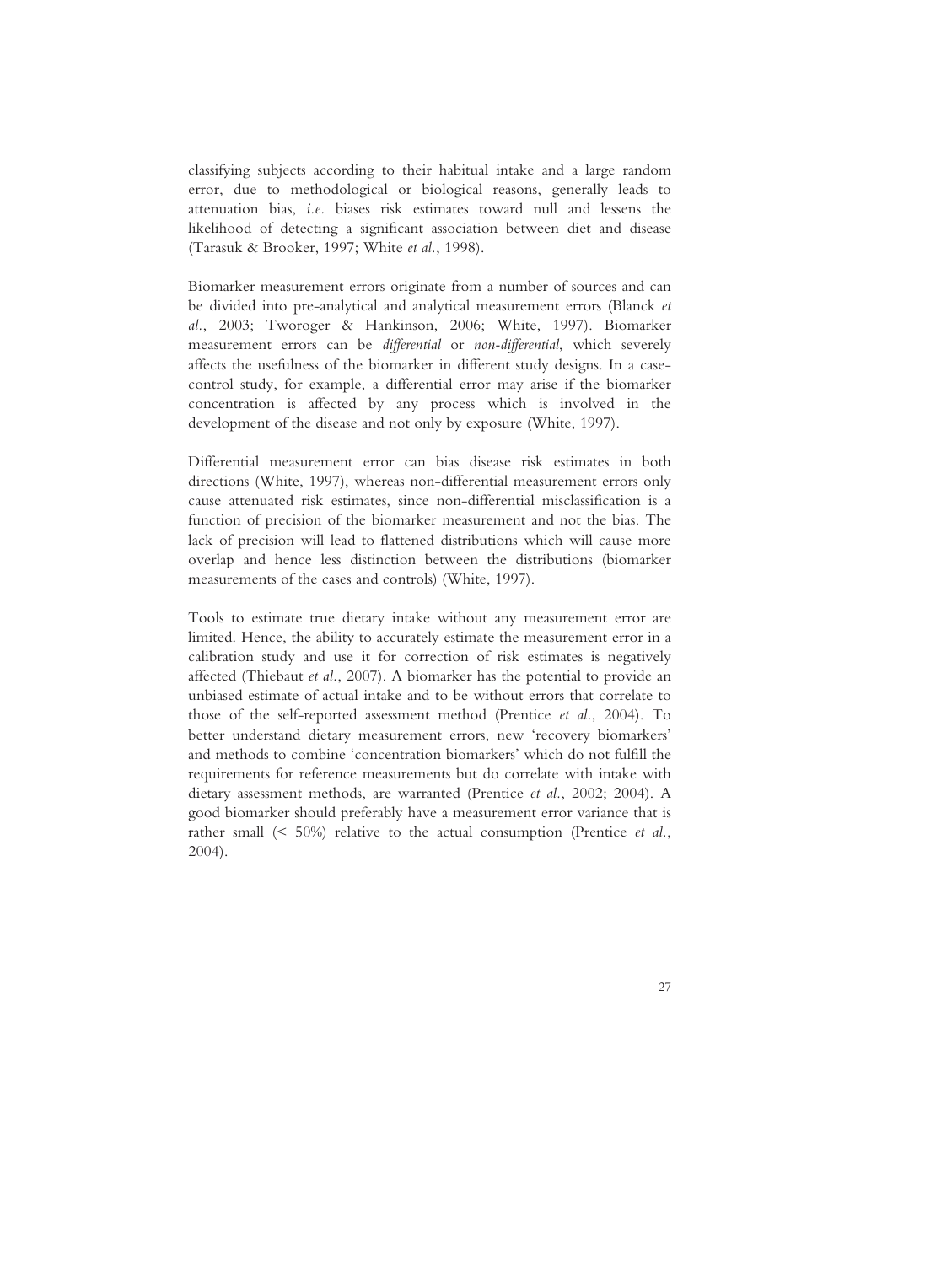#### 1.3.8 Biomarker validation steps

Both traditional dietary assessment instruments and biomarkers need to be validated (Andersen *et al.*, 2005; Slotnick & Nriagu, 2004). There are different strategies to evaluate a dietary biomarker, which may involve controlled animal experiments, geographical studies where intake and biomarker correlations are studied in observed populations, and controlled experiments which allow time integration of dose-response relationships (van't Veer *et al.*, 1993). When a biomarker has been independently validated and is known to reflect intake, the study design can be reversed, and dietary assessment methods can be validated against the biomarker (Hunter, 1998). If the biomarker is to be used for validation of the accuracy in other dietary assessment methods, studies under controlled conditions are needed to assess the predictability of the biomarker (Bingham, 2002). Only a few biomarkers of dietary intake have been evaluated in this way (Bingham, 2002).

Biomarker validation requires several steps (Figure 4), where sensitivity to intake, as well as determinants other than intake and temporal reflection of the biomarker need to be investigated (Hunter, 1998). The biomarker validation process is an iterative procedure resulting in a degree of validity, which may not be satisfactory until the biomarker is implemented (Slotnick & Nriagu, 2004).



*Figure 4.* Different aspects affecting the exposure-biomarker-health outcome relationship and that need to be included in the biomarker validation process. Model modified from Slotnick & Nriagu (2004).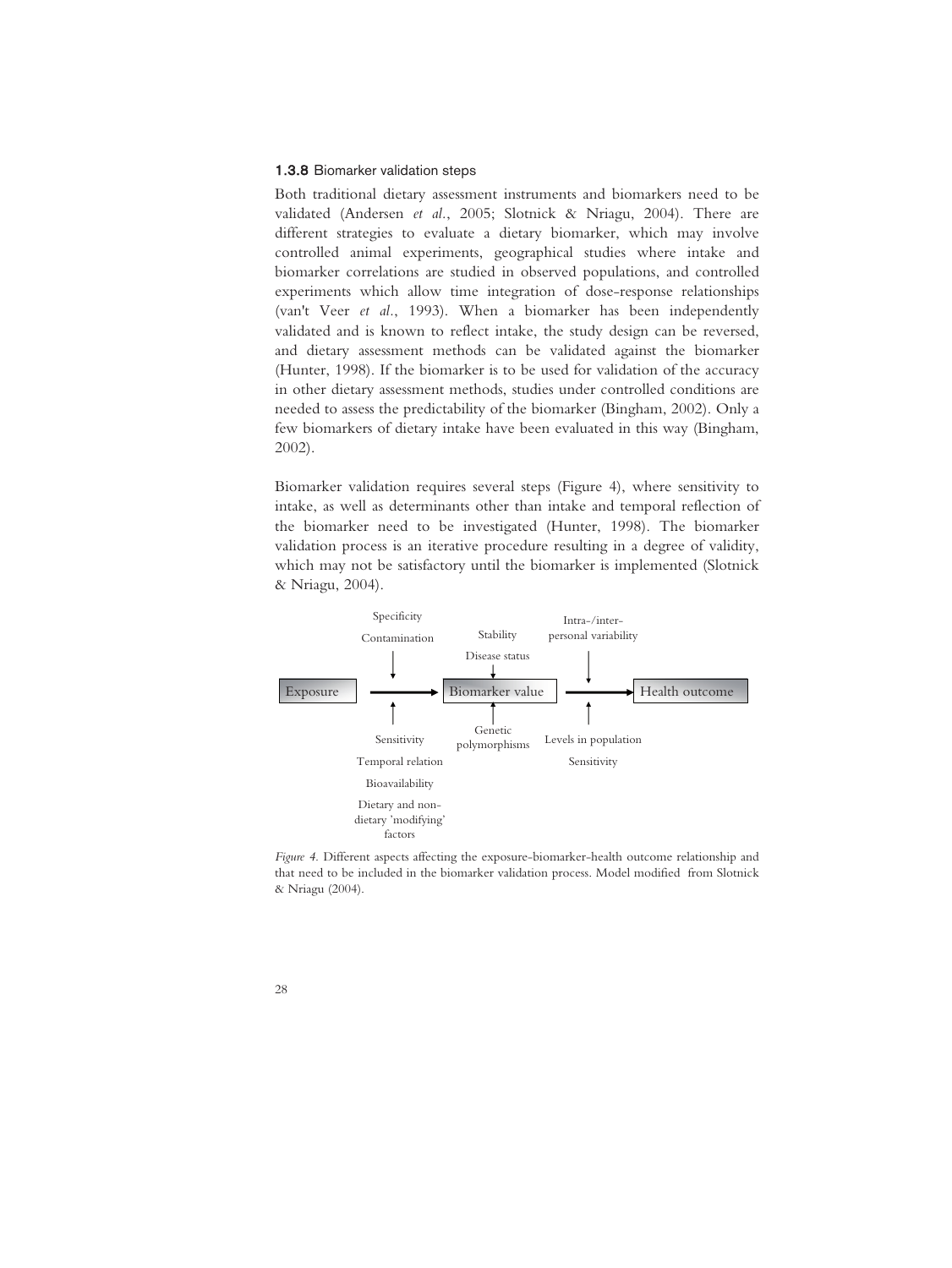New biomarkers should be evaluated in small, well-defined, controlled studies before larger population studies are addressed, and a combination of evaluation approaches may be needed in order to validate the usefulness of dietary biomarkers (Maruvada & Srivastava, 2004).

The main aim in biomarker validation is to characterise biomarker variability and evaluate its ranking capacity (Kaaks et al., 1997; Vineis, 1997). The variability is due to biological differences (including within- and betweensubject variation), measurement error (including laboratory errors), and random error (unexplained variance) forming the total variability within the group, which is the weighed sum of the different components (inversely correlated to the number of subjects, number of measurements per subject, the analytical replicate, respectively) (Vineis & Perera, 2007). In order to enable appropriate adjustment for variability, Vineis & Perera (2007) suggested that each variance component needs to be accurately estimated by:

- 1. Determining the variability in laboratory measurements used
- 2. Collecting information on sampling conditions that might affect the results
- 3. Taking repeated samples whenever possible to allow for determination of the short, medium and long-term variation in the biomarker within subjects
- 4. Collecting relevant subject information that might explain inter-subject variation

Evaluation of the ranking capacity of a biomarker as a measure of dietary intake has hitherto been conducted by simply correlating the biomarker with intake estimated by traditional dietary instruments. Validation derived from correlation to another dietary instrument is regarded as the 'upper-limit of the validity' since the biomarker is compared with an imperfect method and since some of the errors in the biomarker are correlated over time (Kaaks *et al.*, 2002). In a 'perfect' validation study, the biomarker would be compared with a method with no measurement errors, but such a method does not exist (White, 1997). Kaaks (1997) has recommended the method of triads for validation studies when data from a questionnaire, a biomarker and a 'reference method' (usually food records) are available. This method can be used to estimate the validity coefficient of each method, *i.e*. the correlation between observed intake (or a biomarker measurement correlated to intake) and the true intake. The assumption is that each method is linearly correlated to the same true intake and that the errors of the different methods are independent (Kaaks, 1997). Because the latter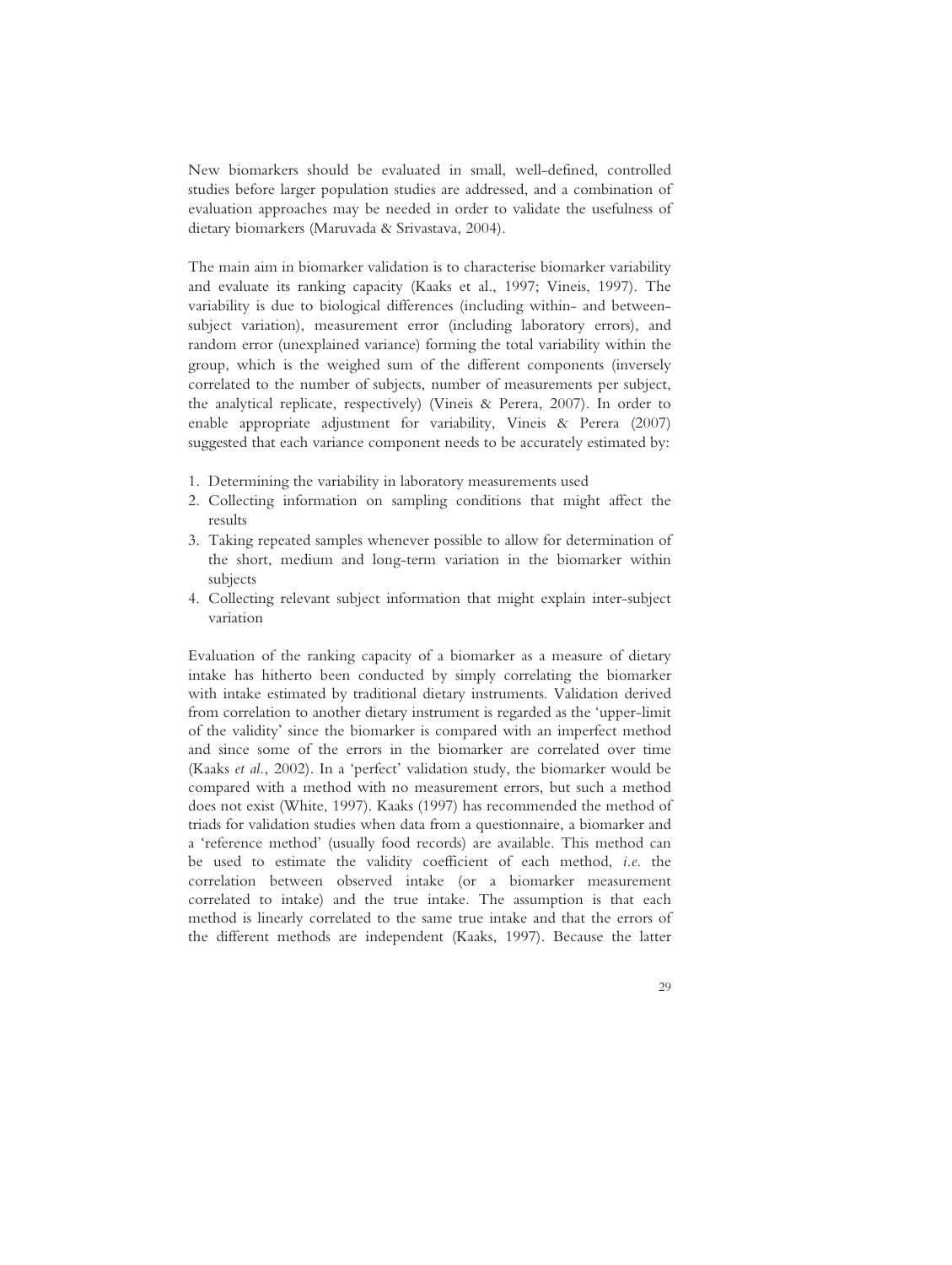assumption may not always hold and violation will lead to overestimation of validity coefficients, the estimated validity coefficients should be regarded as the 'upper limit' of the true validity coefficients.

#### 1.3.9 Using a biomarker as a surrogate for exposure

Biomarkers can be used to measure exposure to certain foods or nutrients/non-nutrients in epidemiological studies either alone or as a complement to traditional dietary instruments. In the EPIC-Norfolk cohort, Vitamin C was used as a biomarker of fruits and vegetables and was inversely associated with IHD mortality (Bingham *et al.*, 2008). The estimated protective effect was about the same as observed when using 7- day food diaries, whereas an FFQ failed to demonstrate any association (Bingham *et al.*, 2008). Different phytoestrogens, mainly ENL, have been used as biomarkers of phytoestrogen intake and related to different cancer endpoints, since dietary assessment of phytoestrogen intake, especially lignans, has been hampered due to lack of database data and inconclusive results (Grace *et al.*, 2004; Ward *et al.*, 2008). In another EPIC study, plasma carotenoids, retinol and tocopherols were analysed as measures of exposure to these nutrients in relation to prostate cancer (Key *et al.*, 2007). Overall, none of the nutrients was significantly associated with a risk of prostate cancer, although the reliability of the biomarker over a period of 1-2 years as well as up to 14 years was demonstrated to be high ICC =  $0.6-0.8$  and  $0.3-$ 0.5, respectively (Comstock *et al.*, 2001; van Kappel *et al.*, 2001).

## 1.3.10 Using a biomarker for validation and calibration studies

#### *Validation studies*

Validation of a dietary instrument is the evaluation of whether the instrument measurement truly reflects what it is supposed to measure, and the validity is affected by the strength of the association between the measurement and 'true' intake and the specificity, *i.e.* that the measurement only reflects the variable of interest (Kaaks & Ferrari, 2006; Ocke & Kaaks, 1997). One way of validating dietary instruments is to use biomarkers, which may serve as reference for comparison of two (or more) other dietary methods (Bogers *et al.*, 2003; van't Veer *et al.*, 1993) in validation studies. The aim of a validation study is generally to estimate the validity coefficient, *i.e.* the correlation between questionnaire data and true habitual intake in subjects (Ocke & Kaaks, 1997). This is usually performed by comparing questionnaire measurements to multiple food records or 24-h recalls, corrected for attenuation caused by random errors in the reference methods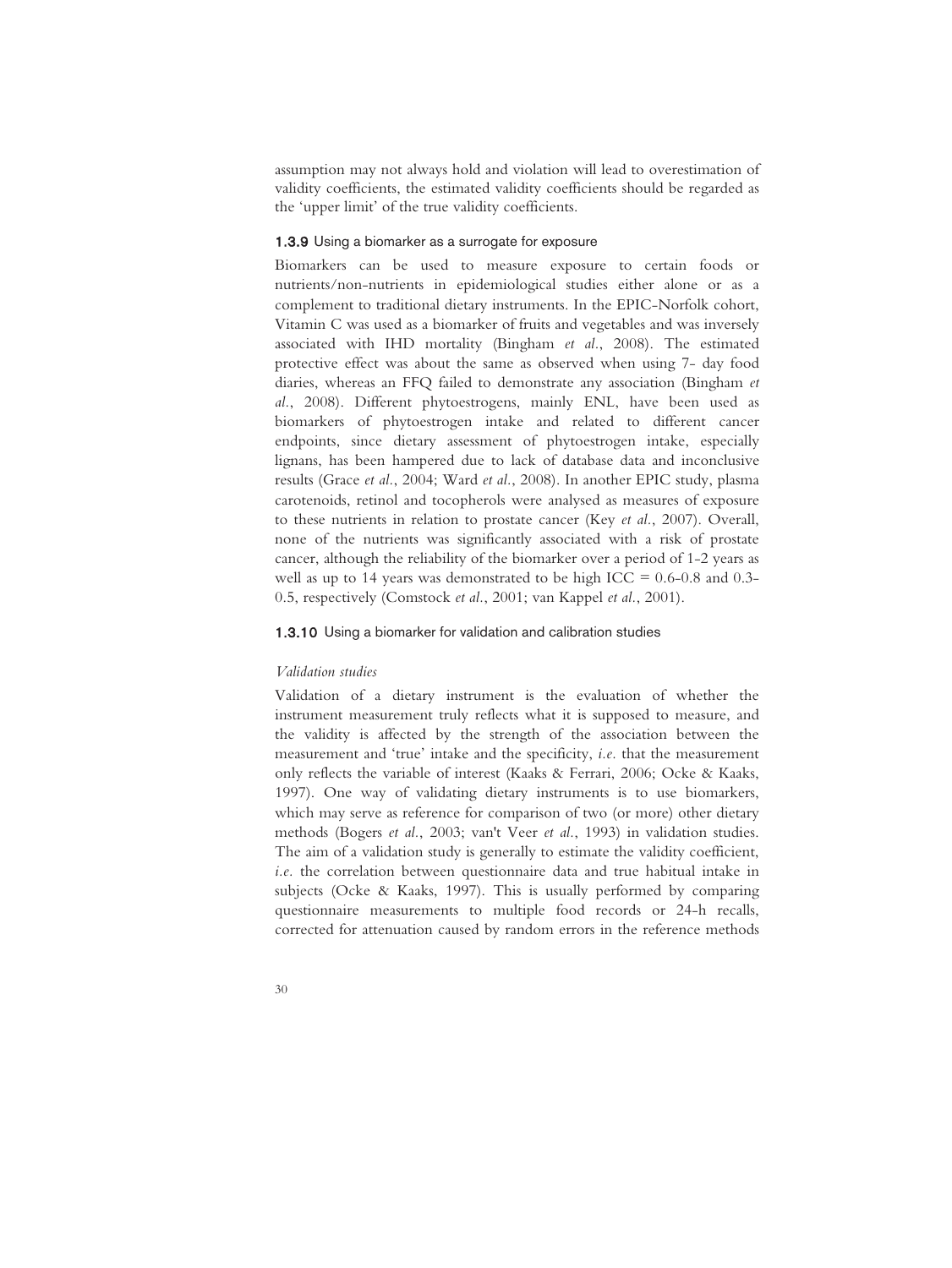(Ocke & Kaaks, 1997). The correlation coefficient is then taken as the main criterion to evaluate whether questionnaire measures habitual diet with sufficient accuracy (Kaaks *et al.*, 1995; Walker & Blettner, 1985). The fundamental advantage of using a biomarker in validation studies is that the biomarker has errors that are very likely to be independent of those obtained by traditional dietary instruments (Willett & Lenart, 1998). Correlated errors between dietary assessment methods will lead to overestimation of the validity coefficients, whereas correlated errors within the dietary reference method will lead to underestimation (Ocke & Kaaks, 1997). Without additional information, it is impossible to predict which bias will predominate, under- or overestimation), and the validity determined is only 'relative' (Ocke & Kaaks, 1997).

# *Calibration studies*

Calibration, refers to determination of the relationship between two measurement scales (Kaaks *et al.*, 2002). There is one scale for true dietary intake and another for measured dietary intake. Calibration in nutritional epidemiology means that values from one method are quantitatively related to values from a superior, standard method, *i.e*. calculating a calibration factor to be used to adjust relative risks derived from different questionnaires so that the estimated become unbiased (Kaaks *et al.*, 2002). In contrast to a validation study, where the true between-subject variation is to be estimated as well as the variation among subjects by comparing a questionnaire to replicated dietary records or dietary record and biomarker, a calibration study uses a single measure of a 'reference method' such as weighed food record, 24-h dietary recall or a biomarker (Willett & Lenart, 1998). The procedure is to regress the more accurate method (which at a group level represents an unbiased estimate of true intake) on the questionnaire data (Willett & Lenart, 1998). A calibration study enables 'rescaling' of results obtained across different studies and study populations where different questionnaires have been used, and hence enables comparisons. Biomarkers can be used in calibration studies, and slopes of applied regression lines between biomarker measurement and questionnaire at group level can be compared between different populations where the same questionnaire has been used. The design of such a study has to be determined based on the between- and within- subject variation in the biomarker, the costs of laboratory analysis and the precision of laboratory measurements (Willett & Lenart, 1998).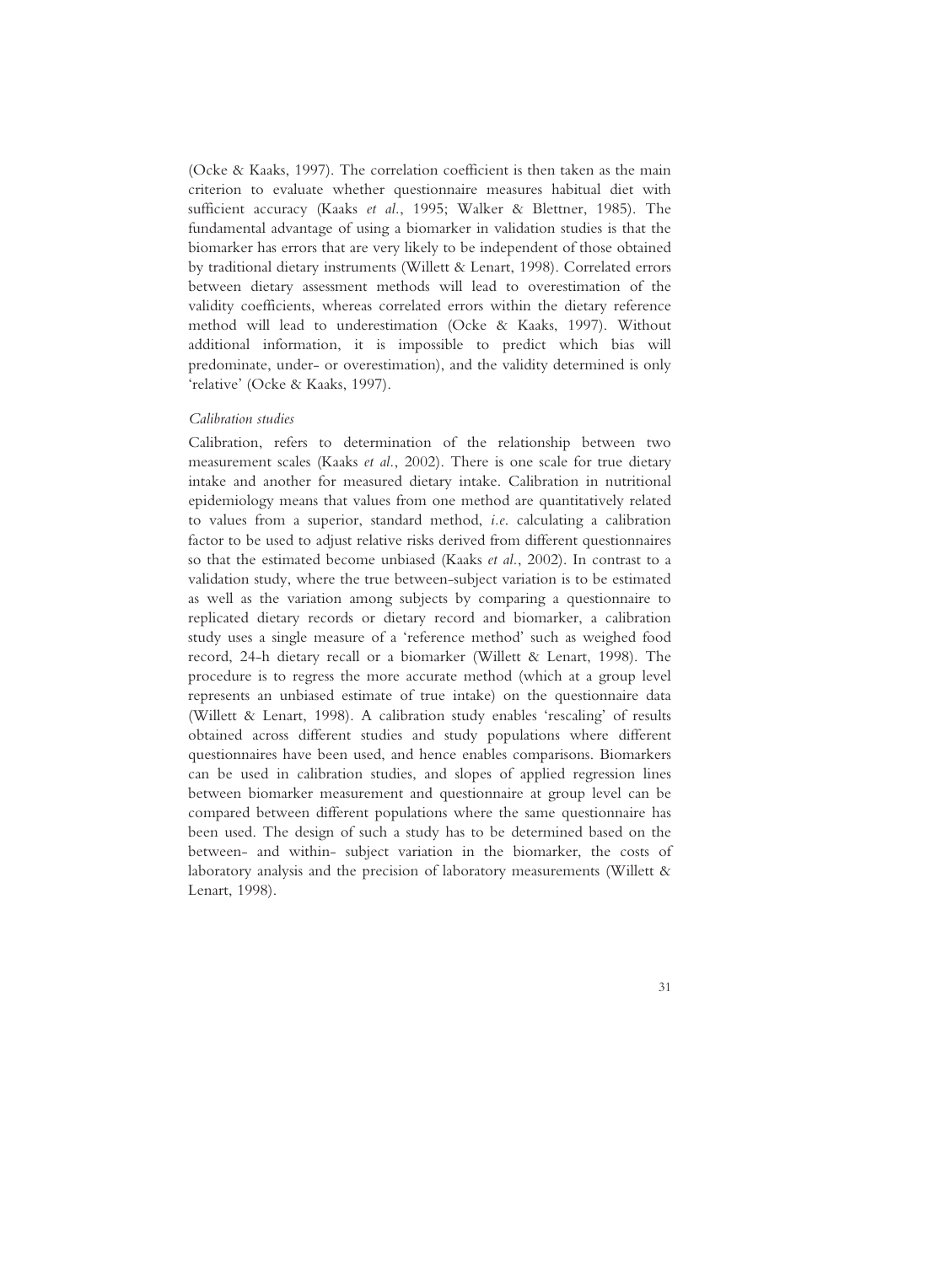# 1.4 Alkylresorcinols as biomarkers of whole grain wheat and rye intake

Alkylresorcinols (1,3-dihydroxy-alkylbenzene derivatives) are non-isopernoid phenolic lipids present in several families of higher plants, algae, mosses, fungi and bacteria (Kozubek & Tyman, 1999). There is a large structural diversity, which is dependent on the source (Knödler *et al.*, 2008; Kozubek & Tyman, 1999; Ross *et al.*, 2004d).

In wheat, rye and barley grains, AR form one of the major groups of phenolic compounds (Ross *et al.*, 2004c). The most common AR compounds in cereal grains are the 5-n-alkyl-derivatives with odd alkyl chainlength commonly in the range of 17-25 carbon atoms, but different derivatives including 5-alkenyl-, 5-oxoalky-, and 5-hydroxyalkylresorcinols are also present to a minor extent (Figure 5). The highest proportion of unsaturated derivatives is found in rye, which contains about 20% of AR compounds other than 5-n-alkyl-derivatives (mainly 5-alkenylresorcinol) (Knödler *et al.*, 2008; Ross *et al.*, 2004c).



*Figure 5*. The major 5-n-alkylresorcinols found in cereal grains. The common homologues have odd alkyl chains in the range of C17:0-C25:0 (from top to the bottom).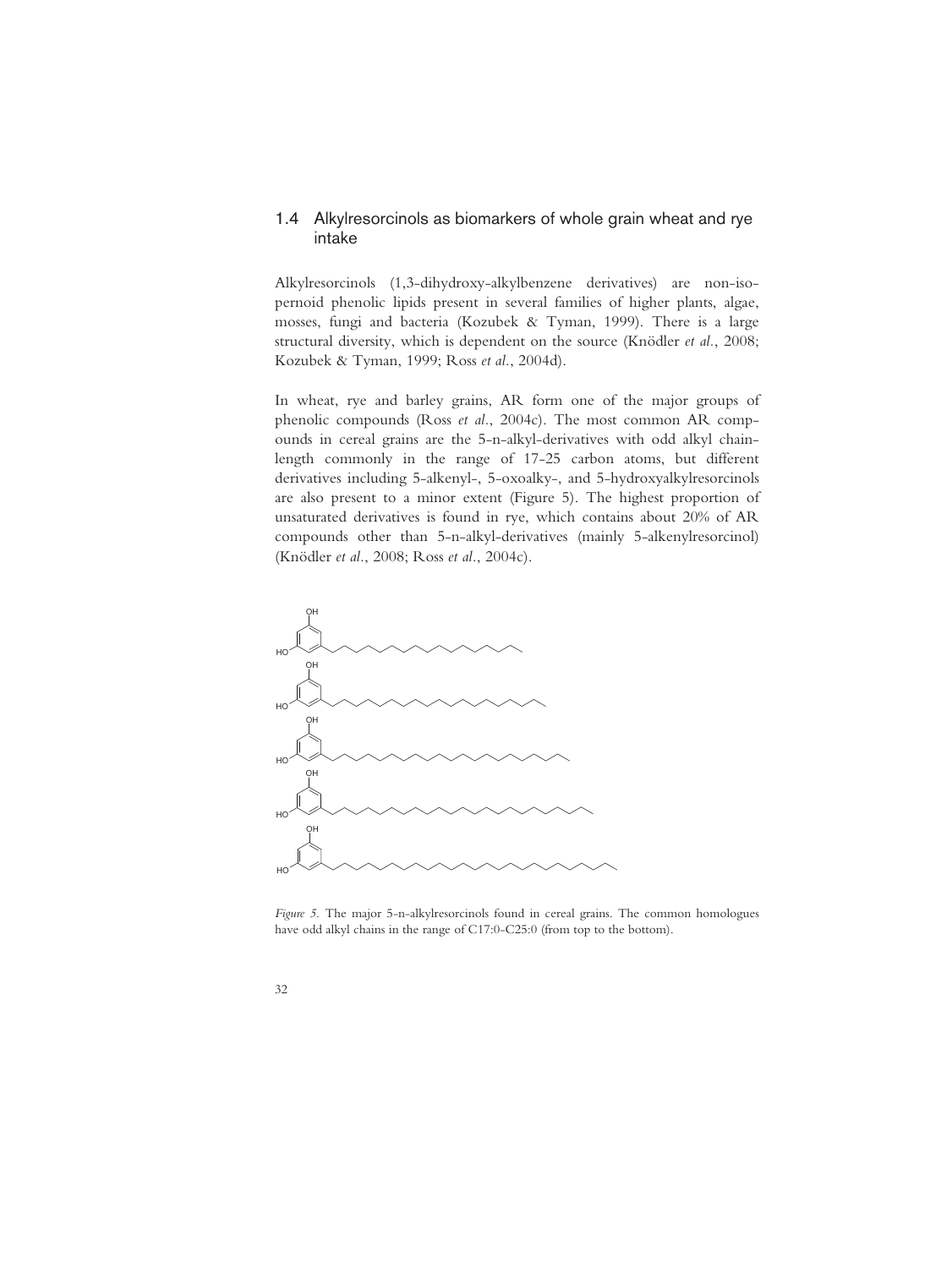#### 1.4.1 Alkylresorcinol occurrence

#### *Alkylresorcinols in cereal grains*

Among plants commonly used for human consumption, AR are present in high amounts in rye (*Secale cereale*), common wheat (*Triticum aestivum*), einkorn wheat (*Triticum monococcum*), emmer wheat (*Triticum dicoccon*), spelt wheat (*Triticum spelta*) and durum wheat (*Triticum durum*) (Andersson *et al.*, 2008a; Chen *et al.*, 2004; Kulawinek *et al.*, 2008; Landberg *et al.*, 2005; Nyström *et al.*, 2008) and in lower amounts in barley (*Hordeum vulgare*) (Andersson *et al.*, 2008b; Zarnowski *et al.*, 2002) (Table 4). Small amounts (<5μg/g) have also been reported in maize (*Zea mays*) (Gembeh *et al.*, 2001) and in garden peas *(Pisum sativum*) (not a cereal grain) (Kozubek & Tyman, 1999). The content varies within and between species but the relative homologue distribution is rather constant within species (Table 4) (Chen *et al.*, 2004; Ross *et al.*, 2003b).

| jei namiani censamipuon |                        |                 |                                                                          |
|-------------------------|------------------------|-----------------|--------------------------------------------------------------------------|
| Cereal                  | Range                  | AR              | References                                                               |
|                         | $(\mu g/g \text{ DM})$ | C17:0/C21:0     |                                                                          |
|                         |                        | ratio           |                                                                          |
| Rye                     | 568-1231               | $0.80 - 1.30$   | (Chen et al., 2004; Kulawinek et al.,                                    |
| (Secale cereale)        |                        |                 | 2008; Mattila et al., 2005; Nyström<br>et al., 2008; Ross et al., 2001a) |
| Common wheat            | $300 - 943$            | $0.09 - 0.24$   | (Andersson et al., 2008a; Chen et al.,                                   |
| (Triticum aestivum)     |                        |                 | 2004; Hengtrakul et al., 1990;                                           |
|                         |                        |                 | Mattila et al., 2005)                                                    |
| Durum wheat             | 194-687                | $0.01 - 0 - 02$ | (Andersson et al., 2008a; Ross et al.,                                   |
| (Triticum durum)        |                        |                 | $2003b$ )                                                                |
| Einkorn wheat           | 545-654                | 0.04            | (Andersson et al., 2008a; Ross et al.,                                   |
| (Triticum monococcum)   |                        |                 | 2003 <sub>b</sub>                                                        |
| Emmer wheat             | 531-784                | 0.05            | (Andersson et al., 2008a; Ross et al.,                                   |
| (Triticum dicoccon)     |                        |                 | 2003 <sub>b</sub>                                                        |
| Spelt wheat             | 490-741                | $0.09 - 0.14$   | (Andersson et al., 2008a; Ross et al.,                                   |
| (Triticum spelta)       |                        |                 | $2003b$ )                                                                |
| Barley                  | $8 - 210$              | $0.05 - 0.46$   | (Andersson et al., 2008b; Chen et al.,                                   |
| (Hordeum vulgare)       |                        |                 | 2004; Zarnowski et al., 2002)                                            |

Table 4. *Alkylresorcinol content range and C17:0/C21:0 ratio reported in cereal grains commonly used for human consumption*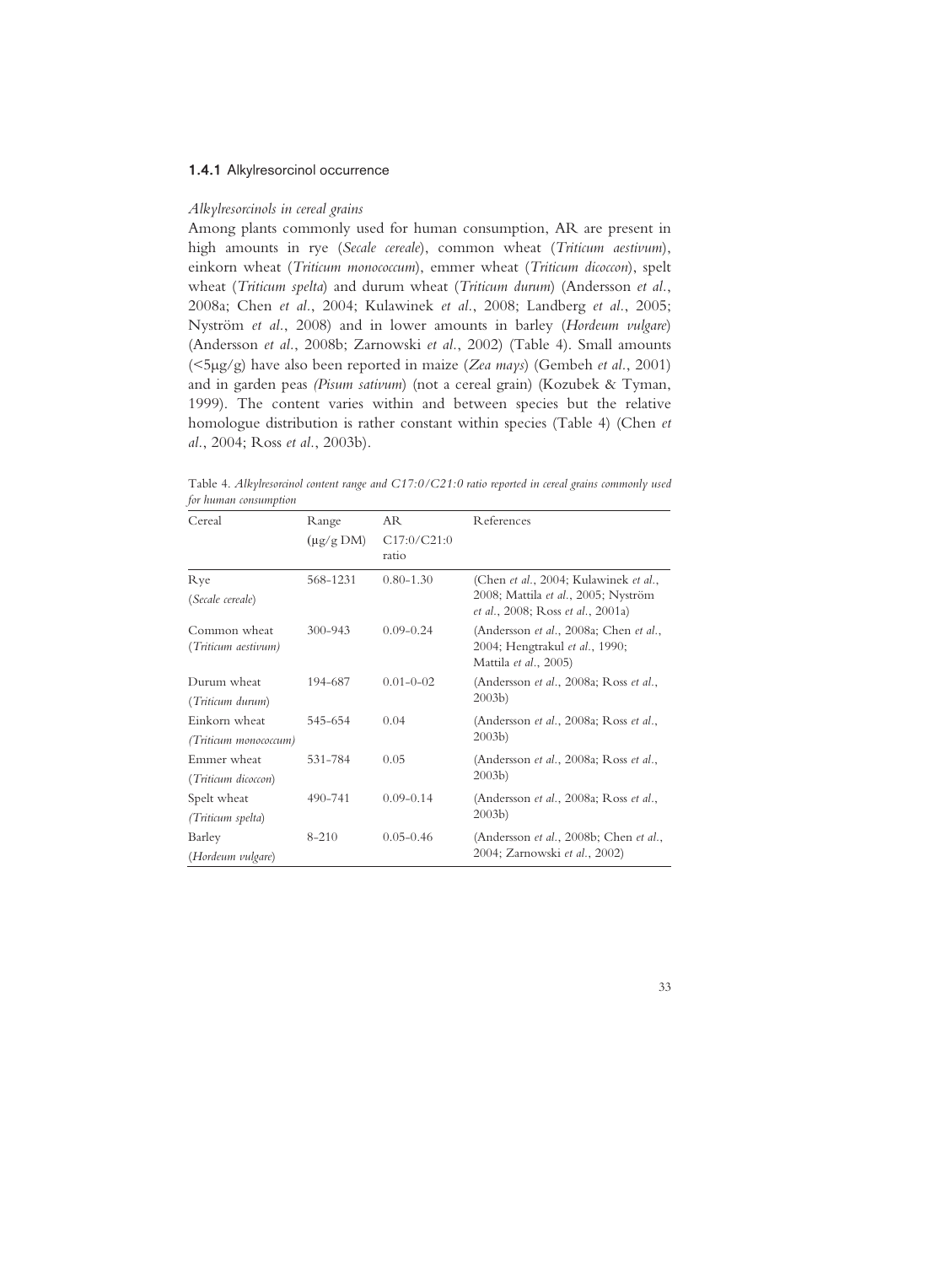The AR C17:0/C21:0 ratio has been suggested as a tool to distinguish between different cereals (Chen *et al.*, 2004) since the ratio is  $\approx 1.0$  for rye,  $\approx$  0.1 for common wheat and  $\approx$  0.01 for durum wheat (Andersson *et al.*, 2008a; Chen *et al.*, 2004; Landberg *et al.*, 2005) (Table 4).

In the cereal kernel, AR are located in the outer parts of the kernel (Ross *et al.*, 2001a; Ross *et al.*, 2004c; Tluscik, 1978). It was recently shown that > 99% of the AR content is present in the outer cuticle of testa/inner cuticle of pericarp in hand-dissected grain samples (Figure 6) (Landberg *et al.*, 2008b).



*Figure 6.* Light microscopy of a transversal cryo-section of a rye grain kernel stained by Fast Blue B. Alkylresorcinols appear violet.

#### *Alkylresorcinols in cereal food products*

After milling, the bran fraction contains higher amounts of AR, than whole meal while no or very small amounts of AR can be detected in germ and refined flour (Table 5) (Kulawinek *et al.*, 2008; Landberg *et al.*, 2008b; Mattila *et al.*, 2005; Ross *et al.*, 2003b).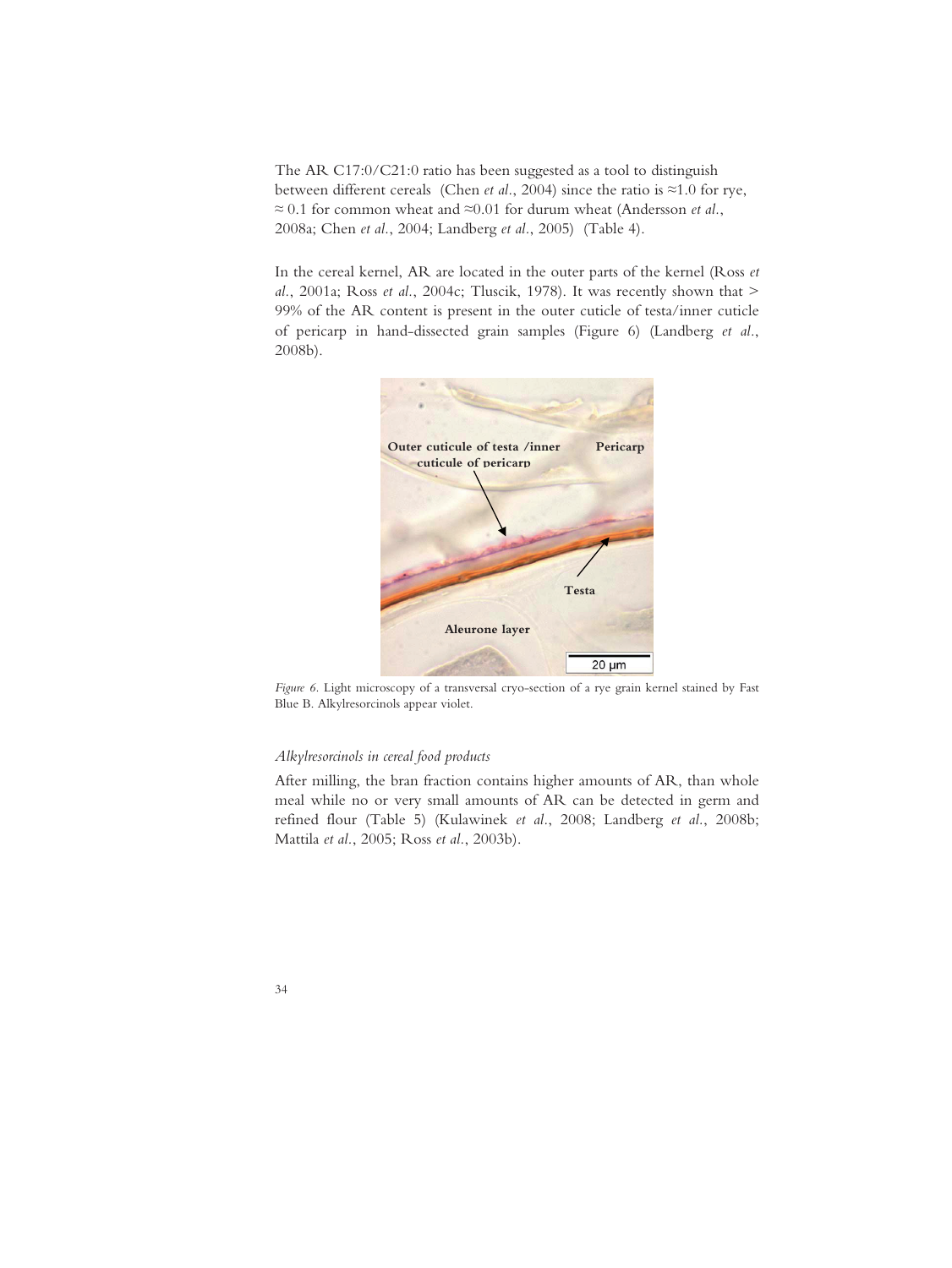| Product                                | <b>Total AR</b><br>content <sup>1</sup><br>$(\mu g/g)$<br>DM) | <b>AR</b><br>C17:0/<br>$C21:0^2$ | Samples<br>(n) | Analytical<br>method     | Reference                                                                                   |
|----------------------------------------|---------------------------------------------------------------|----------------------------------|----------------|--------------------------|---------------------------------------------------------------------------------------------|
| Rye bran                               | 2466-<br>4100                                                 | 0.9                              | 8              | Colorimetry,<br>GC, HPLC | (Chen et al., 2004; Kulawinek<br>et al., 2008; Mattila et al.,<br>2005; Ross et al., 2003b) |
| WG rye<br>(meal)                       | 888-927                                                       | 0.9                              | 5              | HPLC, GC                 | (Chen et al., 2004; Kulawinek<br>et al., 2008; Mattila et al.,<br>2005; Ross et al., 2003b) |
| Refined rye                            | 44-286                                                        | 0.9                              | 6              | HPLC, GC                 | (Chen et al., 2004; Kulawinek<br>et al., 2008)                                              |
| WG rye<br>bread                        | 197-686                                                       | $0.9 - 1.1$                      | 11             | Colorimetry,<br>HPLC, GC | (Chen et al., 2004; Kulawinek<br>et al., 2008; Mattila et al.,<br>2005                      |
| Crisp bread<br>(rye)                   | 490-1007 0.9-1.1                                              |                                  | 16             | GС                       | (Chen et al., 2004; Ross et al.,<br>$2003b$ )                                               |
| <b>Breakfast</b><br>cereals (rye)      | 721                                                           |                                  | $\mathbf{1}$   | <b>HPLC</b>              | (Kulawinek et al., 2008)                                                                    |
| Wheat bran                             | $2670-$<br>3225                                               | $0.1 - 0.3$                      | 3              | GC, HPLC                 | (Mattila et al., 2005; Ross et<br>al., 2003b)                                               |
| WG wheat                               | 269-339                                                       | $0.08 -$<br>0.1                  | 3              | Colorimetry,<br>GC       | (Chen et al., 2004; Kulawinek<br>et al., 2008)                                              |
| WG wheat<br>bread                      | 140-497                                                       | $0.1 - 0.2$                      | 11             | Colorimetry,<br>GС       | (Chen et al., 2004; Kulawinek<br>et al., 2008; Ross et al., 2003b)                          |
| Wheat crisp<br>bread                   | 58                                                            |                                  | 4              | GC                       | (Chen et al., 2004; Ross et al.,<br>2003 <sub>b</sub>                                       |
| <b>Breakfast</b><br>cereals<br>(wheat) | 131-1784                                                      | $0.08 -$<br>0.27                 | 5              | <b>HPLC</b>              | (Chen et al., 2004; Kulawinek<br><i>et al.</i> , 2008)                                      |
| WG pasta                               | 215-270                                                       | $0.01 -$<br>0.03                 | 5              | GC                       | (Landberg <i>et al.</i> , 2005)                                                             |
| Wheat flour<br>(refined)               | $ND-44$                                                       |                                  | 3              | GC, HPLC                 | (Mattila et al., 2005; Ross et<br>al., 2003b)                                               |
| Refined<br>wheat bread                 | $ND-23$                                                       |                                  | 8              | Colorimetry,<br>GC, HPLC | (Chen et al., 2004; Kulawinek<br>et al., 2008; Mattila et al.,<br>2005)                     |
| Oat bran                               | ND                                                            |                                  |                | HPLC, GC                 | (Mattila et al., 2005; Ross et<br>al., 2003b)                                               |

Table 5*. Alkylresorcinol content and AR C17:0/C21:0 ratio determined by different analytical methods in different technological cereal fractions and food samples* 

1 Total AR content is the sum of C17:0-C25:0 (as determined by GC), the sum of akyl- and alkenyl-derivatives of C17:0-C25:0 (as determined by HPLC) and the sum of all 1,3 dihydroxy alkylbenzene derivatives present (as determined by colorimetry). <sup>2</sup>Determined by GC.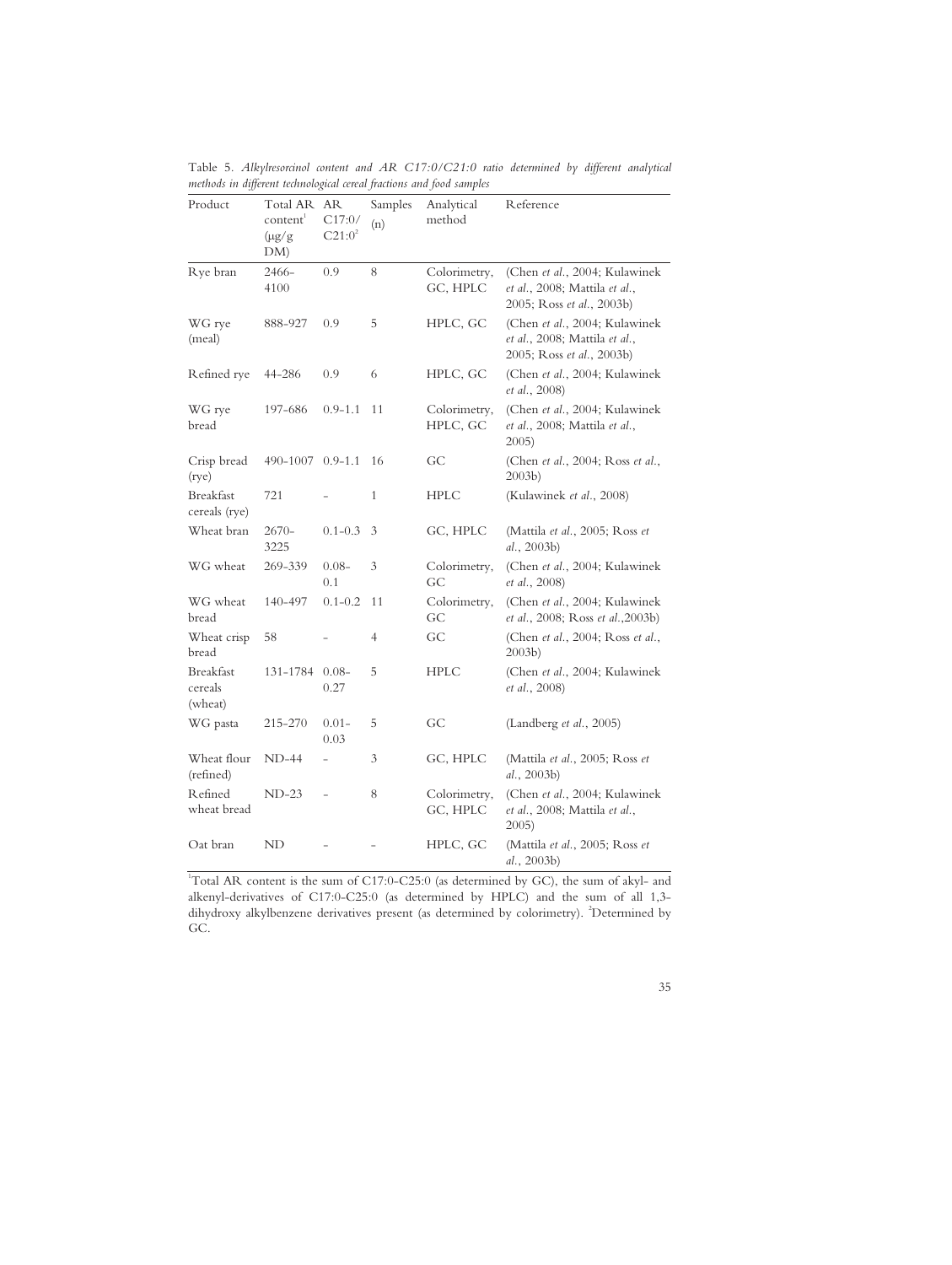There is a large variation in AR content among different food products, determined by the milling extraction rate and the natural variation in content in wheat and rye (Table 5). Earlier methods investigating AR content in cereal food products suggested that AR were partly degraded during processing due to the lower contents detected in foods compared with raw ingredients (Al-Ruqaie & Lorenz, 1992; Verdeal & Lorenz, 1976; Winata & Lorenz, 1997). However, it was later demonstrated that this is due to entrapment of AR in the sample matrix during hydrothermal processing, probably as starch-lipid complexes, rather than degradation (Ross *et al.*, 2003b). Chen *et al.* (2004) showed that AR homologues were extracted with quantitative yield by using hot-propanol:water  $(3:1, v/v)$  for the analysis of foods and the corresponding ingredients. Studies where solvent extraction at room temperature has been used are likely to underestimate AR content.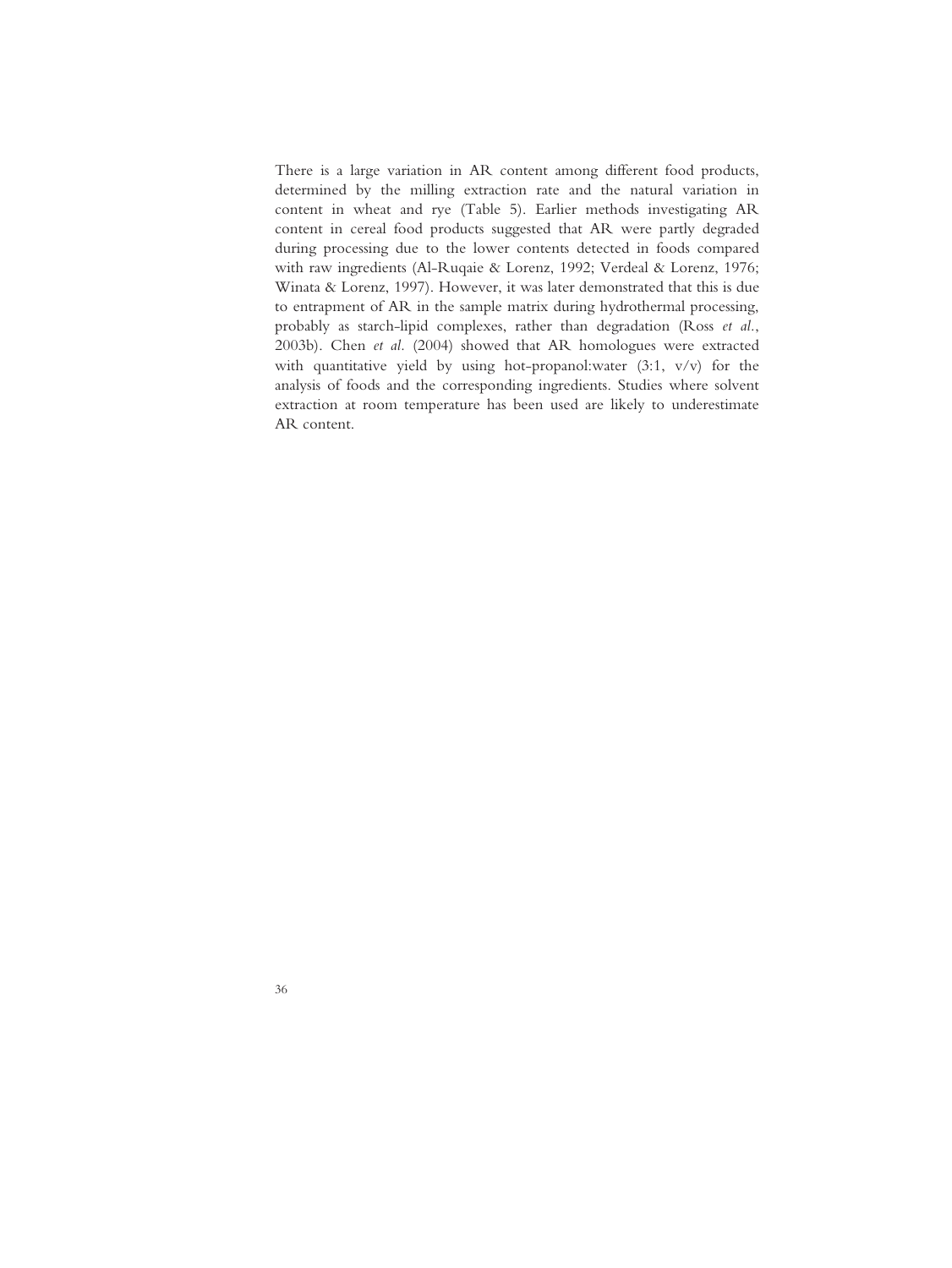## 1.4.2 Analysis of alkylresorcinols in cereals and foods

A number of different analytical techniques for qualitative and quantitative analysis of AR in cereal grains and products have been presented over the years, as reviewed by Kozubek & Tyman (1999) and Ross *et al*. (2004d). Some commonly used quantitative techniques are presented in Table 6. It is important to bear in mind that results from different analytical methods may differ, and results obtained from older methods in particular need to be evaluated with some caution (Ross *et al.*, 2004d). HPLC methods may overestimate AR C17:0/C21:0 ratio, since alkylresorcinol homologues may co-elute with the following alkenylresorcinol homologue, *e.g.* C17:0 coelutes with C19:1 (Heiniö *et al.*, 2007; Mattila *et al.*, 2005; Seitz, 1992).

Table 6*. Quantitative methods used for the analysis of alkylresorcinols in cereal grains and food products.* 

| Assay       | AR<br>quantified                                          | Extraction                       | Detection                                                                           |          | Evaluated Reference                                                                                           |
|-------------|-----------------------------------------------------------|----------------------------------|-------------------------------------------------------------------------------------|----------|---------------------------------------------------------------------------------------------------------------|
| Fluorometry | Total AR                                                  | Acetone                          | Fluorescence<br>$(\lambda = 350, 470)$                                              | $\rm No$ | (Evans et al.,<br>1973; Verdeal &<br>Lorenz, 1976;<br>Wieringa, 1967)                                         |
| Colorimetry | <b>Total AR</b>                                           | Acetone,<br>ethanol,<br>methanol | Visible<br>absorption $(\lambda =$<br>520 nm) after<br>reaction with<br>Fast Blue B | Yes      | (Andersson et al.,<br>2008a; Gadja et<br>al., $2008$ ;<br>Landberg et al.,<br>2008a; Tluscik et<br>al., 1981) |
| <b>HPLC</b> | Total AR,<br>individual<br>AR.<br>homologues <sup>3</sup> | Methanol,<br>ethanol,<br>acetone | UV/diode<br>array-<br>detection<br>$(\lambda = 520$ nm)                             | No       | (Francisco et al.,<br>2005; Mattila et<br>al., 2005; Mullin<br><i>et al.</i> , 1992)                          |
| GC          | Total AR,<br>individual<br>AR.<br>homologues              | Ethyl<br>acetate,<br>acetone     | Flame<br>ionisation<br>detector (FID)                                               | Yes      | (Gohil et al.,<br>1988; Landberg et<br>al., 2008a; Mullin<br>et al., 1992; Ross<br><i>et al.</i> , 2001a)     |

1 Evaluation of method including at least the following steps: determination of limit of detection/quantification (LOD/LOQ), determination of within- and between day variability (precision of the method), testing applicability  $> 10$  different samples.  $^{2}$  AR reacting with azo-compound to form an azo-complex which can be detected spectrophotometrically. <sup>3</sup>HPLC methods published have not shown complete separation between alkyl- and alkenylresorcinols.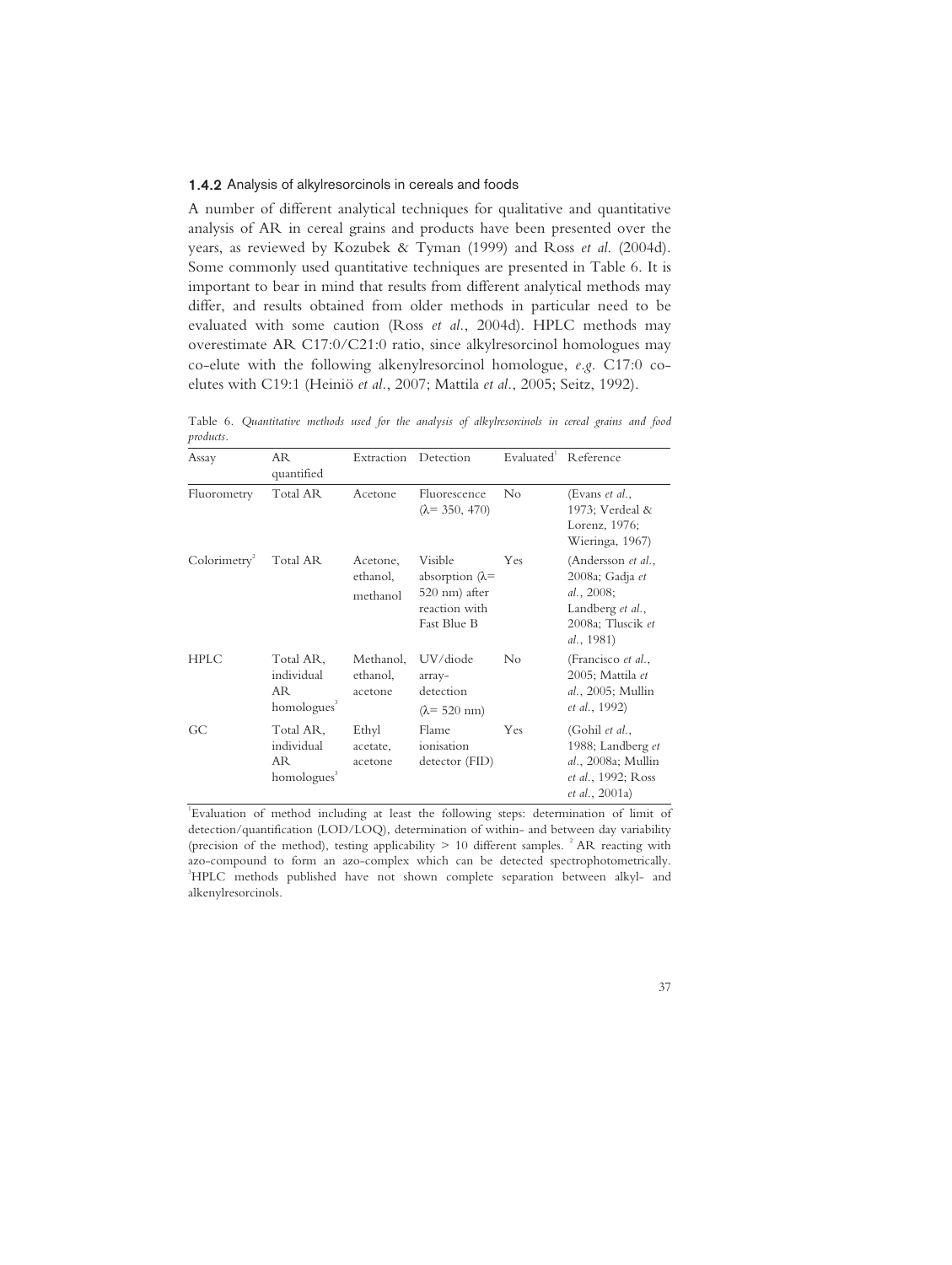#### 1.4.3 Alkylresorcinols absorption, distribution and elimination

#### *Absorption*

Absorption has been defined as the process by which unchanged drug or xenobiotic/bioactive compounds proceeds from the site of administeration to the site of measurement within the body (Rowland & Tozer, 1995). The site of measurement in humans is often the blood. Like compounds with similar lipophilicity, AR are absorbed in the upper GI-tract and incorporated into chylomicrons, which are distributed to the circulation via the lymphatic system (Linko-Parvinen *et al.*, 2007; Ross *et al.*, 2003c). Linko-Parvinen *et al.* (2007) showed that 70-80% of the total AR content in plasma occurred in total lipoprotein fractions and that no AR were found in the plasma water fraction, suggesting that AR, like tocopherols, are incorporated into chylomicrons and transported to the liver and thereafter incorporated into VLDL or HDL. The highest concentration of AR among the isolated lipoproteins was found in HDL, which was suggested to be due to direct transfer of AR from chylomicrones and VLDL to HDL during lipolysis (Linko-Parvinen *et al.*, 2007). AR, may be partly secreted directly from epithelial cells into portal venous circulation by HDL efflux, which has been demonstrated for tocopherols (Rigotti, 2007).

Alkylresorcinol ileal digestibility has been estimated as a crude measurement of absorption in one study on pigs and one study on humans (Ross *et al.*, 2003a; Ross *et al.*, 2003c). In the pig study, 20 pigs were fed four different diets; whole grain rye, fractions of pericarp-testa, enriched aleurone and starchy endosperm (Ross *et al.*, 2003c). The daily AR intake was different for the different diets and ileal recovery varied according to the diet (which also represented different daily AR intake levels) and was on average 37±7%, 21±7%, 40±5% for whole grain rye, pericarp-testa and enriched aleurone respectively. No AR were detected in pigs fed the starchy endosperm. It was suggested that 60-79% of the ingested AR dose was absorbed and that the amount absorbed was dependent on the matrix (or the dose). No clear difference in absorption for different AR homologues was observed (Ross *et al.*, 2003c). In the human study, 10 ileostomy operated subjects were given a high fibre rye diet rich in AR (147 mg/d) and a low fibre wheat-based diet (no AR) in two meal frequencies (nibbling and ordinary). All subjects had both diets and both frequencies (cross-over design). The ileal recovery was about 60±7%, regardless of meal frequency, with no obvious difference between different homologues (Ross *et al.*, 2003c).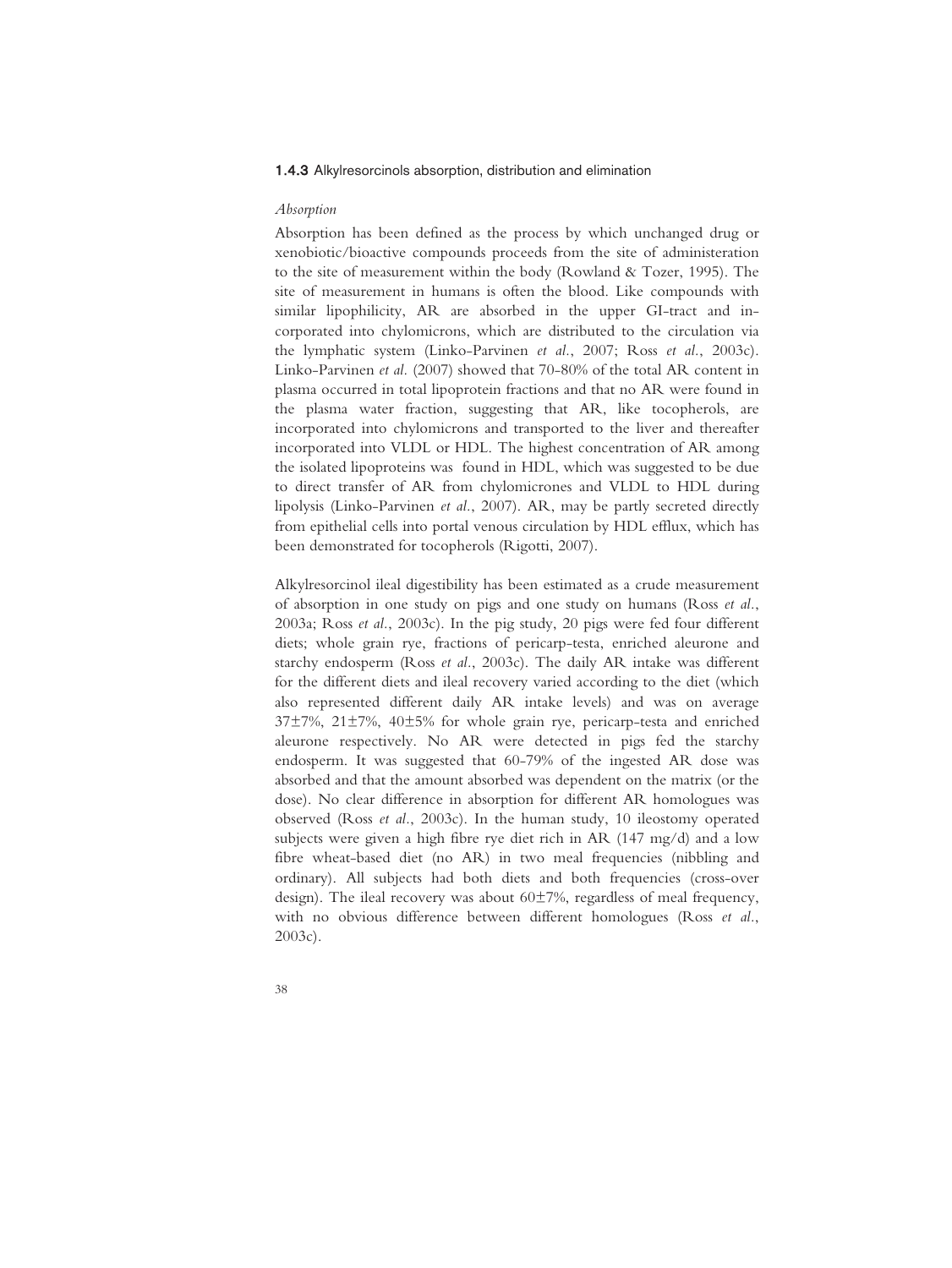## *Distribution*

Distribution has been referred to as reversible transfer to and from the site of measurement (usually the blood) (Rowland & Tozer, 1995). Due to the amphiphilic nature of the AR molecules they are easily incorporated into biological membranes (Kozubek, 1995; Kozubek & Demel, 1980; Kozubek & Demel, 1981; Ross *et al.*, 2004b). Studies on rats and humans have shown that AR are distributed into erythrocyte membranes and into the adipose tissue of rats (Linko & Adlercreutz, 2005; Ross *et al.*, 2004b). The levels in erythrocyte membranes are correlated to plasma concentrations in fasting blood samples and follow changes in intake in the same way as plasma concentration. Longer AR homologues are more readily incorporated into the membranes than shorter homologues (Linko & Adlercreutz, 2005). The kinetics and the nature of the transfer processes are still unknown.

### *Metabolism*

Metabolism can be defined as the conversion of one chemical species to another (Rowland & Tozer, 1995). Metabolism is one way of facilitating the elimination of a xenobiotic compound, often by making it more polar in order to enable urinary excretion. Ross *et al.* (2003c) fed a single dose of [4-  $14^{\circ}$ C]-labelled AR C21:0 to rats and found most of the radioactivity in faeces (61%) and in urine (31%). The radioactivity detected in urine was not due to free or conjugated AR, whereas 90% of the radioactivity in faeces was from the intact C21:0 (Ross *et al.*, 2003c). the same research group later identified two compounds in urine (3,5-dihydroxybenzoic acid (DHBA) and 3-(3,5-dihydroxyphenyl)-propanoic acid (DHPPA)) as main AR metabolites (Ross *et al.*, 2004c; 2004d; 2004e) and suggested a similar route of AR elimination as for tocopherols (Birringer et al., 2001). In this route, AR undergo cytochrome P450-dependent  $\omega$ -oxidation, followed by ßoxidation of the alkyl chain forming the two endproducts, DHBA and DHPPA (Figure 7). A certain proportion of the metabolites are found as glucuronide and sulphate conjugates in urine (Koskela et al., 2007). Later studies have confirmed that the two main metabolites are derived from AR and a quantitative analytical method for their determination in urine and plasma has been developed (Koskela *et al.*, 2007).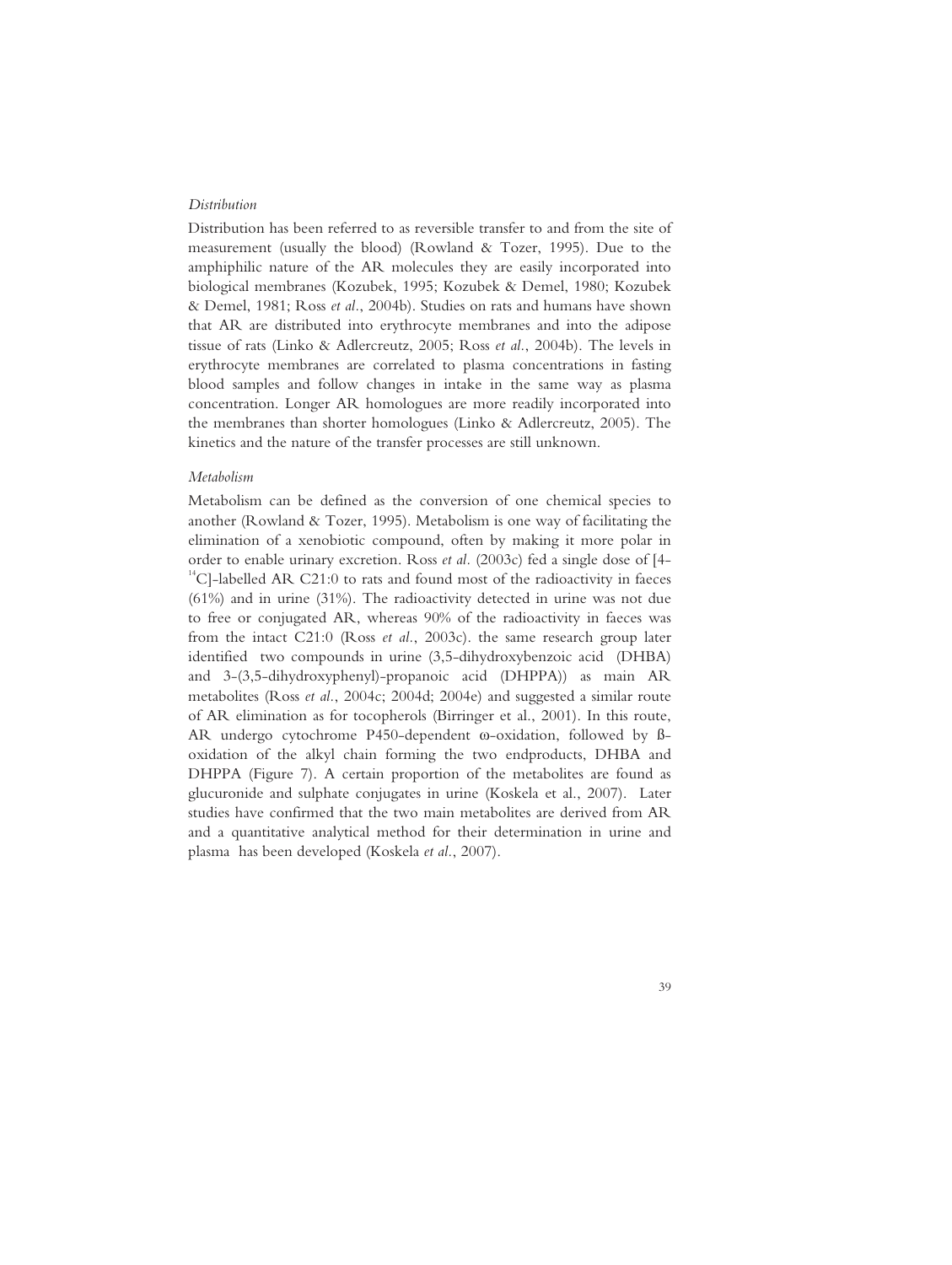

*Figure 7.* Pathway of alkylresorcinol metabolism suggested by Ross *et al.* (2004c) exemplified by AR C17:0 degraded to 3-(3,5-dihydroxyphenyl)-propanoic acid (DHPPA) (lower left) and 3,5-dihydroxybenzoic acid (DHBA) (lower right).

#### *Excretion*

Excretion can be defined as the irreversible loss of an unchanged compound or its metabolite (Rowland & Tozer, 1995). The two major AR metabolites DHBA and DHPPA are transported via the blood to the kidney, where they are excreted in urine in free and conjugated forms (Koskela *et al.*, 2007; 2008; Ross *et al.*, 2004e). In addition a small fraction of intact AR (predominantly C17:0) has been detected in urine after deconjugation (Ross *et al.*, 2004e). In plasma, 10-30% of DHBA and 60-90% of DHPPA were found to be conjugated in a study on 64 Finnish women (Koskela *et al.*, 2008), whereas almost all AR metabolites were found unconjugated in urine when analysing the same sample with and without a deconjugation step (Koskela *et al.*, 2007). The discrepancy might be due to a rather high variation between subjects and to the fact that samples from only 15 subjects were analysed in the study on urine. The amount of AR recovered as urinary metabolites after a single dose of AR in rats was about 33% after collection for 140 h (Ross *et al.*, 2003c). However, no studies on recovery of AR metabolites in human urine collections have been reported, nor any study on the pharmacokinetics of AR metabolites.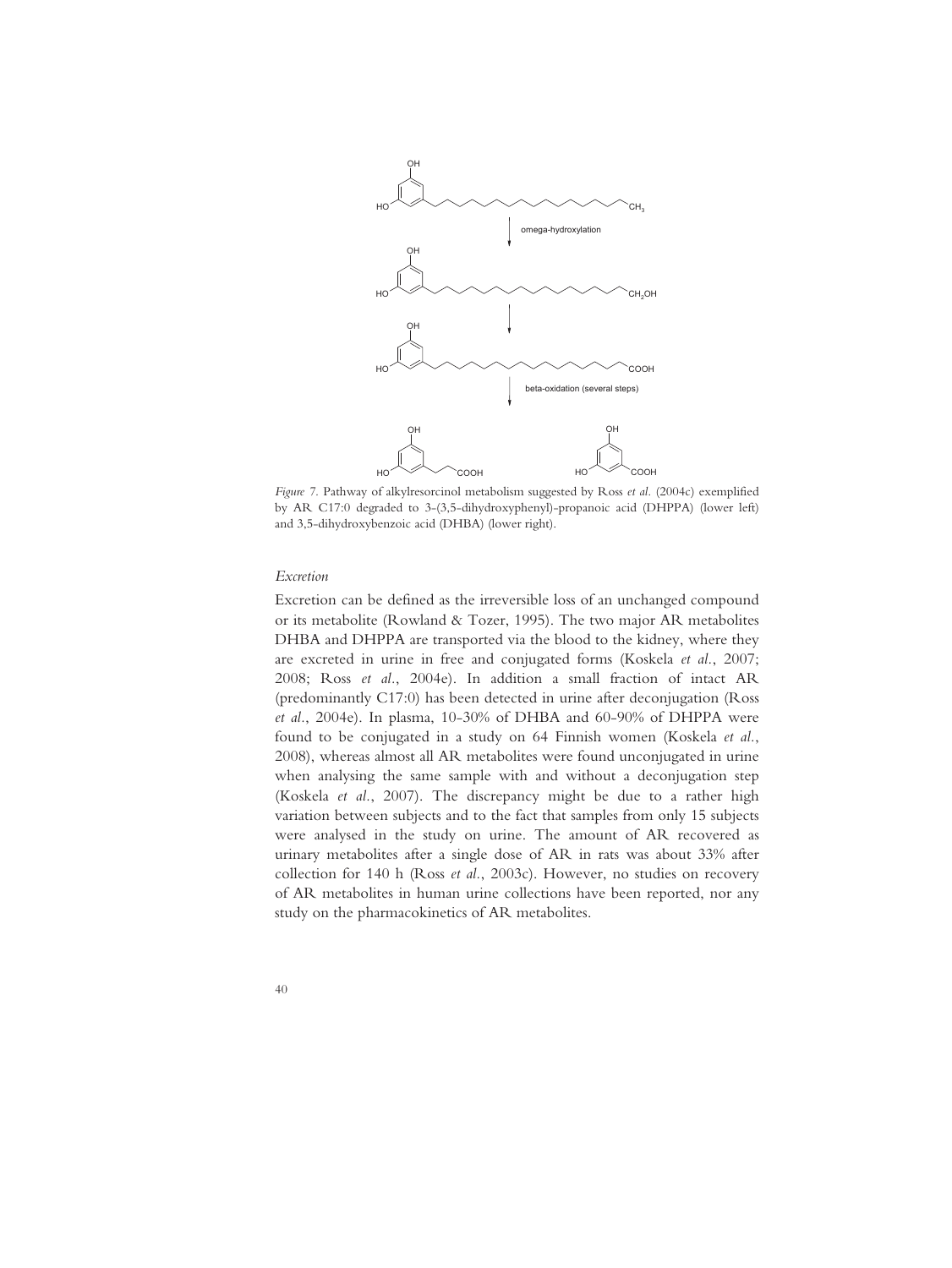# 2 Aims of the thesis

The overall objective of this thesis was to evaluate the features and applicability of AR as specific biomarkers of whole grain wheat and rye intake. This was achieved by the following specific aims:

- 1) To develop a sensitive and repeatable GC-MS method for quantification of AR in small volume plasma samples. (**I**)
- 2) To investigate the pharmacokinetics of AR in humans after a single dose. (**II**)
- 3) To assess dose-response of plasma AR concentration and AR metabolite excretion in urine under controlled conditions. (**III**)
- 4) To compare the estimated AR intake, derived from weighed food records, with plasma AR concentration in subjects participating in a whole grain intervention study. (**IV**)
- 5) To determine the reproducibility of plasma AR concentration in subjects under controlled, constant intake conditions with low and high AR intake. (**V**)
- 6) To investigate the variation in plasma AR concentration in samples from a free-living population and to find determinants of plasma AR concentration. (**VI**)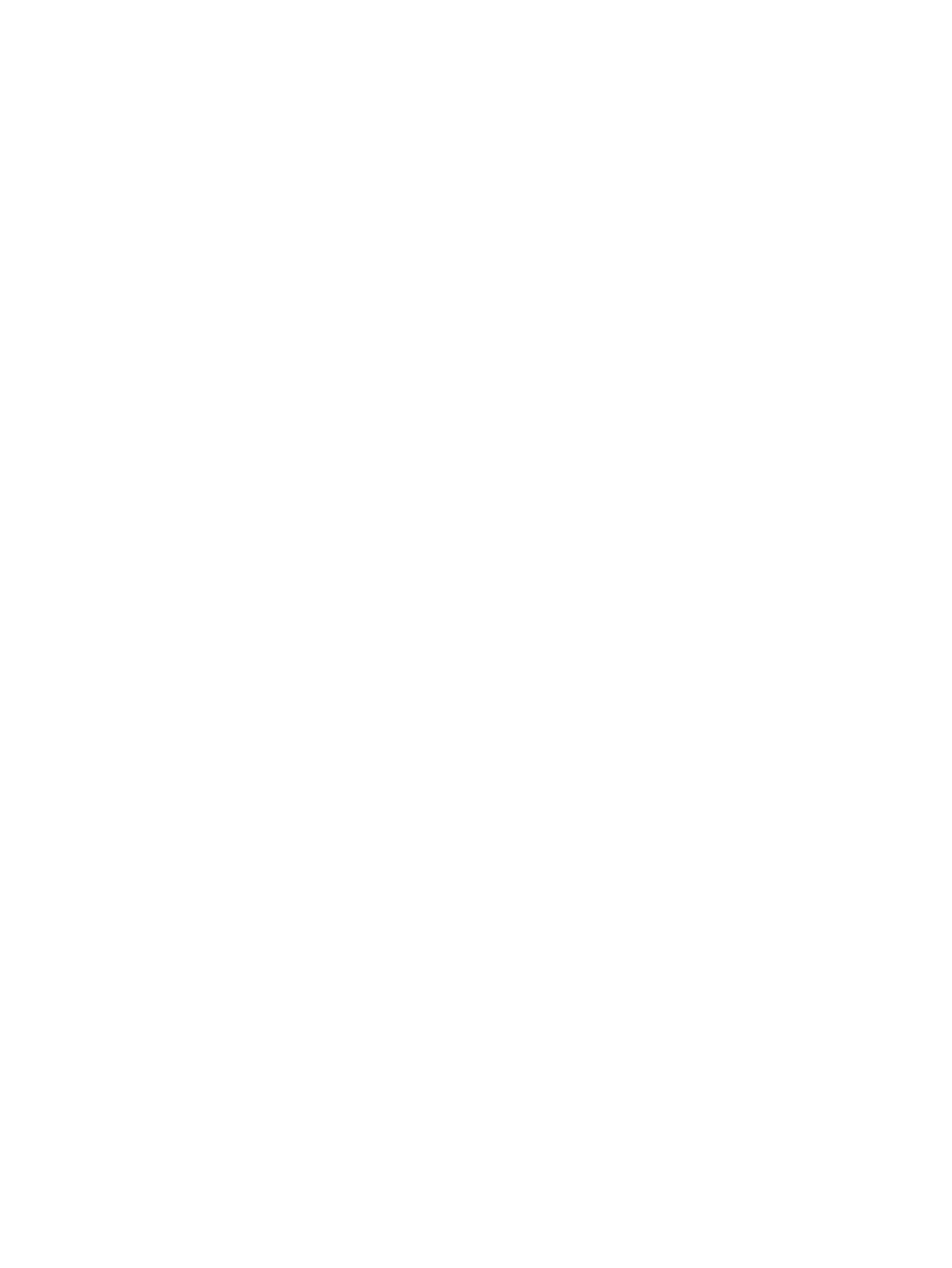# 3 Materials and methods

# 3.1 Reference compounds

Alkylresorcinols, AR metabolites and internal standards used in the different studies are listed in Table 7.

Table 7. Reference compounds used in the different studies<sup>1</sup>.

| Trivial name                       | Supplier                                             | Purity                           | Study    |
|------------------------------------|------------------------------------------------------|----------------------------------|----------|
| Alkylresorcinols                   |                                                      |                                  |          |
| C17:0                              | Reseachem Lifescience Burgdorf,<br>Switzerland       | $>95\%$ by NMR<br>and LC-MS      | I,III-VI |
| C19:0                              |                                                      |                                  | I,III-VI |
| C21:0                              |                                                      |                                  | I,III-VI |
| C23:0                              |                                                      |                                  | I,III-VI |
| C25:0                              |                                                      |                                  | I,III-VI |
| <i>Metabolites</i>                 |                                                      |                                  |          |
| DHBA <sup>2</sup>                  | Sigma-Aldrich St. Louis, USA                         | $>98\%$ by<br>unknown method     | Ш        |
| DHPPA <sup>3</sup>                 | Isosep, Tullinge, Sweden                             | $>95\%$ by NMR                   | Ш        |
| Internal standards                 |                                                      |                                  |          |
| C20:0                              | Reseachem Lifescience Burgdorf,<br>Switzerland       | $>95\%$ by NMR<br>and LC-MS      | II-VI    |
| (C22:0 fatty acid<br>methyl ester) | Methyl behenate Larodan Fine Chemicals Malmö, Sweden | $>99\%$ by unknown I-V<br>method |          |

<sup>1</sup> Alkylresorcinol standards used in **II** were provided by Professor Kristiina Wähälä, University of Helsinki (>95 % purity, determined by unknown method). <sup>2</sup>3,5-dihydroxybenzoic acid. 3-(3,5-dihydroxyphenyl)-1-propanoic acid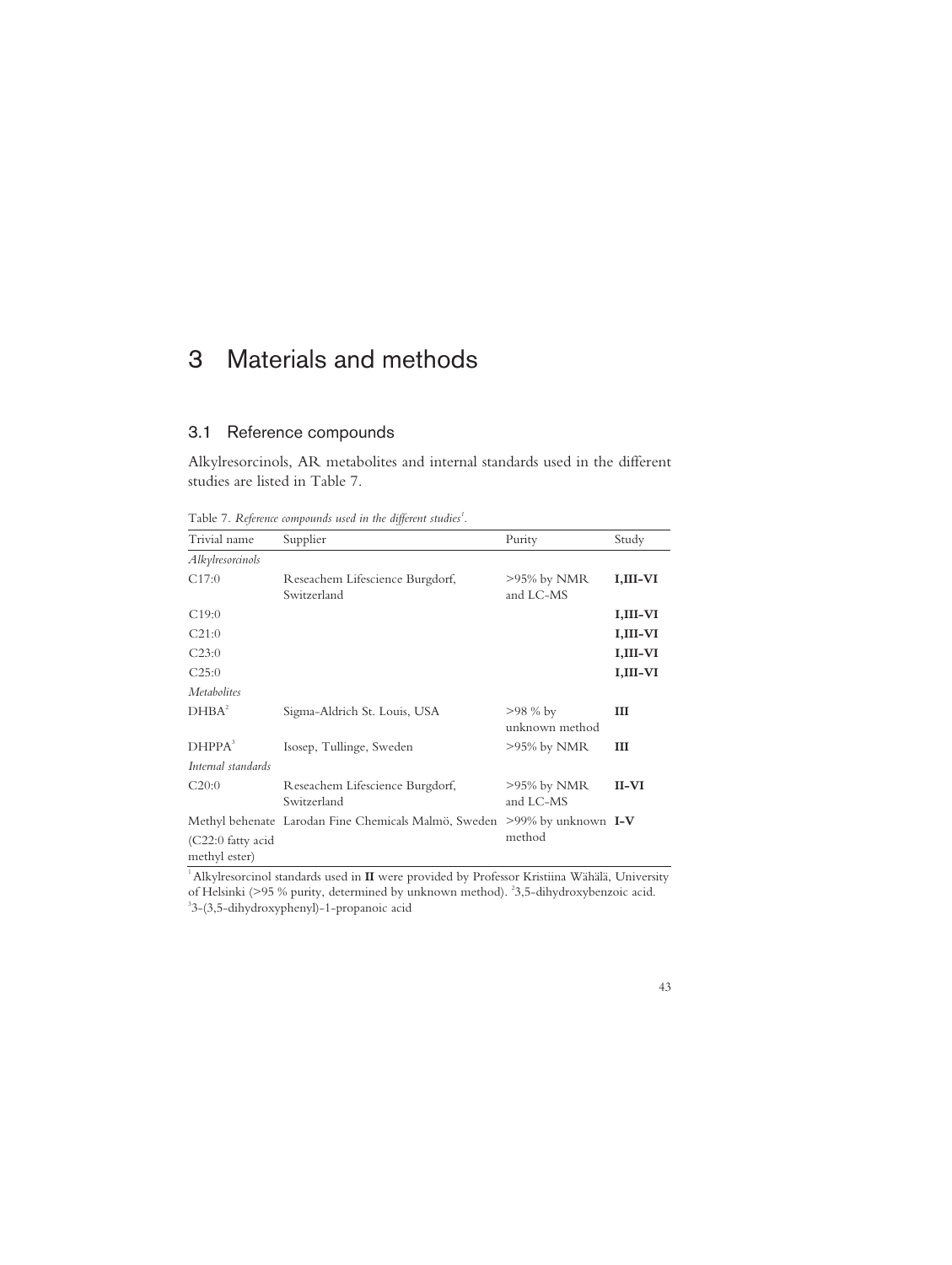# 3.2 Instrumentation

Instruments used for determination of AR in foods and plasma and AR metabolites in urine are summarised in Table 8. Details of temperature and solvent gradients *etc.* can be found in **I-VI**.

Table 8. *Instruments and columns used for determination of alkylresorcinols (AR) and their metabolites in the different studies.*   $\overline{\phantom{a}}$ 

| Instrument                                        | Analyte     | Matrix | Column                                    | Study   |
|---------------------------------------------------|-------------|--------|-------------------------------------------|---------|
| Agilent 6890 GC <sup>1</sup>                      | AR.         | Foods  | $HP-5$                                    | $I-V$   |
| (Agilent Technologies,<br>USA)                    |             |        | $30m \times 0.25 \mu m \times 0.25 \mu m$ |         |
| GC 8000 coupled to a                              | AR          | Plasma | $BP-1$                                    | п       |
| MD 1000 quadrupole<br>mass spectrometer           |             |        | $12m \times 0.25 \mu m \times 0.22 \mu m$ |         |
| (Fisons Instruments, UK)                          |             |        |                                           |         |
| Trace Ultra GC coupled                            | AR          | Plasma | $HP-5$                                    | III, IV |
| to a Trace DSQ mass-<br>spectrometer              |             |        | $30\times0.25$ µm $\times0.25$ mm         |         |
| (Thermo Fischer                                   |             |        |                                           |         |
| Scientific, USA)                                  |             |        |                                           |         |
| Trace Ultra GC coupled<br>to a Trace DSQ II mass- | AR.         | Plasma | $TR-5$                                    | V, VI   |
| spectrometer (Thermo                              |             |        | $15\times0.25 \mu m \times 0.25 \mu m$    |         |
| Fischer Scientific, USA)                          |             |        |                                           |         |
| $HPLC-CEAD2$                                      | AR          | Urine  | Intersil ODS-3                            | Ш       |
| (ESA Biosciences, USA)                            | metabolites |        | $3\times150$ mm                           |         |

<sup>1</sup>GC, gas-chromatograph. <sup>2</sup>HPLC-CEAD, high performance liquid chromatographycoulometric electrode array detector.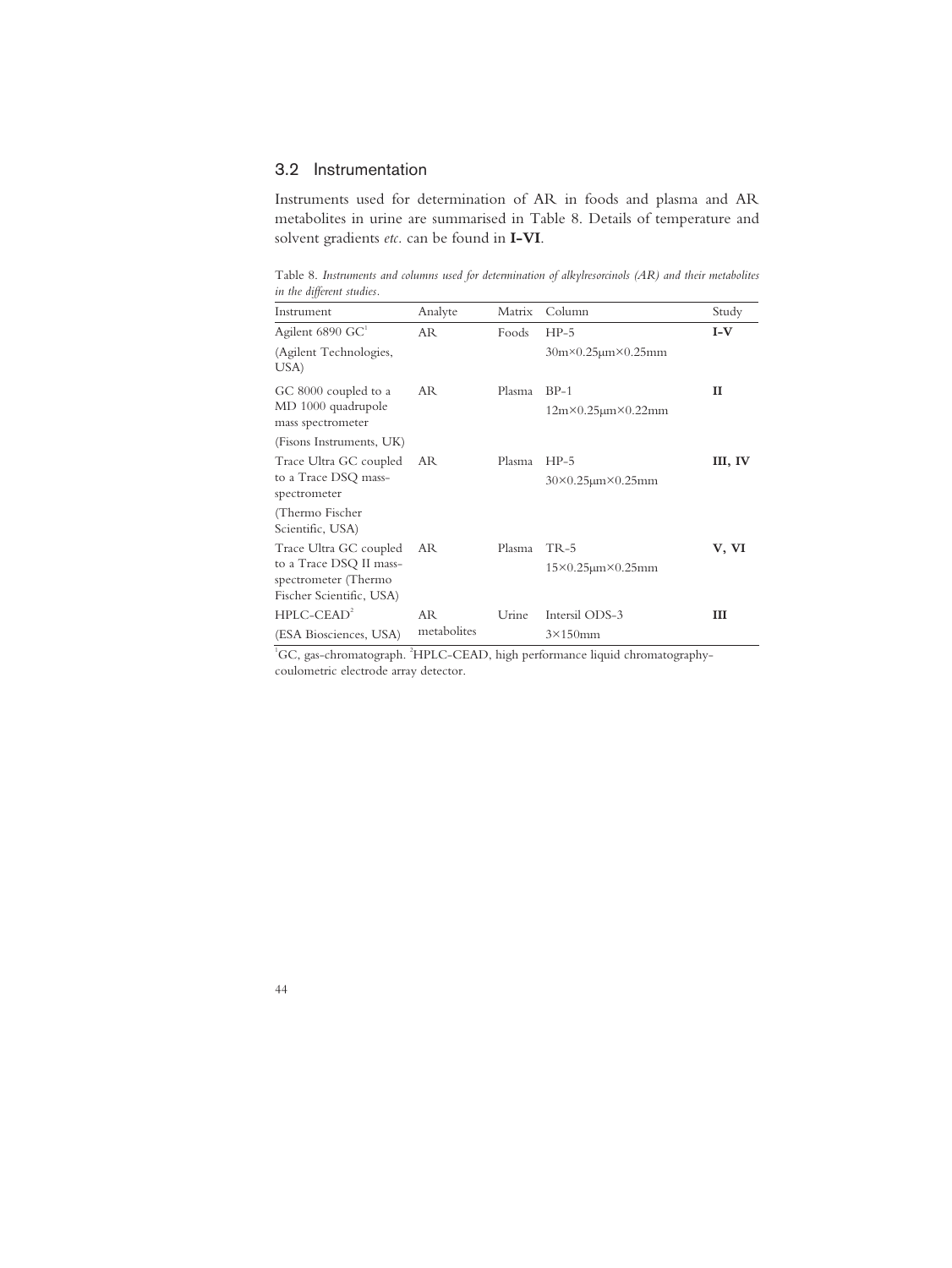# 3.3 Quantitative analysis of alkylresorcinols and their metabolites

#### *Foods*

The analysis of AR in foods (**II-III, and V)** was performed after slight modification of the method described by Ross *et al* (2003b). In brief, 0.5 milled sample mixed with internal standard (methyl behenate) was extracted by a mixture of hot 1-propanol:water  $(3:1, v/v)$  in a boiling water bath. Extracts were combined and an aliquot taken, which was dried and dissolved in ethyl acetate and injected into the GC without derivatisation. AR homologues were quantified using a relative response factor of 0.9 for all AR homologues compared with the internal standard.

#### *Plasma*

Two different analytical methods were used for the determination of AR in plasma (Table 9). Samples in **II-III** were analysed according to a method described by Linko *et al.* (2002) and samples in **V-VI** were analysed according to the method described in **I**, referred to as the method developed by Landberg *et al.* **(I).**

## *Urine*

The two AR metabolites DHBA and DHPPA were analysed according to protocol A in the method described by Koskela *et al.* (2007) (**III**). In brief, urine was mixed with syringic acid (internal standard) and deconjugated overnight with  $\beta$ -glucuronidase and sulphatase enzymes. An aliquot was mixed with methanol and HPLC mobile phase before injection into the HPLC-CEAD system.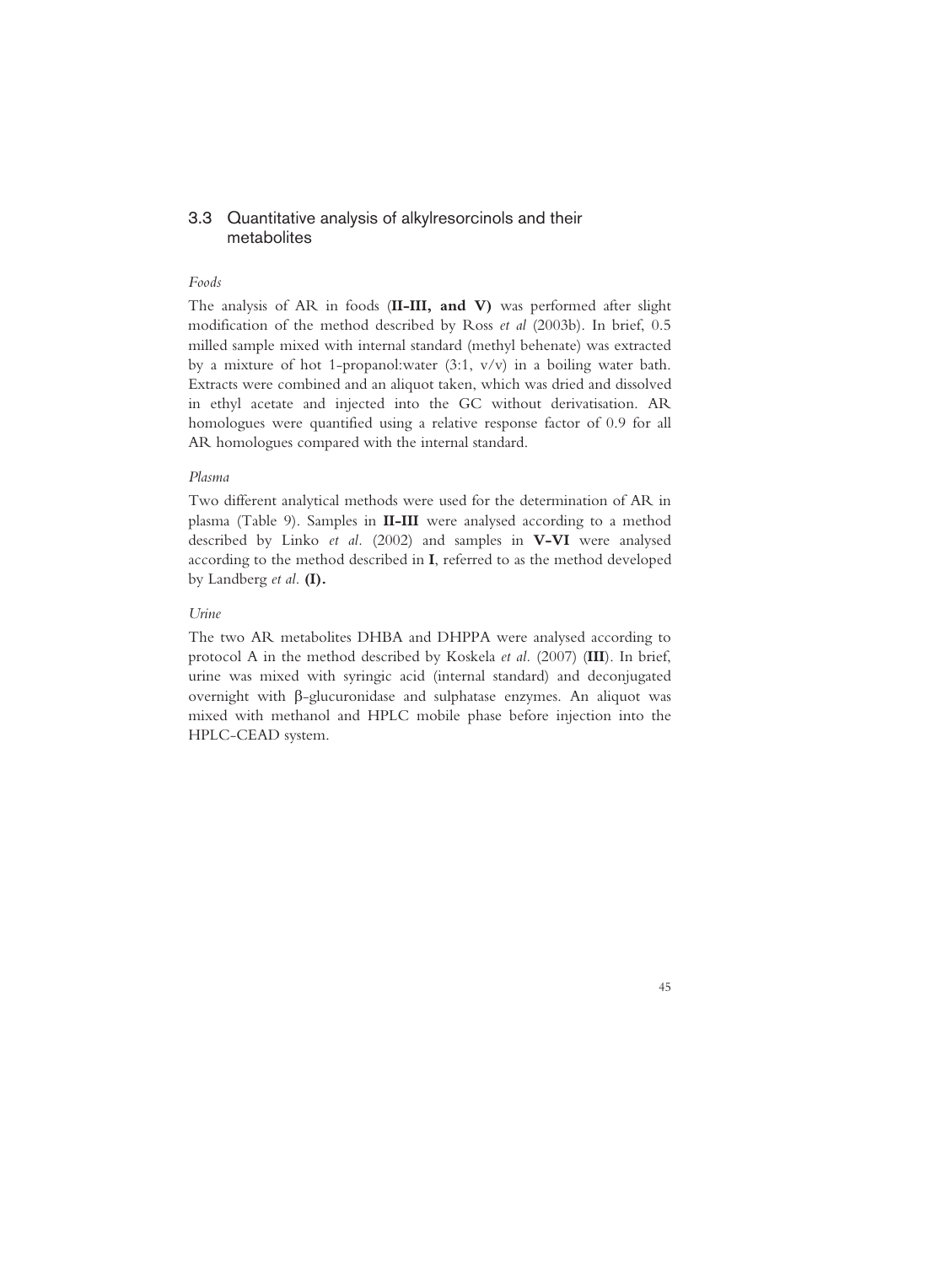| Step                            | Linko et al. (2002)                                                                                                                                                                                                | Landberg et al. (I)                                                                                                                                                                                                   |
|---------------------------------|--------------------------------------------------------------------------------------------------------------------------------------------------------------------------------------------------------------------|-----------------------------------------------------------------------------------------------------------------------------------------------------------------------------------------------------------------------|
| Preparation                     | 500 µL plasma + IS <sup>1</sup> (C20:0, 1.8µg/mL,<br>$20\mu L$ ) + 500 $\mu L$ de-ionised water                                                                                                                    | 50-200 μL plasma + IS (C20:0, 1.0<br>$\mu$ g/mL, 15 $\mu$ L)                                                                                                                                                          |
| Incubation                      | Overnight at 37°C                                                                                                                                                                                                  |                                                                                                                                                                                                                       |
| Extraction                      | Sample is vortexed (2 min) with 3mL<br>diethyl ether. The aqueous phase is<br>frozen in a dry-ice-ethanol bath.                                                                                                    | Sample is vortexed (2 min) with 4mL<br>diethyl ether. The aqueous phase is<br>frozen in a dry-ice-ethanol bath.                                                                                                       |
|                                 | Organic phase is poured off. Procedure is<br>repeated 3 times and extracts are<br>combined                                                                                                                         | Organic phase is poured off. Procedure is<br>repeated 3 times and extracts are<br>combined                                                                                                                            |
| Preparation for<br>purification | Sample is evaporated to dryness under a<br>nitrogen stream and dissolved in 300µL<br>MeOH                                                                                                                          | Sample is evaporated to dryness under a<br>nitrogen stream and dissolved in 1 mL<br>MeOH                                                                                                                              |
| Sample<br>Purification          | Sample is purified on DEAE-Sephadex<br>A-25 gel in free base form according to<br>Fotsis & Adlercreutz (1987)                                                                                                      | Sample is purified on a 3 cc/60 mg<br>Oasis <sup>®</sup> MAX SPE cartridges                                                                                                                                           |
| Gel preparation                 | See note 2                                                                                                                                                                                                         |                                                                                                                                                                                                                       |
| Conditioning                    |                                                                                                                                                                                                                    | 1 mL 0.1 M NaOH in 70% MeOH                                                                                                                                                                                           |
| Sample<br>application           | Sample (in 300 µL MeOH) is loaded and<br>tube rinsed with 300 µL MeOH                                                                                                                                              | 1 mL sample $(1.0 \text{ mL/min})$                                                                                                                                                                                    |
| Washing                         |                                                                                                                                                                                                                    | Neutral lipids are eluted by 6 mL MeOH Neutral lipids are eluted by 2 mL MeOH                                                                                                                                         |
| AR elution                      | AR are eluted with 6 mL 0.1 M acetic<br>acid in MeOH                                                                                                                                                               | AR are eluted with 3 mL 2% acetic acid<br>in MeOH                                                                                                                                                                     |
| Derivatisation                  | Evaporation to dryness under a nitrogen-<br>stream. Silylation by 100 µL QSM <sup>3</sup> for<br>30 min at room temperature                                                                                        | Evaporation to dryness under a nitrogen-<br>stream. Silylation by 150 µL QSM for 30<br>min at room temperature                                                                                                        |
| GC-MS<br>analysis               | 1 µL sample is injected into a GC-MS.<br>AR homologues are quantified on their<br>molecular ions or the base ion.<br>Multipoint standard curves $(n=6-8)$ are<br>prepared for each homologue and for<br>each batch | 1.5 µL sample is injected into a GC-MS.<br>AR homologues are quantified on their<br>molecular ions or the base ion.<br>Multipoint standard curves $(n=6-8)$ are<br>prepared for each homologues and for<br>each batch |

Table 9. *The two different methods used for analysis of AR plasma concentration (***I-VI)**

<sup>1</sup>IS, internal standard (C20:0). <sup>2</sup>50 g DEAE-Cl is subsequently washed with 500 mL of 20%, 50% and 100% EtOH. Ethanol is decanted and gel is resuspended in MeOH. Gel can be stored for 1 year at 8 °C. Before use, DEAE-CI is converted to DEAE-OH by washing sequentially with 10 bed volumes of 0.1 NaOH in 70% MeOH, 70% MeOH, 100% MeOH. Columns are manually prepared by adding gel into Pasteur pipettes to a final height of 1.5 cm. Sample needs to be applied immediately.<sup>3</sup> QSM, quick silylation mixture (pyridine:HMDS:TMCS, 9:3:1, v/v/v)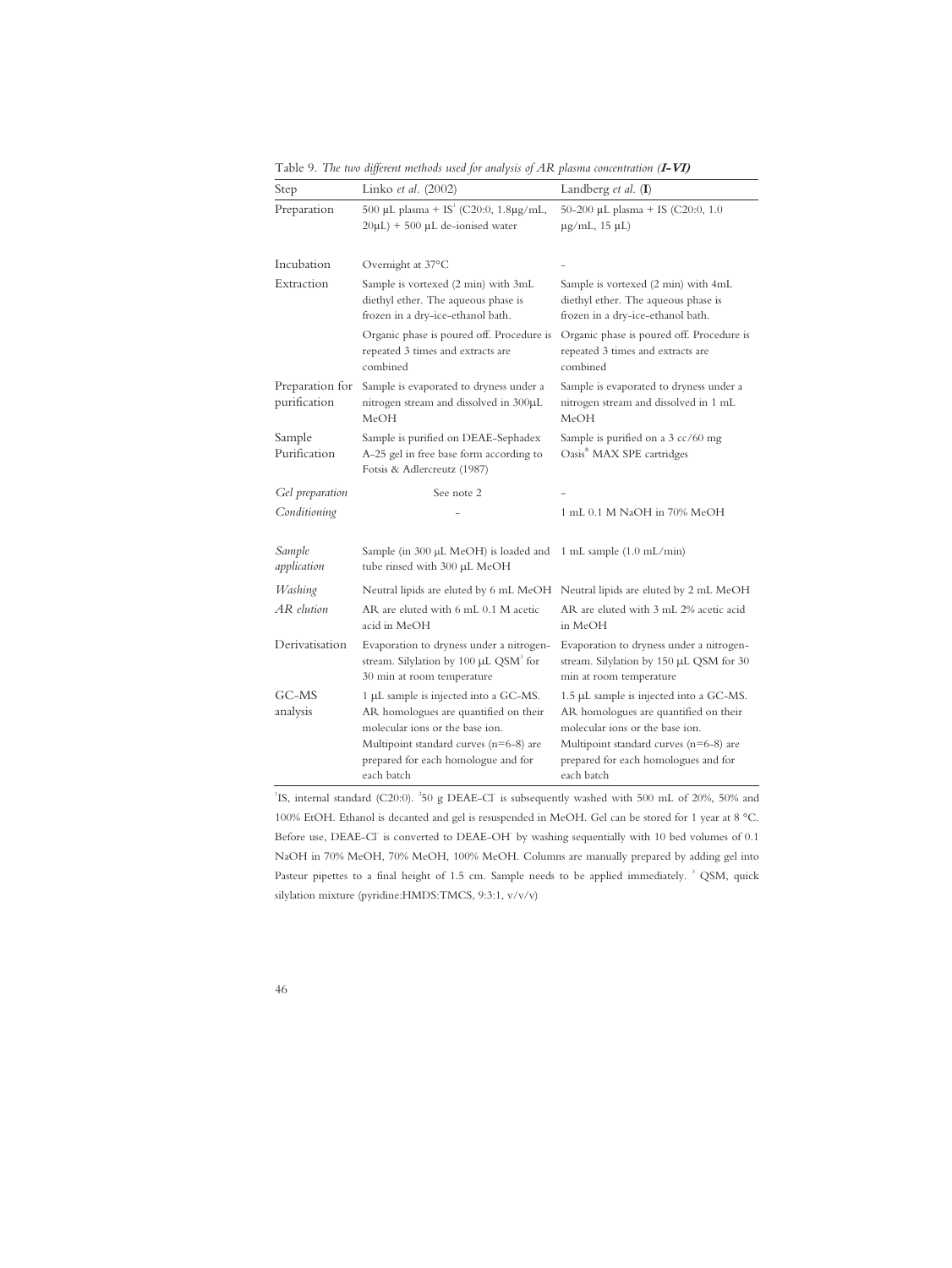# 3.4 Quality assurance and method comparison

#### *Foods*

A milled whole grain rye sample was been included in every batch  $(n=2-3)$ throughout all studies. A batch was re-analyzed if the within-batch variation estimated as the coefficient of variation (CV) for total AR content exceeded 10%, or if the mean for the control samples in the batch analysed exceeded  $\pm$ 2 SD of the mean determined for >10 batches. The within-day CV was usually <5% and between-day CV <10% for all individual AR homologues and for their sum.

#### *Plasma*

A control sample was included in every batch  $(n=3-5)$  along with a blank (water or silylation reagent). If the blank contained AR, the entire batch was re-analysed. In **II**, pooled plasma from the Finnish Red Cross study was used as the control sample (Linko *et al.*, 2002), while in **I, III-VI** a fasting plasma sample from a person with high AR intake was used. The batch was re-analysed if the CV for total AR content in the control sample exceeded 15% or if the mean of the control sample within a batch exceeded  $\pm$  2 SD of the mean of >8 determinations. The within-batch CV was <10% and the between-batch CV <11% for total AR determined when evaluating five replicate samples analysed in 20 batches (**V** and **VI**)**.**

The two methods for determination of AR in plasma used in the studies were compared by analysing 10 selected samples from **II** and **III** to represent a wide sample concentration range (50-500 nmol/L). Samples were analysed in duplicates according to the procedures described in Table 9, and mean values were used for investigation of method agreement.

In addition, a small method comparison study was conducted, since samples in **II** were analysed at the Finnish laboratory and the rest at the laboratory in Uppsala. Plasma samples from **II-IV** were pooled in order to obtain three samples containing low, medium and high AR concentrations. Samples were blindly analysed in triplicate on one day (high and low concentration) and on three different days (medium concentration). The laboratory in Finland was unable to quantify the sample with low AR concentration at the time of the study, and hence this sample was omitted from the comparison.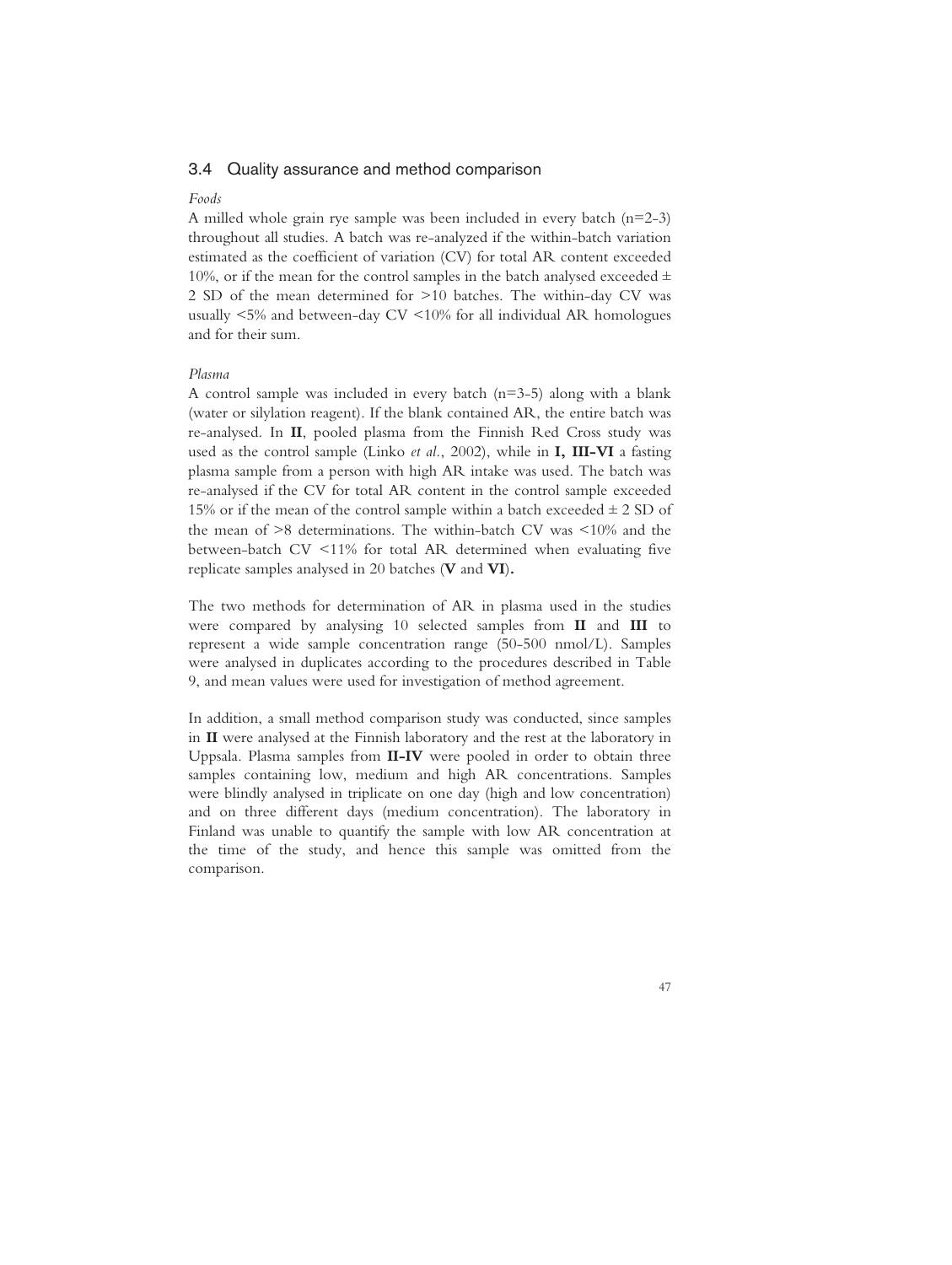# 3.5 Samples and study design

Samples used for method development in **I** were taken from samples reported in **III** and pooled in order to obtain three levels corresponding to a low, medium and high AR concentration. Samples from **VI** were used to compare base and molecular ion quantification. Studies reported in **II-V** were controlled intervention studies, whereas samples in **VI** were taken from a case-cohort study. A summary of study designs and subject characteristics is presented in Table 10.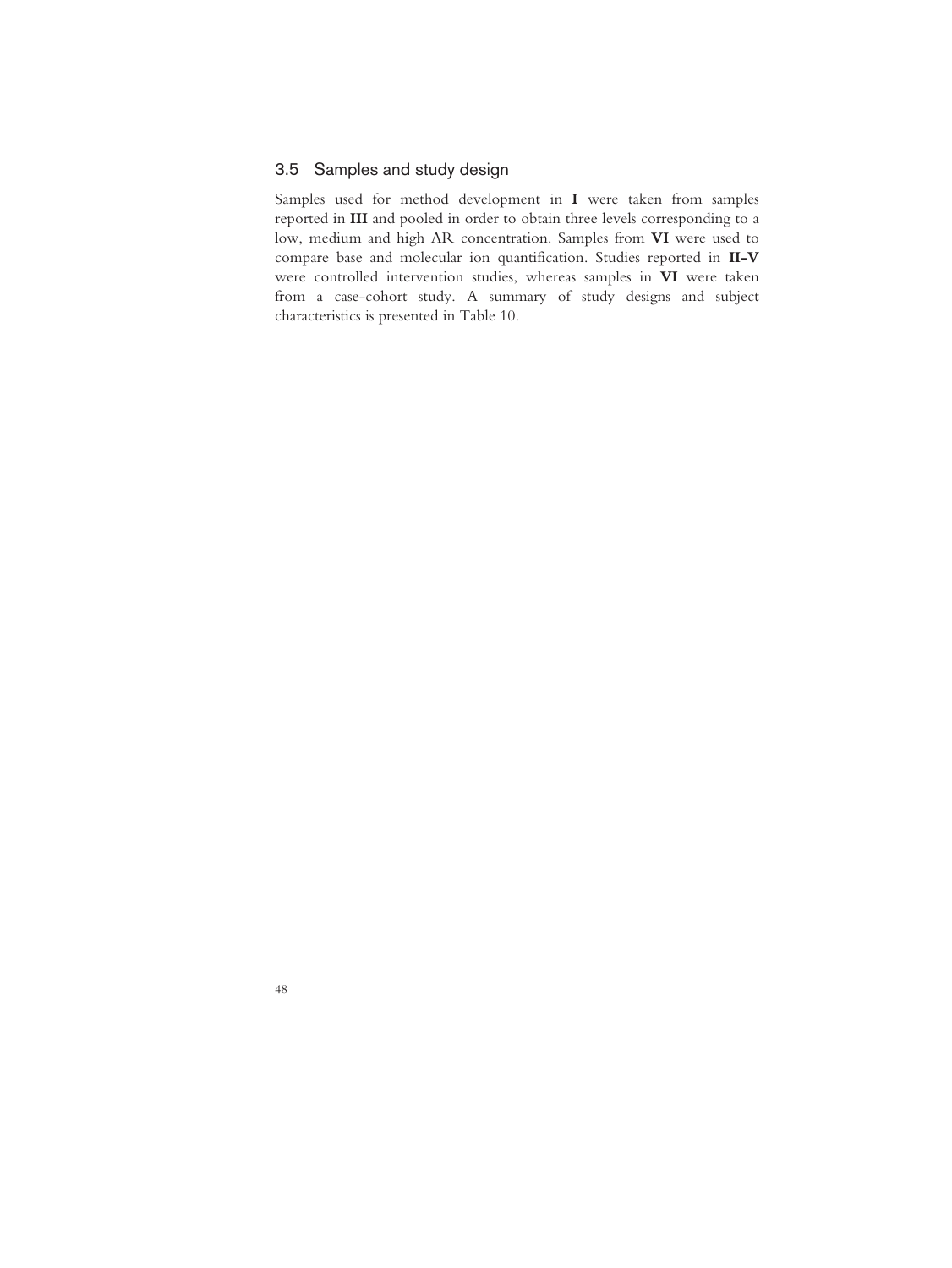|                            |                  | Table 10. Design of human studies ( <b>II,III, IV, V and VI</b> ) |                             |            |                           |                                                                                                                                                                                                                                                                                                                                                                                       |                                                                    |                                                                          |
|----------------------------|------------------|-------------------------------------------------------------------|-----------------------------|------------|---------------------------|---------------------------------------------------------------------------------------------------------------------------------------------------------------------------------------------------------------------------------------------------------------------------------------------------------------------------------------------------------------------------------------|--------------------------------------------------------------------|--------------------------------------------------------------------------|
|                            | $\binom{n}{2}$   | Study Subjects Type of study Study                                | design                      | Age        | (years) $(kg/m^2)$<br>BMI | Diet                                                                                                                                                                                                                                                                                                                                                                                  | AR intake                                                          | Wash-out period                                                          |
|                            | (SWE)<br>$\circ$ | Intervention<br>(PK)                                              | Single<br>dose              | $26 + 1.1$ |                           | 120 g rye bran flakes                                                                                                                                                                                                                                                                                                                                                                 | 190 mg (495<br>$\mu$ mol $)$                                       | grain/bran free diet<br>1 wk whole                                       |
| $\equiv$                   | (SWE)<br>$\Box$  | (dose-response) cross-over<br>Intervention                        | $3 \times 1$ wk             | $30\pm 10$ | 23.0±3.3                  | g/d of rye bran flakes (same<br>occasions per day, and time<br>was divided between three<br>as in II). The daily intake<br>$22.5$ g/d or 45 g/d or 90<br>of intake recorded                                                                                                                                                                                                           | 33mg (85 µmol) 1 wk of whole<br>mg/d (342<br>$\mu$ mol/d $\lambda$ | or 66 mg/d (170 grain/bran free diet<br>umol/d) or 131 before each dose. |
| $\geq$                     | $\overline{30}$  | Intervention<br>$(SWE)$ (mixed $WG)$                              | cross over<br>$2\times6$ wk | 59±5       | $28.3 + 2.0$              | bread, crisp bread, muesli,<br>112 g/d whole grain or<br>refined grain, given as<br>pasta and rice                                                                                                                                                                                                                                                                                    | $6.8 \pm 1.9$ mg<br>$65 \pm 12$ mg<br>$(\nabla\mathbf{G})$<br>(RF) | 6-8 wk of habitual<br>diets before each<br>treatment                     |
| $\triangleright$           | (SWE)<br>$\Box$  | Intervention<br>WG/bran)<br>Rye                                   | $2\times6$ wk<br>cross-over | 74±5       | $27.5 + 5$                | bread, muesli and porridge<br>diet including bread, crisp<br>485 g/d of intervention                                                                                                                                                                                                                                                                                                  | $620$ mg/d (RD)<br>$8.1 \text{ mg/d}$<br>(RFWD)                    | diets before each<br>2 wk of habitual<br>treatment                       |
| $\overline{\triangledown}$ | (DAN)<br>362     | Free-living                                                       | cohort<br>Case-             | $57 + 4$   | $26\pm5$                  | Habitual diet                                                                                                                                                                                                                                                                                                                                                                         | Not estimated                                                      | Not applicable                                                           |
|                            |                  |                                                                   |                             |            |                           | Number of subjects recruited, SWE, Swedish; DAN, Danish. <sup>2</sup> M, men; W, women; PK, pharmacokinetic study; WG, whole grain;<br>$\mathcal{A} = \mathcal{A}$ . And is a simple of the state $\mathcal{A}$ is a simple of the state of the state of the state of the state of the state of the state of the state of the state of the state of the state of the state of the sta |                                                                    | 化二甲基苯 医阿拉伯氏病 医阿拉伯氏病 医心包                                                  |

RF, refined; RD, rye whole grain/bran diet; RFWD, refined wheat diet. <sup>3</sup>AR intakes reported to correspond to the administered dose<br>(I and III), estimated from 3-day weighed food records (II and IV) and advised intake (IV) RF, refined; RD, rye whole grain/bran diet; RFWD, refined wheat diet. 3AR intakes reported to correspond to the administered dose (**I** and **III**), estimated from 3-day weighed food records (**II** and **IV**) and advised intake (**IV**)

49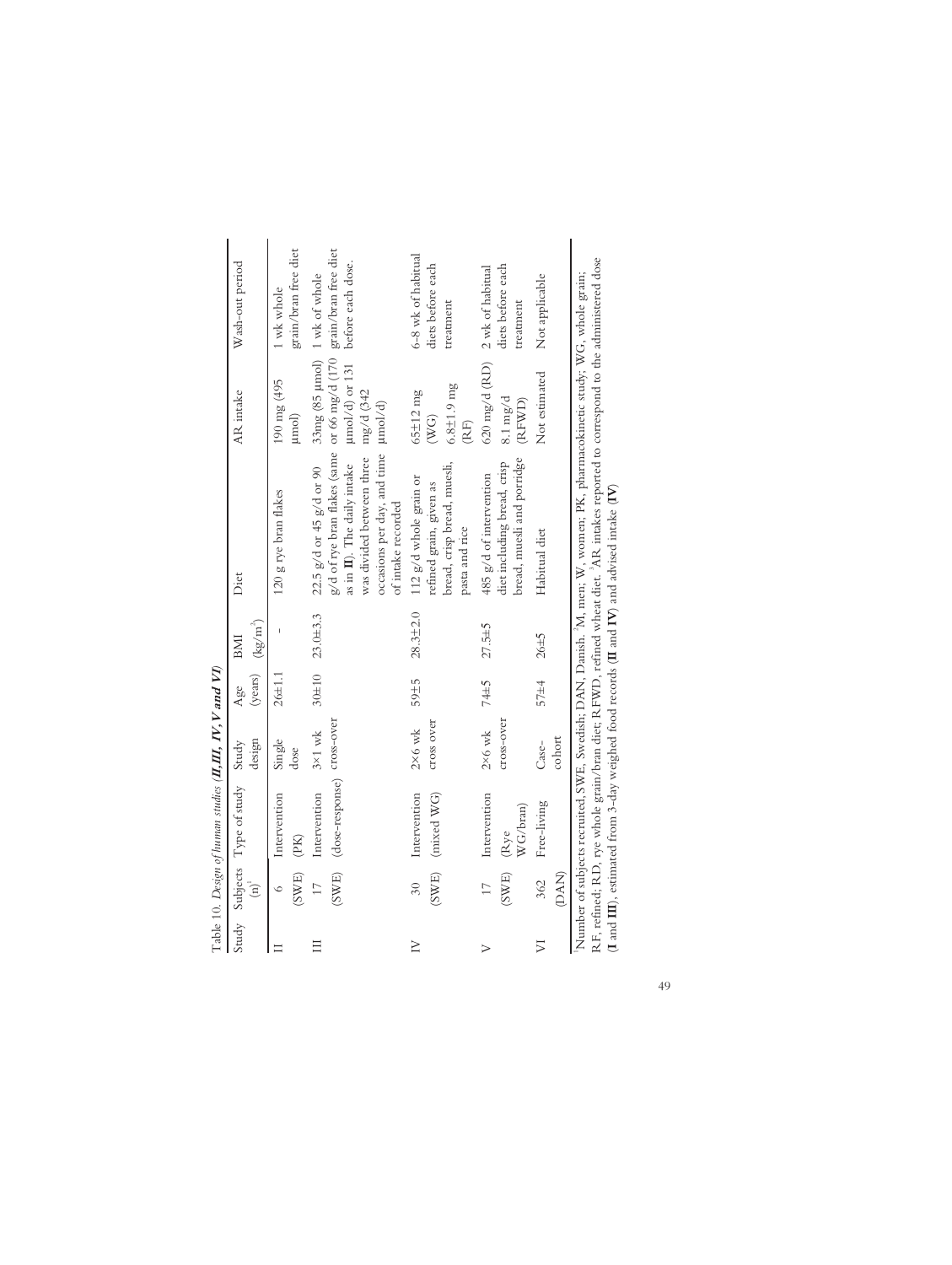# 3.6 Assessment of pharmacokinetics

# *Study II*

The absorption phase in six volunteers after a single dose of 190 mg AR was evaluated visually and by the method of residuals to determine whether absorption followed first-order kinetics (Rowland & Tozer, 1995). A onecompartment model was used, since visual inspection of log-transformed plasma concentration curves showed no clear distribution phase. All pharmacokinetic parameters were calculated manually from plasma concentration data.

## *Study III*

A population pharmacokinetic model was built by using non-linear mixedeffect modelling on data from **I** (Ette & Williams, 2004a; 2004b). One- and two-compartment models were evaluated (**II)**. In the final model, one central compartment was used to describe the distribution and absorption was assumed to occur from two different compartment, with different lagtimes, and the relative bioavailability from these two compartments was estimated. A baseline concentration was included in the model (since low AR concentration was detected despite no whole grain intake). The model developed was tested by comparing model-predicted plasma AR concentrations with those measured at recorded time points in **III**. The agreement between observed and predicted concentrations was investigated with a Bland-Altman plot (Bland & Altman, 1999). NONMEM VI with the first-order conditional estimation method was used for model building and simulation (Ette & Williams, 2004a; 2004b). Xpose 4 (http://xpose.sourceforge.net) was used for model diagnostics.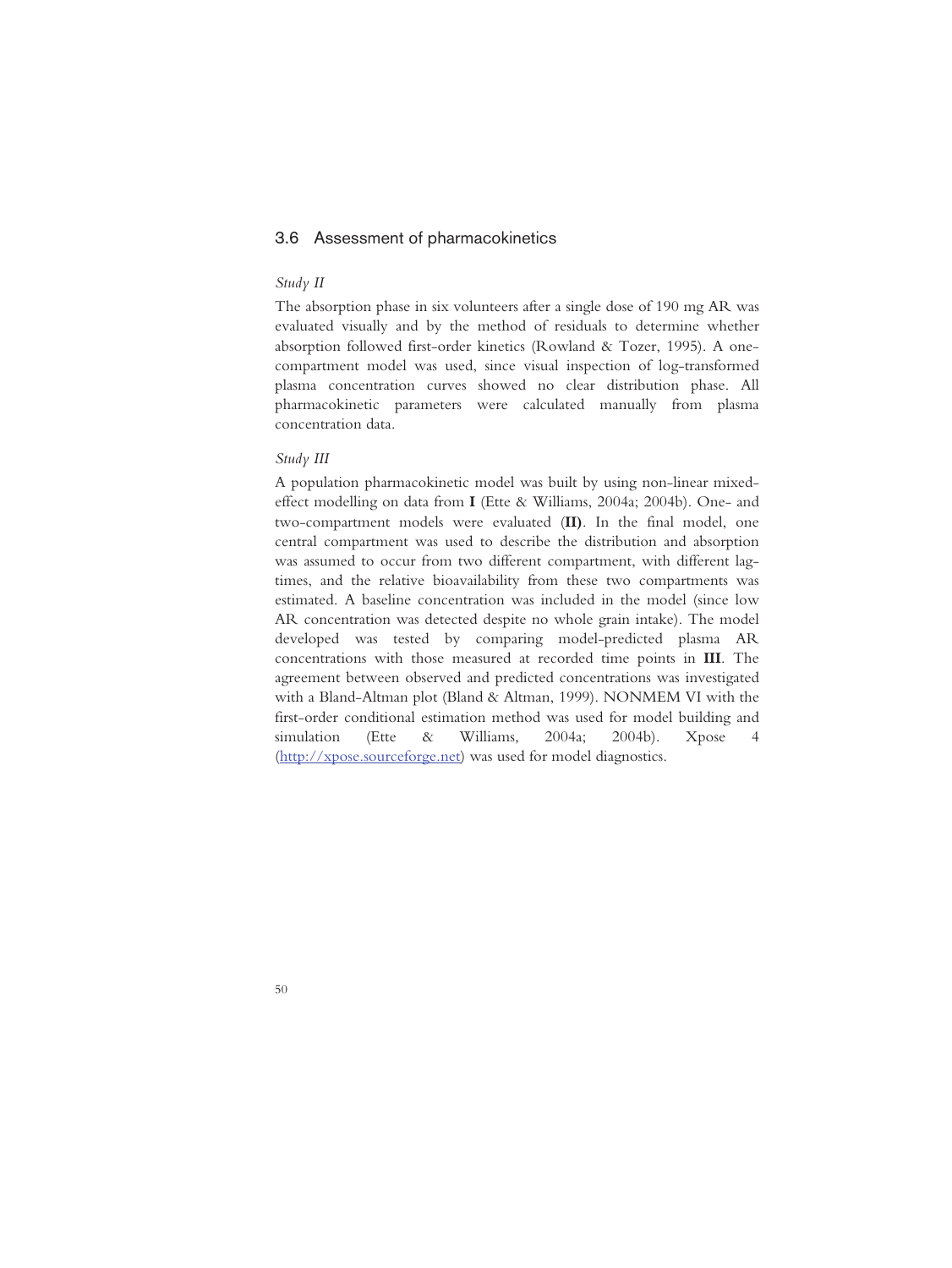# 3.7 Statistical analysis

#### *Comparison between laboratories and methods for AR analysis*

Differences between the two laboratories were tested using ANOVA with laboratory and day as fixed factors and sample as a random factor. Differences were considered significant at P<0.05. Minitab version 14.0 (Minitab Inc, State College, PA, USA) was used for the statistical analysis. A Bland-Altman plot was used to compare agreement between the methods developed by Linko et al. (2002) and Landberg *et al.* (**I**) (Bland & Altman, 1986; Bland & Altman, 1999).

## *Study I-VI*

Statistical methods and approaches used in **I-VI** are summarized in Table 11. In all studies, normality was checked by the Shapiro-Wilk test and variables which departed from normality ( $P \le 0.05$ ) were  $log_e$ -transformed before statistical analysis. All correlation coefficients are Spearman´s rank correlation coefficients unless otherwise stated. P-values <0.05 were regarded as statistically significant, except for evaluation of potential carry-over effects (**IV-V)** where P<0.10 was used as the limit. In **III** and **IV**, P-values were Bonferroni corrected, in order to adjust for type 1 error. In **I-II** Minitab 14.0 (Minitab Inc, State College, USA) was used for all statistical analyis, whereas mainly SAS version 9.1 (SAS Institute Inc., Cary, N.C, USA) was used in **study III-VI**.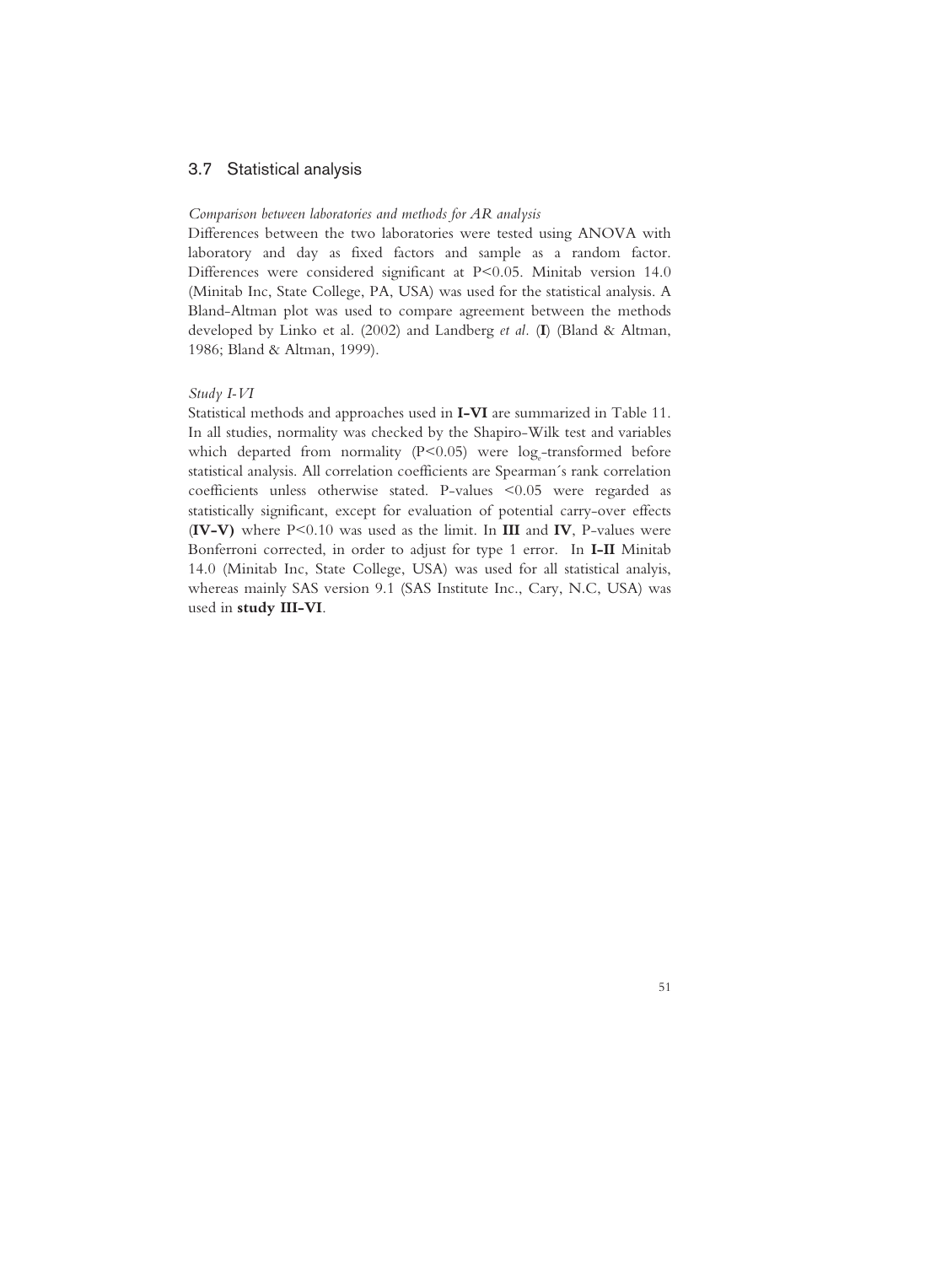| Method/                   | Response variable                 | Model <sup>1</sup>                                  | Study        |
|---------------------------|-----------------------------------|-----------------------------------------------------|--------------|
| procedure                 |                                   |                                                     |              |
| Factorial design          | Total AR                          | Concentration level <sup>2</sup> , water            | $\mathbf I$  |
|                           | concentration                     | incubation, sample volume                           |              |
| <b>ANOVA</b>              | Total AR conc.                    | Deproteination                                      |              |
|                           | AR homologue<br>recovery $(\%)$   | Homologue, conc. level,<br>homologue×conc. level    |              |
| ANOVA <sup>3</sup>        | PK-parameters <sup>4</sup>        | AR homologue                                        | $\mathbf{I}$ |
|                           |                                   |                                                     |              |
| Linear regression         | Relative homologue<br>composition | Time                                                |              |
|                           | Relative                          | AR homologue                                        |              |
|                           | bioavailability                   |                                                     |              |
| Mixed linear model        | AR conc.                          | Period, dose, <i>subject</i> , [AR                  | III          |
| (Proc mixed) <sup>3</sup> | C17:0/C21:0 ratio                 | concentration before                                |              |
|                           |                                   | treatment] <sup>1</sup>                             |              |
|                           | Metabolite excretion              | Period, dose, <i>subject</i>                        |              |
|                           | Metabolite recovery               | AR intake, subject                                  |              |
| ANOVA <sup>6</sup>        | Plasma AR,                        | Sequence, <i>subject</i> within-                    | IV           |
| (Proc GLM)                | C17:0/C21:0 ratio                 | sequence, period, treatment                         |              |
| <b>ANCOVA</b>             | Plasma AR                         | AR intake, <i>subject</i>                           | IV           |
| (Proc GLM)                |                                   |                                                     |              |
| ANOVA <sup>6</sup>        | Plasma AR,                        | Sequence, subject within-                           | V            |
| (Proc GLM)                | C17:0/C21:0 ratio                 | sequence, period, treatment                         |              |
| Mixed linear model        | Plasma AR (ICC)                   | Subject                                             | v            |
| (Proc Mixed)              |                                   |                                                     |              |
| <b>ANCOVA</b>             | Plasma AR                         | Dietary <sup>7</sup> , and non dietary <sup>8</sup> | VI           |
| (Proc GLM)                |                                   | factors                                             |              |

Table 11. *Statistical methods/procedures and models used in the different studies.* 

<sup>1</sup>Random factors in italics and covariates are within brackets.<sup>2</sup>Sample concentration levels tested were low, medium and high. <sup>3</sup>Tukey's pair-wise comparison was used as *post hoc* test.  $+$ PK-parameters tested were  $t_{1/2}$  and  $t_{max}$ .  $5$ Bonferroni corrected t-tests were used as *post hoc* tests. "Carry-over effect was evaluated at the P< 0.10-level, by comparing treatment sequence, with subject nested within-sequence as the error term. <sup>7</sup>Dietary fibre, rye bread, white bread, crisp bread, other bread, beer, carcass animal fat, total energy intake. 8 Cholesterol (non-fasting), BMI, and time-since last meal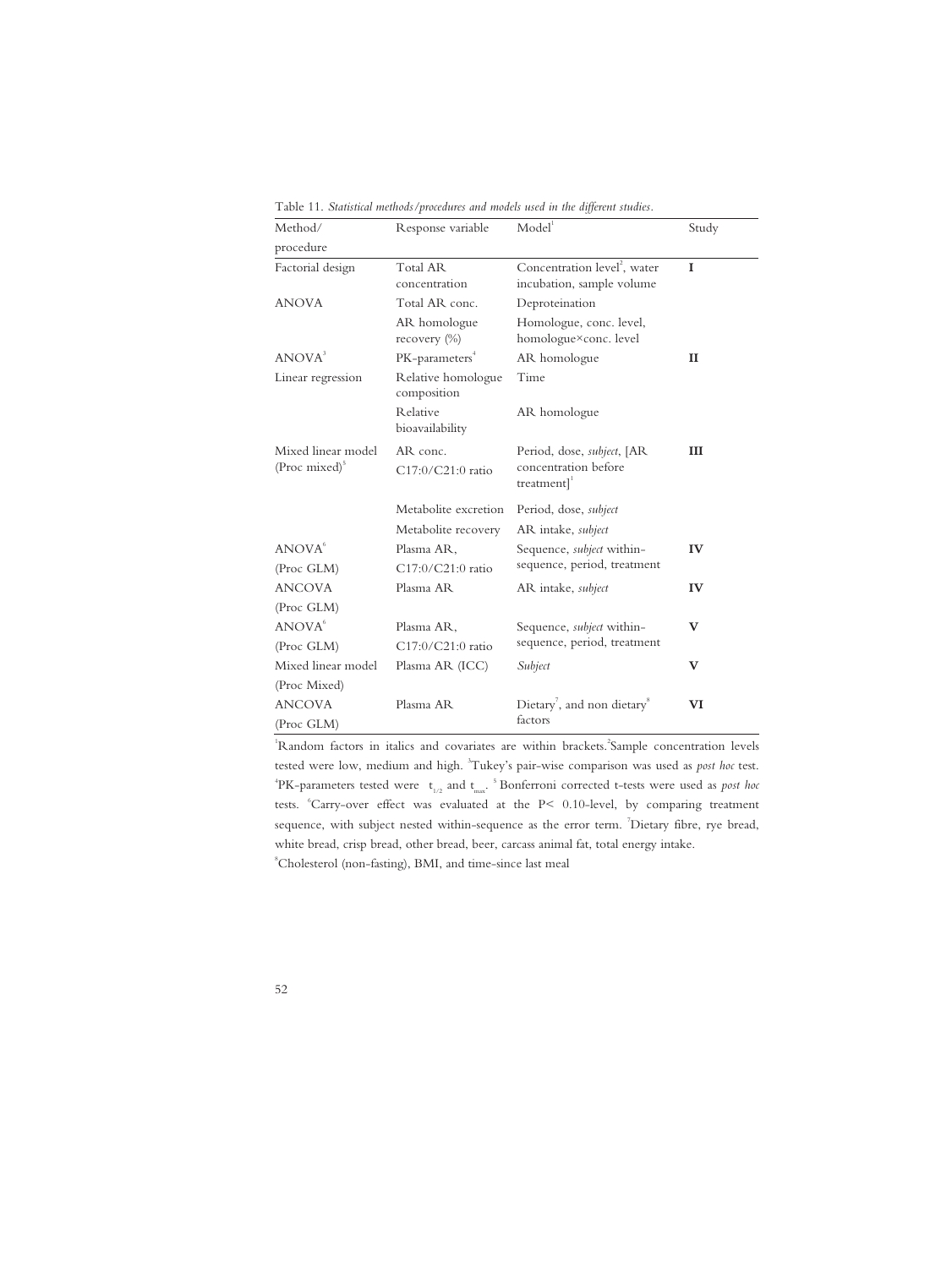# 4 Results and discussion

# 4.1 Analysis of AR in plasma (I)

The original method for analysis of AR in plasma developed by Linko *et al*. (2002) was used in **II-IV**. In this method, a rather large sample volume (0.5 mL) was used and samples were incubated over night with de-ionised water in order to release AR from proteins (Linko *et al.*, 2002). Sample purification was performed using ion-exchange chromatography on columns manually prepared in the laboratory. For analysis of samples from epidemiological studies, a large number of samples usually need to be analysed and only small sample volumes are typically available. Therefore, a new, faster method that required less sample volume was developed **(I)**. A small method comparison study was undertaken to ensure comparability between the method of Linko *et al*. (2002) and that of Landberg *et al*. **(I)**.

Diethyl ether was the most suitable solvent for AR extraction, giving the highest recoveries and least co-extracted ballast substances when compared with pure chloroform and mixtures of chloroform and methanol **(I)**. Linko *et al*. (2002) came to the same conclusion when comparing diethyl ether with petroleum ether, ethyl acetate, n-hexane and mixtures of nhexane:ethyl acetate (1:3 and 4:1 (v:v)), n-hexane:diethyl ether (1:1 and 1:3 (v:v)) and diethyl ether:ethyl acetate (1:1 and 4:1 (v:v)) (Linko-Parvinen, 2006). In contrast to what was found by Linko *et al.* (2002), water incubation did not affect the AR yield  $(P=0.72)$  or precision and was therefore omitted. Altering protein conformation by changing the pH did not affect AR yield or variation, nor did ethanol precipitation (P=0.10).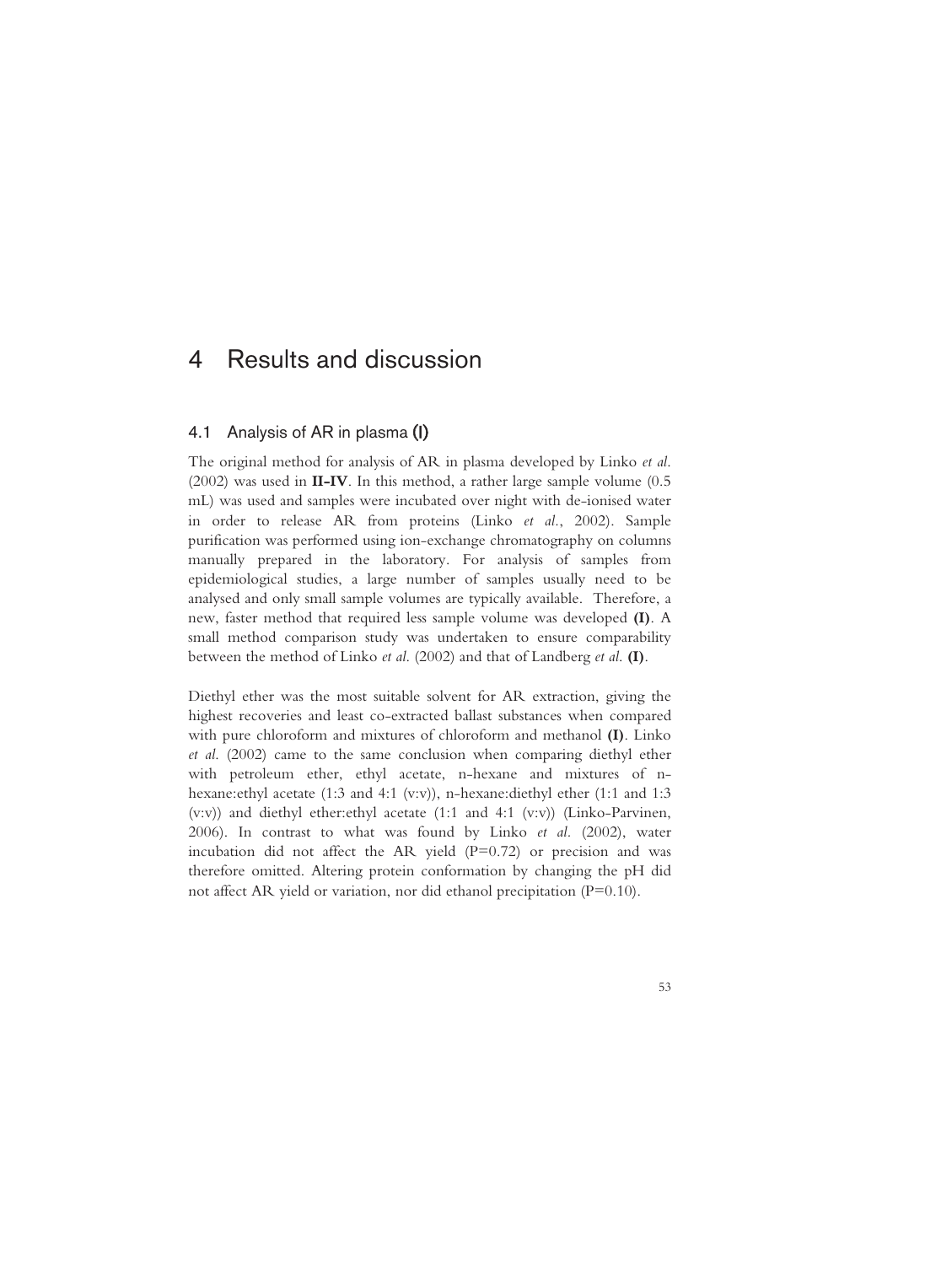A significant interaction (P=0.04) was observed between sample volume and AR concentration, with somewhat higher concentrations when using 200 μL plasma compared with using 500 μL was observed. However, the effect was small and probably not of practical importance. For population- based non-fasting samples, a sample volume of 200 μL was found to be suitable. However, sample volume down to 50 μL can be used when the sample concentration is >80 nmol/L.

The major development in the method was the use of a SPE column for sample clean-up. A mixed mode reversed phase, strong ion exchange sorbent was selected (Oasis® MAX) and different conditioning, sample application, washing and elution solvents and volumes were tested. AR homologue recoveries, estimated from spiking experiments using the procedure developed (Table 8) were 84-92% for the different homologues and  $88\pm7$  % for total AR ( $n=6$ ) (**I**). No discrimination caused by the method (extraction and sample purification) of any AR homologue relative to C20:0 (internal standard) was found when comparing slopes of standard curves prepared with and without sample matrix  $(P=0.09)$ . This shows that analyte losses during sample extraction and purification are equal for different AR homologues and for the internal standard.

The limit of detection (LOD) was in the range of 0.08-0.36 and the limit of quantification (LOQ) in the range 0.33-1.20 pg/injection for the different AR homologues. The lowest LOD and LOQ were found for C19:0 and C21:0. Overall, LOD and LOQ were up to ten times lower with the newly developed method **(I)** compared with the values found with the Linko *et al*. (2002) method. This might be due to less background noise obtained by the purification method used in the present method and/or to a higher sensitivity of the instrument used. Instrument sensitivity is also greatly affected by the number of samples analysed before cleaning the ion source.

AR were quantified by GC-MS using the respective molecular ions m/z 492 (C17:0), 520 (C19:0), 534 (C20:0), 547 (C23:0), 576 (C23:0) and 604 (C25:0), with lower LOD and LOQ compared with when the base ion m/z 268 was used. However, in some samples interference with unknown coeluting peaks might occur, and hence the base ion could be used for quantification as well. Both methods of quantifying AR showed satisfactory agreement for total AR concentration **(I)**.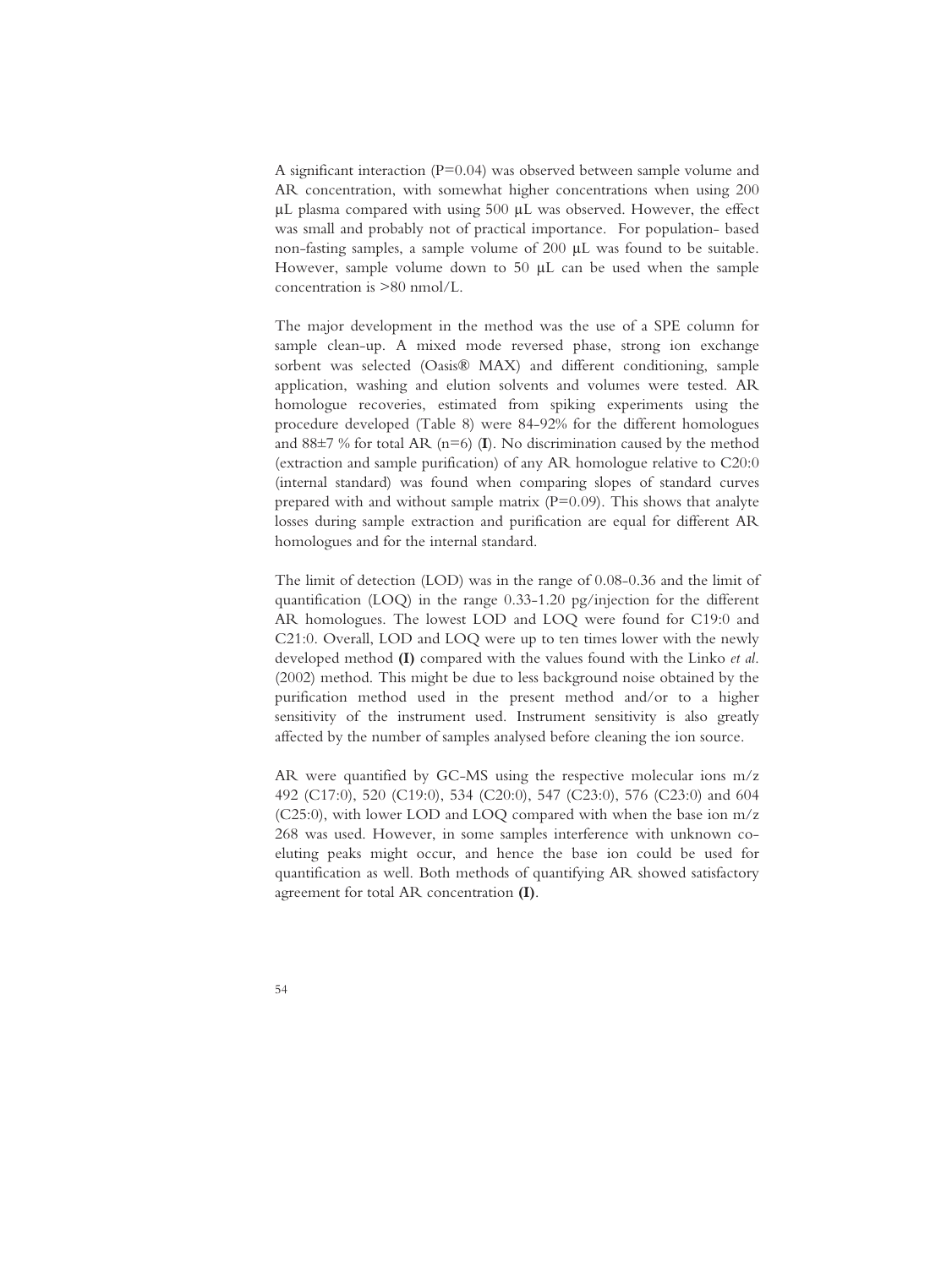## *Method comparison studies*

The results by the Swedish and Finnish laboratories were comparable (Figure 8) and no statistical difference attributed to laboratory ( $P=0.16$ ) was observed suggesting that results obtained in **II-IV** are analytically comparable.



*Figure 8.* Mean plasma total alkylresorcinol (AR) concentration (n=3) analysed on three different days at two different laboratories. Error bars represent standard deviation. Sample  $A=$  medium concentration,  $C=$  high concentration (analysed on day 1)

There was also a satisfactory agreement between the method by Linko *et al.* (2002) and the method developed here (**I**) when the results of 10 samples analysed by both methods on the same occasion in the laboratory in Uppsala were compared (Figure 9). Method difference was independent of sample concentration (P=0.312). The difference between the methods was on average 10 nmol/L (on average higher values for the method by Linko *et al.* (2002)).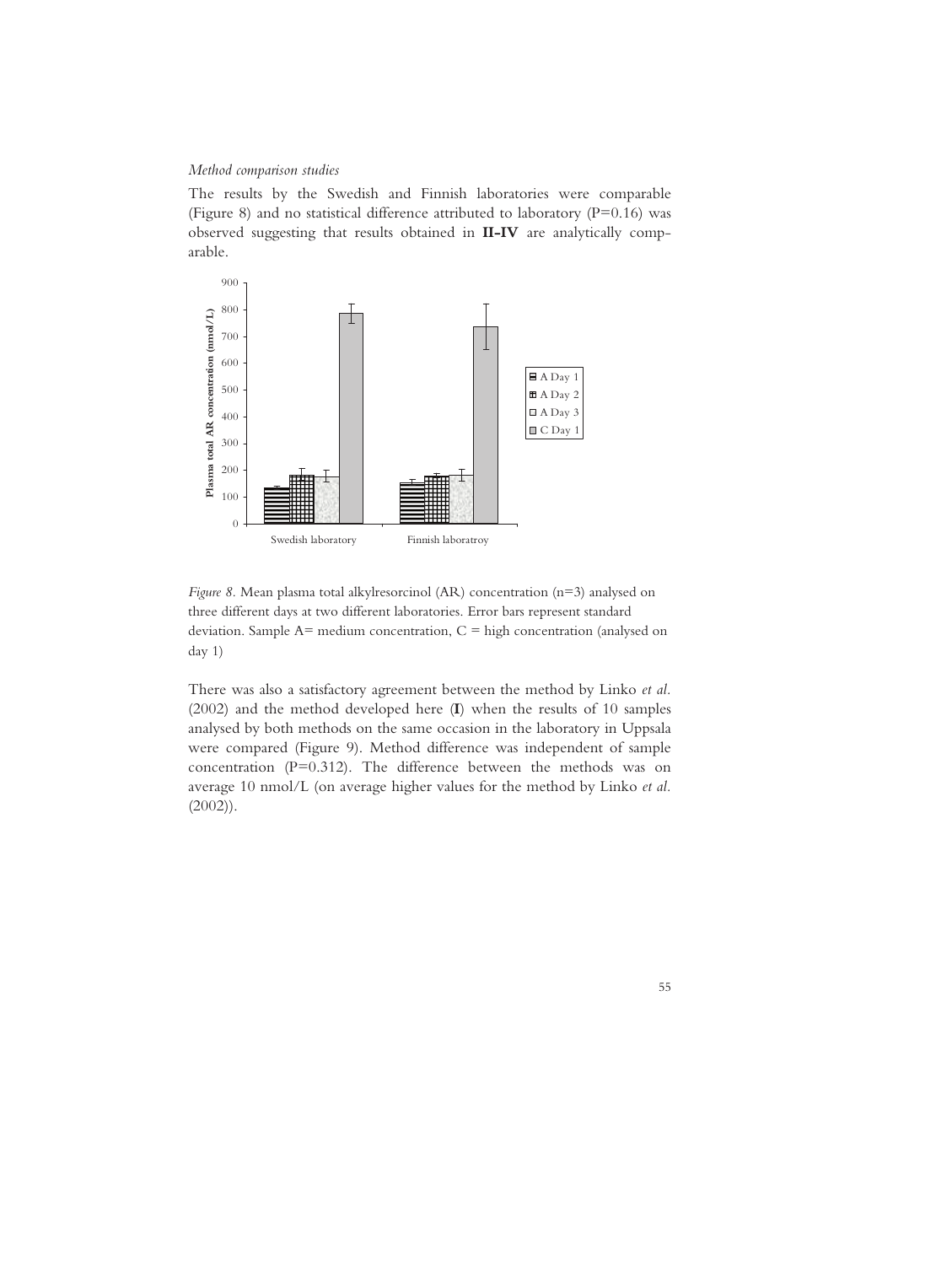

 *Figure 9.* Bland-Altman plot showing the agreement between the methods by Landberg *et al.* (**I**) (method 1) and by Linko *et al.* (2002) (method 2). The bold line shows the average difference between the two methods and the dotted lines show the limits of agreement (-10±25 nmol/L) within which 95% of the observations are found

# 4.2 AR pharmacokinetics (II, III)

Pharmacokinetics involve studies on the time-course of a drug/xenobiotic or a bioactive compound in the body, which is dependent on kinetic processes of absorption, distribution, metabolism and excretion (Rowland & Tozer, 1995). Primary parameters related to these processes determine the bioavailability and elimination half-life. No universally accepted term describing the corresponding events of nutrients and xenobiotics is available and terms such as 'biokinetics' or 'kinetics' have been used (Erlund, 2002). The term 'biomarker kinetics' has been suggested to be an analogous term to pharmacokinetics as regard biomarkers (Verhagen *et al.*, 2004). In this thesis, the term pharmacokinetics is used to describe dynamic processes related to the absorption, distribution, metabolism and elimination (ADME) of AR.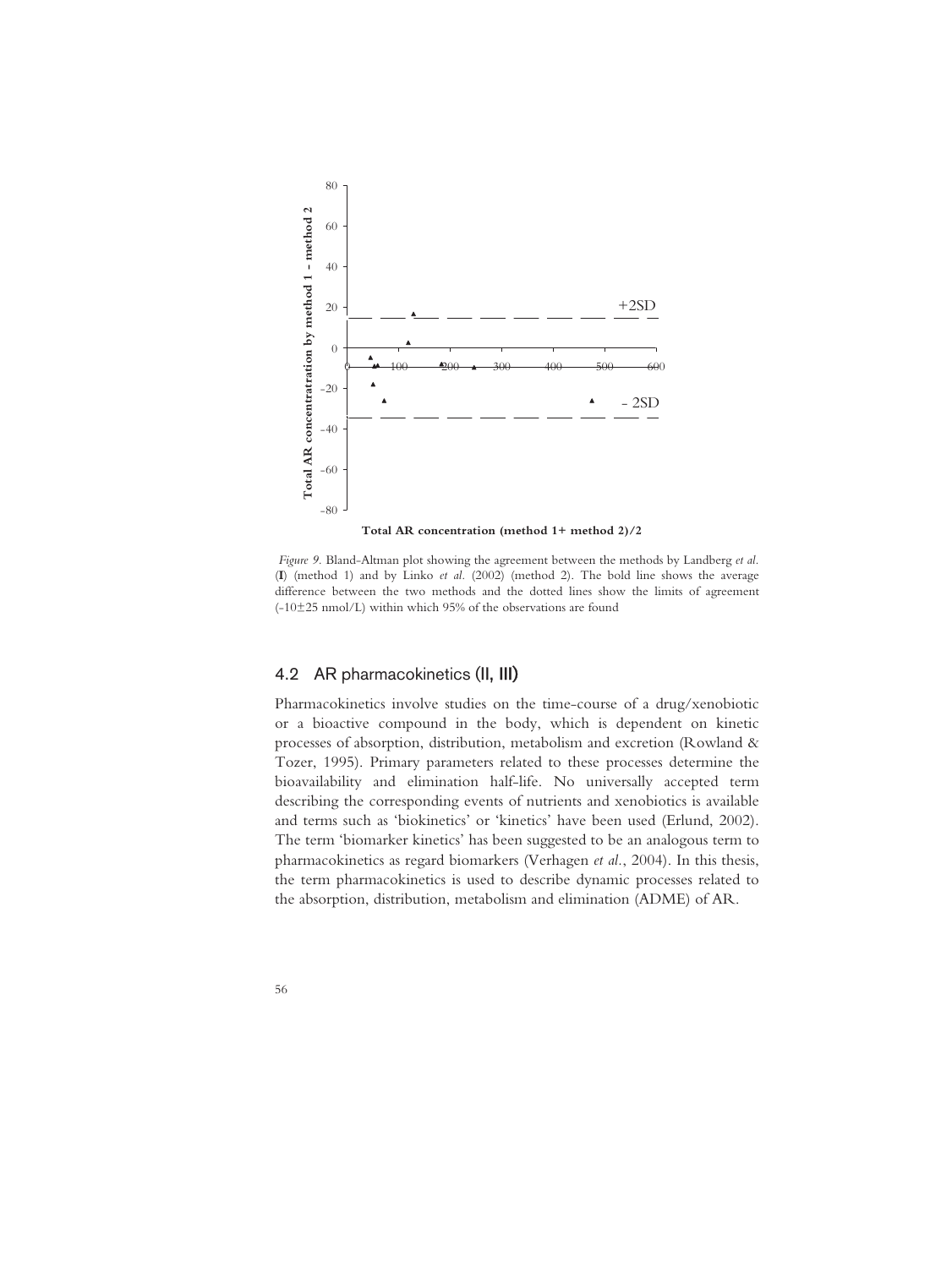One study on the pharmacokinetics of AR has been published previously, using plasma samples from pigs after a single dose and after a habitual diet rich in AR (Linko *et al.*, 2006). A number of studies in both humans and animals have been conducted where absorption, distribution and elimination of AR have been studied without evaluating the pharmacokinetics (Linko-Parvinen *et al.*, 2007; Linko & Adlercreutz, 2005; Ross *et al.*, 2003a; Ross *et al.*, 2003c).

Plasma AR concentration time profiles showed two absorption maxima in human subjects  $(t_{max} = 2.4-3.4 \text{ h}$  and  $t_{max} = 6.4-5.5 \text{ h}$ , for the different homologues) (Figure 10). This is in contrast to what was found for pigs, which showed only one absorption maximum after a single dose at  $t_{\text{max}}= 3-4$ h (Linko *et al.*, 2006). The two absorption peaks in humans may be due to different physical absorption sites, effects of gastric emptying, second mealeffects on digestibility, different pools or due to different absorption mechanisms (Charman *et al.*, 1993; Deming & Erdman, 1999; Zhou, 2003). Enterohepatic circulation is unlikely to explain the two peaks, since the second peak is larger than the first. AR elimination half-life  $(t_{1/2})$  was estimated at 4.4-5.5 h for the different homologues with no statistically significant difference attributed to homologue, and was somewhat longer than that for pigs (Linko *et al.*, 2006). The longer elimination half-life observed for humans compared with pigs may be due to differences in body composition, hepatic blood flow, enzymes, *etc.* between pigs and humans (Lin, 1998).

A pharmacokinetic model was fitted to the single dose-data (**III**) (Figures 10 and 11). The best fitted model to explain the biphasic nature of the plasma concentration time profile had two absorption compartments with different bioavailability, lag-times and absorption rate constants (Figure 11).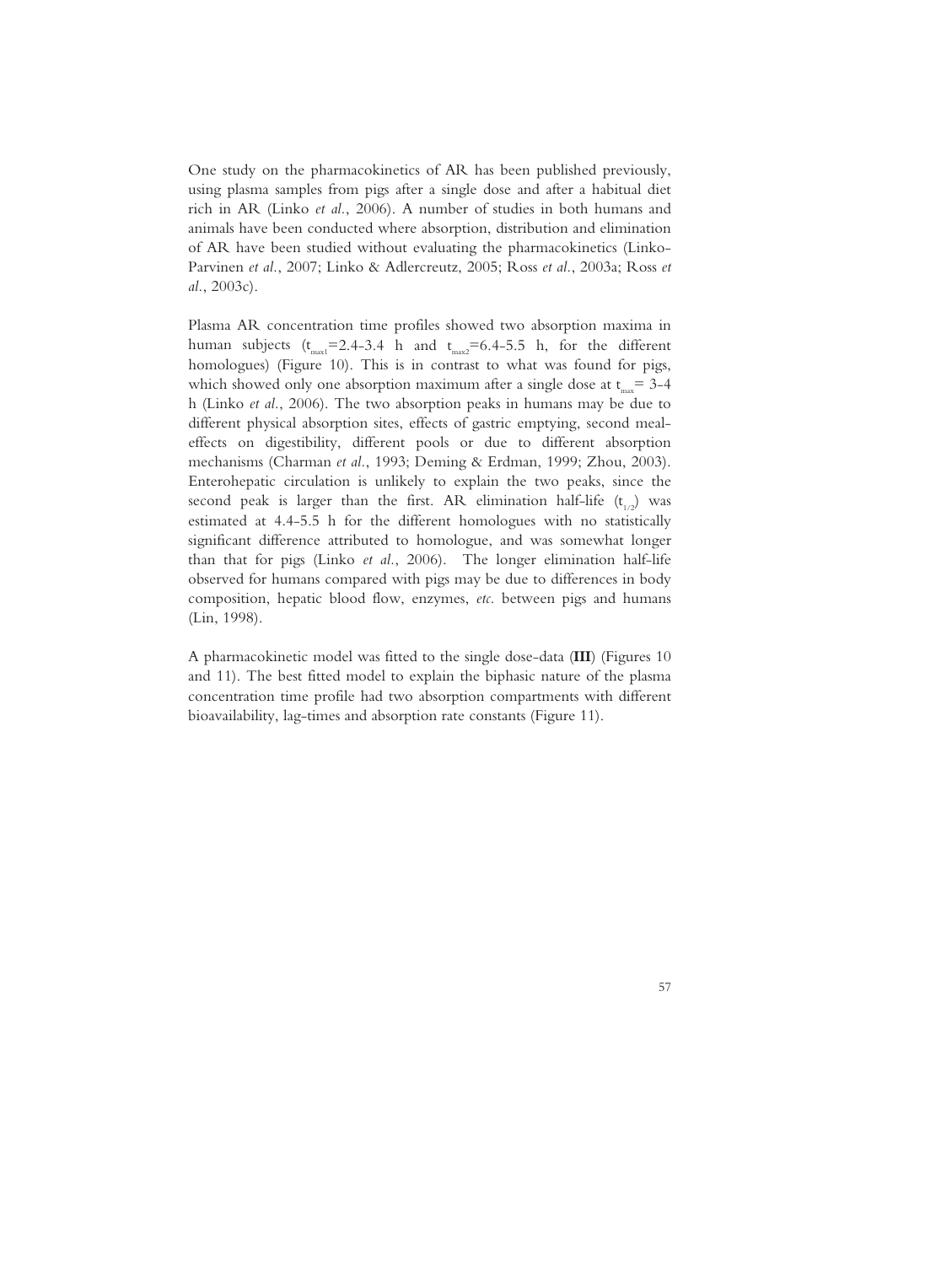

*Figure 10.* Total AR concentration in plasma in six subjects after a single intake of rye bran flakes with the total AR content of 190 mg. The two  $C_{\text{max}}$  and  $t_{\text{max}}$  indicated are mean values of all subjects



*Figure 11.* Pharmacokinetic model of alkylresorcinols.  $F_1$  = relative proportion of the dose absorbed from the first absorption compartment;  $F_2$  = relative proportion of the dose absorbed from the second compartment;  $lag-time_1 = lag-time$  for start of absorption from first absorption compartment;  $\text{lag-time}_2 = \text{lag}$  time for start of absorption from the second absorption-compartment;  $K_{a1}$  = absorption rate constant from the first absorption compartment;  $K_a$  = absorption rate constant from second absorption compartment; Centeral  $=$  central compartment; baseline  $=$  baseline AR concentration (nmol/L); CL/V  $=$ clearance/volume of distribution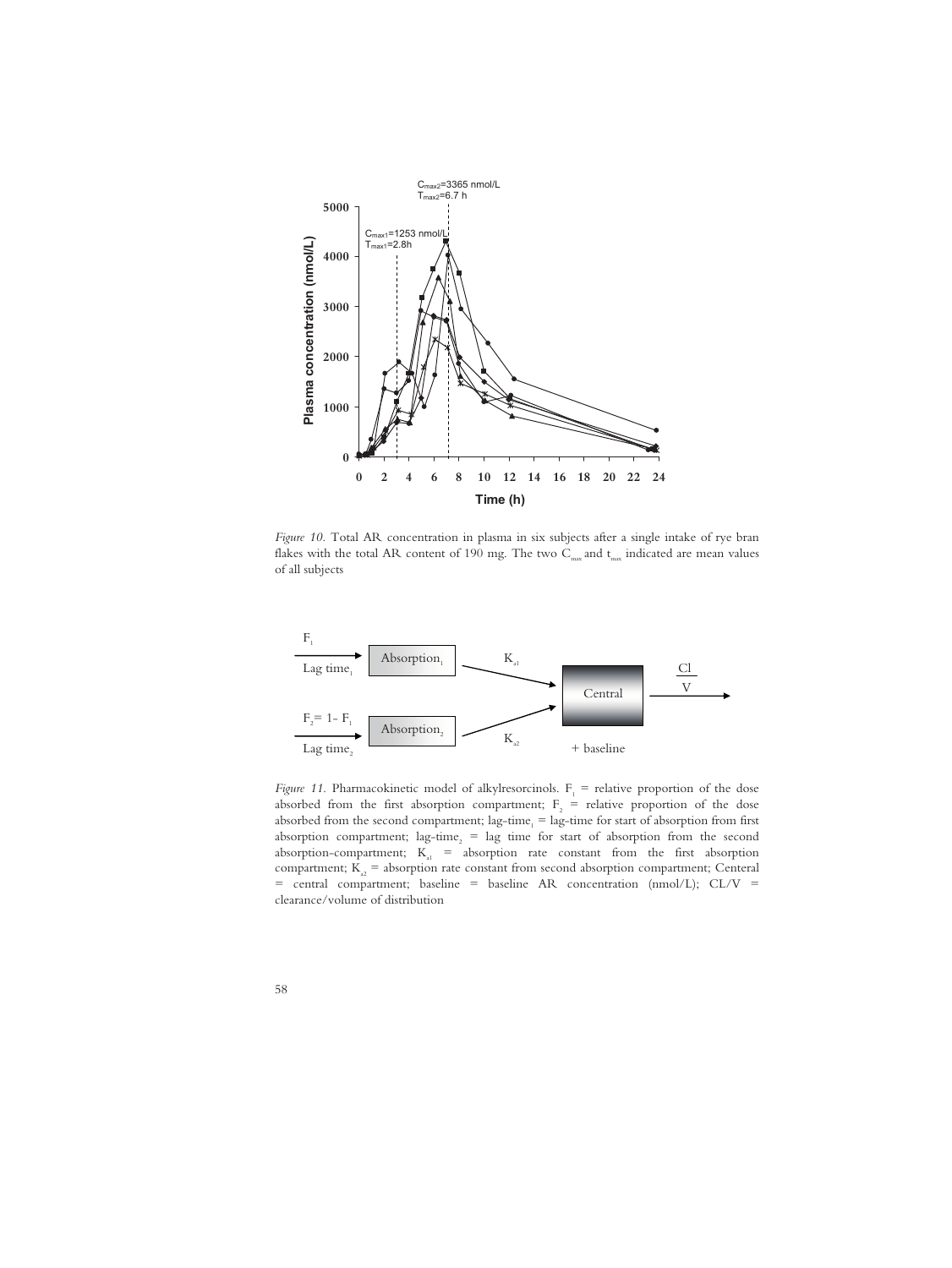The model developed was used to predict plasma AR concentrations in single samples taken at the end of intervention periods of **III**. The prediction error of the model (difference between simulated and observed value) was rather small in the light of the large variation between subjects that was observed in **III** and since single dose data from only six individuals were used to build the model (Figure 12).



*Figure 12.* Comparison between measured and predicted plasma total AR concentration (nmol/L) (**III**). The dotted line is the unity line. Model was built on data from **II**

Even after a week-long wash-out period, which theoretically should be enough to clear AR from the systematic circulation, AR were still detectable at low levels (25- 68 nmol/L) (**II-V)**. This has also been found in earlier studies on humans and pigs as well (Linko-Parvinen *et al.*, 2007; Linko *et al.*, 2006; Linko *et al.*, 2005; Linko & Adlercreutz, 2005; Linko *et al.*, 2002). In the PK-model, this AR concentration is referred to as 'base-line'. It has been shown that AR are incorporated into erythrocyte membranes and into adipose tissue of rats (Linko & Adlercreutz, 2005; Ross *et al.*, 2004b) and the 'base-line' level probably reflects AR liberated mainly from the slow equilibrating adipose tissue pool. In addition, a low AR intake can be expected when consuming refined grain products, since some of those products have been shown to contain some AR (**IV, VI**). The presence of AR in refined products is likely to be due to a high extraction rate in the milling process, since >99 % of AR are located in the bran fraction and no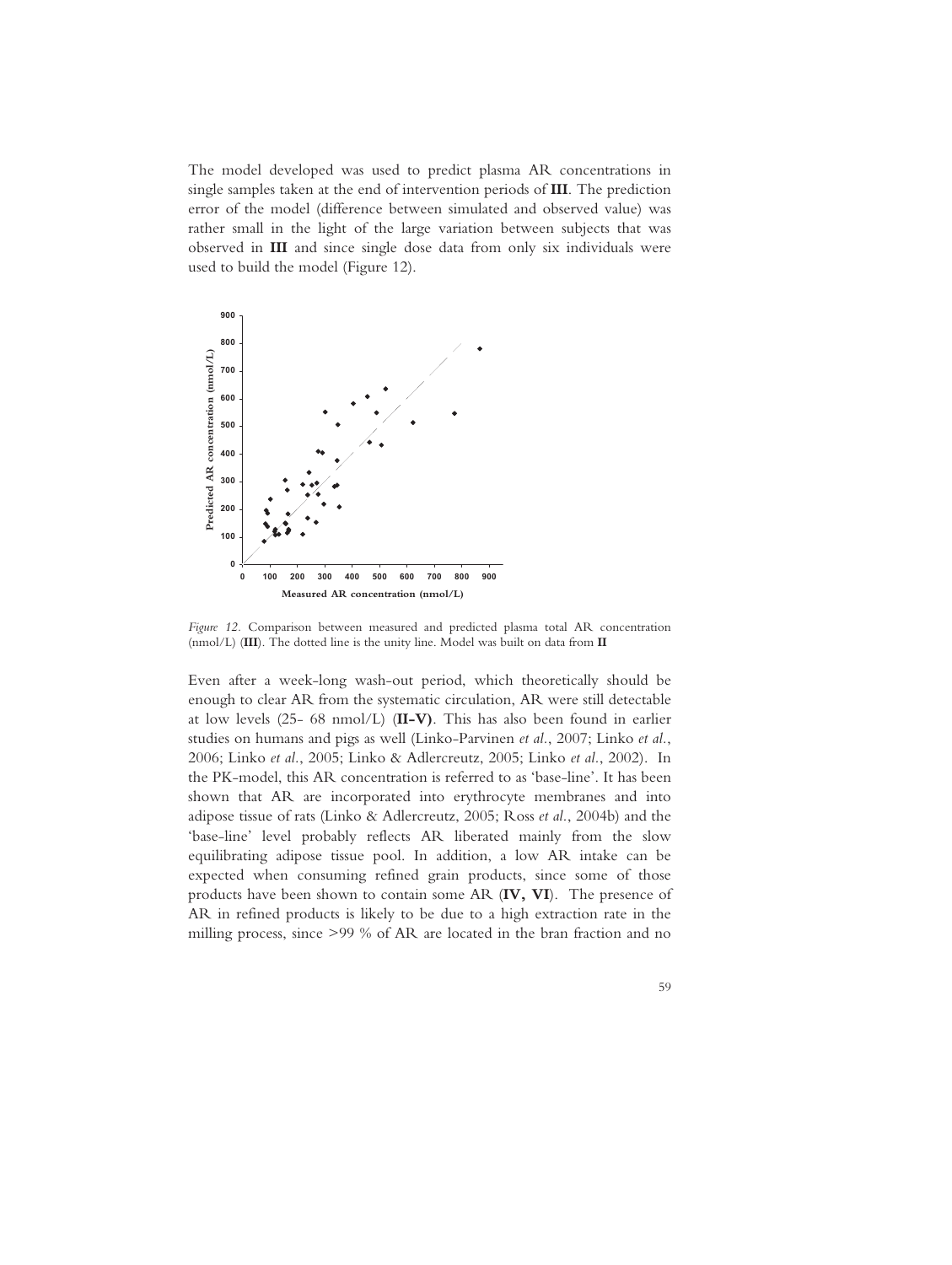AR have been found in the starchy endosperm (Landberg *et al.*, 2008b; Tluscik, 1978).

## *Elimination*

The major fraction of the bioavailable AR is eliminated through hepatic metabolism and subsequent urinary excretion of free and conjugated DHBA and DHPPA, as suggested by Ross *et al.* (2004e). In the present study, the recovery of AR metabolites DHBA and DHPPA from ingested AR doses decreased with dose from 90% to about 45% (**III)**. The reason for the difference in recovery is not clear, since results from different studies contradict each other. It may be due to a shift in AR elimination route at high doses or to 24-h being too short a time-period to completely recover high AR doses. A shift in elimination might be a consequence of biliary excretion of intact AR and/or metabolites at higher doses, a route which is known for  $\alpha$ - $\nu$ -,and  $\delta$ -tocopherol and their carboxy-methylhydroxychroman metabolites ( $\alpha$ -, $\gamma$ -, and  $\delta$ -CEHC) (Kiyose *et al.*, 2001; Swanson *et al.*, 1999; Traber & Kayden, 1989). The lower recovery with increased dose might also be due to the presence of hitherto unidentified AR metabolites, most likely longer metabolites derived by fewer  $\beta$ oxidation cycles. Such tocopherol metabolites have been found to be excreted *in vivo* (Birringer *et al.*, 2001). Another explanation could be that AR absorption is dose-dependent and decreases with increased dose. Such an effect was observed in a pig study where Ross *et al.* (2003c) fed four different fractions of rye (whole grain, pericarp+testa, aleurone or starchy endosperm) containing different amounts of AR. However, such an explanation is counteracted by the rather linear increase (see Figure 15 below) in plasma AR concentration observed across doses (**III**), which suggests that absorption is independent of dose.

## *Bioavailability*

The relative bioavailability differed between AR homologues and increased with increased alkyl side-chain length (Figure 13). Homologue C25:0 was about five times as bioavailable as C17:0 and the relative homologue composition in plasma changed during the first 8 h after intake, with a significant decrease in C17:0 and a corresponding significant increase in homologues C23:0 and C25:0 (P<0.05) (Figure 14). Homologues C19:0 and C21:0 did not change significantly during the corresponding time period (**II**).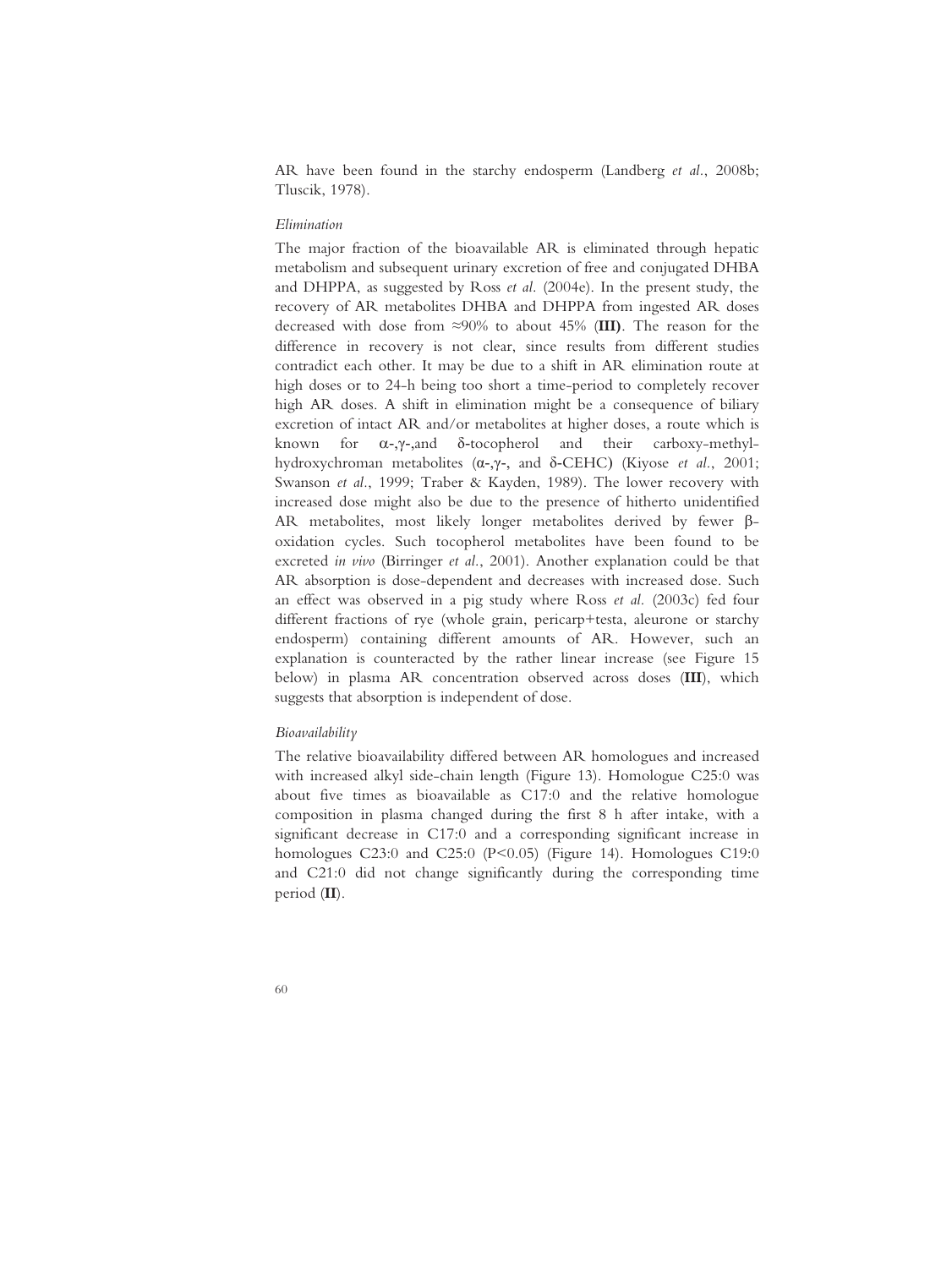

*Figure 13.* Dependence of the number of odd carbon atoms in the AR side chain on normalized relative bioavailability (defined as  $AUC_{AR}/dose_{AR} \times dose_{C17:0}/AUC_{C17:0}$ )



*Figure 14.* Relative plasma AR homologue composition after a single dose of rye bran flakes (corresponding to 190 mg total AR). Values are mean±SEM. Asterisks indicate a statistically significant trend (P<0.05) during 1-8 h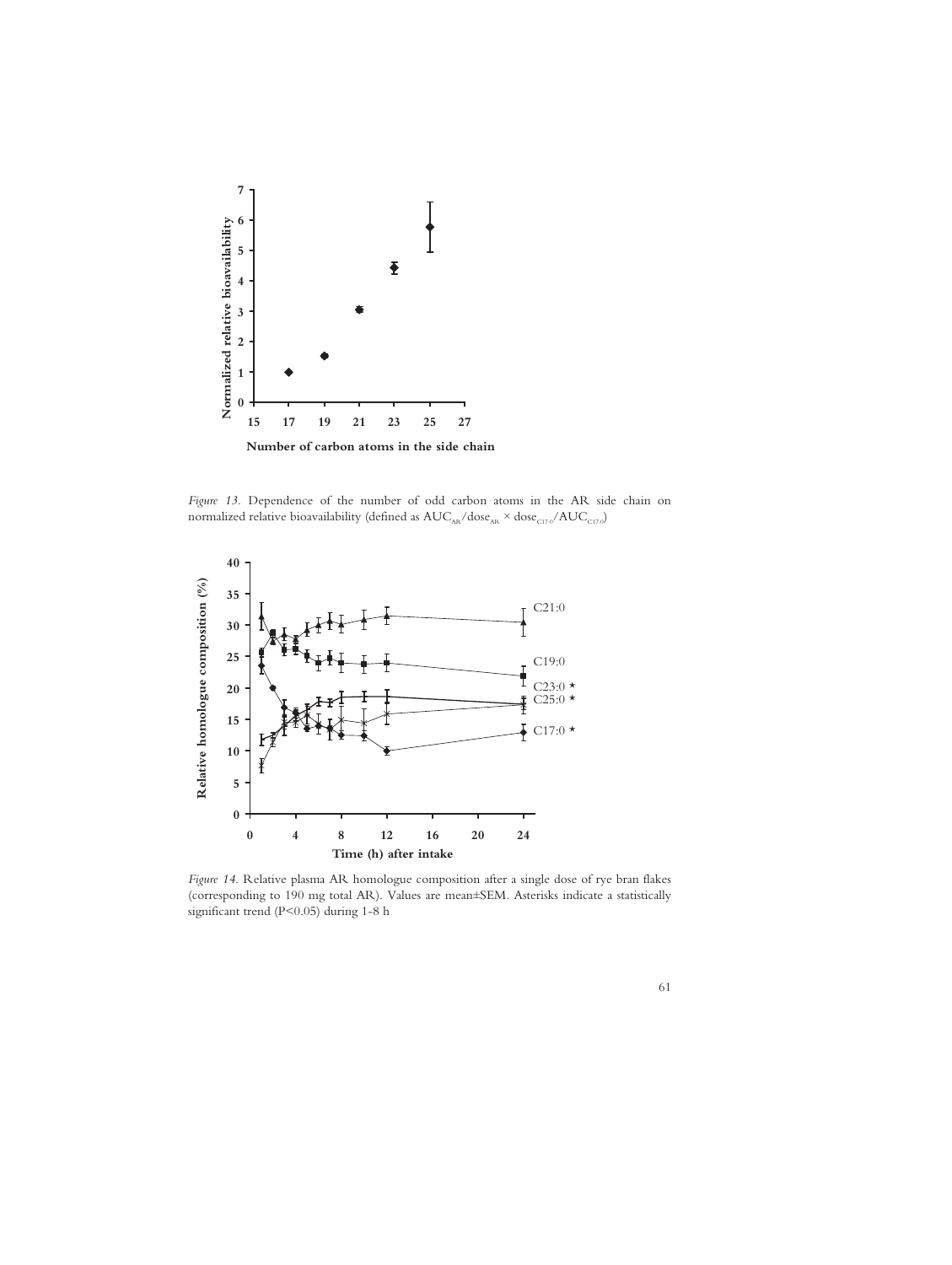Theoretically, the higher bioavailability of longer AR homologues as well as the relative increase in C23:0 and C25:0 and subsequent decrease in C17:0 over time (Figure 14) may be due to higher absorption of longer AR homolgues. However, in a human ileostomy study, the tendency was the opposite, with small but significantly lower absorption for C23:0 and C25:0 compared with the shorter homologues (Ross *et al.*, 2001b). Another explanation for the difference in bioavailability might be a higher affinity of shorter AR homologues to the  $\omega$ -hydroxylease (enzymes involved in AR metabolism) in combination with a more extensive distribution of longer AR homologues into other compartments from where they are liberated back to plasma. Linko & Adlercreutz (2005) showed that longer AR homologues were more readily incorporated into erythrocyte membranes and we have found in an *in vitro* system that AR in RBC is transferred into plasma and equilibrium is reached within 3 days (unpublished data).

# 4.3 Effect of intervention on AR plasma concentration (III-VI)

### 4.3.1 Plasma AR dose-response under controlled conditions

Plasma AR concentration showed a rapid response to changes in AR intake in all studies, which can be expected due to the short half-life of 4-5 h and it increased significantly with increased intake in all studies **(II-IV)**. The increase appeared to be linear with increased daily AR intake when given in the range 33-131 mg/d for all AR homologues (Figure 15, Table 12). This range well covers the consumption range found in the Nordic countries (Ross *et al.*, 2004a).

In two out of three intervention studies, AR were present at low concentrations  $(\approx 25 \text{ nmol/L})$  after periods when no foods known to contain them were allowed (during wash- out and run-in period) (Table 13). In addition, plasma from subjects with coeliac disease has been shown to contain no, or very low, AR concentrations (<7 nmol/L) (Linko-Parvinen, 2006) and (**I**). The high AR concentration observed at wash-out in **III** can not easily be explained, but may be due to several reasons, including liberation of AR after a high habitual AR intake, samples taken early in the morning (short fasting period), and/or unintentional intake of products containing AR. Most subjects included in **III** were young, highly educated and with a healthy lifestyle, factors which are associated with high habitual whole grain intake (Harland & Garton, 2007).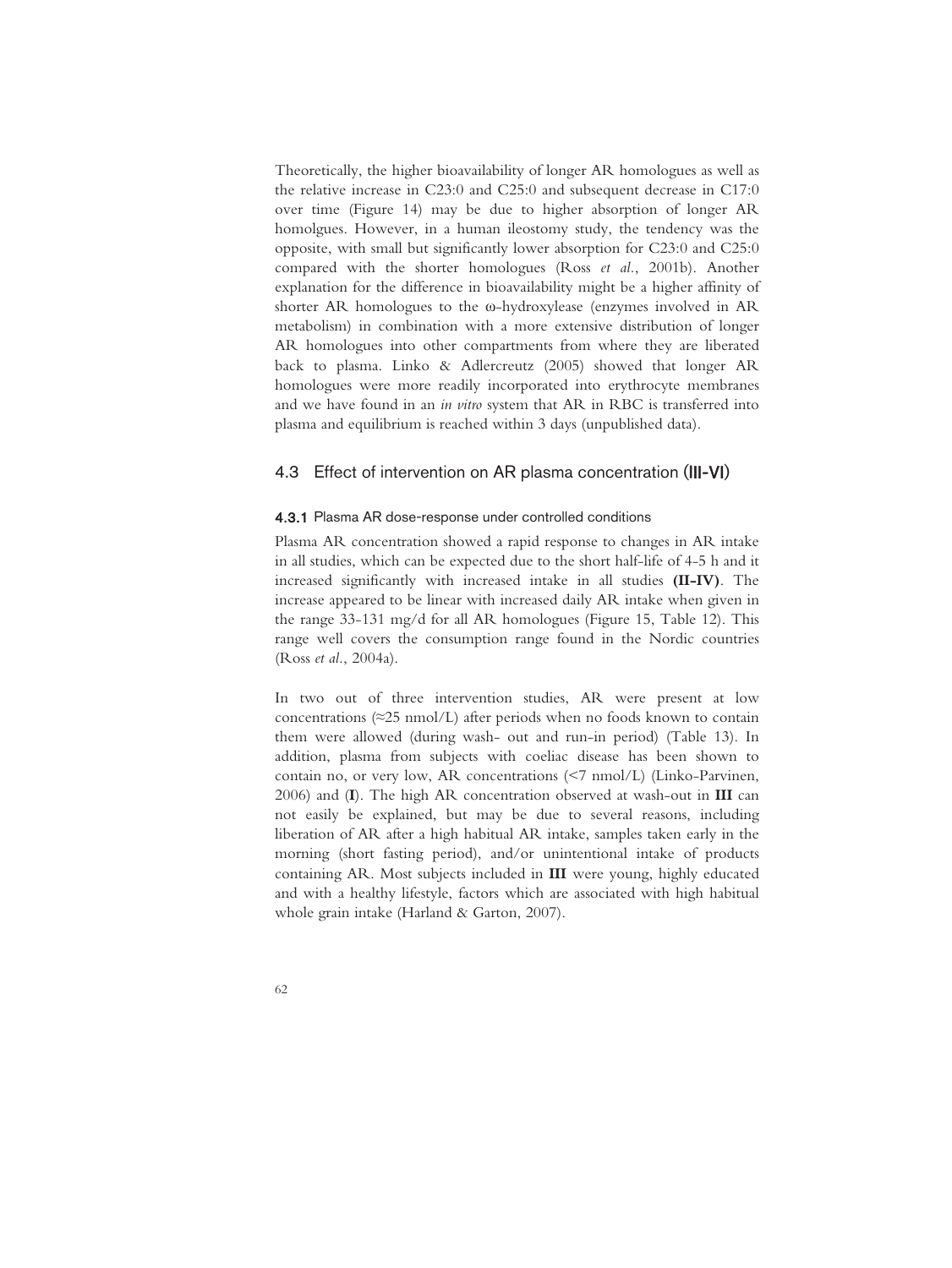

 *Figure 15.* Plasma alkylresorcinol (AR) homologues (C17:0-C25:0) and total concentration (nmol/L) after daily intake of 33, 66 and 132 mg of total AR by 15 subjects. At dose 0, an average from run-in and wash-out periods was calculated. Statistically significant differences were found between all doses for all homologues (P=0.001-0.034), except for homologues C21:0 and C23:0 between dose 1 and 2 (P=0.110 and P=0.097, respectively) **(III)**.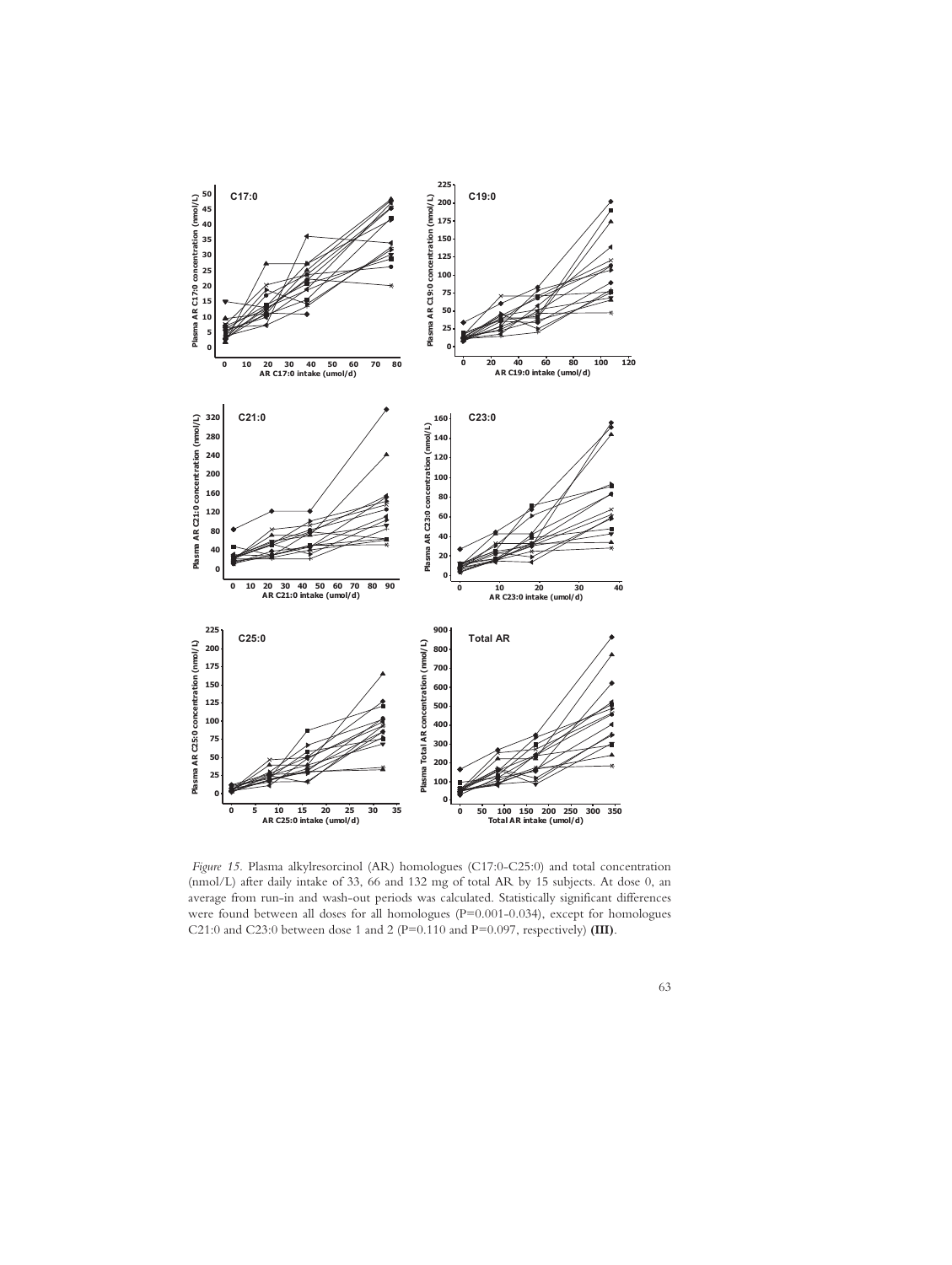| Study                         | AR intake |                              | Plasma total AR<br>concentration (nmol/L) | Study |
|-------------------------------|-----------|------------------------------|-------------------------------------------|-------|
|                               | Advised   | Estimated                    |                                           |       |
|                               | (mg/d)    | (mg/d)                       |                                           |       |
| Whole grain intervention      |           | $6.8 \pm 1.9^2$              | $59 + 57$                                 | П     |
| $(n=28)^{1}$                  |           | $65.0 \pm 12.2$ <sup>3</sup> | $202 \pm 107$                             |       |
| Dose-response intervention 33 |           |                              | $148\pm 60$                               | III   |
| $(n=15)^{1}$                  | 66        |                              | 210±81                                    |       |
|                               | 131       |                              | 455±189                                   |       |
| Rye whole grain/bran          | 8.1       | $8.2 \pm 2.0^2$              | 991±794                                   | v     |
| intervention<br>$(n=17)^{1}$  | 620       | $556 \pm 160^4$              | $75 + 92$                                 |       |

Table 12. *Estimated total alkylresorcinol (AR) intake and plasma total AR concentration in different intervention studies* 

<sup>1</sup>Subjects included in the statistical analysis. <sup>2</sup>Esimtated by 3 day weighed food records during refined grain treatment. <sup>3</sup>Estimated by 3 day weighed food records during whole grain treatment. <sup>4</sup> Estimated by 4 day weighed food records during rye whole grain/bran treatment

Table 13. *Plasma total AR concentration after washout periods in different studies* 

| Study                                               | Wash-out period (d) | Plasma total AR<br>concentration (nmol/L) | Study                                  |
|-----------------------------------------------------|---------------------|-------------------------------------------|----------------------------------------|
| $RB/WB'$ intervention Run in 1w<br>study $(n=15)^2$ | Wash-out 1w         | $23±7(6-171)$<br>$25±3(10-46)$            | Linko-Parvinen<br><i>et al.</i> (2007) |
| Kinetic study $(n=6)^2$                             | Run in 1w           | $25±9(5-27)$                              | П                                      |
| Dose response                                       | Run in 1w           | $68\pm33(23-157)$                         | Ш                                      |
| intervention, $(n=15)^2$                            | Wash-out I, 1w      | $60\pm37(35-178)$                         |                                        |
|                                                     | Wash-out II, 1w     | $65\pm33$ (18-158)                        |                                        |

 $1$  RB, whole grain rye bread; WB, whole grain wheat bread.  $2$  Subjects included in the statistical analysis

The fasting plasma AR concentration after 6-8 weeks of habitual diet varied considerably reflecting differences in AR intake between subjects, different times since last AR-containing meal, different absorption and elimination capacities and analytical variation. The average habitual fasting total AR concentration was about 100 nmol/L in subjects participating in the intervention studies and both the magnitude of variation and the mean values were similar those found in comparable interventions in Finnish studies (Table 14).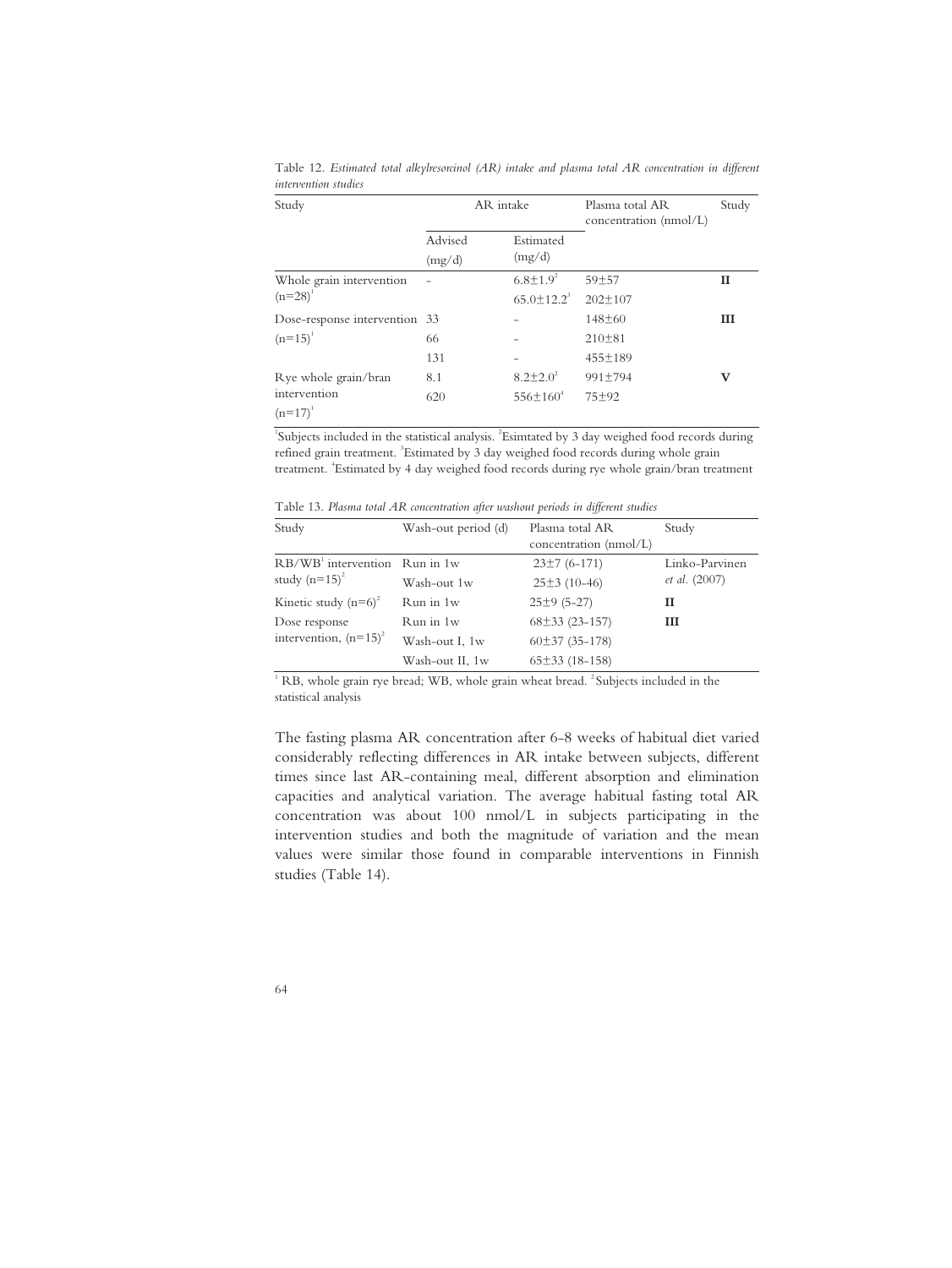| Study                                 | Plasma total AR <sup>1</sup><br>concentration (nmol/L) | Study                   |
|---------------------------------------|--------------------------------------------------------|-------------------------|
|                                       |                                                        |                         |
| Dose response intervention $(n=15)^2$ | $117\pm69$ (46-253)                                    | Ш                       |
| (SWE)                                 |                                                        |                         |
| Whole grain intervention $(n=28)^2$   | $102\pm70^3$ (21-251)                                  | IV                      |
| (SWE)                                 | $104\pm77^{\degree}$ (23-340)                          |                         |
| Rye whole grain/bran intervention     | $91 + 67^5$                                            | V                       |
| $(n=17)$                              | $140±73^6$                                             |                         |
| (SWE)                                 |                                                        |                         |
| Whole grain intervention, $(n=39)^2$  | $97±75(34-418)$                                        | (Linko et al., 2005)    |
| (FIN)                                 | $88\pm54(13-245)$                                      |                         |
| Whole grain intervention $(n=15)^2$   | $127\pm212(8-434)$                                     | (Linko-Parvinen et al., |
| (FIN)                                 |                                                        | 2007                    |
| Case-cohort $(n=362)$ (DAN)           | $115 \pm 112$ (7-847)                                  | VI                      |

Table 14. *Habitual plasma total AR concentration reported from different studies. Values are reported as Mean±SD (range).* 

<sup>1</sup>All samples were fasting samples except for those in **VI**. <sup>2</sup>Subjects included in the statistical analysis. <sup>3</sup>Values taken before whole grain intervention. <sup>4</sup>Values taken before refined grain intervention. <sup>5</sup>Values taken before whole grain/bran rye intervention. <sup>6</sup>Values taken before refined wheat intervention. A significant carry-over effect was detected (P<0.10)

In **IV**, the relative validity of plasma AR concentration as a biomarker of whole grain of wheat and rye was evaluated by comparing plasma total AR concentration and estimated AR intake derived from 3-day weighed food records. The Spearman-Rank correlation coefficient was 0.58 when data from all study periods were combined. The increase in plasma AR determined by intake was highly significant (p<0.0001, as evaluated by ANCOVA model). In this study, no significant correlations were found during treatments, due to the small variation in intake between individuals resulting from the study design and good compliance. Correlation coefficients were 0.33 and 0.40 for periods with habitual diet period, before the respective treatment. The degree of correlation between estimated AR intake and plasma AR concentration was recently confirmed in a study on 33 free-living Swiss subjects, where the correlation between AR intake estimated from 3-day weighed food records and plasma AR concentration was r= 0.57 (P<0.0001) (Dr. Alastair Ross, pers. Comm.. 2008).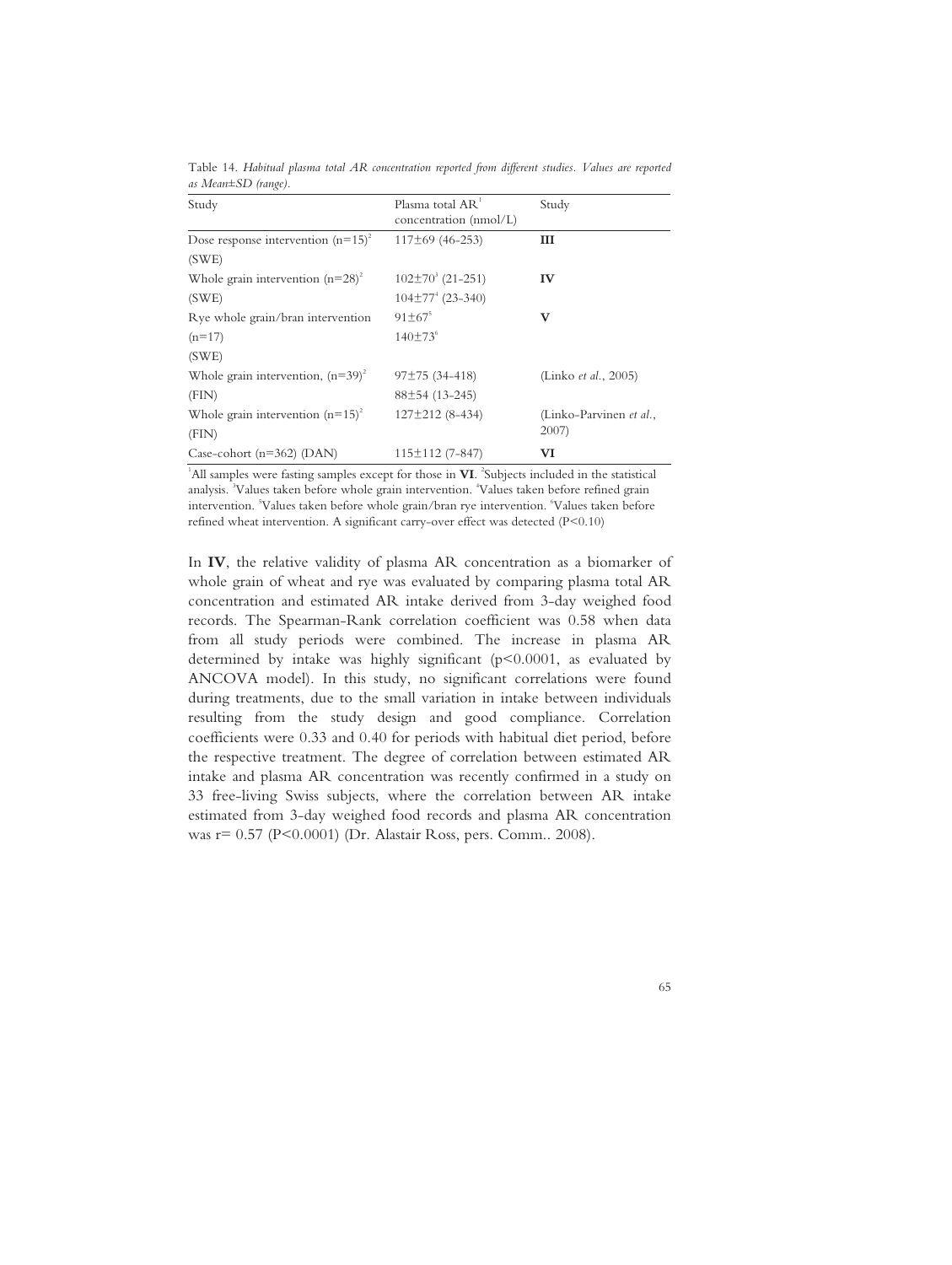When mean values, at group level, for the different treatments were compared across studies, a clear linear dose-response up to 131 mg AR/d was found (Figure 16). However, beyond this point, the shape of the plasma AR dose-response relationship is difficult to evaluate due to the large variation and since the only data used were from 17 men with extremely high AR intake  $(\approx 550 \text{ mg/d})$  (V).



*Figure 16.* Plasma total AR concentration (mean±SD) after estimated or advised AR intake in different intervention studies. The insert also covers the high intake during the rye whole grain/bran intervention period of **V**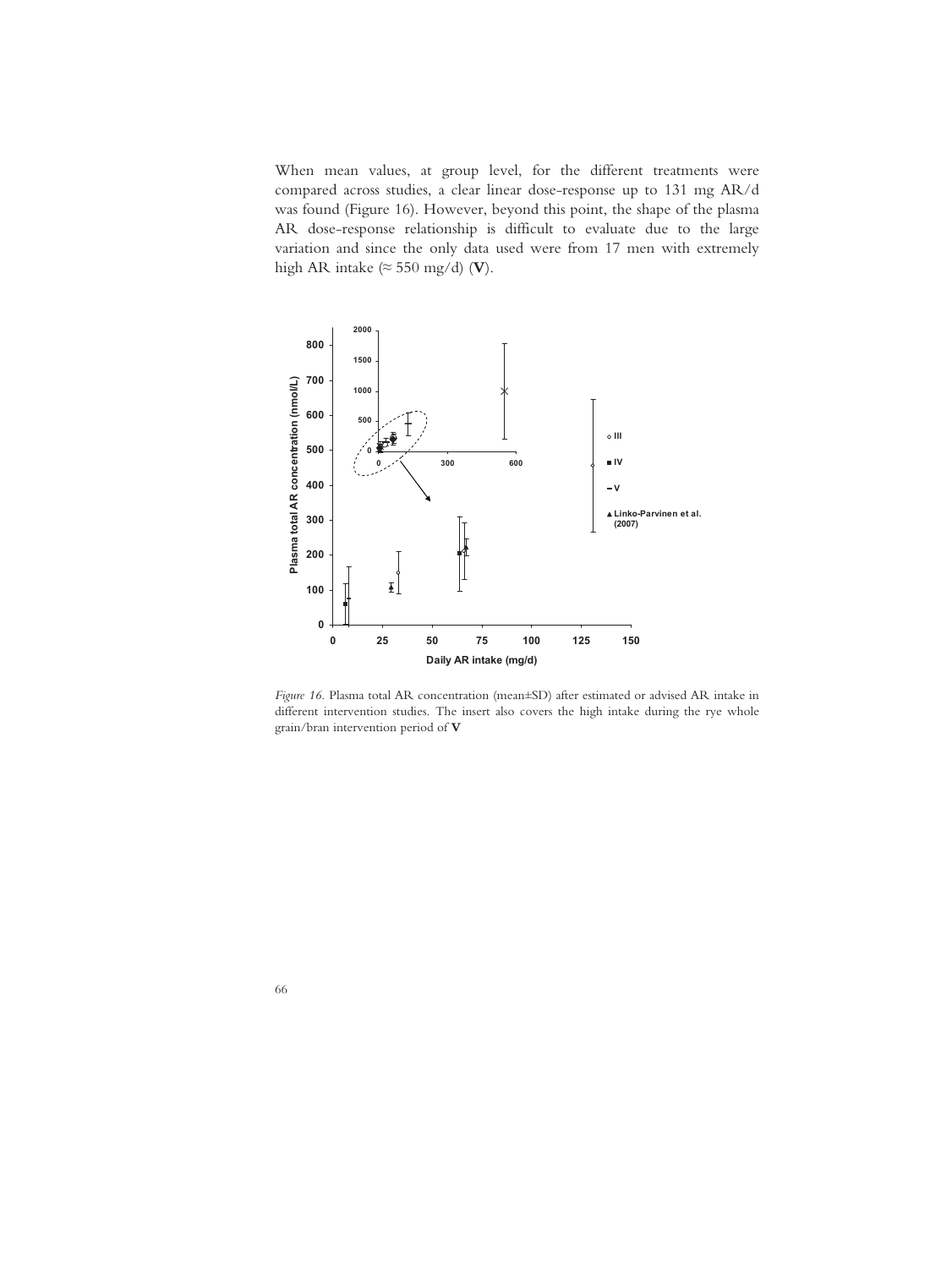### 4.3.2 Plasma AR reproducibility at constant intake (V)

Reproducibility (largely determined by frequency of intake and the biomarker half-life) is a fundamental criterion of a biomarker, since it will affects the ability of a single sample to reflect intake over a certain time period (Kaaks *et al.*, 1997; Sonestedt *et al.*, 2007). In **V**, the reproducibility in plasma AR concentration was assessed in men with prostate cancer undertaking an intervention with constant high  $(\approx 550 \text{mg/d})$  or low  $(\approx 7.7$ mg/d) AR intake during two 6-wk periods.

Table 15. *Intra-correlation coefficient<sup>1</sup> (ICC) determined for the first and the second intervention period, (95% CI), n=17* 

| AR homologue    | First intervention period | Second intervention period |
|-----------------|---------------------------|----------------------------|
| C17:0           | $0.94(0.88-1.0)$          | $0.89(0.81-0.97)$          |
| C19:0           | $0.89(0.79-0.99)$         | $0.90(0.82 - 0.98)$        |
| C21:0           | $0.86$ ( $0.74-0.98$ )    | $0.80(0.66 - 0.94)$        |
| C23:0           | $0.89(0.81-0.97)$         | $0.85(0.73-0.97)$          |
| C25:0           | $0.92(0.86 - 0.98)$       | $0.88$ (0.78-0.98)         |
| <b>Total AR</b> | $0.90(0.82 - 0.98)$       | $0.88(0.78-0.98)$          |
|                 |                           |                            |

<sup>1</sup>Intra-class correlation coefficient defined as  $(\sigma_B^2)/((\sigma_w^2) + (\sigma_B^2))$ , where  $\sigma_B^2$  is the betweensubject variance and  $\sigma_w^2$  is the within-subject variance. Variance components were estimated by a mixed linear model in SAS® v 9.1 (SAS Institute Cary, NC, USA)

ICC was >0.85 with narrow 95% CI for all AR homologues. As a consequence of high ICC, 1-2 samples are needed in order to accurately assess individuals' average plasma AR concentration during a 6-week period with constant AR intake (Table 16). A high ICC is due to either low within-subject variation and/or high between-subject variation (Vineis & Gallo, 2007). The within-subject variance expressed as the coefficient of variation (CV) was 11-18% and the between-subject variance was estimated to 27-69% depending on AR homologue and intervention period. The results show that plasma AR concentration is stable during conditions where the intake is regular (>3 times per day) and that 1-2 samples are sufficient to estimate the average AR concentration with an acceptable precision at a high confidence level (Table 16). It is likely; however, that plasma AR reproducibility is lower in a free-living population, where intake is more irregular.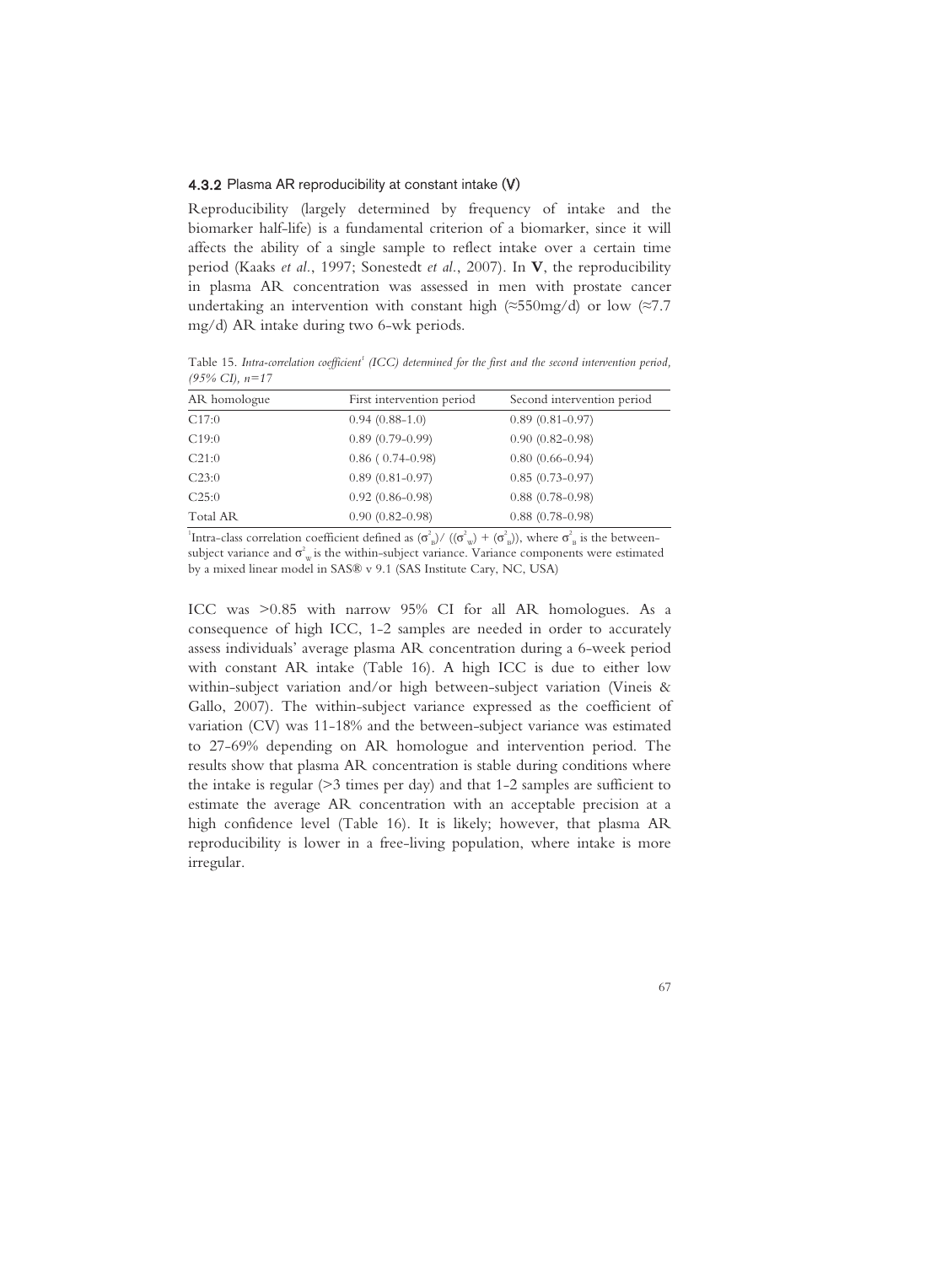| $D^2$ -level | First intervention period |               |            | Second intervention period |  |
|--------------|---------------------------|---------------|------------|----------------------------|--|
|              |                           |               | $CI^3$ (%) |                            |  |
|              | 80                        | 95            | 80         | 95                         |  |
| 5            | 8(7.7;8.3)                | 19(18.7;19.3) | 5(4.7;5.3) | 12(11.7;12.3)              |  |
| 10           | 2(1.5;2.5)                | 5(4.5;5.5)    | 2(1.6;2.4) | 3(2.5;3.5)                 |  |
| 20           | 1(0.3;1.7)                | 2(1.2;2.8)    | 1(0.4;1.6) | 1(0.08;1.9)                |  |
| 30           | 1(0.3;1.7)                | $1(-0.1;2.2)$ | 1(0.4;1.6) | 1(0.08;1.9)                |  |
| 40           | 1(0.3;1.7)                | $1(-0.1;2.2)$ | 1(0.4;1.6) | 1(0.08;1.9)                |  |
| 50           | 1(0.3;1.7)                | $1(-0.1;2.2)$ | 1(0.4;1.6) | 1(0.08;1.9)                |  |
| 75           | 1(0.3;1.7)                | $1(-0.1;2.2)$ | 1(0.4;1.6) | 1(0.08;1.9)                |  |
| 90           | 1(0.3;1.7)                | $1(-0.1;2.2)$ | 1(0.4;1.6) | 1(0.08;1.9)                |  |

Table 16. *Estimated number of replicate samples needed from an individual to reflect the mean plasma total AR steady-state concentration corresponding to a certain intake during a 6-wk intervention period<sup>1</sup>*

<sup>1</sup>Values are reported as point estimates ( $n=17$ ) with the respective confidence intervals in brackets.<sup>2</sup>Precision (%) with which a subject's mean plasma total AR steady state level is to be estimated. <sup>3</sup>Confidence interval for the estimated number of samples needed to reflect the basal AR level with precision D

# 4.4 Plasma AR concentration in free-living subjects (VI)

In **VI**, potential plasma AR determinants were investigated by analysing samples and FFQs from 360 post-postmenopausal Danish women from the prospective 'Danish Diet, Cancer and Health Study'. The frequency distribution of total AR concentration in non-fasting plasma sample was right skewed with a large variation (Figure 17). The shape of the distribution, with lower values being the most abundant, is similar to distributions of other biomarkers such as phytoestrogens in plasma and serum, plasma carotenoids and vitamin C (Grace *et al.*, 2004; Jansen *et al.*, 2004; Kilkkinen *et al.*, 2001; Kompauer *et al.*, 2006; Nierenberg *et al.*, 1991; Peeters et al., 2007). The mean plasma AR concentration was 115±112 and the range was 7-847 nmol/L (**VI**). These levels are approximately twice the fasting total AR concentration estimated for 57 free-living Finnish subjects  $(65±35 \text{ nmol/L})$ . The variation is most likely caused by differences in fasting status, since cereal fibre intake was almost exactly the same in the two studies ( $\approx$ 10g/d) and since rye bread is the main source of cereal fibre for both Danes and Finns.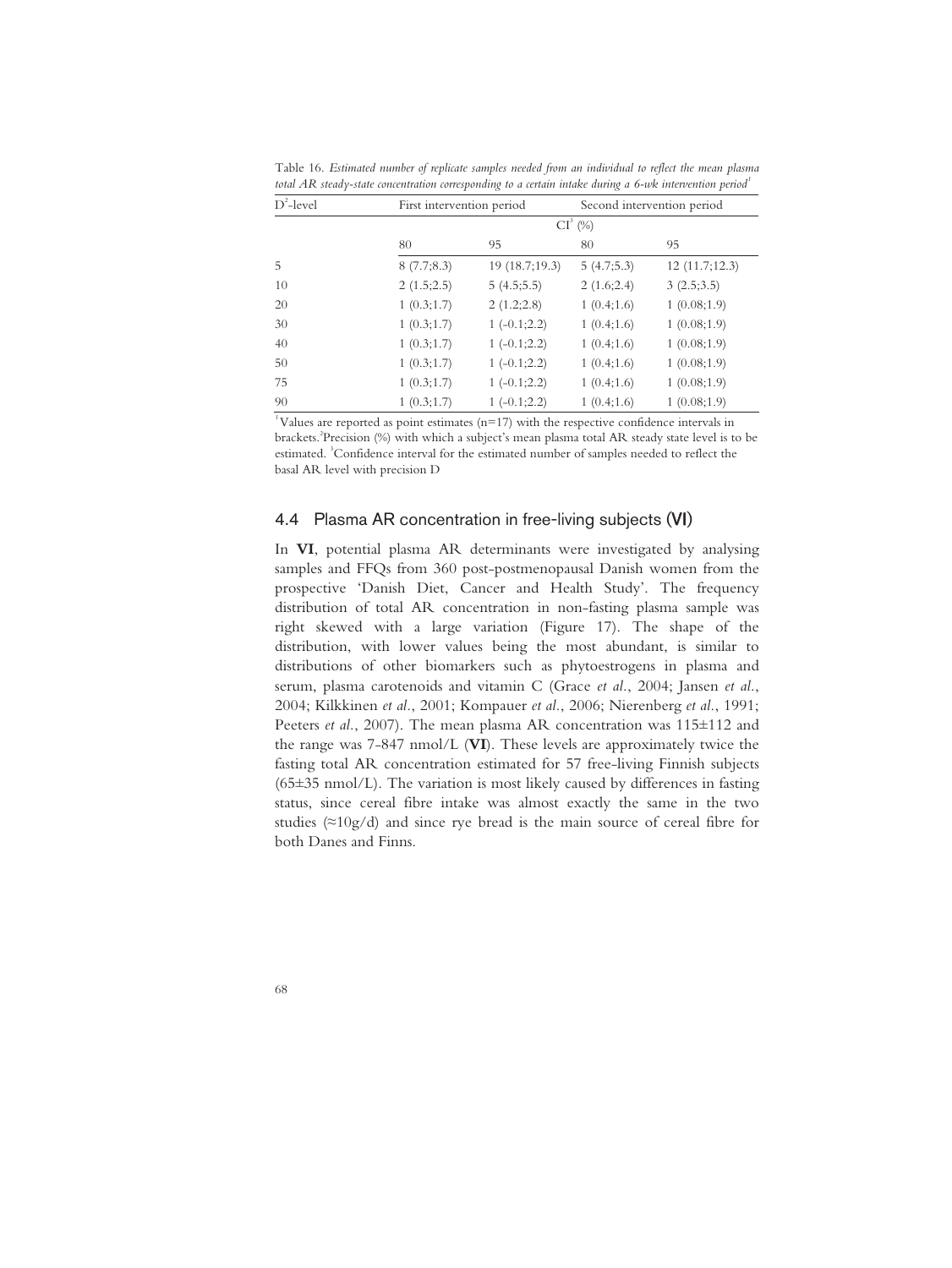

*Figure 17.* Frequency distribution of plasma total AR concentration in free-living Danish women (n= 360) (**VI)**

Habitual total AR concentration in fasting plasma samples was higher in subjects from the intervention studies than in free-living subjects, where the concentration was 65.5±35 nmol/L (**VI**). The difference is most likely due to over-all higher consumption of whole grain/bran among subjects volunteering for the intervention studies.

In **VI**, both endometrial cancer cases (n=182) and randomly selected controls (n=178) were used since there was no difference between cases and controls regarding AR plasma levels. Both dietary factors (identified in the FFQ), likely to contain AR and non-dietary factors (such as BMI, time since last meal and total serum cholesterol) were investigated. Plasma AR concentration from a single sample was significantly correlated to rye bread intake (Spearman's r=0.25 P<0.0001). The 'true' correlation coefficient is probably higher, since substantial attenuation is expected for the observed relationship to intake due to using non-fasting plasma sample and a single plasma sample (Rosner & Willett, 1988; White, 1997). When investigated by regression models, rye bread intake was identified as the only significant food determinant of plasma AR concentration and an increase in rye bread intake of 100 g/d was associated with an increase in plasma total AR concentration of 87 % (46-139, 95% CI) in the final model, where only foods likely to contain AR were included as factors (Table 17).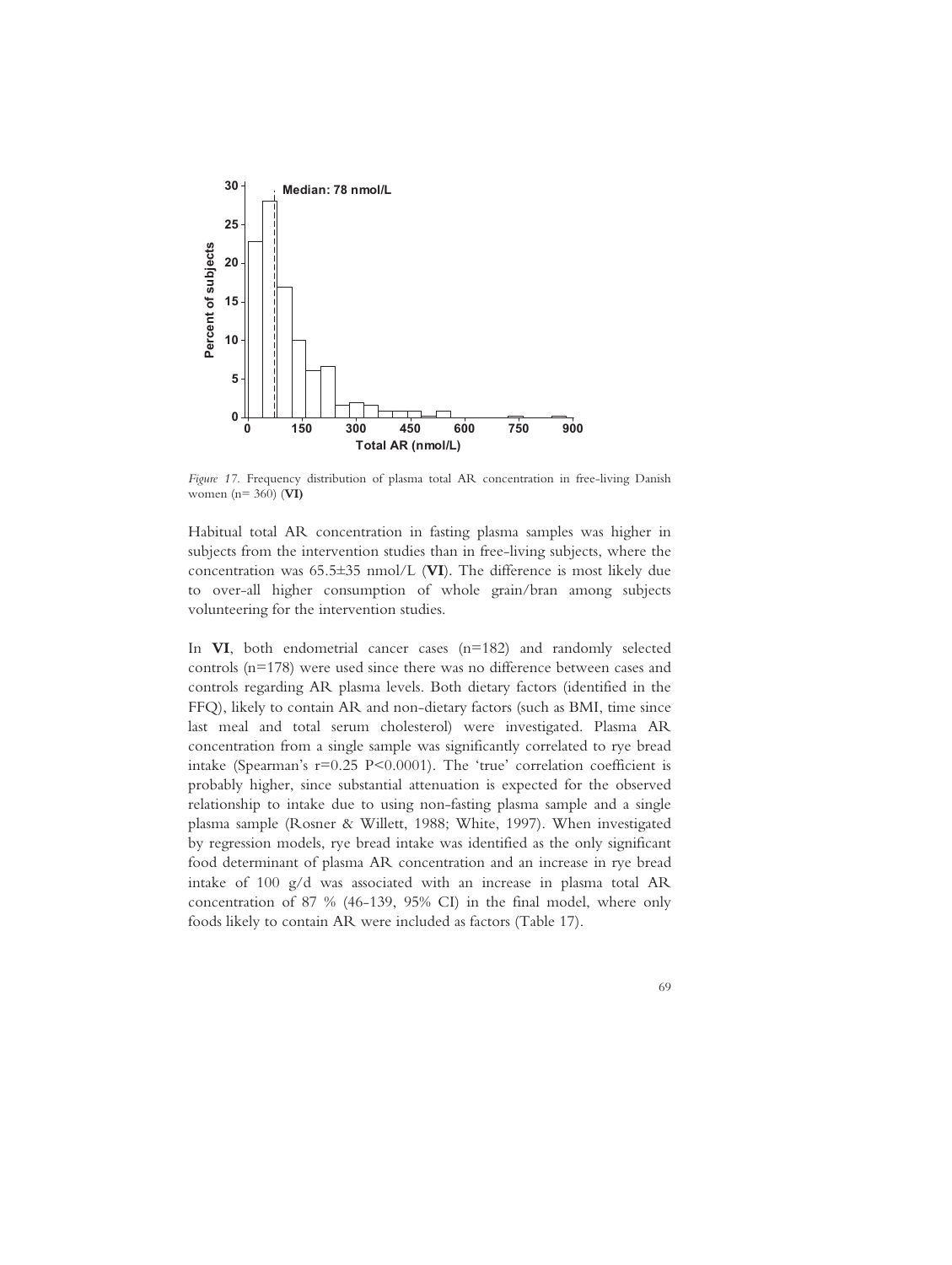Table 17. *Estimated increment (%) in plasma total AR concentration corresponding to a 100 g/d increase in intake of food items, 10 g/d increase in fibre component and 1 unit increase in non-dietary*  variables. Potential determinants were identified among food items, fibre components and additional *dietary factors evaluated by full and final models. Only estimates for significant (P<0.05) determinants are reported* 

| Possible determinants evaluated      | Full model       | Final model <sup>2</sup> |
|--------------------------------------|------------------|--------------------------|
| Food items                           |                  |                          |
| Rye bread                            | $94 (-0.1; 153)$ | 87 (46;139)              |
| Crisp bread                          | NS <sup>3</sup>  | <b>NS</b>                |
| White bread                          | <b>NS</b>        | <b>NS</b>                |
| Other bread                          | <b>NS</b>        | NS.                      |
| $R^2$                                | 0.120            | 0.120                    |
| Fibre components                     |                  |                          |
| Total dietary fibre                  | 22(1; 49)        | 14 $(0.3; 30)^4$         |
| Cereal fibre                         | 65 (19; 128)     | 37(9; 74)                |
| Non-cereal fibre                     | <b>NS</b>        | NS                       |
| $R^2$                                | 0.023            | 0.019                    |
| Additional dietary factors tested    |                  |                          |
| Beer intake                          | <b>NS</b>        | NS                       |
| Fat derived from animal<br>carcasses | <b>NS</b>        | <b>NS</b>                |
| $R^2$                                |                  |                          |

<sup>1</sup>Model included all dietary factors and adjustment for BMI, serum cholesterol (non-fasting), total energy intake, time since last meal. <sup>2</sup> Model included all dietary factors but excluded non-dietary factors. <sup>3</sup>NS, not statistically significant (P>0.05).<sup>4</sup> Univariate estimate.

As expected, rye bread was the main determinant of the plasma AR concentration, since it is one of the richest sources of AR and since it accounts for 51% of total bread intake in the present study and about 65% of the total cereal intake in the Danish population (National Food Institute, 2008). At a nutrient level, both total dietary fibre and cereal fibre intake were significantly associated with an increase of plasma AR concentration 22% (1-49, 95% CI) and 65% (19-128, 95% CI) respectively. AR were not associated with other dietary fibre sources. The results are in agreement with findings by Aubertin-Leheudre *et al*. (2008), who recently showed plasma AR to be correlated to cereal fibre intake in free-living Finnish subjects (Pearson  $r = 0.28 - 0.42$  for the different AR homologues, P<0.05).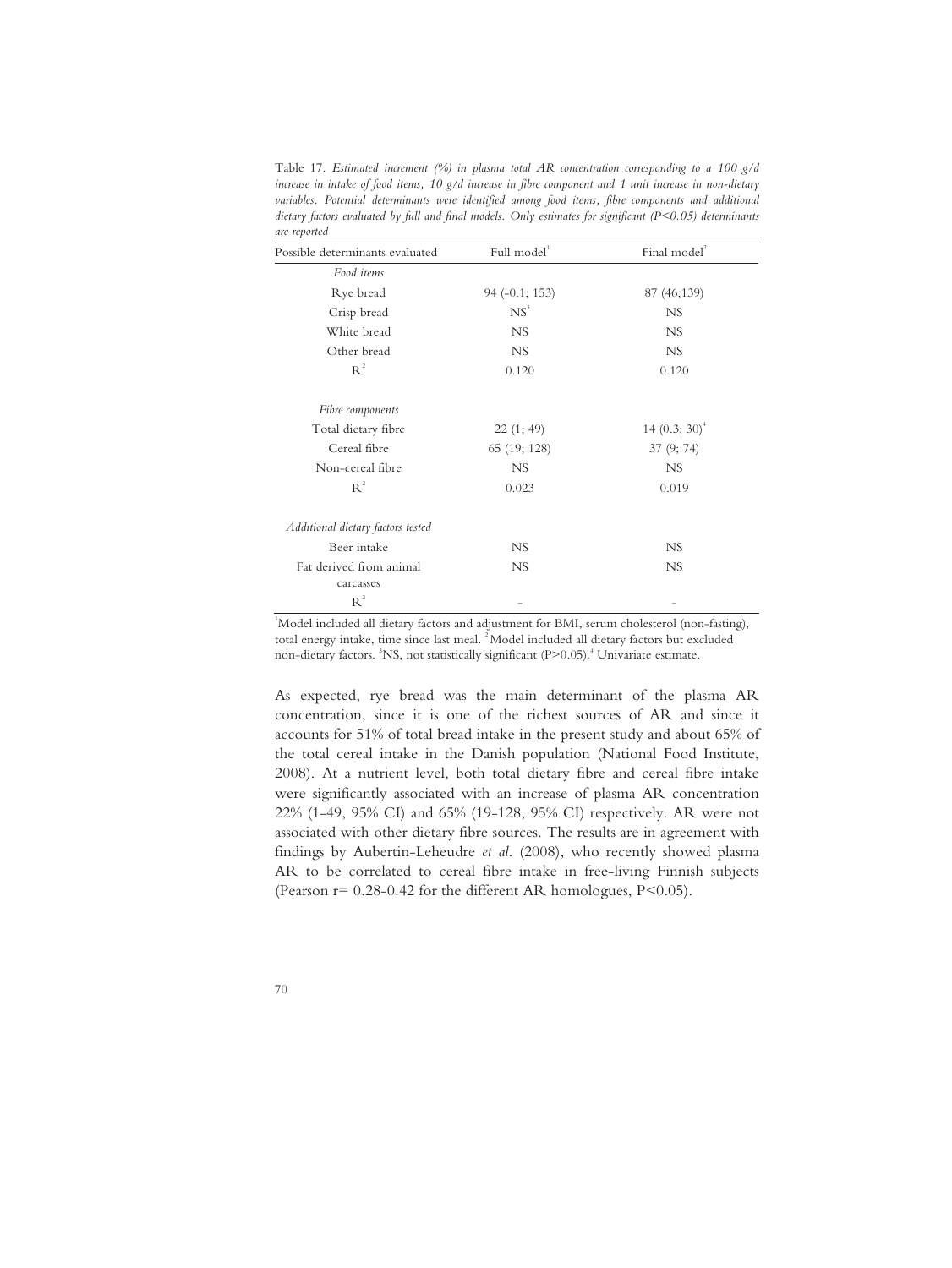About 12% of the total variation in plasma AR concentration was explained by the model for food items and about 2% for fibre components. The amount of explained variation is rather low and is likely to be due to measurement error in both the FFQ and in the biomarker. Errors in FFQ are likely to be due to a limited number of questions related to whole grain intake and due to a large variation in whole grain content in different products whereas errors in plasma AR concentration are likely to be due to using non-fasting samples and due to the fact that the biomarker is likely to reflect short-term intake, whereas the FFQ reflects more long-term intake.

### 4.5 Plasma AR C17:0/C21:0 ratio- What does it show?

The relative AR homologue profiles are rather stable within and between different cereal species, which results in C17:0/C21:0 ratios of about 1.0 for rye, 0.1 for wheat and 0.01 for durum wheat (Andersson *et al.*, 2008a; 2008b; Chen *et al.*, 2004; Landberg *et al.*, 2005; Ross *et al.*, 2003b). It has been suggested that the plasma C17:0/C21:0 can be used to reflect the source of whole grain intake (Linko-Parvinen, 2006). Results from **II** showed that the relative abundance of C17:0 decreased in plasma over time whereas a corresponding increase was observed for C23:0 and C25:0. Hence the C17:0/C25:0 ratio decreased from about 0.8 to about 0.4 during the first 8 h after intake, and then remained stable until 24 h. These results suggest that there are differences in AR pharmacokinetics attributable to homologue length. However, the ratio was stabilised after 8 hours, but lower than that found in rye grain.

Results from intervention studies, show that plasma AR C17:0/C21:0 ratio is changed according to intake of cereals from different sources, but that the ratio generally is lower than that found in the diet for rye intake and higher or equal to that found in wheat in the intervention studies (Table 18). This is probably explained by the lower bioavailability of C17:0 compared with C21:0 and by the fact that at low AR intake, a very small intake of rye will largely influence C17:0/C21:0 ratio.

In free-living Danish women sampled in the period 1995-1997, the plasma AR C17:0/C21:0 ratios indicated mixed consumption of wheat and rye products (**VI**). The ratio was even higher among free-living Finnish subjects, and was in the same magnitude as observed for whole grain intake dominated by rye during intervention (Table 18). Both Finnish and Danish people consume large amounts of rye products (which are often whole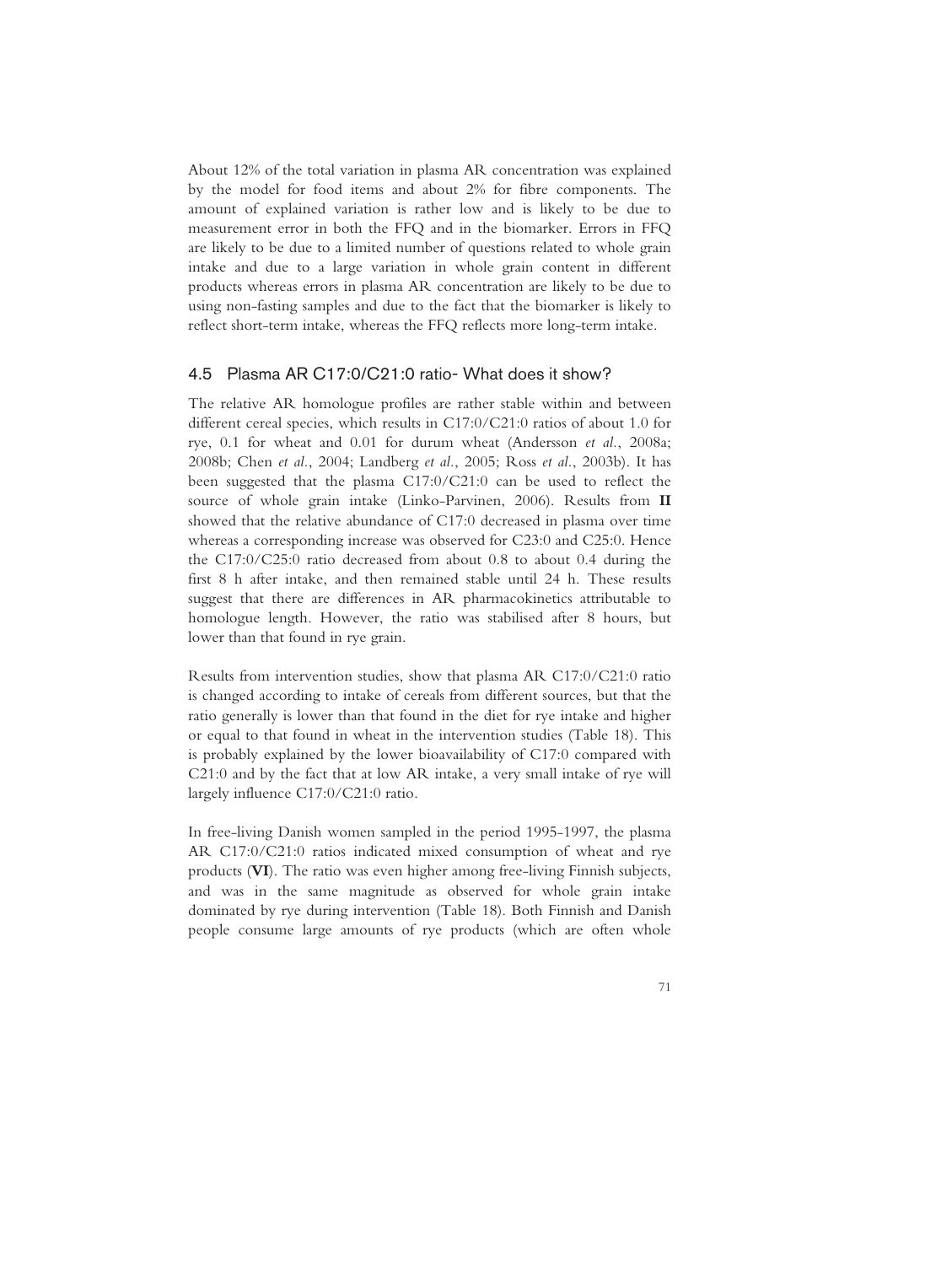grain). In Finland the rye bread intake is about 70 g/d (2007) and in Denmark it is somewhat lower, 58-65 g/d depending on year of survey (1995-2004) (National Food Institute, 2008; National Public Health Institute, 2007). The observed difference in plasma AR C17:0/C21:0 ratio is therefore likely to reflect differences in rye intake between the countries (Table 18).

|                                      | Dietary AR  | Plasma AR       | Reference                              |
|--------------------------------------|-------------|-----------------|----------------------------------------|
|                                      | C17:0/C21:0 | C17:0/C21:0     |                                        |
|                                      | ratio       | ratio           |                                        |
| Intervention treatments              |             |                 |                                        |
| Whole grain $(6w, n=28)$             | $0.36^1$    | $0.30 \pm 0.23$ | $\mathbf{I}$                           |
| Refined grain (6w, $n=28$ )          | $0.33^{2}$  | $0.34 \pm 0.23$ | $_{II}$                                |
| Low dose of rye bran $(1w, n=15)$    | 0.80        | $0.35 \pm 0.15$ | Ш                                      |
| Medium dose of rye bran $(1w, n=15)$ | 0.80        | $0.45 \pm 0.31$ | III                                    |
| High dose of rye bran $(1w, n=15)$   | 0.80        | $0.64 \pm 0.52$ | III                                    |
| Rye whole grain/bran (6w, $n=17$ )   | $1.06^3$    | $0.65 \pm 0.24$ | v                                      |
| Refined wheat $(6w, n=17)$           | $0.15^3$    | $0.27 \pm 0.22$ | V                                      |
| High fibre rye bread $(8w, n=39)$    | Ś.          | $0.84 \pm 0.25$ | Linko et al. (2005)                    |
| Low fibre wheat bread $(8w, n=39)$   | Ś.          | $0.53 \pm 0.50$ |                                        |
| Whole grain rye $(1w, n=15)$         | 1.02        | $0.60 \pm 0.23$ | Linko-Parvinen et<br>al. $(2007)$      |
| Whole grain wheat $(1w, n=15)$       | 0.12        | $0.10 \pm 0.38$ | Linko-Parvinen et<br>al. $(2007)$      |
| Free-living subjects                 |             |                 |                                        |
| Uncontrolled Danish diet, (n=360)    | Ś.          | $0.40 \pm 0.23$ | VI                                     |
| Uncontrolled Finnish diet, (n=65)    | Ş           | $0.62 \pm 0.22$ | Aubertin-<br>Leheudre et al.<br>(2008) |

Table 18*. The AR C17:0/C21:0 intake and plasma ratios in different intervention studies. Values are mean±SD* 

<sup>1</sup>Ratio for advised whole grain diet for 6-week whole grain treatment.<sup>2</sup> Ratio for advised refined grain diet for 6-week refined grain treatment. <sup>3</sup>Intake ratio was estimated from 4-day weighed food records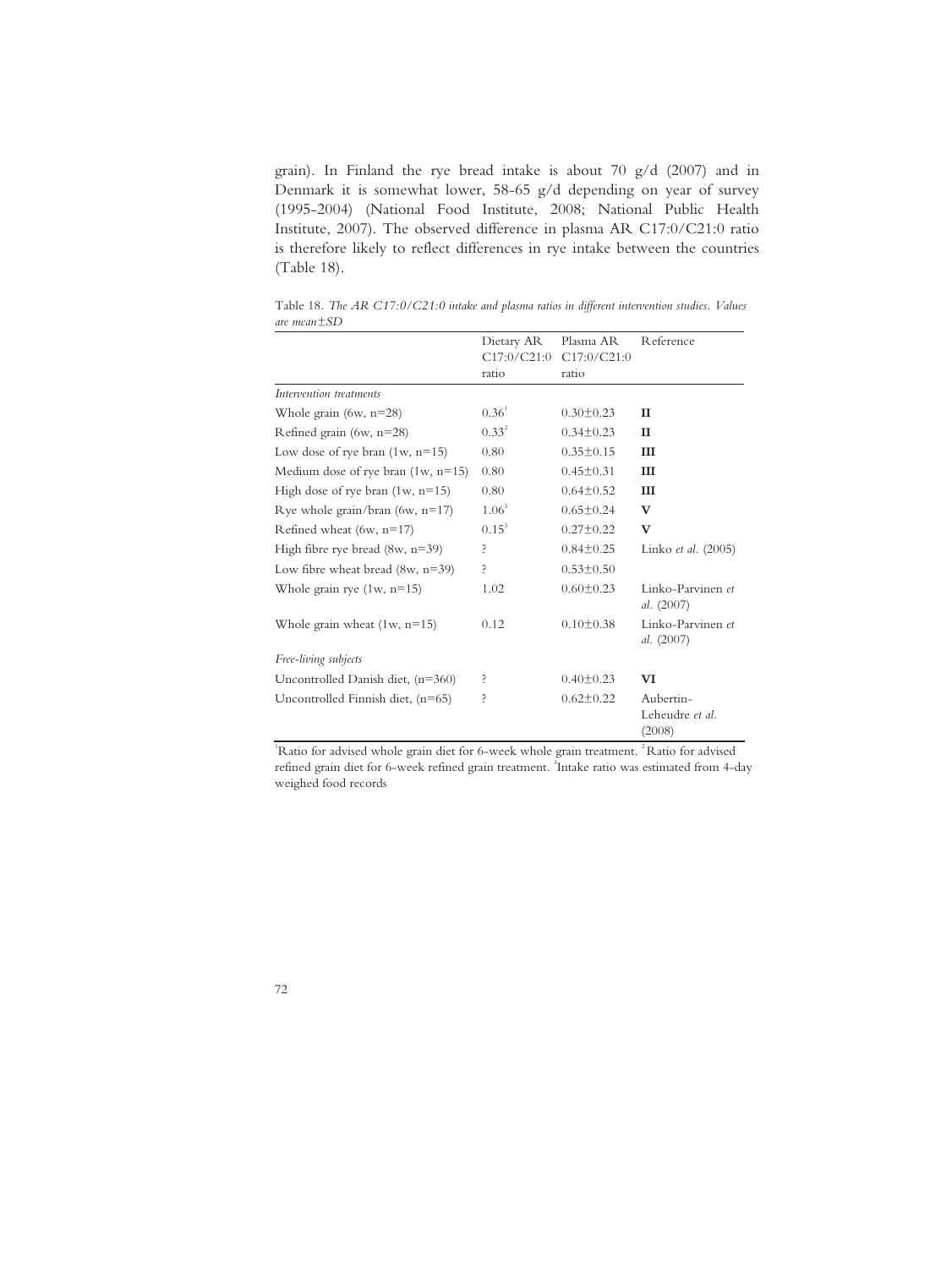# 5 General discussion

The validation of a new biomarker has been described as a long, costly and iterative process, where a range of expertise is needed (Bingham, 2002; Hunter, 1998; Maruvada & Srivastava, 2004; Schulte & Talaska, 1995). The validation of AR as biomarkers of whole grain wheat and rye may be summarised as in Figure 18. Each level of the model is discussed below.



*Figure 16.* A top-down model with five levels for the evaluation of AR as biomarkers of whole grain wheat and rye intake. This thesis mainly covered levels 2,3 and 4 in the validation model described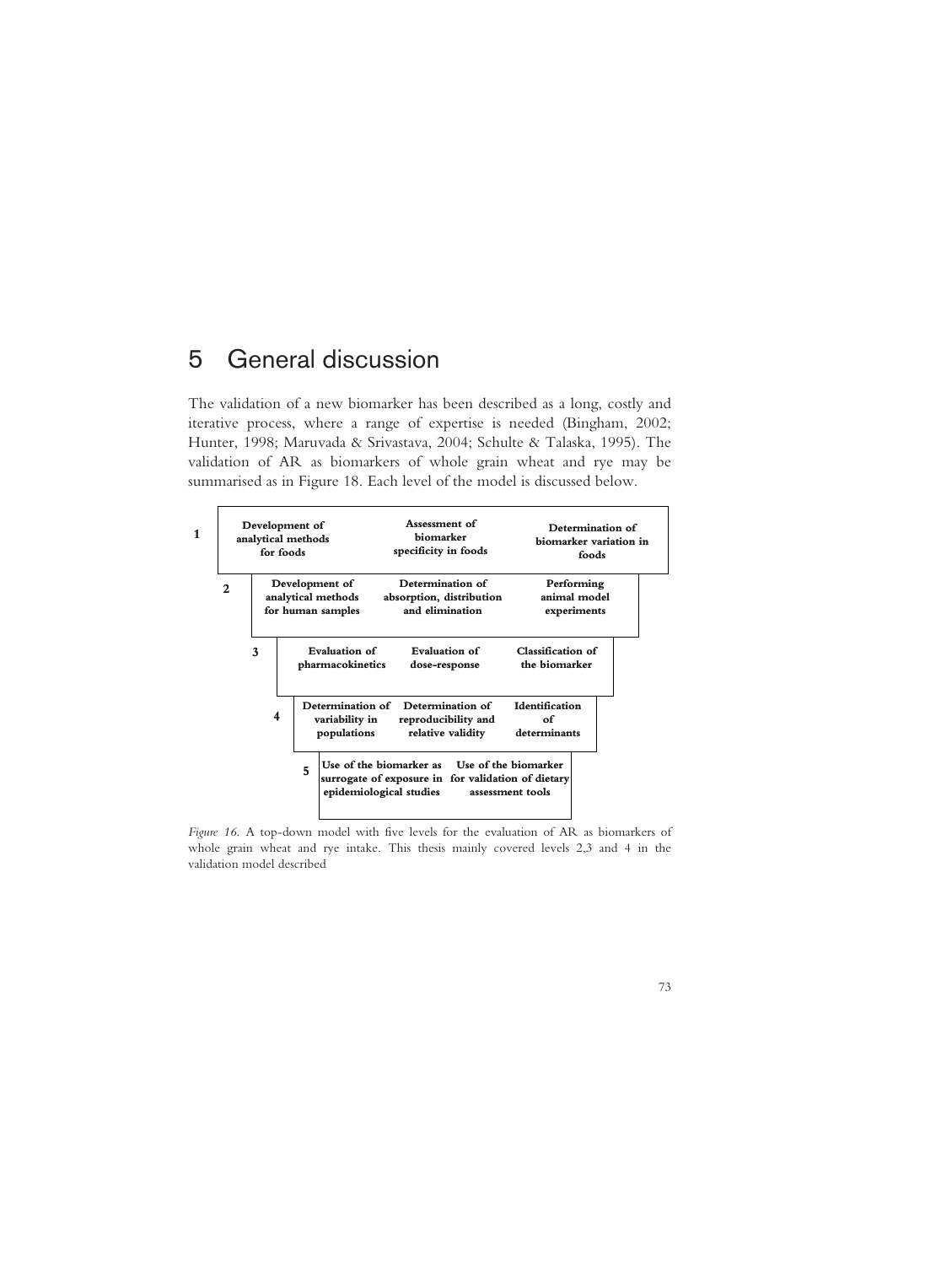### *Level 1*

AR have been shown to be specific for whole grain/bran of wheat and rye among commonly consumed foods and are found only at very low contents in refined cereal products (Chen *et al.*, 2004; Landberg *et al.*, 2008b; Mattila *et al.*, 2005; Ross *et al.*, 2003b; Ross *et al.*, 2001a). AR in foods are stable throughout food processing (Chen *et al.*, 2004). To facilitate evaluation of AR as biomarkers, food composition data need to be collected for the most commonly consumed whole grain/bran foods. Several analytical techniques are available for determination of AR content in food products (listed in Table 6), but systematic method validation is often lacking.

#### *Level 2*

A rapid and sensitive method for the analysis of AR in rather small plasma volumes (50-200 μL) is available (**I**). AR share similar absorption and elimination routes as tocopherols, as evidenced by the two major metabolites DHBA and DHPPA (Ross *et al.*, 2004e). In the blood, AR are associated with lipoprotein fractions and also distributed to the membranes of erythrocytes (Linko-Parvinen *et al.*, 2007; Linko & Adlercreutz, 2005). However, the magnitude of distribution and the mechanisms are unknown. In this thesis, recovery (of ingested dose) of AR metabolites in 24 h-urine was shown to decrease with increased dose (**III**). The reason for this needs to be studied before AR metabolites can be classified and used as biomarkers of whole grain wheat and rye intake.

#### *Level 3*

Plasma AR have a short elimination half-life (4-5 h) and can be classified as a short-term concentration biomarker **(II-III)**. How well plasma AR concentration can reflect more long-term intake in free-living individuals is unknown and needs to be evaluated in different populations. AR liberated from slowly equilibrating body pools may reflect more long- term intake.

#### *Level 4*

Under intervention conditions, a rather strong correlation was found between plasma AR concentration and estimated intake (**IV**) and a high reproducibility at regular intake was observed (**V**). The validity and reproducibility of AR as a biomarker in free-living individuals is unknown. In **VI**, factors potentially affecting AR concentration were identified and tested. Among these factors, rye bread was the major determinant, although a rather small proportion of the total variance was explained.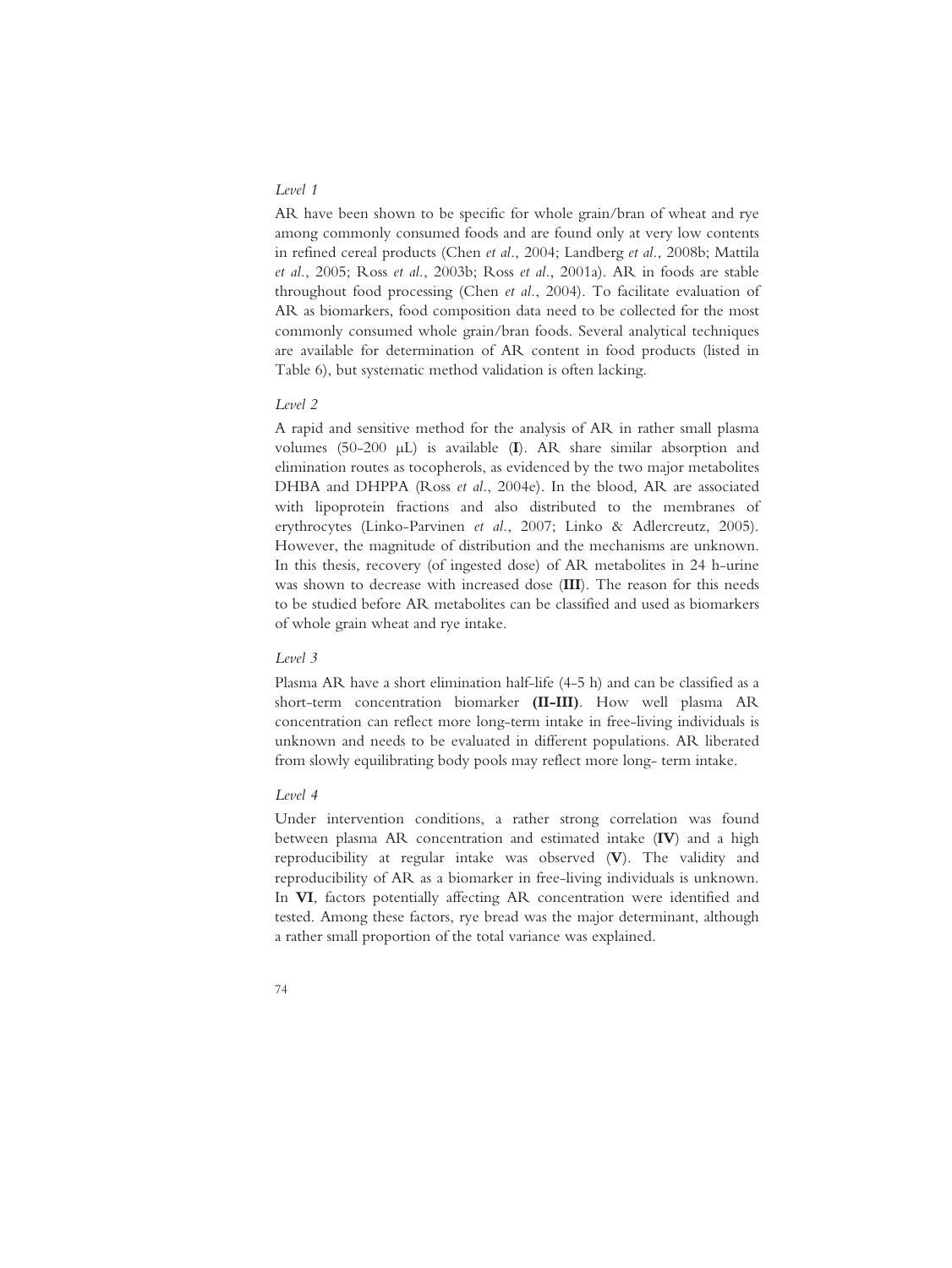### *Level 5*

No endpoint study has so far been reported in the literature, nor any study where AR have been used to validate other dietary instruments.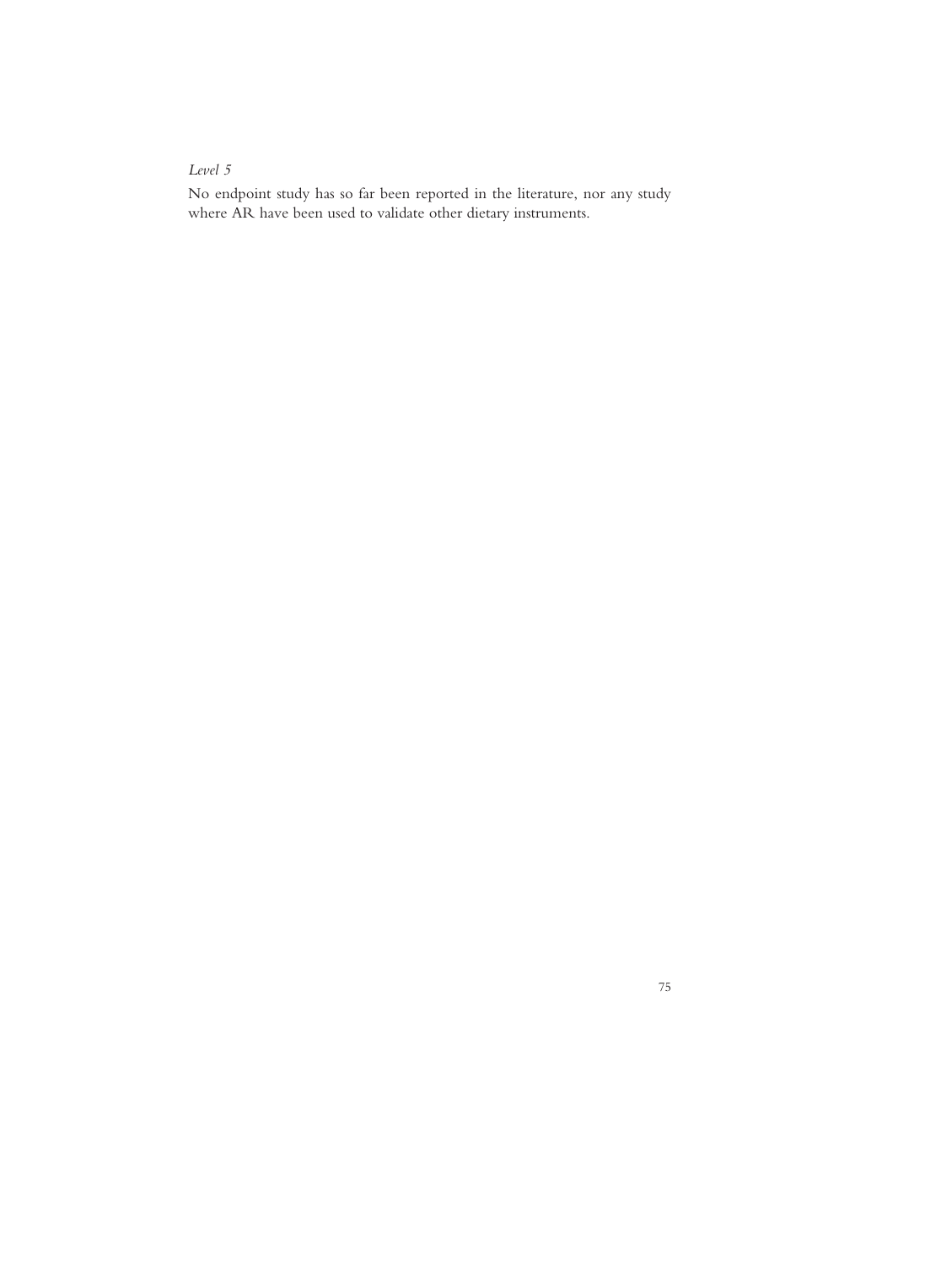### 6 Main findings

- A rapid GC-MS method for determination of AR in relatively small plasma sample volumes (50-200 μL) was developed and evaluated (**I**).
- AR showed two plasma concentration peaks after a single dose and the highest concentration occurred after about 7 hours and was >2000 nmol/L in all subjects (**II**). The apparent elimination half-life was  $\approx 4.5$ h and hence, plasma AR concentration can be defined as a short-term concentration biomarker. A one-compartment pharmacokinetic model with two absorption compartments adequately described the single-dose AR pharmacokinetics (**III**)
- Fasting plasma AR concentration increased linearly with increased intake in human subjects with controlled intake of 33-131 mg total AR per day, which covers the whole grain intake range likely to be found among most people in Sweden (**III**). The relative validity of plasma AR concentration compared with intake estimated by 3-day weighed food records was high (r=0.58) when the intake range was broad (**IV**).
- The fasting plasma AR concentration reproducibility was high (ICC> 0.85) during a 6-week intervention with constant intake. Generally, one fasting plasma sample can be used to assess subjects' average concentration over a 6-week period with high accuracy and statistical precision (**V**). Hence, AR can be used to assess compliance in whole grain wheat and rye intervention studies.
- Non-fasting plasma AR concentration was mainly explained by rye bread intake among tested factors identified from a FFQ in free-living Danish subjects (**VI**).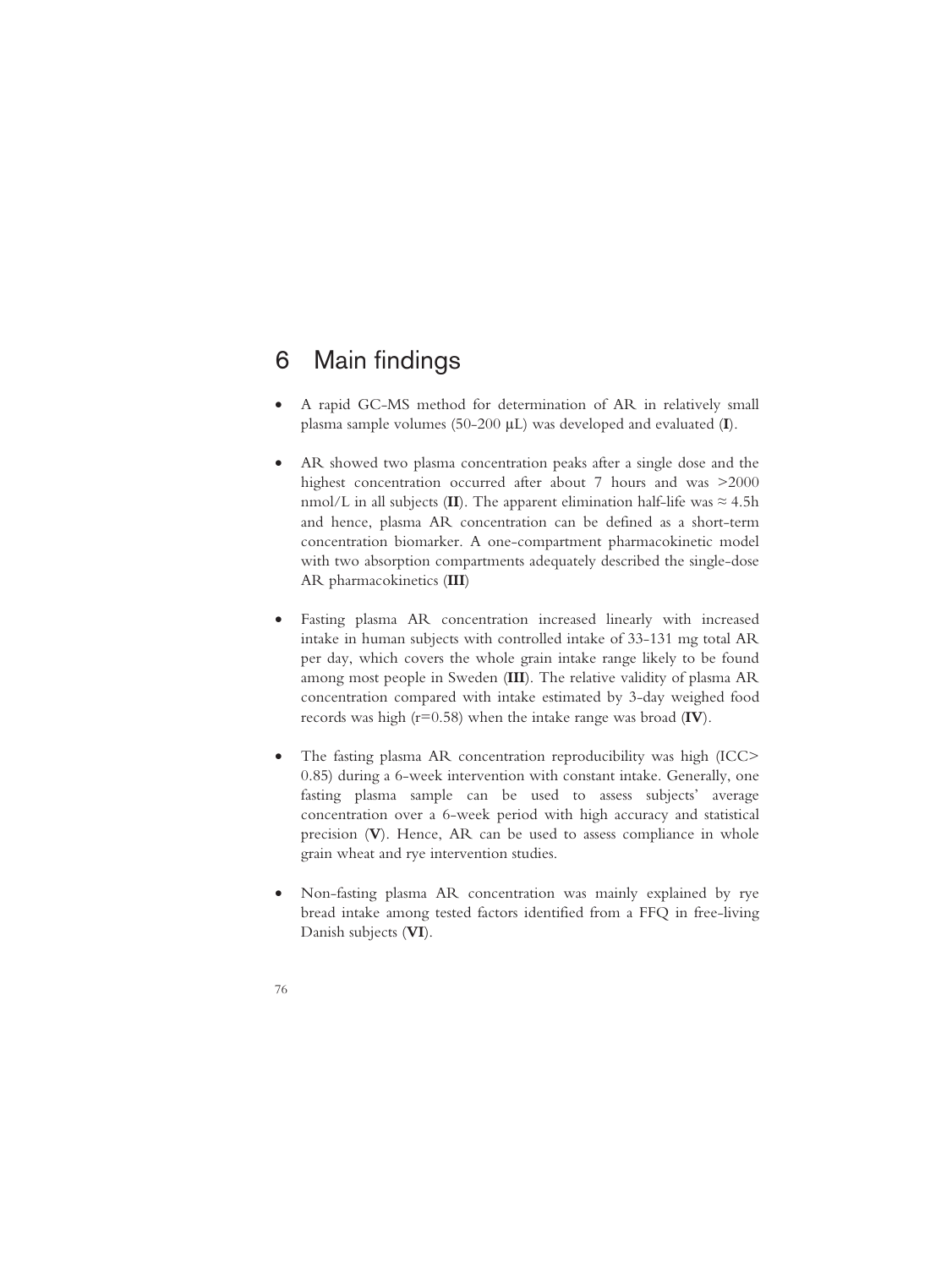## 7 Future research

- A large number of samples from free-living subjects must be analysed if AR are to be used as a surrogate of whole grain intake wheat and rye in epidemiological endpoint or validation studies. Hence, a faster and cheaper method requiring less sample material for determination of AR in plasma samples needs to be developed and validated.
- It remains to be determined whether a specific AR homologue (or the sum) should be used as the biomarker.
- In this thesis, the main focus was to evaluate plasma AR as biomarkers. However, other biological samples can also be used and should be evaluated for more long-term reflection.
- Long-term reproducibility in free-living subjects from different populations needs to be estimated. Ideally, the reproducibility should be determined in a sub-group of the same population where endpointstudies are conducted, because this would allow correction for attenuation bias.
- A validation study where plasma AR is evaluated against other dietary assessment methods in free-living subjects is warranted to assess its validity coefficient (correlation to true intake).
- Since many prospective cohort studies use non-fasting samples, the feasibility of using non-fasting samples compared with fasting samples needs to be evaluated.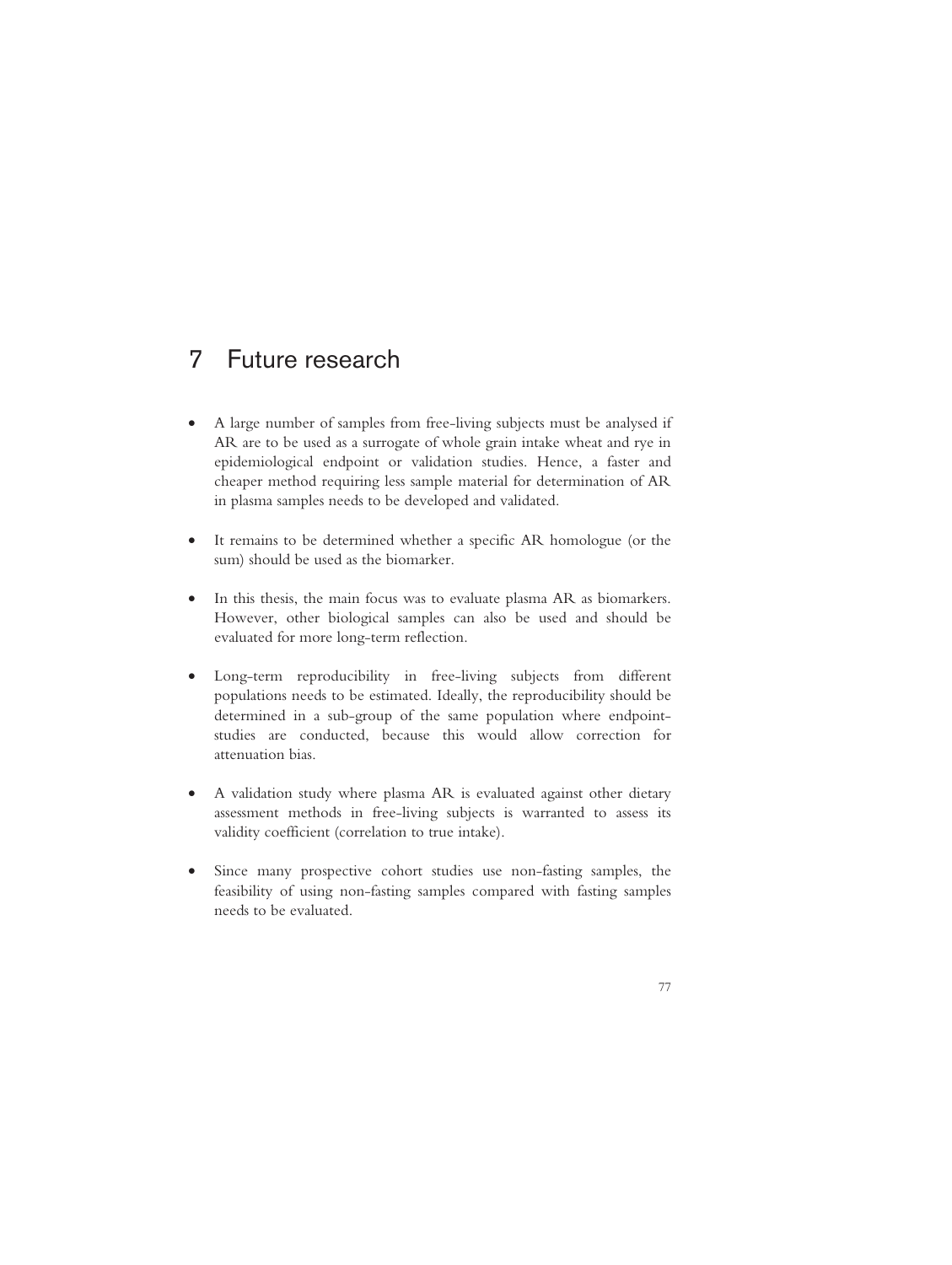### **References**

- Adlercreutz, H. (2007). Lignans and human health. *Critical Reviews in Laboratory Sciences* 44(5- 6), 483-525.
- Al-Delaimy, W.K., Natarajan, L., Sun, X., Rock, C.L. & Pierce, J.J. (2008). Reliability of plasma carotenoid biomarkers and its relation to study power. *Epidemiology* 19(2), 338- 344.
- Al-Ruqaie, I. & Lorenz, K. (1992). Alkylresorcinols in extruded cereal brans. *Cereal Chemistry,* 69, 472-475.
- Andersen, L.F., Veieröd, M.B., Johansson, L., Sakhi, A., Solvoll, K. & Drevon, C.A. (2005). Evaluation of three dietary assessment methods and serum biomarkers as measures of fruit and vegetable intake, using the method of triads. *British Journal of Nutrition* 93(04), 519- 527.
- Andersson, A., Tengblad, S., Karlstrom, B., Kamal-Eldin, A., Landberg, R., Basu, S., Aman, P. & Vessby, B. (2007). Whole-grain foods do not affect insulin sensitivity or markers of lipid peroxidation and inflammation in healthy, moderately overweight subjects. *Journal of Nutrition* 137(6), 1401-1407.
- Andersson, A.A.M., Kamal-Eldin, A., Fras, A., Boros, D. & Åman, P. (2008a). Alkylresorcinols in wheat varieties in the HEALTHGRAIN diversity screen. *Journal of Agricultural and Food Chemistry* 56(21), 9722-9725.
- Andersson, A.A.M., Lampi, A.-M., Nyström, L., Piironen, V., Li, L., Ward, J.L., Gebruers, K., Courtin, C.M., Delcour, J.A., Boros, D., Fras, Anna, Dynkowska, W., Rakszegi, M., Bedõ, Zoltan, Shewry, P.R. & Åman, P. (2008b). Phytochemical and dietary fiber components in barley varieties in the HEALTHGRAIN diversity screen. *Journal of Agricultural and Food Chemistry* 56(21), 9767-9776.
- Aubertin-Leheudre, M., Koskela, A., Marjamaa, A. & Adlercreutz, H. (2008). Plasma alkylresorcinols and urinary alkylresorcinol metabolites as biomarkers of cereal fiber intake in Finish women. *Cancer Epidemiology Biomarkers & Prevention* 17, 2244-2248.
- Baylin, A., Kabagambe, E.K., Siles, X. & Campos, H. (2002). Adipose tissue biomarkers of fatty acid intake. *American Journal of Clinical Nutrition* 76(4), 750-757.
- Bearer, C.F. (2001). Markers to detect drinking during pregnancy. *Alcohol Research & Health* 25(3), 210-218.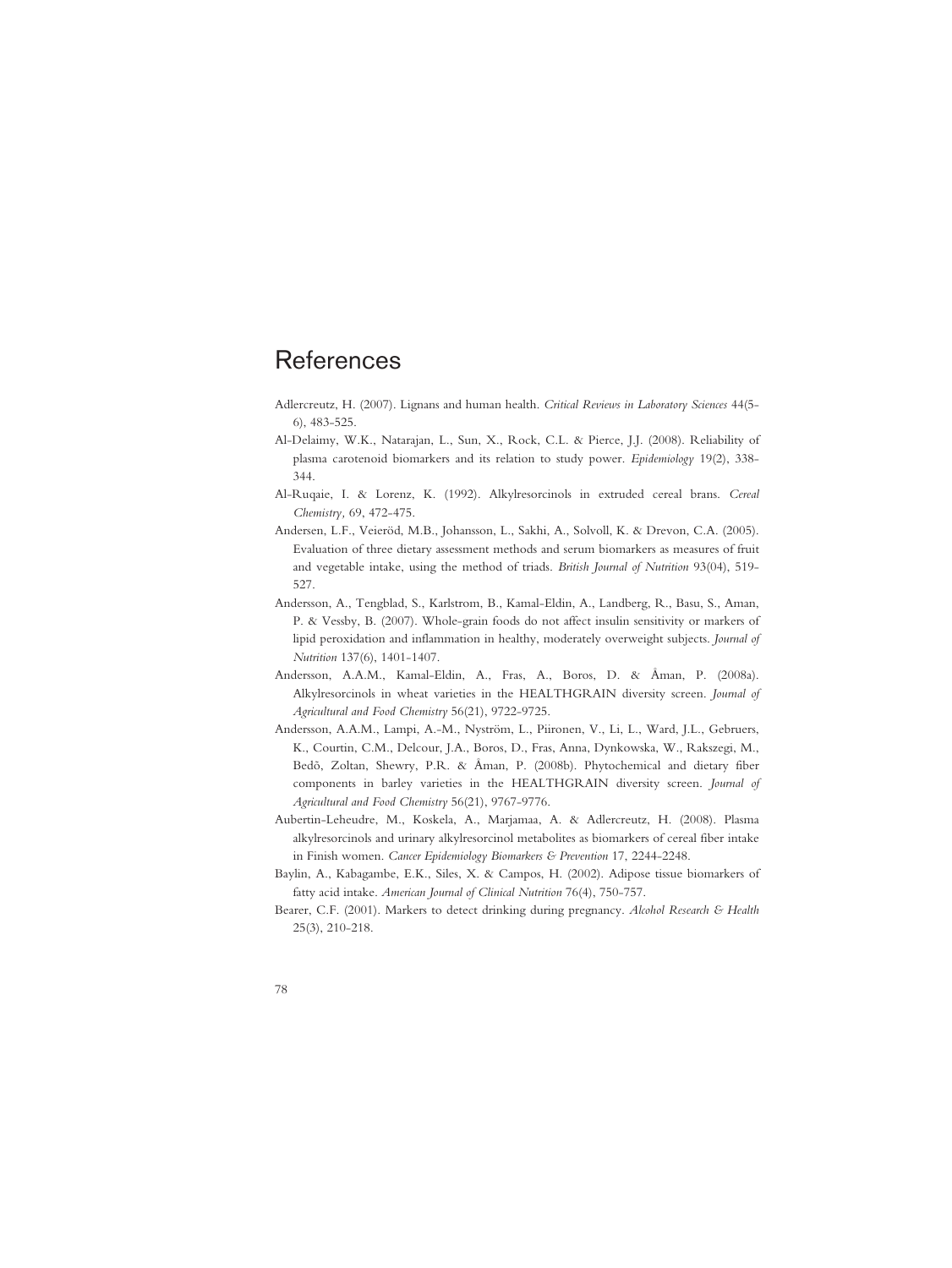- Beaton, G.H. (1994). Approaches to analysis of dietary data: relationship between planned analyses and choice of methodology. *American Journal of Clinical Nutrition* 59(1 Suppl), 253S-261S.
- Becker, W., Lyhne, N., Pedersen, A.N., Aro, A., Fogelholm, M., Þórsdottír, I., Alexander, J., Anderssen, S.A., Meltzer, H.M. & Pedersen, J.I. (2004). *Nordic nutrition recommendations 2004 – Integrating nutrition and physical activity* [online]. Nordic Council of Ministers, Copenhagen Available from: http://www.norden.org/pub/velfaerd/livsmedel/sk/N2004013.pdf [Accessed 2009-01- 20].
- Bingham, S., Luben, R., Welch, A., Low, Y.L., Khaw, K.T., Wareham, N. & Day, N. (2008). Associations between dietary methods and biomarkers, and between fruits and vegetables and risk of ischaemic heart disease, in the EPIC Norfolk Cohort Study. *International Journal of Epidemiology* 37(5), 978-987.
- Bingham, S., Luben, R., Welch, A., Tasevska, N., Wareham, N. & Khaw, K.T. (2007). Epidemiologic assessment of sugar consumption using biomarkers: Comparisons of obese and nonobese individuals in the European Prospective Investigation of Cancer Norfolk. *Cancer Epidemiology Biomarkers & Prevention* 16(8), 1651-1654.
- Bingham, S.A. (2002). Biomarkers in nutritional epidemiology. *Public Health Nutrition* 5(6A), 821-827.
- Bingham, S.A. (2003). Urine nitrogen as a biomarker for the validation of dietary protein intake. *Journal of Nutrition* 133(3), 921S-924.
- Bingham, S.A., Cassidy, A., Cole, T.J., Welch, A., Runswick, S.A., Black, A.E., Thurnhaw, D., Bates, C., Khaw, K.T., Key, T.J.A. & Day, N.D. (1995). Validation of weighed records and other methods of dietary assessment using the 24 h urine nitrogen technique and other biological markers. *British Journal of Nutrition* 73(4), 531-550.
- Bingham, S.A. & Cummings, J.H. (1985). Urine nitrogen as an independent validatory measure of dietary intake: a study of nitrogen balance in individuals consuming their normal diet. *American Journal of Clinical Nutrition* 42(6), 1276-1289.
- Bingham, S.A. & Cummings, J.H. (1986). Creatinine and PABA as markers for completeness of collection of 24-hour urine samples. *Human Nutrition, Clinical Nutrition* 40(6), 473-476.
- Biomarkers Definitions Working Group (2001). Biomarkers and surrogate endpoints: Preferred definitions and conceptual framework. *Clinical Pharmacology &Therapeutics* 69, 89-95.
- Birringer, M., Drogan, D. & Brigelius-Flohe, R. (2001). Tocopherols are metabolized in HepG2 cells by side chain [omega]-oxidation and consecutive [beta]-oxidation. *Free Radical Biology and Medicine* 31(2), 226-232.
- Blanck, H.M., Bowman, B.A., Cooper, G.R., Myers, G.L. & Miller, D.T. (2003). Laboratory Issues: Use of nutritional biomarkers. *Journal of Nutrition* 133(3), 888S-894.
- Bland, J.M. & Altman, D.G. (1986). Statistical methods for assessing agreement between two methods of clinical measurement. *Lancet* 1(8476), 307-317.
- Bland, J.M. & Altman, D.G. (1999). Measuring agreement in method comparison studies. *Statistical Methods in Medical Research,* 8, 524-527.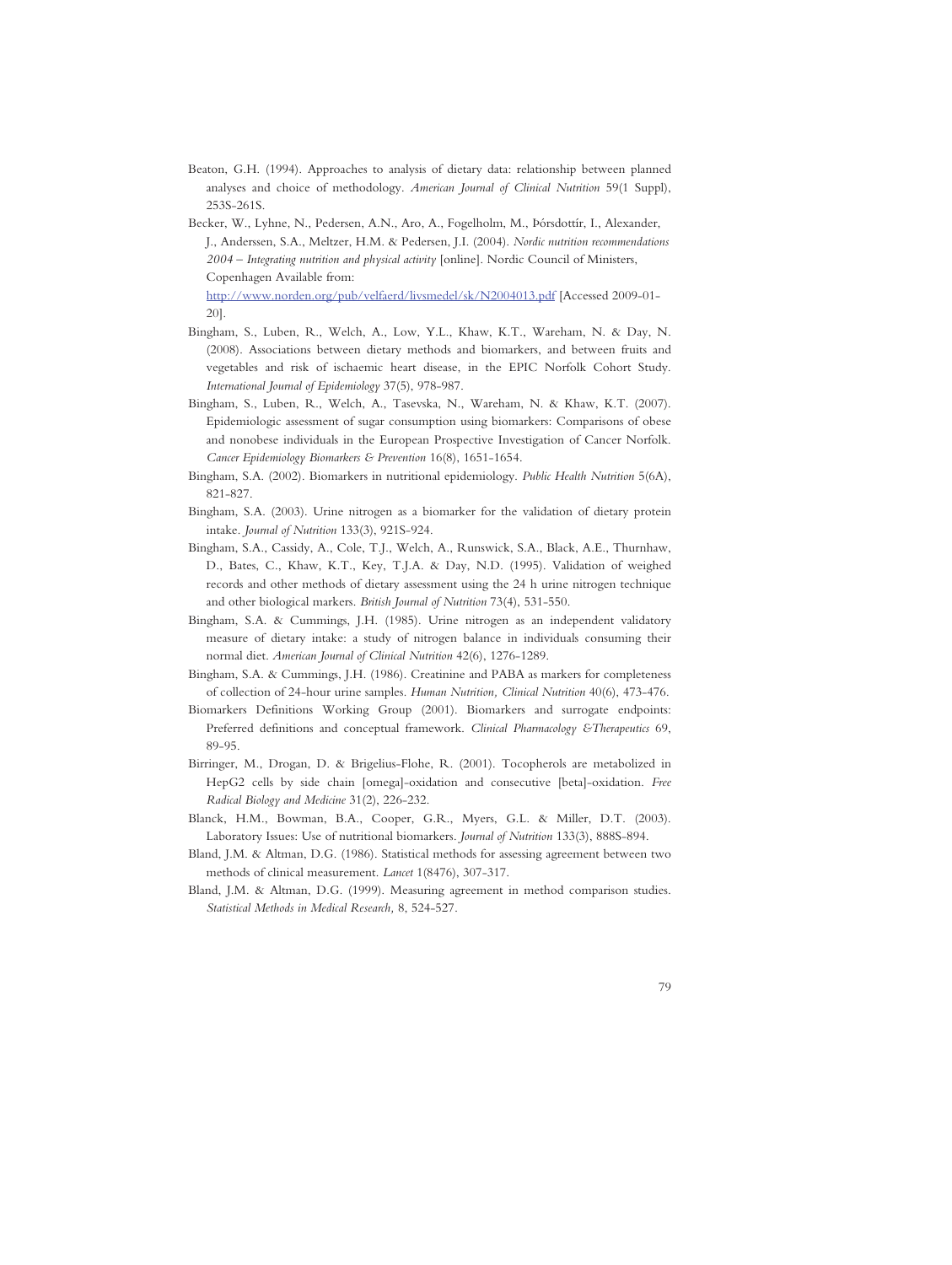- Block, G., Norkus, E., Hudes, M., Mandel, S. & Helzlsouer, K. (2001). Which plasma antioxidants are most related to fruit and vegetable consumption? *American Journal of Epidemiology* 154(12), 1113-1118.
- Bogers, R.P., Dagnelie, P.C., Westerterp, K.R., Kester, A.D.M., van Klaveren, J.D., Bast, A. & van den Brandt, P.A. (2003). Using a correction factor to correct for overreporting in a food-frequency questionnaire does not improve biomarker-assessed validity of estimates for fruit and vegetable Consumption. *Journal of Nutrition* 133(4), 1213-1219.
- Branca, F., Hanley, A.B., Pool-Zobel, B. & Verhagen, H. (2001). Biomarkers in disease and health. *British Journal of Nutrition* 85(1 Suppl ), S55-S92.
- Brevik, A., Veierod, M.B., Drevon, C.A. & Andersen, L.F. (2005a). Evaluation of the odd fatty acids 15:0 and 17:0 in serum and adipose tissue as markers of intake of milk and dairy fat. *European Journal of Clinical Nutrition* 59(12), 1417-1422.
- Brevik, A., Vollset, S.E., Tell, G.S., Refsum, H., Ueland, P.M., Loeken, E.B., Drevon, C.A. & Andersen, L.F. (2005b). Plasma concentration of folate as a biomarker for the intake of fruit and vegetables: the Hordaland Homocysteine Study. *American Journal of Clinical Nutrition* 81(2), 434-439.
- Burkitt, D.P., Walker, A.R. & Painer, N.S. (1974). Dietary fiber and disease. *Journal of the American Medical Association* 229, 1068-1074.
- Campbell, D.R., Gross, M.D., Martini, M.C., Grandits, G.A., Slavin, J.L. & Potter, J.D. (1994). Plasma carotenoids as biomarkers of vegetable and fruit intake. *Cancer Epidemiology Biomarkers & Prevention* 3(6), 493-500.
- Charman, W., Rogge, M., Boddy, A., Barr, W. & Berger, B. (1993). Absorption of danazol after administration of different sites of the gastrointestinal tract and the relationship to single- and double- peak phenomena in the plasma profiles. *Journal of Clinical Pharmacology* 33(12), 1207-1213.
- Chen, Y., Ross, A., Åman, P. & Kamal-Eldin, A. (2004). Alkylresorcinols as markers of whole grain wheat and rye in cereal products. *Journal of Agricultural and Food Chemistry* 52(26), 8242-8246.
- Cleveland, L.E., Moshfegh, A.J., Albertson, A.M. & Goldman, J.D. (2000). Dietary intake of whole grains. *Journal of the American College of Nutrition* 19(90003), 331S-338.
- Committee on Biological Markers of the National Research Council (1987). Biological markers in environmental health research. *Environmental Health Prespectives* 74, 3-9.
- Comstock, G.W., Burke, A.E., Hoffman, S.C., Norkus, E.P., Gross, M. & Helzlsouer, K.J. (2001). The repeatability of serum carotenoid, retinoid, and tocopherol concentrations in specimens of blood collected 15 years apart. *Cancer Epidemiology Biomarkers & Prevention* 10(1), 65-68.
- de Vries, J.H., Hollman, P.C., Meyboom, S., Buysman, M.N., Zock, P.L., van Staveren, W.A. & Katan, M.B. (1998). Plasma concentrations and urinary excretion of the antioxidant flavonols quercetin and kaempferol as biomarkers for dietary intake. *American Journal of Clinical Nutrition* 68(1), 60-65.
- Deming, D. & Erdman, J. (1999). Mammalian carotenoid absorption and metabolism. *Pure & Applied Chemistry* 71, 2213-2223.
- Drewnowski, A., Rock, C.L., Henderson, S.A., Shore, A.B., Fischler, C., Galan, P., Preziosi, P. & Hercberg, S. (1997). Serum beta-carotene and vitamin C as biomarkers of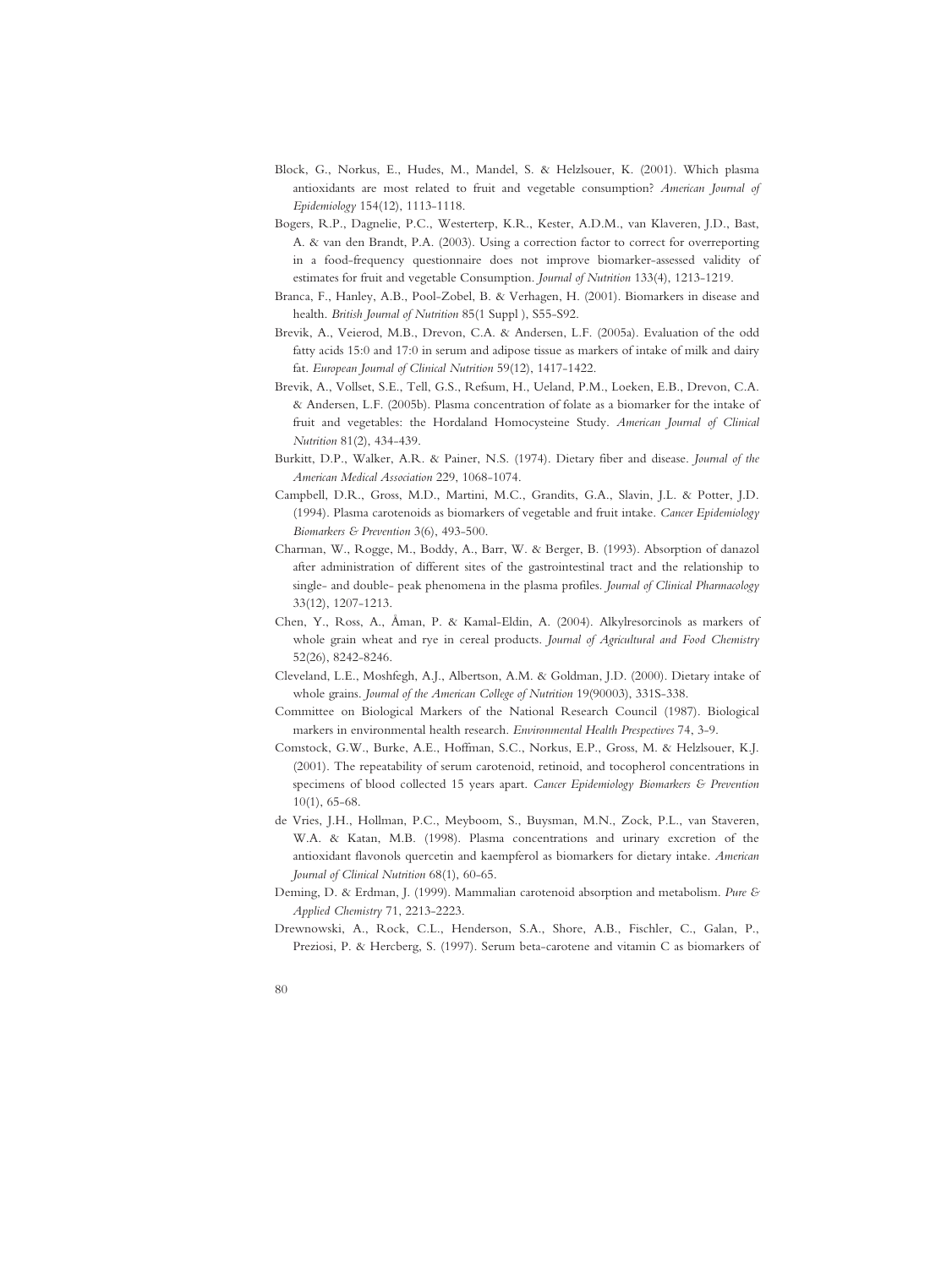vegetable and fruit intakes in a community-based sample of French adults. *American Journal of Clinical Nutrition* 65(6), 1796-1802.

- El-Sohemy, A., Baylin, A., Kabagambe, E., Ascherio, A., Spiegelman, D. & Campos, H. (2002). Individual carotenoid concentrations in adipose tissue and plasma as biomarkers of dietary intake. *American Journal of Clinical Nutrition* 76(1), 172-179.
- Erlund, I. (2002). *Chemical analysis and pharmacokinetics of the flavanoids quercetin, hesperetin, and naringenin in humans* Diss. University of Helsinki. Helsinki.
- Ette, E.I. & Williams, P.J. (2004a). Population pharmacokinetics I: Background, concepts, and models. *Annals of Pharmacotherapy* 38(10), 1702-1706.
- Ette, E.I. & Williams, P.J. (2004b). Population pharmacokinetics II: Estimation methods. *Annals of Pharmacotherapy* 38(11), 1907-1915.
- Evans, L.E., Dedio, W. & Hill, R.D. (1973). Variability in the alkylresorcinol content of rye grain. *Canadian Journal of Plant Science* 53, 485-488.
- Food Standards Agency (2008). *Balance of good health* [online]. Available from: http://www.food.gov.uk/multimedia/pdfs/bghbooklet.pdf [Accessed 2009-01-13].
- Fotsis, T. & Adlercreutz, H. (1987). The multicomponent analysis of estrogens in urine by ion exchange chromatography and GC-MS-I. Quantitation of estrogens after initial hydrolysis of conjugates. *Journal of Steroid Biochemistry* 28(2), 203-213.
- Fox, F. & Growdon, J.H. (2004). Biomarkers and surrogates. *NueuroRx®* 1(2), 181.
- Francisco, J.d.C., Danielsson, B., Kozubek, A. & Dey, E., . S (2005). Application of supercritical carbon dioxide for the extraction of alkylresorcinols from rye bran. *Journal of Supercritical Fluids* 35, 220-226.
- Fraser, G., Butler, T.L. & Shavlik, D. (2005). Correlations between estimated and true dietary intakes: Using two insturmental variables. *Annals of Epidemiology* 15(7), 509-518.
- Fraser, G.E. (2003). A search for truth in dietary epidemiology. *American Journal of Clinical Nutrition* 78(3 Suppl), S521-S525.
- Fraser, G.E. & Yan, R. (2007). A multivariate method for measurement error correction using pairs of concentration biomarkers. *Annals of Epidemiology* 17(1), 64-73.
- Fremann, D., Linseisen, J. & Wolfram, G. (2002). Dietary conjugated linoleic acid (CLA) intake assessment and possible biomarkers of CLA intake in young women. *Public Health Nutrition* 5(1), 73-80.
- Gadja, A., Kulawinek, M. & Kozubek, A. (2008). An improved colorimetric method for the determination of alkylresorcinols in cereals and whole-grain cereal products. *Journal of Food Composition and Analysis* 21(5), 428-434.
- Gembeh, S.V., Brown, R.L., Grimm, C. & Cleveland, T.E. (2001). Identification of chemical components of corn kernel pericarp wax associated with resistance to *Aspergillus flavus* infection and aflatoxin production. *Journal of Agricultural and Food Chemistry* 49(10), 4635-4641.
- Gohil, S., Pettersson, D., Salomonsson, A.-C. & Åman, P. (1988). Analysis of alkyl- and alkenylresorcinols in triticale, wheat and rye. *Journal of the Science of Food and Agriculture* 45(1), 43-52.
- Grace, P.B., Taylor, J.I., Low, Y.-L., Luben, R.N., Mulligan, A.A., Botting, N.P., Dowsett, M., Welch, A.A., Khaw, K.-T., Wareham, N.J., Day, N.E. & Bingham, S.A. (2004). Phytoestrogen concentrations in serum and spot urine as biomarkers for dietary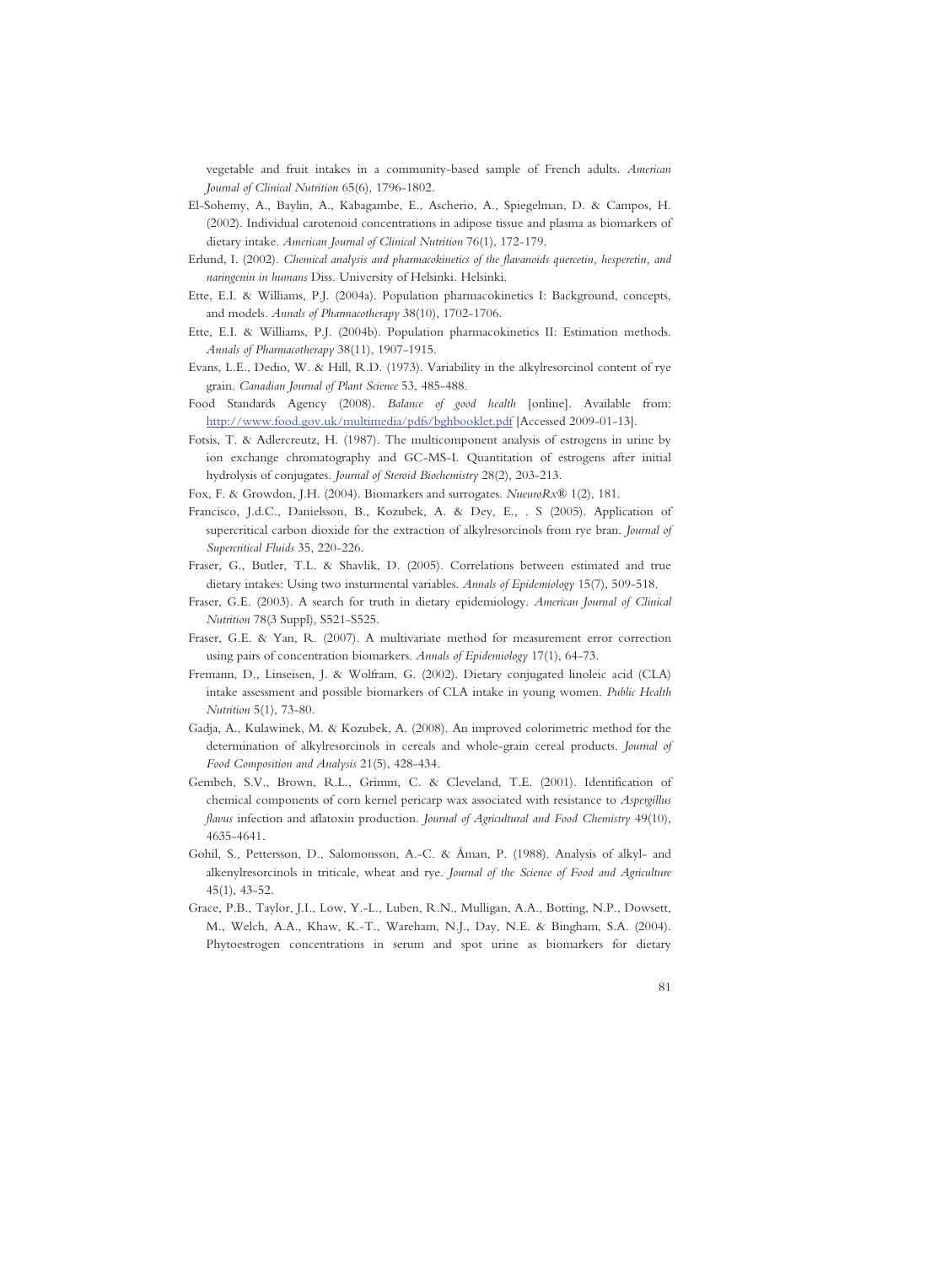phytoestrogen intake and their relation to breast cancer risk in European Prospective Investigation of Cancer and Nutrition-Norfolk. *Cancer Epidemiology Biomarkers & Prevention* 13(5), 698-708.

- Grandjean, P. (1995). Biomarkers in epidemiology. *Clinical Chemistry,* 41(12), 1800-1803.
- Harland, J.I. & Garton, L.E. (2007). Whole-grain intake as a marker of healthy body weight and adiposity. *Public Health Nutrition* 11(6), 554-563.
- Heiniö, R.-L., Liukkonen, K.-H., Myllymäki, O., Pihlava, J.-M., Adlercreutz, H., Heinonen, S.-M. & Poutanen, K. (2007). Quantities of phenolic compounds and their impacts on the perceived flavour attributes of rye grain. *Journal of Cereal Science* 47, 566- 578.
- Hengtrakul, P., Lorenz, K. & Mathias, M. (1990). Alkylresorcinols in U.S. and Canadian wheats and flours. *Cereal Chemistry,* 67(5), 413-417.
- Hjartåker, A., Lund, E. & Bjerve, K.S. (1997). Serum phospholipid fatty acid composition and habitual intake of marine foods registered by a semi-quantitative food frequency questionnaire. *European Journal of Clinical Nutrition* 51(11), 736-742.
- Hoseney, R.C. (Ed.) (1994). *Principles of Cereal Science and Technology*. St. Paul, Minnesota, USA: American Association of cereal chemists Inc.
- Hulka, B.S. (1990). Overview of biological markers. In: Hulka, B.S.*, et al.* (Eds.) *Biological Markers in Epidemiology.* New York: Oxford University Press.3-15).
- Hunter, D. (1998). Biochemical indicators of dietary intake. In: Willett, W.C. (Ed.) *Nutritional Epidemiology.* New York: Oxford University Press. p. 174-243.
- International Programme on Chemical Safety (2001). *Biomarkers in risk assessment: validity and validation* [online]. Available from:

http://www.inchem.org/documents/ehc/ehc/ehc222.htm#1.0 [Accessed 2009-01-13].

- Jaceldo-Siegl, K., Fraser, G.E., Chan, J., Franke, A. & Sabate, J. (2008). Validation of soy protein estimates from a food-frequency questionnaire with repeated 24-h recalls and isoflavonoid excretion in overnight urine in a Western population with a wide range of soy intakes. *American Journal of Clinical Nutrition* 87(5), 1422-1427.
- Jacobs, D.R., Jr. , Pereira, M.A., Stumpf, K., Pins, J.J. & Adlercreutz, H. (2002). Whole grain food intake elevates serum enterolactone. *British Journal of Nutrition* 88(2), 111-116.
- Jacobs, D.R., JR. , Slavin, J. & Marquart, L. (1995). Whole grain intake and cancer: a review of the literature. *Nutrition and Cancer* 24(3), 221-229.
- Jacobs, D.R., Jr., Meyer, K.A., Kushi, L.H. & Folsom, A.R. (1998). Whole-grain intake may reduce the risk of ischemic heart disease death in postmenopausal women: the Iowa Women's Health Study. *American Journal of Clinical Nutrition* 68(2), 248-257.
- Jacobs, D.R., Jr. & Steffen, L.M. (2003). Nutrients, foods, and dietary patterns as exposures in research: a framework for food synergy. *American Journal of Clinical Nutrition* 78(3 Suppl), S508-S513.
- Jansen, M.C.J.F., Van Kappel, A.L., Ocke, M.C., Van 't Veer, P., Boshuizen, H.C., Riboli, E. & Bueno-de-Mesquita, H.B. (2004). Plasma carotenoid levels in Dutch men and women, and the relation with vegetable and fruit consumption. *European Journal of Clinical Nutrition* 58(10), 1386-1395.
- Jensen, M.K., Koh-Banerjee, P., Franz, M., Sampson, L., GrØnbaek, M. & Rimm, E.B. (2006). Whole grains, bran, and germ in relation to homocysteine and markers of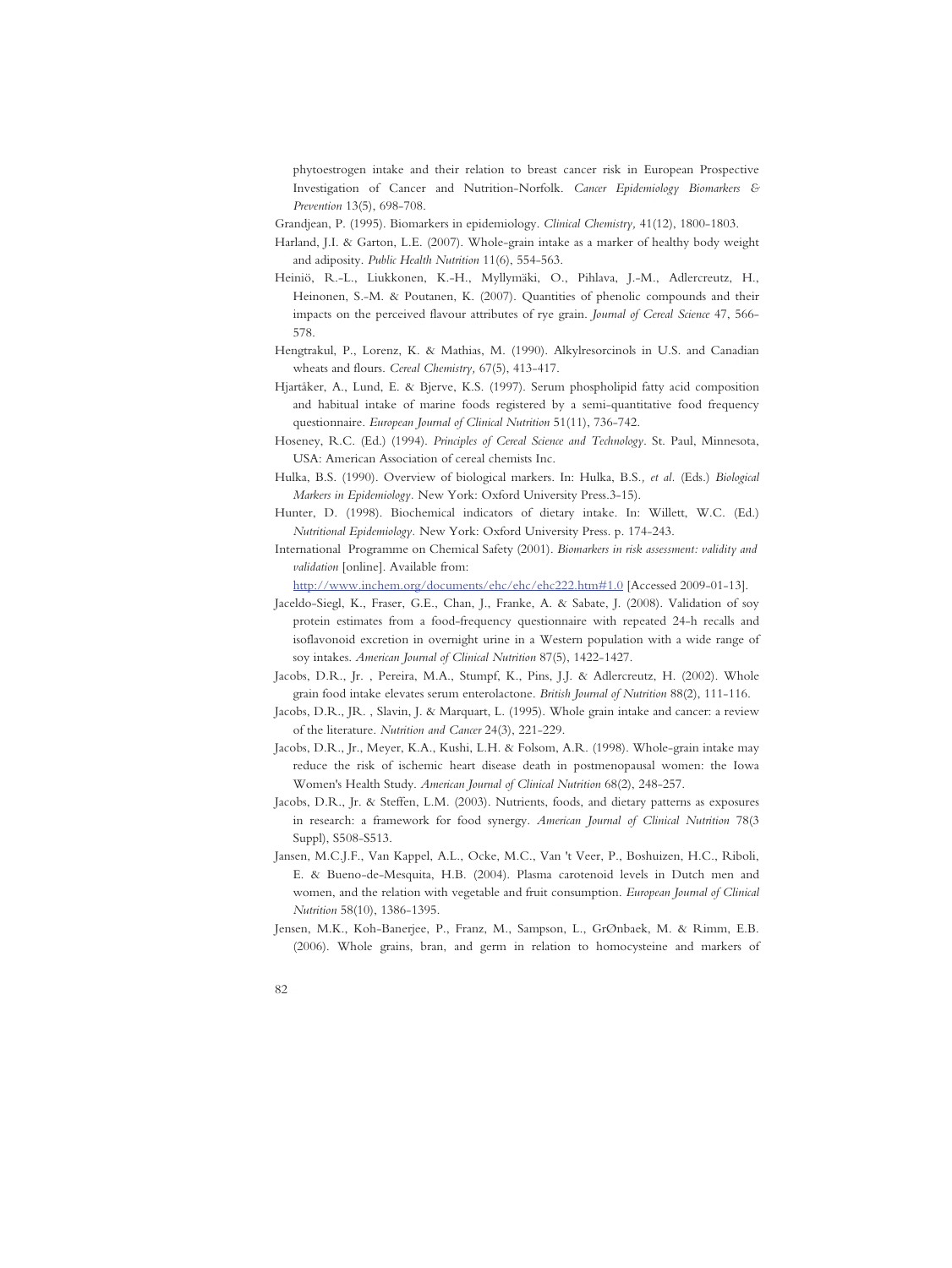glycemic control, lipids, and inflammation. *American Journal of Clinical Nutrition* 83(2), 275-283.

- Jensen, M.K., Koh-Banerjee, P., Hu, F.B., Franz, M., Sampson, L., Gronbaek, M. & Rimm, E.B. (2004). Intakes of whole grains, bran, and germ and the risk of coronary heart disease in men. *American Journal of Clinical Nutrition* 80(6), 1492-1499.
- Johnsen, N.F., Hausner, H., Olsen, A., Tetens, I., Christensen, J., Knudsen, K.E.B., Overvad, K. & Tjonneland, A. (2004). Intake of whole grains and vegetables determines the plasma enterolactone concentration of Danish women. *Journal of Nutrition* 134(10), 2691-2697.
- Juntunen, K.S., Mazur, W.M., Liukkonen, K.H., Uehara, M., Poutanen, K.S., Adlercreutz, H.C.T. & Mykkänen, H.M. (2000). Consumption of wholemeal rye bread increased serum concentrations and urinary excretion of enterolactone compared with consumption of white wheat bread in healthy Finnish men and women. *British Journal of Nutrition* 84(6), 839-846.
- Kaaks, R. & Ferrari, P. (2006). Dietary intake assessments in epidemiology: Can we know what we are measuring? *Annals of Epidemiology* 16(5), 377-380.
- Kaaks, R., Ferrari, P., Ciampi, A., Plummer, M. & Riboli, E. (2002). Uses and limitation of statistical accounting for random error correlations, in the validation of dietary questionnaire assessments. *Public Health Nutrition* 5(6A), 959-976.
- Kaaks, R., Riboli, E. & Sinha, R. (1997). Biochemical markers of dietary intake. *IARC Scientific Publications*(142), 103-26.
- Kaaks, R., Riboli, E. & van Staveren, W. (1995). Calibration of dietary intake measurements in prospective cohort studies. *American Journal of Epidemiology* 142(5), 548-556.
- Kaaks, R.J. (1997). Biochemical markers as additional measurements in studies of the accuracy of dietary questionnaire measurements: conceptual issues. *American Journal of Clinical Nutrition* 65(4 Suppl), S1232-S1239.
- Kardinaal, A.F.M., van't Veer, P., Brants, H.A.M., van den Berg, H., van Schoonhoven, J. & Hermus, R.J.J. (1995). Relations between antioxidant vitamins in adipose tissue, plasma, and diet. *American Journal of Epidemiology* 141(5), 440-450.
- Kelly, S.A.M., Summerbell, C.D., Brynes, A., Whittaker, V. & Frost, G. (2007). Wholegrain cereals for coronary heart disease *Cochrane Database of Systematic Reviews* Art. No.: CD005051. DOI: 10.1002/14651858.CD005051.pub2
- Key, T.J., Appleby, P.N., Allen, N.E., Travis, R.C., Roddam, A.W., Jenab, M., Egevad, L., Tjonneland, A., Johnsen, N.F., Overvad, K., Linseisen, J., Rohrmann, S., Boeing, H., Pischon, T., Psaltopoulou, T., Trichopoulou, A., Trichopoulos, D., Palli, D., Vineis, P., Tumino, R., Berrino, F., Kiemeney, L., Bueno-de-Mesquita, H.B., Quiros, J.R., Gonzalez, C.A., Martinez, C., Larranaga, N., Chirlaque, M.D., Ardanaz, E., Stattin, P., Hallmans, G., Khaw, K.-T., Bingham, S., Slimani, N., Ferrari, P., Rinaldi, S. & Riboli, E. (2007). Plasma carotenoids, retinol, and tocopherols and the risk of prostate cancer in the European Prospective Investigation into Cancer and Nutrition study. *American Journal of Clinical Nutrition* 86(3), 672-681.
- Kilkkinen, A., Stumpf, K., Pietinen, P., Valsta, L.M., Tapanainen, H. & Adlercreutz, H. (2001). Determinants of serum enterolactone concentration. *American Journal of Clinical Nutrition* 73(6), 1094-1100.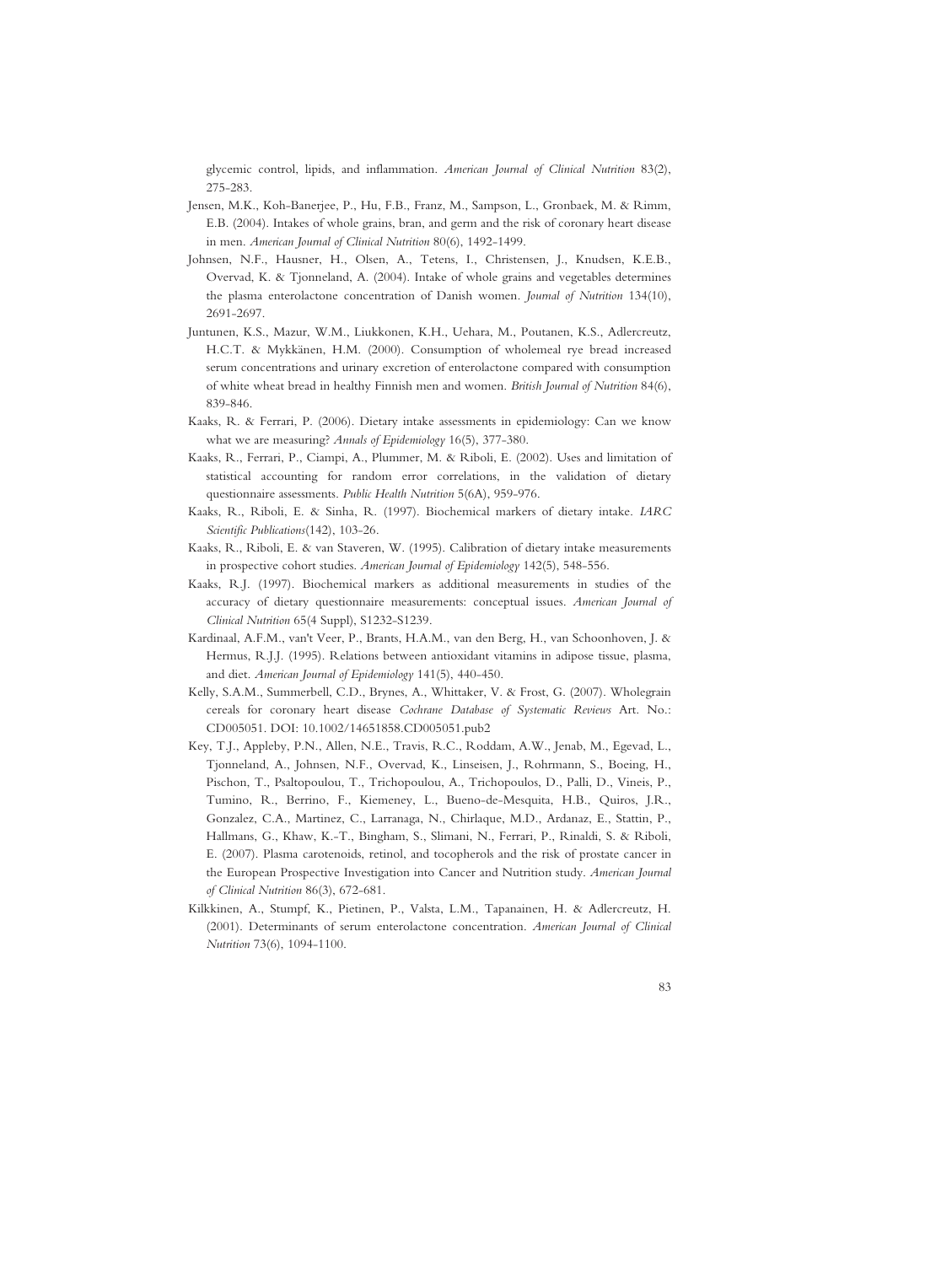- Kiyose, C., Saito, H., Kaneko, K., Hamamura, K., Tomioka, M., Ueda, T. & Igarashi, O. (2001).  $\alpha$ -tocopherol affects the urinary and biliary excretion of 2,7,8-trimethyl-2(2´carboxyethyl)-6-hydroxychroman,  $\gamma$ -tocopherol metabolite, in rats. *Lipids* 36(5), 467-472.
- Knödler, M., Kaiser, A., Carle, R. & Schieber, A. (2008). Profiling of Alk(en)ylresorcinols in cereal by HPLC-DAD-APcI-MS<sup>n</sup>. Analytical Bioanalytical Chemistry 391(1), 221-228.
- Kobayashi, M., Sasaki, S., Kawabata, T., Hasegawa, K., Akabane, M. & Tsugane, S. (2001). Single measurement of serum phospholipid fatty acid as a biomarker of specific fatty acid intake in middle-aged Japanese men. *European Journal of Clinical Nutrition* 55(8), 643-650.
- Koh-Banerjee, P., Franz, M., Sampson, L., Liu, S., Jacobs, D.R., Jr., Spiegelman, D., Willett, W. & Rimm, E. (2004). Changes in whole-grain, bran, and cereal fiber consumption in relation to 8-y weight gain among men. *American Journal of Clinical Nutrition* 80(5), 1237-1245.
- Kompauer, I., Heinrich, J., Wolfram, G. & Linseisen, J. (2006). Association of carotenoids, tocopherols and vitamin C in plasma with allergic rhinitis and allergic sensitation in adults. *Public Health Nutrition* 9(4), 472-479.
- Koskela, A., Linko-Parvinen, A.-M., Hiisivuori, P., Samaletdin, A., Kamal-Eldin, A., Tikkanen, M.J. & Adlercreutz, H. (2007). Quantification of alkylresorcinol metabolites in urine by HPLC with coulometric electrode array detection. *Clinical Chemistry,* 53(7), 1380-1383.
- Koskela, A., Samaletdin, A., Aubertin-Leheudre, M. & Adlercreutz, H. (2008). Quantification of alkylresorcinol metabolites in plasma by High-Performance Liquid Chromatography with Coulometric Electrode Array Detection. *Journal of Agricultural and Food Chemistry* 56(17), 7678-7681.
- Kozubek, A. (1995). Interaction of alkylresorcinols with proteins. *Acta Biochimica Polonica* 42(2), 241-246.
- Kozubek, A. & Demel, R.A. (1980). Permeability changes of erythrocytes and liposomes by 5-(n-alk(en)yl)resorcinols from rye. *Biochimica et Biophysica Acta* 603(2), 220-227.
- Kozubek, A. & Demel, R.A. (1981). The effect of 5-(n-alk(en)yl)resorcinols from rye on membrane structures. *Biochimica et Biophysica Acta* 642(2), 242-251.
- Kozubek, A. & Tyman, J.H.P. (1999). Resorcinolic lipids, the natural non-isoprenoid phenolic amphiphiles and their biological activity. *Chemical Reviews* 99(1), 1-26.
- Kulawinek, M., Jaromin, A., Kozubek, A. & Zarnowski, R. (2008). Alkylresorcinols in selected Polish rye and wheat cereals and whole-grain cereal products. *Journal of Agricultural and Food Chemistry* 56(16), 7236-7242.
- Landberg, R., Andersson, A.M., Åman, P. & Kamal-Eldin, A. (2008a). Comparison of GC and colorimetry for the determination of alkylresorcinol homologues in cereal grains and products. *Food Chemistry* In press
- Landberg, R., Kamal-Eldin, A., Andersson, R. & Åman, P. (2005). Alkylresorcinols in durum wheat (*Triticum durum*) kernels and pasta products. *Journal of Agricultural and Food Chemistry* 54(8), 3012-3014.
- Landberg, R., Kamal-Eldin, A., Salmenkallio-Martilla, M., Rouau, X. & Åman, P. (2008b). Localization of alkylresorcinols in barley, wheat and rye kernels. *Cereal Chemistry,* 48(2), 401-406.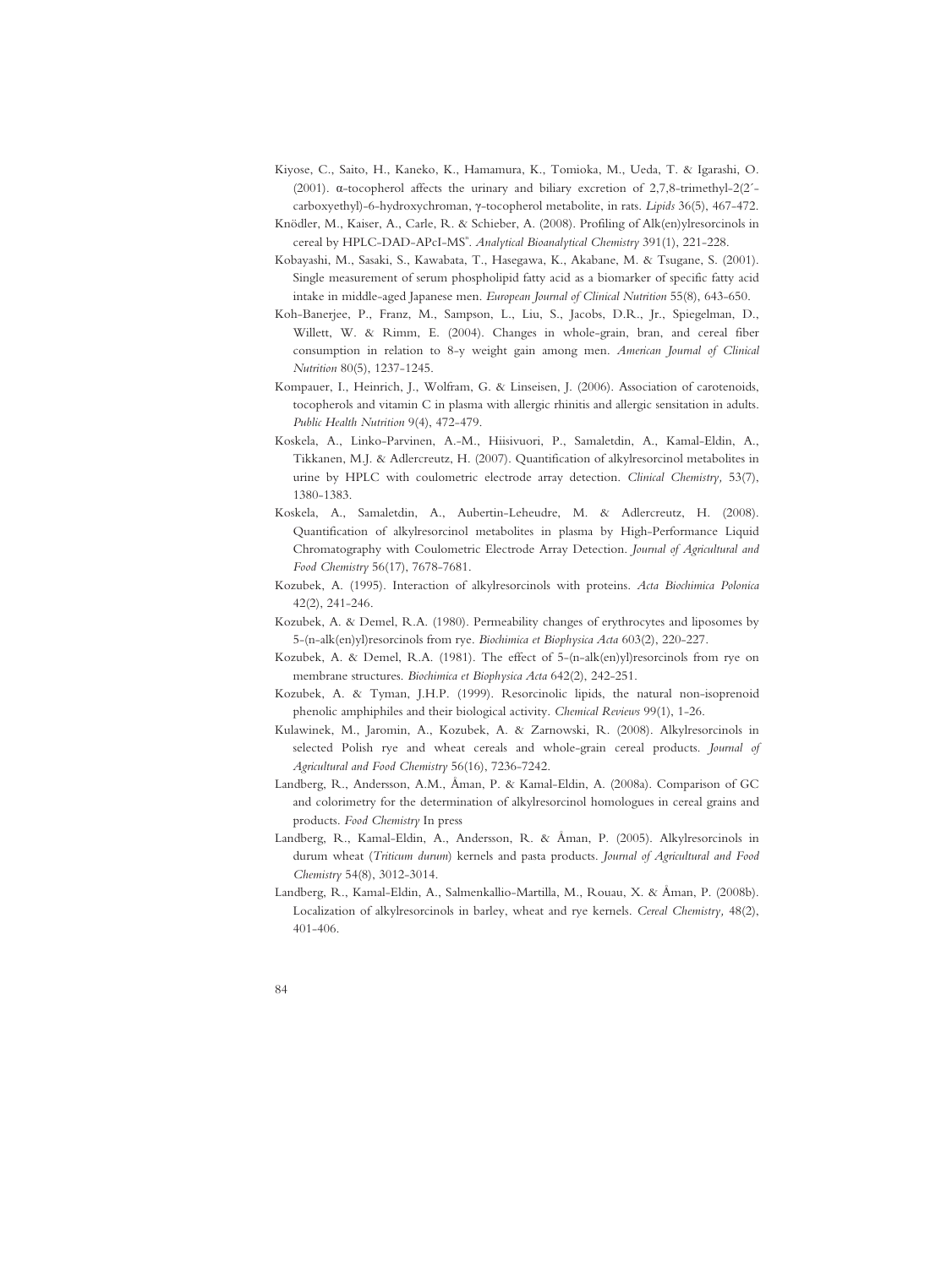- Lang, R. & Jebb, S.A. (2003). Who consumes whole grains, and how much? *Proceedings of the Nutrition Society* 62(1), 123-127.
- Lang, R., Thane, C.W., Bolton-Smith, C. & Jebb, S.A. (2003). Consumption of wholegrain foods by British adults: findings from further analysis of two national dietary surveys. *Public Health Nutrition* 6(5), 479-484.
- Larsson, S.C., Giovannucci, E., Bergkvist, L. & Wolk, A. (2005). Whole grain consumption and risk of colorectal cancer: a population-based cohort of 60 000 women. *British Journal of Cancer* 92(9), 1803-1807.
- Lin, J. (1998). Applications and limitations of interspecies scaling and *in vitro* extrapolation in pharmacokinetics. *Drug Metabolism and Disposition,* 26(12), 1202-1212.
- Linko-Parvinen, A.M. (2006). *Cereal alkylresorcinols as dietary biomarkers- Absorption and occurrence in biological membranes [dissertation].* Diss. University of Helsinki. Helsinki.
- Linko-Parvinen, A.M., Landberg, R., Tikkanen, M.J., Adlercreutz, H. & Peñalvo, J.L. (2007). Whole-grain alkylresorcinols are transported in human plasma lipoproteins, and their intake corresponds to plasma concentrations. *Journal of Nutrition* 137, 1137-1142.
- Linko, A.-M., Ross, A.B., Kamal-Eldin, A., Serena, A., Bjørnbak Kjær, A.K., Jørgensen, H., Peñalvo, J.L., Adlercreutz, H., Åman, P. & Bach Knudsen, K.E. (2006). Kinetics of the appearance of cereal alkylresorcinols in pig plasma. *British Journal of Nutrition* 95(2), 282- 287.
- Linko, A., Juntunen, K., Mykkanen, H. & Adlercreutz, H. (2005). Whole-grain rye bread consumption by women correlates with plasma alkylresorcinols and increases their concentration compared with low-fiber. *Journal of Nutrition* 135(3), 580-583.
- Linko, A.M. & Adlercreutz, H. (2005). Whole-grain rye and wheat alkylresorcinols are incorporated into human erythrocyte membranes. *British Journal of Nutrition* 93(1), 11-13.
- Linko, A.M., Parikka, K., Wähälä, K. & Adlercreutz, H. (2002). Gas chromatographic-mass spectrometric method for the determination of alkylresorcinols in human plasma *Analytical Biochemistry* 308(2), 307-313.
- Livingstone, M.B. & Black, A.E. (2003). Markers of the validity of reported energy intake. *Journal of Nutrition* 133(3 Suppl), S895-S920.
- Longnecker, M.P., Stram, D.O., Taylor, P.R., Levander, O.A., Marmion, H., Veillon, C., McAdam, P.A., Patterson, K.Y., Holden, J.M., Morris, J.S., Swanson, C.A. & Willett, W.C. (1996). Use of selenium concentration in whole blood, serum, toenails, or urine as a surrogate measure of selenium intake. *Epidemiology* 7(4), 384-390.
- Lucenteforte, E., Garavello, W., Bosetti, C. & la Vecchia, C. (2008). Dietary factors and oral and pharyngeal cancer risk. *Oral Oncology* doi: 10.1016/j.oraloncology.2008.09.002
- Luceri, C., Caderni, G., Lodovici, M., Spagnesi, M.T., Monserrat, C., Lancioni, L. & Dolara, P. (1996). Urinary excretion of sucrose and fructose as a predictor of sucrose intake in dietary intervention studies. *Cancer Epidemiology Biomarkers & Prevention* 5(3), 167-171.
- Marckmann, P., Lassen, A., Haraldsdottir, J. & Sandstrom, B. (1995). Biomarkers of habitual fish intake in adipose tissue. *American Journal of Clinical Nutrition* 62(5), 956-959.
- Marquart, L., Miller Jones, J., Cohen, E.A. & Poutanen, K. (2005). The future of whole grains. In: Marquart, L.*, et al.* (Eds.) *Whole Grains & Health.* Iowa, USA: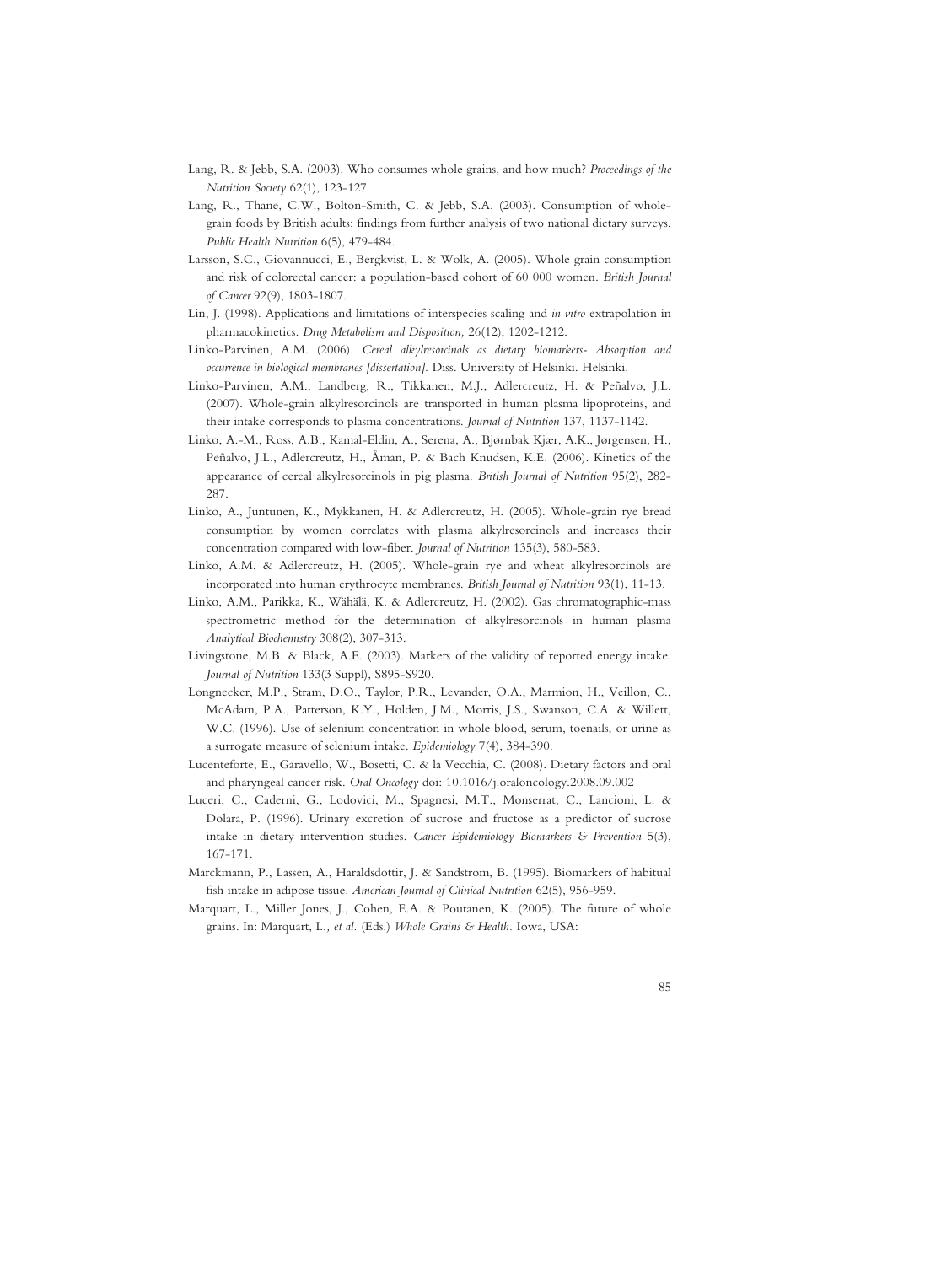- Marshall, J.R. (2003). Methodological and statistical considerations regarding use of biomarkers of nutritional exposure in epidemiology. *Journal of Nutrition* 133(3), 881S-887.
- Maruvada, P. & Srivastava, S. (2004). Biomarkers for cancer diagnosis: Implications for nutritional research. *Journal of Nutrition* 134(6), 1640S-1645.
- Mattila, P., Pihlava, J.M. & Hellstrom, J. (2005). Contents of phenolic acids, alkyl- and alkenylresorcinols, and avenanthramides in commercial grain products. *Journal of Agricultural and Food Chemistry* 53(21), 8290-8295.
- McCullough, M.L., Robertson, A.S., Jacobs, E.J., Chao, A., Calle, E.E. & Thun, M.J. (2001). A prospective study of diet and stomach cancer mortality in United States men and women. *Cancer Epidemiology Biomarkers & Prevention* 10(11), 1201-1205.
- McNaughton, S.A., Marks, G.C., Gaffney, P., Williams, G. & Green, A. (2004). Validation of a food-frequency questionnaire assessment of carotenoid and vitamin E intake using weighed food records and plasma biomarkers: The method of triads model. *European Journal of Clinical Nutrition* 59(2), 211-218.
- Mellen, P.B., Walsh, T.F. & Herrington, D.M. (2006). Whole grain intake and cardiovascular disease: A meta-analysis. *Nutrition, Metabolism & Cardiovascular Diseases* 18(4), 283-290.
- Mennen, L.I., Sapinho, D., Ito, H., Bertrais, S., Galan, P., Hercberg, S. & Scalbert, A. (2006). Urinary flavanoids and phenolic acids as biomarkers of intake for polyphenol-rich foods. *British Journal of Nutrition* 96, 191-198.
- Montonen, J., Knekt, P., Jarvinen, R., Aromaa, A. & Reunanen, A. (2003). Whole-grain and fiber intake and the incidence of type 2 diabetes. *American Journal of Clinical Nutrition* 77(3), 622-629.
- Mullin, W.J., Wolynetz, M.S. & Emery, J.P. (1992). A comparison of methods for the extraction and quantitation of alk(en)ylresorcinols. *Journal of Food Composition and Analysis* 5, 216-223.
- National Food Institute (2008). *Definition og vidensgrundlag for anbefaling af fuldkornsindtag i Danmark* [online]. Available from: http://www.vet.dtu.dk [Accessed 2009-01-20].
- National Public Health Institute (2007). *The National Findiet 2007 Study* [online]. Available from: www.ktl.fi/portal/2920 [Accessed 2009-01-20].
- Nierenberg, D.W., Stukel, T.A., Baron, J.A., Dain, B.J. & Greenberg, E.R. (1991). Determinants of increase in plasma concentration of beta-carotene after chronic oral supplementation. The Skin Cancer Prevention Study Group. *American Journal of Clinical Nutrition* 53(6), 1443-1449.
- Noroozi, M., Burns, J., Crozier, A., Kelly, I.E. & Lean, M.E.J. (2000). Prediction of dietary flavanol consumption from fasting plasma concentration or urinary excretion. *European Journal of Clinical Nutrition* 54, 143-149.
- Nyström, L., Lampi, A.-M., Andersson, A.A.M., Kamal-Eldin, A., Gebruers, K., Courtin, C.M., Delcour, J.A., Li, L., Ward, J.L., Fras, Anna, Boros, D., Rakszegi, M., Bedo, Zoltan, Shewry, P.R. & Piironen, V. (2008). Phytochemicals and Dietary Fiber Components in Rye Varieties in the HEALTHGRAIN Diversity Screen. *Journal of Agricultural and Food Chemistry* 56(21), 9758-9766.
- Ocke, M.C. & Kaaks, R.J. (1997). Biochemical markers as additional measurements in dietary validity studies: application of the method of triads with examples from the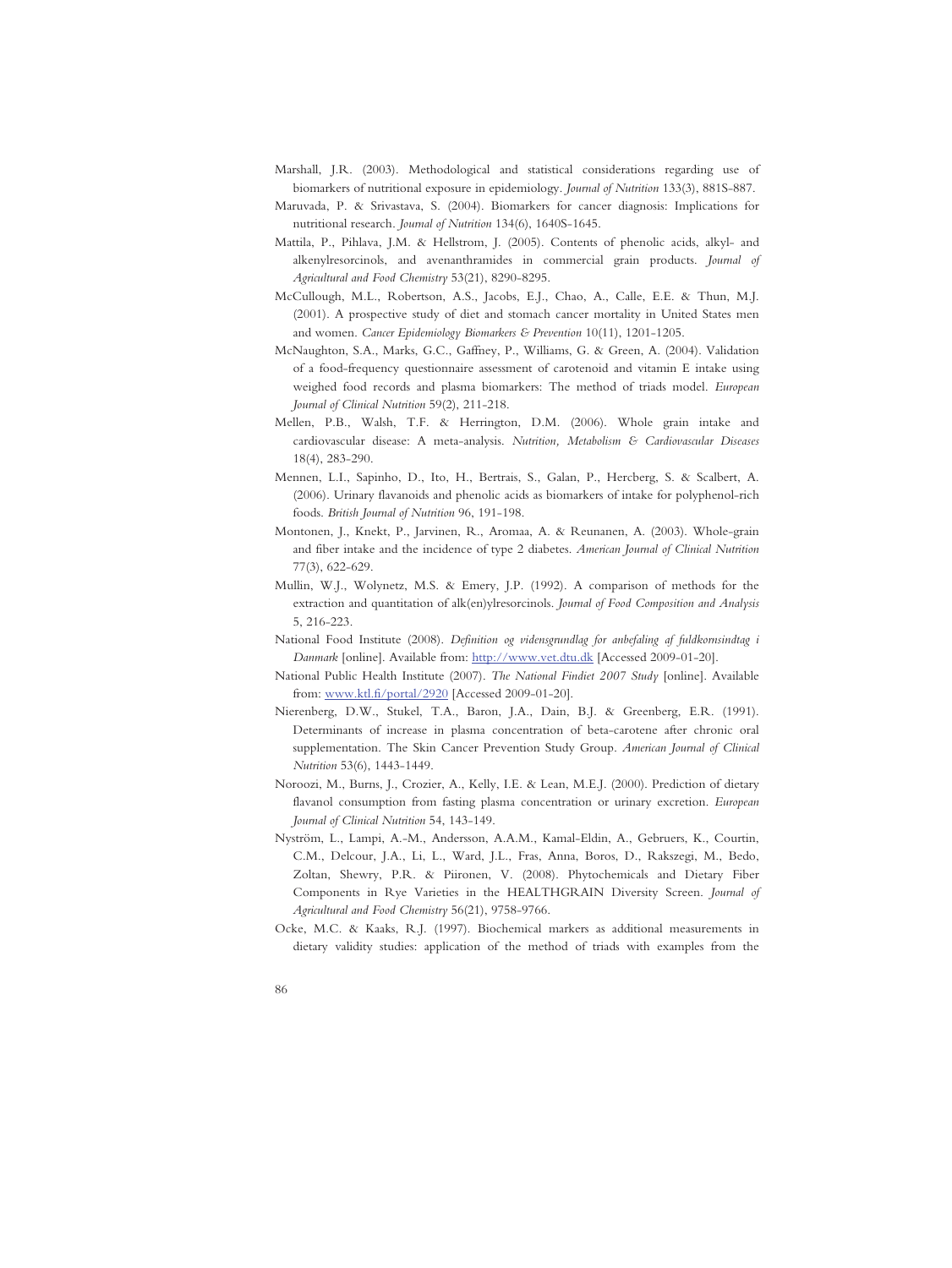European Prospective Investigation into Cancer and Nutrition. *American Journal of Clinical Nutrition* 65(4), 1240S-1245.

- Peeters, P.H.M., Slimani, N., van der Schouw, Y.T., Grace, P.B., Navarro, C., Tjonneland, A., Olsen, A., Clavel-Chapelon, F., Touillaud, M., Boutron-Ruault, M.-C., Jenab, M., Kaaks, R., Linseisen, J., Trichopoulou, A., Trichopoulos, D., Dilis, V., Boeing, H., Weikert, C., Overvad, K., Pala, V., Palli, D., Panico, S., Tumino, R., Vineis, P., Buenode-Mesquita, H.B., van Gils, C.H., Skeie, G., Jakszyn, P., Hallmans, G., Berglund, G., Key, T.J., Travis, R., Riboli, E. & Bingham, S.A. (2007). Variations in plasma phytoestrogen concentrations in European adults. *Journal of Nutrition* 137(5), 1294-1300.
- Pereira, M.A., Jacobs, D.R., Jr., Pins, J.J., Raatz, S.K., Gross, M.D., Slavin, J.L. & Seaquist, E.R. (2002). Effect of whole grains on insulin sensitivity in overweight hyperinsulinemic adults. *American Journal of Clinical Nutrition* 75(5), 848-855.
- Potischman, N. (2003). Biologic and methodologic issues for nutritional biomarkers. *Journal of Nutrition* 133(3), 875S-880.
- Potischman, N. & Freudenheim, J.L. (2003). Biomarkers of Nutritional Exposure and Nutritional Status: An overview. *Journal of Nutrition* 133(3), 873S-874.
- Potischman, N. & Weed, D.L. (1999). Causal criteria in nutritional epidemiology. *American Journal of Clinical Nutrition* 69(6), 1309S-1314.
- Prentice, R., Sugar, E., Wang, C.Y., Neuhouser, M. & Patterson, R. (2002). Research strategies and the use of nutrient biomarkers in studies of diet and chronic disease. *Public Health Nutrition* 5(6A), 977-984.
- Prentice, R.L., Willett, W.C., Greenwald, P., Alberts, D., Bernstein, L., Boyd, N.F., Byers, T., Clinton, S.K., Fraser, G., Freedman, L., Hunter, D., Kipnis, V., Kolonel, L.N., Kristal, B.S., Kristal, A., Lampe, J.W., McTiernan, A., Milner, J., Patterson, R.E., Potter, J.D., Riboli, E., Schatzkin, A., Yates, A. & Yetley, E. (2004). Nutrition and Physical Activity and Chronic Disease Prevention: Research Strategies and Recommendations. *journal of the National Cancer Institute* 96(17), 1276-1287.
- Priebe, M.G., van Binsbergen, J.J., de Vos, R. & Vonk, R.J. (2008). Whole grain foods for the prevention of type 2 diabetes mellitus. . *Cochrane Database of Systematic Reviews* Art. No.: CD006061. DOI: 10.1002/14651858.CD006061.pub2(Issue 1)
- Resnicow, K., Odom, E., Wang, T., Dudley, W.N., Mitchell, D., Vaughan, R., Jackson, A. & Baranowski, T. (2000). Validation of three food frequency questionnaires and 24-hour recalls with serum carotenoid levels in a sample of African-American adults. *American Journal of Epidemiology* 152(11), 1072-1080.
- Rigotti, A. (2007). Absorption, transport, and tissue delivery of vitamin E. *Moleculuar Aspects of Medicine,* 28, 423-436.
- Ritchie, A.R., Morton, M.S., Deighton, N., Blake, A. & Cummings, J.H. (2004). Plasma and urinary phyto-estrogens as biomarkers of intake: validation by duplicate diet analysis. *British Journal of Nutrition* 91, 447-457.
- Rosner, B. & Willett, W.C. (1988). Interval estimates for correlation coefficients corrected for within-person variation: Implications for study design and hypothesis testing. *American Journal of Epidemiology* 127(2), 377-386.
- Ross, A., Kamal-Eldin, A., Lundin, E.A., Zhang, J.-X., Hallmans, G. & Åman, P. (2003a). Cereal alkylresorcinols are absorbed by humans. *Journal of Nutrition* 133, 2222-2224.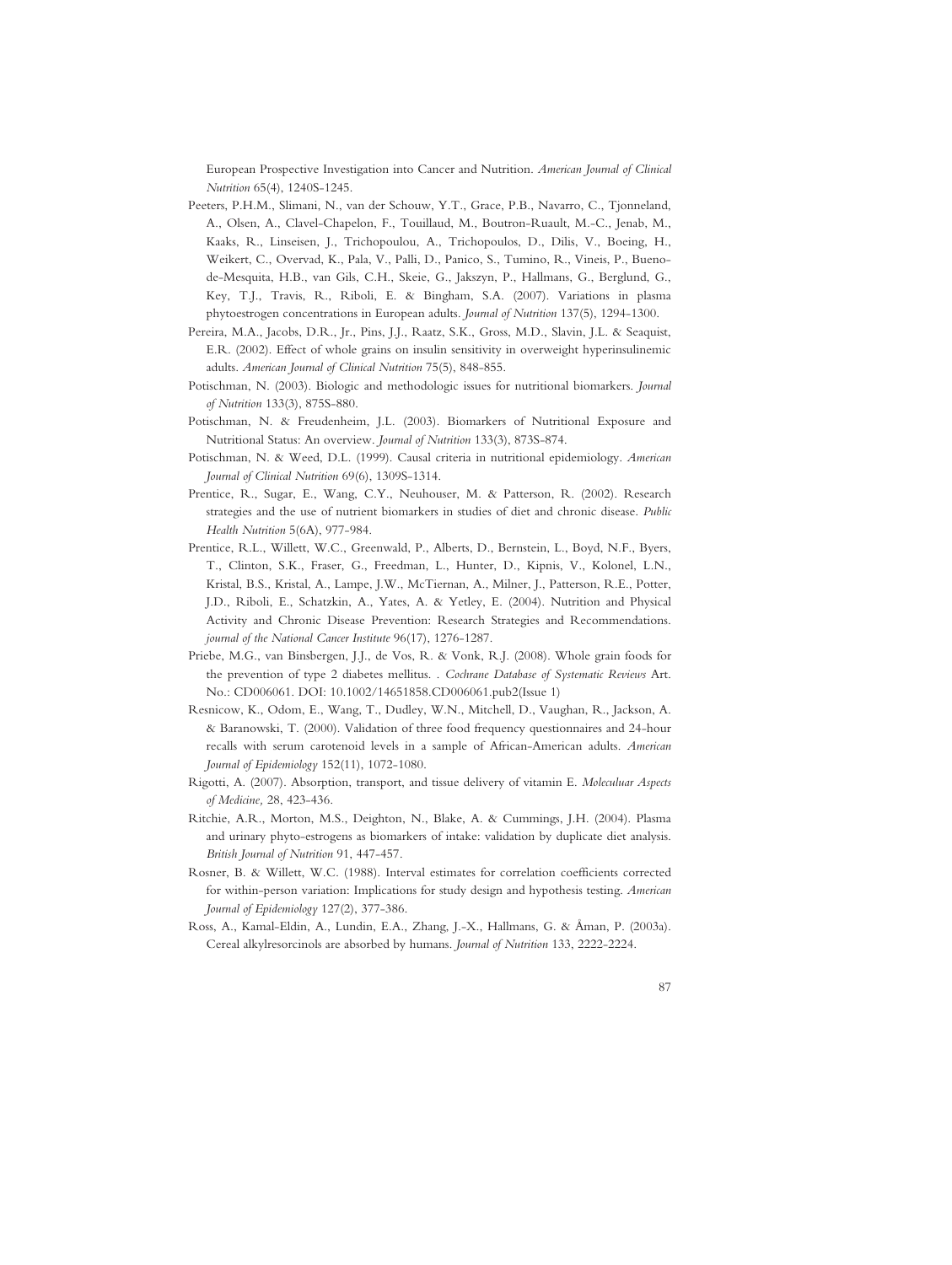- Ross, A., Shepherd, M., Schupphaus, M., Sinclair, V., Alfaro, B., Kamal-Eldin, A. & Åman, P. (2003b). Alkylresorcinols in cereals and cereal products. *Journal of Agricultural and Food Chemistry* 51(14), 4111-4118.
- Ross, A.B., Becker, W., Chen, Y., Kamal-Eldin, A. & Åman, P. (2004a). Intake of alkylresorcinols from wheat and rye in the United Kingdom and Sweden. *British Journal of Nutrition* 94, 496-499.
- Ross, A.B., Chen, Y., Frank, J., Swanson, J.E., Parker, R.S., Kozubek, A., Lundh, T., Vessby, B., Aman, P. & Kamal-Eldin, A. (2004b). Cereal Alkylresorcinols Elevate {gamma}-Tocopherol Levels in Rats and Inhibit {gamma}-Tocopherol Metabolism In Vitro. *Journal of Nutrition* 134(3), 506-510.
- Ross, A.B., Kamal-Eldin, A., Jung, C., Shepherd, M.J. & Åman, P. (2001a). Gas chromatographic analysis of alkylresorcinols in rye (Secale cereale L) grains. *Journal of the Science of Food and Agriculture* 81, 1405-1411.
- Ross, A.B., Kamal-Eldin, A. & Åman, P. (2004c). Dietary alkylresorcinols: Absorption, bioactivities, and possible use as biomarkers of whole-grain wheat- and rye-rich foods. *Nutrition Reviews* 62(3), 81-95.
- Ross, A.B., Kamal-Eldin, A., Åman, P., Lundin, E., Zhang, J.-X. & Hallmans, G. (2001b). Alkylresorcinols are absorbed by humans. In: Liukkonen, K.*, et al.* (Eds.) *Proceedings of Whole grain and human health*, Helsinki.
- Ross, A.B., Shepherd, M.J., E., B.K.K., Giltsö, V., Bowey, E., Phillips, J., Rowland, I., Z-X., G., Massay, D.J.R., Åman, P. & Kamal-Eldin, A. (2003c). Absorption of dietary alkylresorcinols in ileal-cannulated pigs and rats. *British Journal of Nutrition* 90, 787-794.
- Ross, A.B., Åman, P., Andersson, R. & Kamal-Eldin, A. (2004d). Chromatographic analysis of alkylresorcinols and their metabolites. *Journal of Chromatography A* 1054(1-2), 157-164.
- Ross, A.B., Åman, P. & Kamal-Eldin, A. (2004e). Identification of cereal alkylresorcinol metabolites in human urine--potential biomarkers of wholegrain wheat and rye intake. *Journal of Chromatography B* 809(1), 125-130.
- Rowland, M. & Tozer, T.N. (1995). *Clinical Pharmacokinetics- Concepts and Applications*. 3rd edition. Phiadelphia: Lippincott Williams & Wilkins.
- Schatzkin, A., Kipnis, V., Carroll, R.J., Midthune, D., Subar, A.F., Bingham, S., Schoeller, D.A., Troiano, R.P. & Freedman, L.S. (2003). A comparison of a food frequency questionnaire with a 24-hour recall for use in an epidemiological cohort study: results from the biomarker-based Observing Protein and Energy Nutrition (OPEN) study. *International Journal of Epidemiology* 32(6), 1054-1062.
- Schatzkin, A., Mouw, T., Park, Y., Subar, A.F., Kipnis, V., Hollenbeck, A., Leitzmann, M.F. & Thompson, F.E. (2007). Dietary fiber and whole-grain consumption in relation to colorectal cancer in the NIH-AARP Diet and Health Study. *American Journal of Clinical Nutrition* 85(5), 1353-1360.
- Schulte, P.A. & Talaska, G. (1995). Validity criteria for the use of biological markers of exposure to chemical agents in environmental epidemiology. *Toxicology* 101, 73-88.
- Seitz, L.M. (1992). Identification of 5-(2-oxoalkyl)resorcinols and 5-(2- Oxoalkenyl)resorcinols in Wheat and Rye Grains. *Journal of Agricultural and Food Chemistry* 40(9), 1541-1546.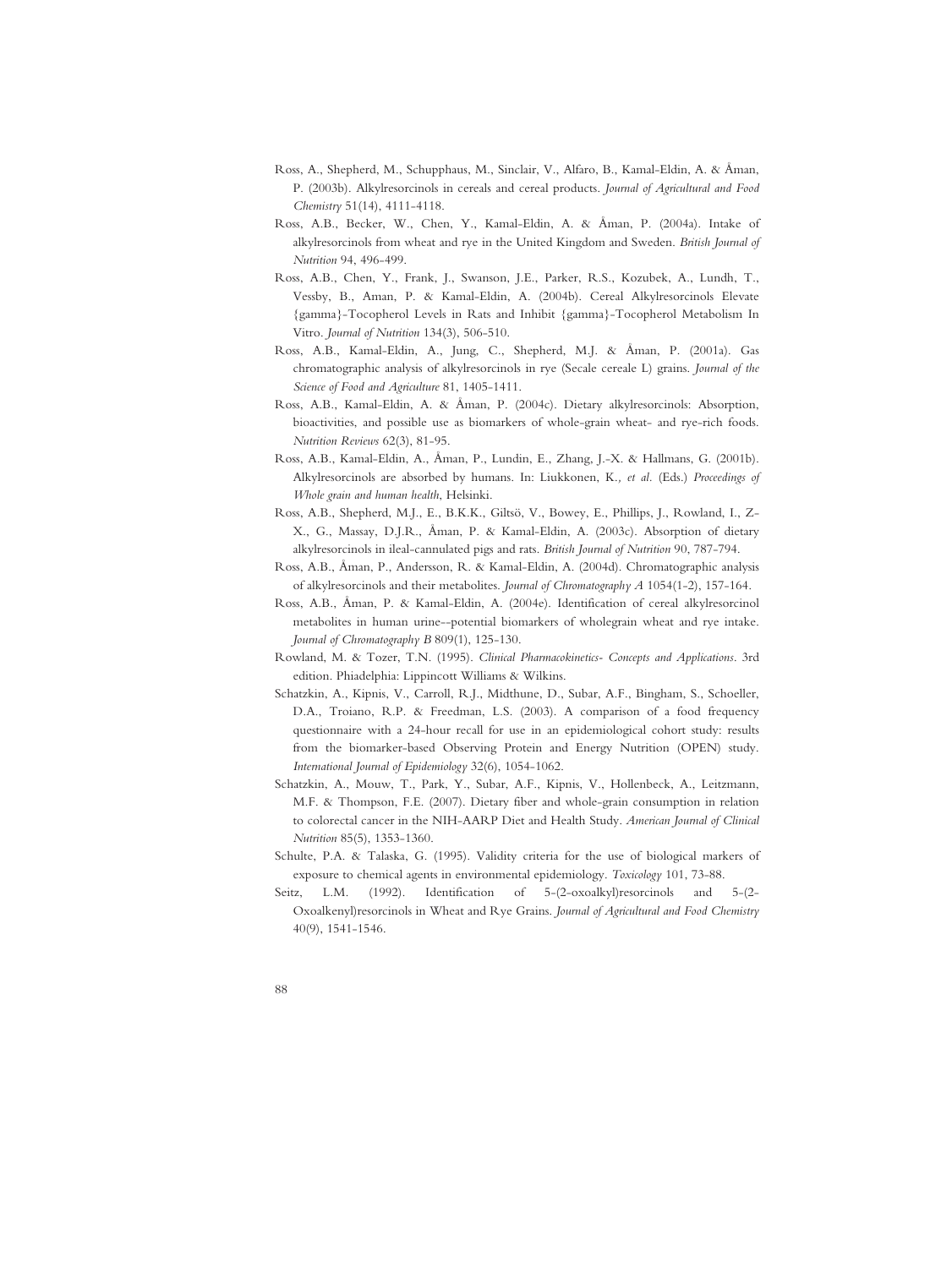- Setchell, K.D.R., Lawson, A.M., Mitchell, F.L., Adlercreutz, H., Kirk, D.N. & Axelson, M. (1980). Lignans in man and in animal species. *Nature* 287(5784), 740-742.
- Slavin, J. (2005a). Whole grains and cardiovascular disease. In: Marquart, L.*, et al.* (Eds.) *Whole grains & health.* Iowa: Blackwell Publishing.
- Slavin, J., Jacobs, D. & Marquart, L. (1997). Whole-grain consumption and chronic disease: protective mechanisms. *Nutrition and Cancer* 27(1), 14-21.
- Slavin, J.L. (2005b). Dietary fiber and body weight. *Nutrition* 21, 411-418.
- Slotnick, M.J. & Nriagu, J.O. (2004). Validity of human nails as a biomarker of arsenic and selenium exposure: A review. *Environmental Research,* 102(1), 125-139.
- Sonestedt, E., Ericson, U., Gullberg, B., Penalvo, J.L., Adlercreutz, H. & Wirfalt, E. (2007). Variation in fasting and non-fasting serum enterolactone concentrations in women of the Malmo Diet and Cancer cohort. *European Journal of Clinical Nutrition* 62(8), 1005-1009.
- Spencer, J.P.E., El Mohsen, A.M.M., Minihane, A.-M. & Mathers, J.C. (2008). Biomarkers of the intake of dietary phenols: strengths, limitations and application in nutrition research. *British Journal of Nutrition* 99, 12-22.
- Spiller, G.A. (2002). Whole grains, whole wheat and white flours in history. In: Marquart, L.*, et al.* (Eds.) *Whole-Grain Foods in Health and Disease.* St. Paul, Minnesota, USA
- Stumpf, K. (2004). *Serum enterolactone as a biological marker and in breast cancer: from laboratory to epidemiological studies.* Diss. Helsinki university. Helsinki.
- Subar, A.F., Kipnis, V., Troiano, R.P., Midthune, D., Schoeller, D.A., Bingham, S., Sharbaugh, C.O., Trabulsi, J., Runswick, S., Ballard-Barbash, R., Sunshine, J. & Schatzkin, A. (2003). Using intake biomarkers to evaluate the extent of dietary misreporting in a large sample of adults: The OPEN study. *American Journal of Epidemiology* 158(1), 1-13.
- Swanson, J.E., Ben, R.N., Burton, G.W. & Parker, R.S. (1999). Urinary excretion of 2,7,8 trimethyl-2-(ß-carboxyethyl)-6-hydroxychroman is a major route of elimination of {gamma}-tocopherol in humans. *journal of Lipid Research* 40(4), 665-671.
- Swedish Nutrition Foundation (2004). *Health claims in the labelling and marketing of food products. The food sector's Code of Practice.* [online]. Available from: www.hpinfo.nu/swecode\_2004\_1.pdf [Accessed 2009-01-13].
- Tarasuk, V.S. & Brooker, A.-S. (1997). Interpreting epidemiologic studies of diet-disease relationships. *Journal of Nutrition* 127(9), 1847-1952.
- Tasevska, N., Runswick, S.A. & Bingham, S.A. (2006). Urinary potassium is as reliable as urinary nitrogen for use as a recovery biomarker in dietary studies of free living individuals. *Journal of Nutrition* 136(5), 1334-1340.
- Tasevska, N., Runswick, S.A., McTaggart, A. & Bingham, S.A. (2005). Urinary sucrose and fructose as biomarkers for sugar consumption. *Cancer Epidemiology Biomarkers & Prevention* 14(5), 1287-1294.
- Tasveska, N., Runswick, S.A., McTaggart, A. & Bingham, S.A. (2008). Twenty-four-hour urinary thiamine as a biomarker for the assessment of thiamine intake. *European Journal of Clinical Nutrition* 62, 1139-1147.
- Thane, C.W., Jones, A.R., Stephen, A.M., Seal, C.J. & Jebb, S.A. (2005). Whole-grain intake of British young people aged 4-18 years. *British Journal of Nutrition* 94(5), 825-831.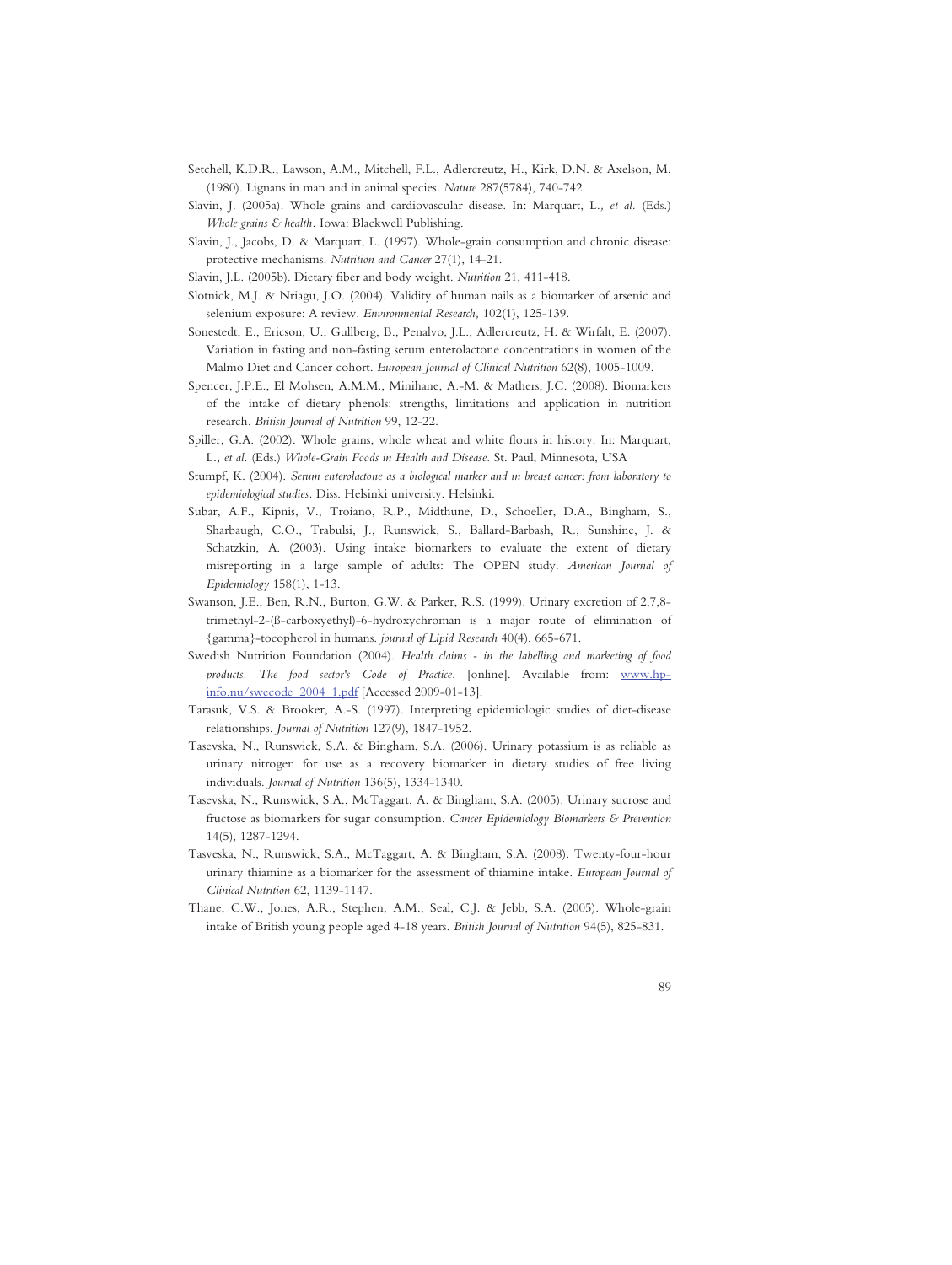- Thane, C.W., Jones, A.R., Stephen, A.M., Seal, J.C. & Jebb, S.A. (2007). Comparative whole-grain intake of British adults in 1986-7 and 2000-1. *British Journal of Nutrition* 97(5), 987-992.
- Thiebaut, A.C.M., Freedman, L.S., Carroll, R.J. & Kipnis, V. (2007). Is it necessary to correct for measurement error in nutritional epidemiology? *Annals of Internal Medicine* 146(1), 65-67.
- Tluscik, F. (1978). Localization of the alkylresorcinols in rye and wheat caryopses. *Acta Societatis Botanicum Poloniae,* 47(3), 211-218.
- Tluscik, F., Kozubek, A. & Mejbaum-Katzellebogen, W. (1981). Colorimetric micromethod for determination of 5-n-alk(en)ylresorcinols. *Acta Societatis Botanicorum Poloniae,* 50, 645- 651.
- Traber, M.G. & Kayden, H.J. (1989). Preferential incorporation of alpha-tocopherol vs gamma-tocopherol in human lipoproteins. *American Journal of Clinical Nutrition* 49(3), 517- 526.
- Tworoger, S.S. & Hankinson, S.E. (2006). Use of biomarkers in epidemiological studies: minimizing the influence of measurment error in the study design and analysis. *Cancer Causes & Control* 17, 889-899.
- U.S Department of Health and Human Services & U.S. Department of Agriculture (2005). *Dietary guidelines for Americans 2005* [online]. Available from: www.healthierus.gov/dietaryguidelines [Accessed 2009-01-13].
- U.S. Food and Drug Administration (2006). *Guidance for industry and FDA staff: Whole grain label statements [Draft Guidance]* [online]. Available from:

http://www.cfsan.fda.gov/~dms/flgragui.html [Accessed 2009-01-22].

- Walker, A. & Blettner, M. (1985). Comparing imperfect measures of exposure. *American Journal of Epidemiology* 121(6), 783-790.
- van't Veer, P., Kardinaal, A., Bausch-Goldbohm, R.A. & Kok, F.J. (1993). Biomarkers for validation. *European Journal of Clinical Nutrition* 47(2 Suppl), S58-S63.
- van Dam, R.M. & Hu, F.B. (2008). Are alkylresorcinols accurate biomarkers for whole grain intake? *American Journal of Clinical Nutrition* 87(4), 797-798.
- van Kappel, A.L., Steghens, J.-P., Zeleniuch-Jacquotte, A., Chajès, V., Toniolo, P. & Riboli, E. (2001). Serum carotenoids as biomarkers of fruit and vegetable consumption in the New York Women´s Halth Study. *Public Health Nutrition* 4(3), 829-835.
- Ward, H., Chapelais, G., Kuhnle, G.C., Luben, R., Khaw, K.-T. & Bingham, S. (2008). Breast cancer risk in relation to urinary and serum biomarkers of phytoestrogen exposure in the European Prospective into Cancer-Norfolk cohort study. *Breast Cancer Research* 10, 1-9.
- Verdeal, K. & Lorenz, K. (1976). Alkylresorcinols in wheat, rye, and triticale. *Cereal chemistry* 54(3), 475-483.
- Verhagen, H., Coolen, S., Duchateau, G., Hamer, M., Kyle, J. & Rechner, A. (2004). Assessment of the efficacy of functional food ingredients--introducing the concept "kinetics of biomarkers". *Mutation Research/Fundamental and Molecular Mechanisms of Mutagenesis* 551(1-2), 65-78.
- Verhagen, H., Hageman, G.J., Rauma, A.-L., Versluis-de Haan, G., van Herwijnen, H.H.M., de Groot, J., Törrönen, R. & Mykkänen, H. (2001). Biomonitoring tthe intake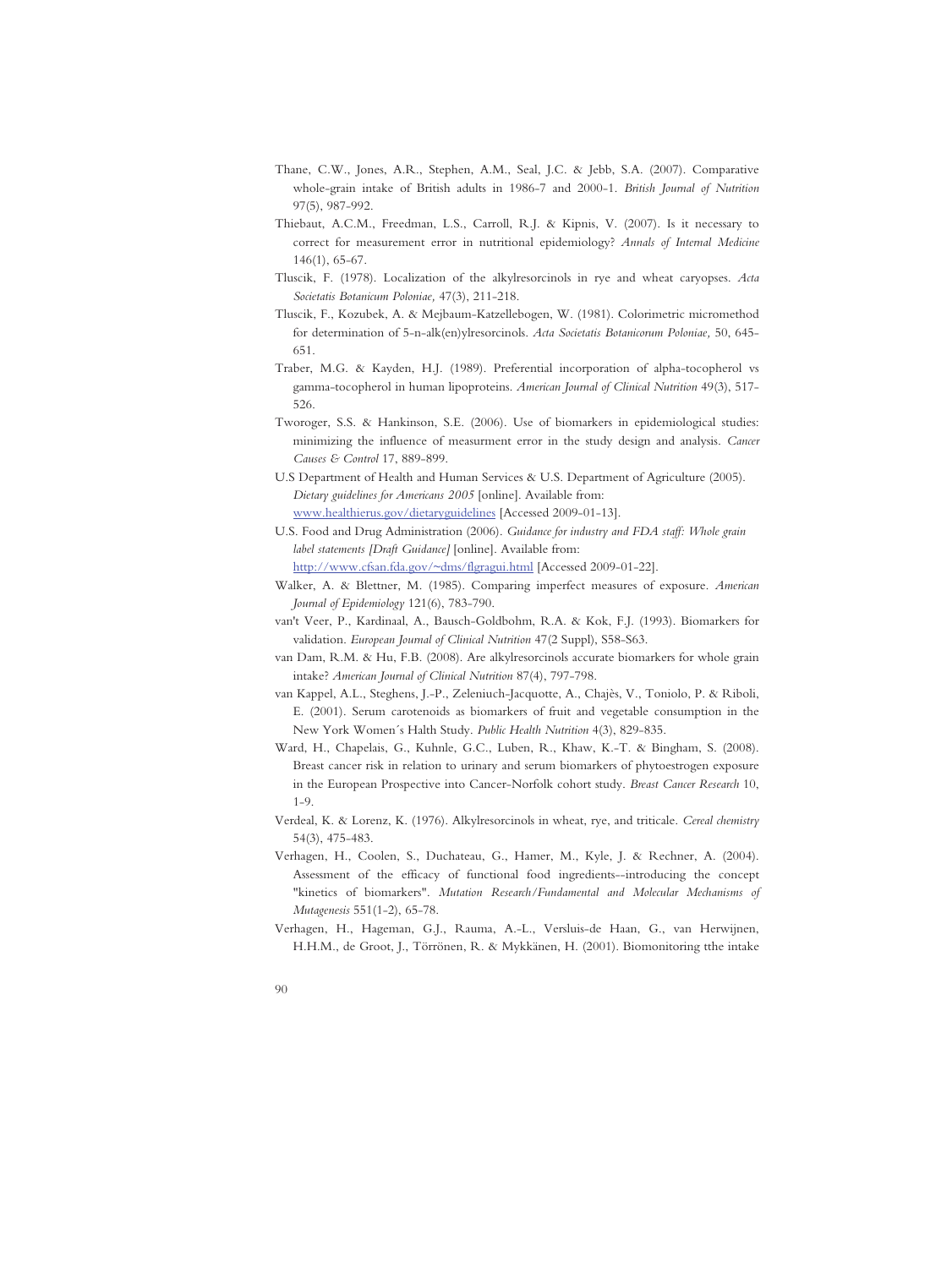of garlic via urinary excretion of allyl mercapturic acid. *British Journal of Nutrition* 86, S111-S114.

- Verkasalo, P.K., Appleby, P.N., Allen, N.E., Davey, G., Adlercreutz, H. & Key, T.J. (2001). Soya intake and plasma concentrations of daidzein and genistein: validity of dietary assessment among eighty British woman (Oxford arm of the European Prospective Investigation into Cancer and Nutrition). *British Journal of Nutrition* 86(3), 415-421.
- White, E. (1997). Effects of bioimarker measurment error on epidemiological studies. *IARC Scientific Publications*(142), 73-93.
- White, E., Hunt, J.R. & Casso, D. (1998). Exposure measurement in cohort studies: The challenges of prospective data collection. *Epidemiologic Reviews* 20(1), 43-56.
- Wieringa, G.W. (1967). *On the occurence of growth inhibiting substances in rye (Publication No 156.).* Diss. Wageningen, The Netherlands.
- Wild, C.P., Andersson, C., O'Brien, N.M., Wilson, L. & Woods, J.A. (2001). A critical evaluation of the application of biomarkers in epidemiological studies on diet and health. *British Journal of Nutrition* 86(1 suppl), S37-S53.
- Willett, W.C. (1998). *Nutritional Epidemiology* Oxford Oxford University Press.
- Willett, W.C. & Lenart, E. (1998). Reproducibility and validity of food-frequency questionnaires. In: Willett, W.C. (Ed.) *Nutritional Epidemiology.* New York: Oxford University Press.
- Winata, A. & Lorenz, K. (1997). Effects of fermentation and baking of whole grain wheat and whole grain rye sourdough breads on cereal alkylresorcinols. *Cereal Chemistry,* 74, 284-287.
- Vineis, P. (1997). Sources of variation in biomarkers. *IARC Scientific Publications*(142), 59-71.
- Vineis, P. & Gallo, V. (2007). The epidemiological theory: principles of biomarker validation. In: Paolo Vineis, V.G. (Ed.) *Epidemiological concepts of validation of biomarkers for the identification/quantification of environmental carcinogenic exposures.* Lodz The Nofer Institute of Occupational Medicine.
- Vineis, P. & Perera, F. (2007). Molecular Epidemiology and Biomarkers in Etiologic Cancer Research: The New in Light of the Old. *Cancer Epidemiology Biomarkers & Prevention* 16(10), 1954-1965.
- Wolk, A., Furuheim, M. & Vessby, B. (2001). Fatty acid composition of adipose tissue and serum lipids are valid biological markers of dairy fat intake in men. *Journal of Nutrition* 131(3), 828-833.
- Wolk, A., Vessby, B., Ljung, H. & Barrefors, P. (1998). Evaluation of a biological marker of dairy fat intake. *American Journal of Clinical Nutrition* 68(2), 291-295.
- World Health Organization (2003). *Diet, Nutrition and the Prevention of Chronic Diseases* [online]. (Joint WHO/FAO Expert Consultation. WHOTechnical Report series no 916.). Available from: http://whqlibdoc.who.int/trs/who\_TRS\_916.pdf [Accessed 2009- 01-13].
- Zarnowski, R., Suzuki, Y., Yamaguchi, I. & Pietr, S.J. (2002). Alkylresorcinols in barley (*Hordeum vulgare* L. *distichon*) grains. *Zeitschrift für Naturforschung* 57C, 57-62.
- Zeleniuch-Jacquotte, A., Adlercreutz, H., Akhmedkhanov, A. & Toniolo, P. (1998). Reliability of serum measurements of lignans and isoflavanoid phytoestrogens over a twoyear period. *Cancer Epidemiology Biomarkers & Prevention* 7(10), 885-889.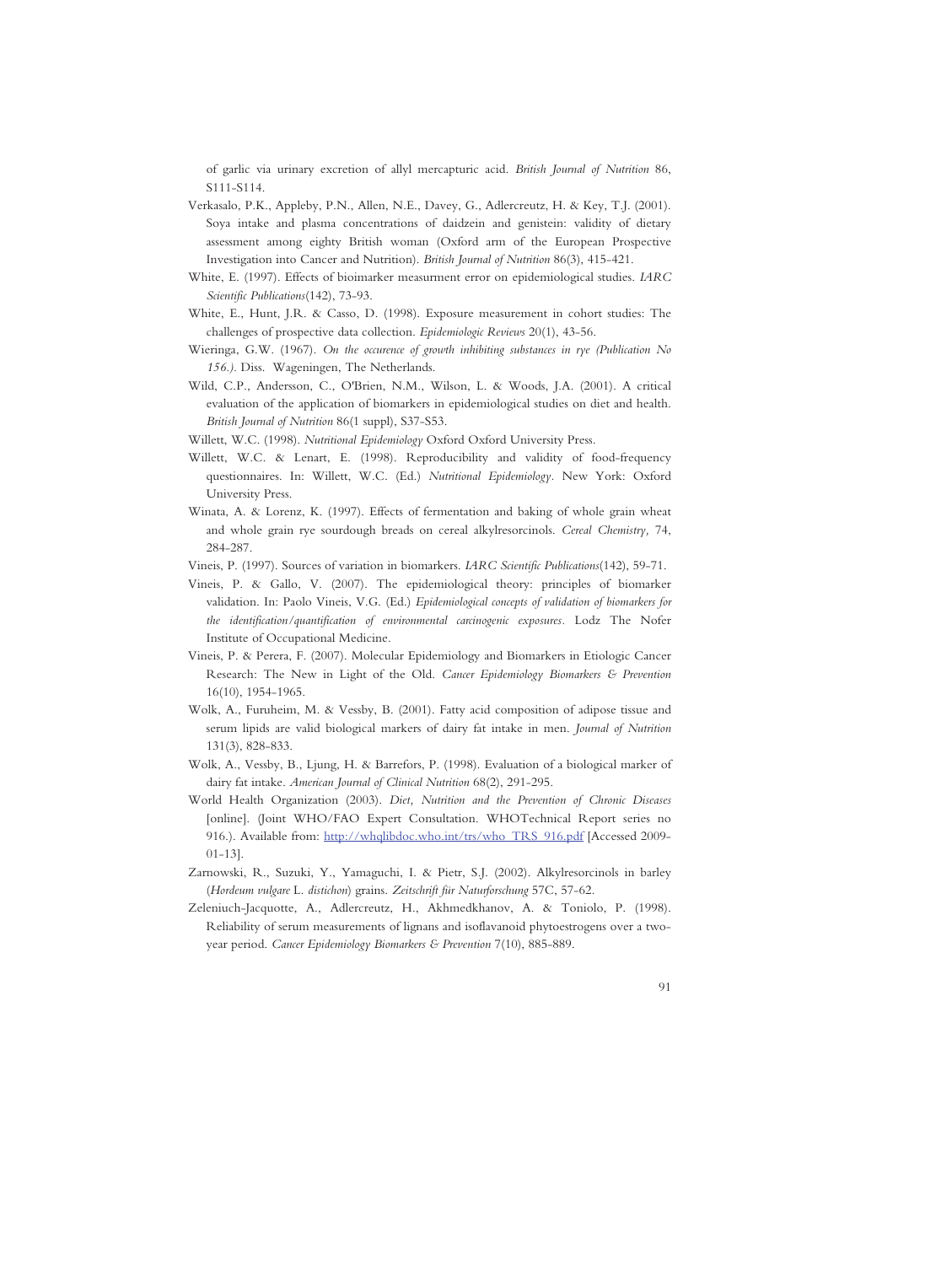Zhou, H. (2003). Pharmacokinetic strategies in deciphering atypical drug absorption profiles. *Journal of Clinical Pharmacology* 43, 211-227.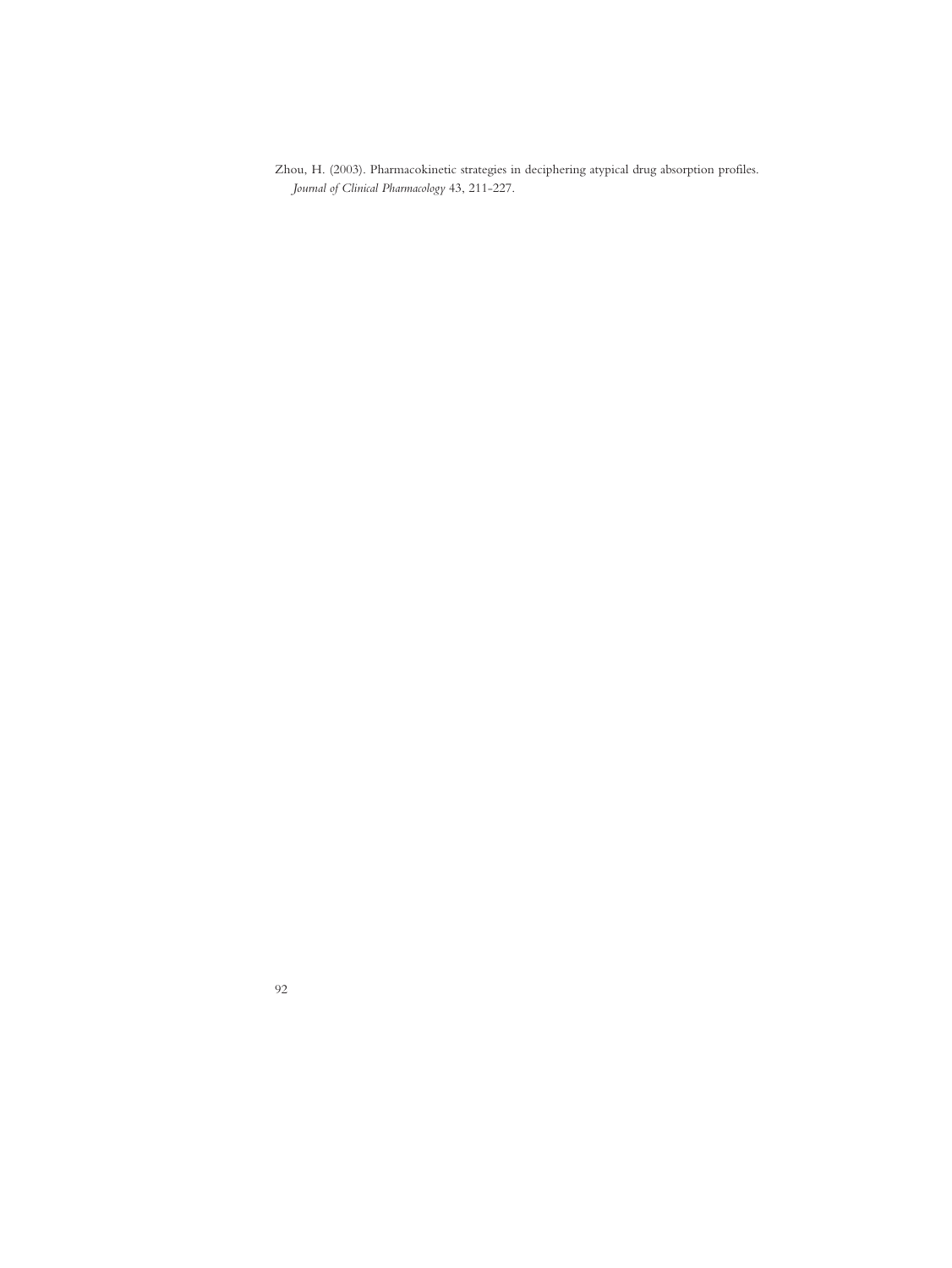# Acknowledgements

This work was carried out at the Department of Food Science, SLU, Uppsala, Sweden. However, it was greatly facilitated by collaboration with different groups within Sweden, Finland and Denmark. Before acknowledging individuals, I would like to thank Vinnova, FORMAS and Nordforsk NCoE Programme HELGA for financing this project. I also would like to thank the Swedish Nutrition Foundation and Stina och Richard Högbergs Foundation for scholarships.

I would like to express my sincere and deepest appreciation to all those who directly and indirectly helped me to complete this work. I would particularly like to thank:

Per Åman (main supervisor) - thank you for recruiting me to your group! These four years have been tremendously inspiring and exciting. I admire your scientific achievements and your generosity in giving trust and support as well as your goal-orientated leadership. There is always a direction - with great freedom!

**Afaf Kamal-Eldin (supervisor) -** thank you for being my 'mentor'. You are a great source of scientific knowledge, inspiration and good ideas. Thanks for your endless generosity and willingness to do right.

**Roger Andersson (supervisor)** - thank you for your analytical approach to solving problems and for always having a solution in mind.

**Alastair Ross -** I am very grateful for all the help you have given me and for your unaffected, open-minded attitude. I admire your achievements and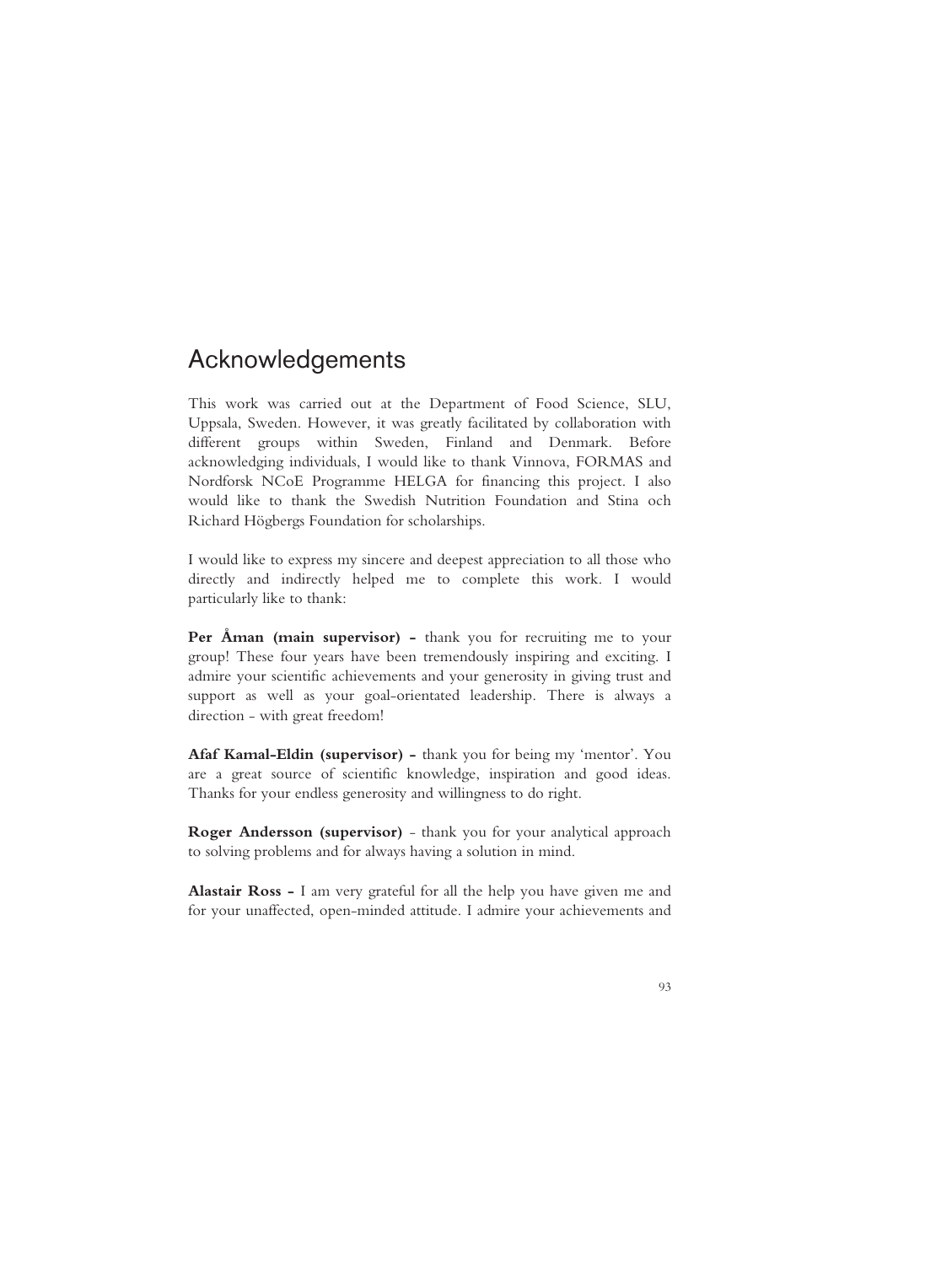it has always been a lot of fun when being in contact with you. I hope that our collaboration will continue.

**Herman Adlercreutz, Anna-Maria Linko-Parvinen, Anja Koskela**  and the others in Herman's group - I am very grateful for the collaboration we have had and the warm and welcoming atmosphere that always met me when I have visited you.

**Bengt Vessby -** I am very grateful for your help with different matters and for sharing your enormous knowledge and experience in clinical nutrition and for commenting and providing ideas regarding my work.

**Åsa Ramberg -** Thank you for teaching me how to handle a GC-MS in practice and for always sharing your experience and time so I could get my samples through (not always easy…). Thank you also- **Jenny Kreuger** for giving me the possibility to use the instrument at "Miljöanalys".

**Agneta Andersson-** I am very happy for our collaboration and I hope that the results will be as good.

**Erika Jansson -** Thank you for being such an efficient and hard working student. Without your help, less results!

**Anja Olsen & co** - I think we got a nice null-result. I admire your skills and efficiency both in science and in handling the media! 'Oats *might* contain acrylamide....or?'  $\odot$ 

**Siv Tengblad, Carina Fredriksson** and **Maria Skogsberg -** without you it would have been difficult to perform the clinical studies. Thanks for always being so positive and for sharing your knowledge and experience.

**Lena Friberg, Ulf Olsson, Sylvia Olofsson and Lars Berglund** - thank you for your help with pharmacokinetics and statistics.

**Janicka och Gunnel -** tack för er support med allt ifrån att beställa grejjer (som alltid "helst skulle behövas så snart som möjligt… " då de "precis tog slut….") till att skölja röda blodkroppar och allmänt uppmuntrande.